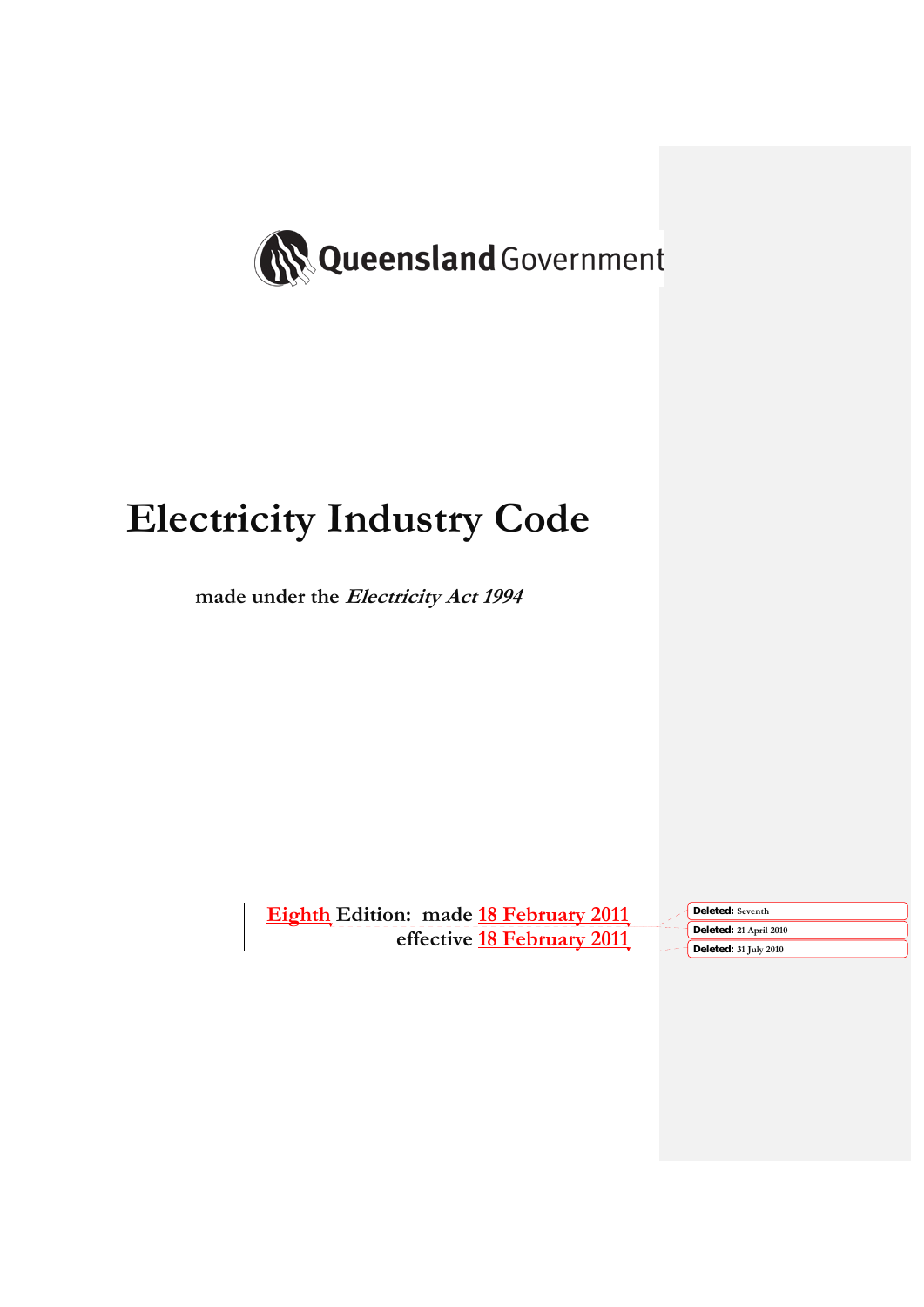| This Eighth Edition of the Electricity Industry Code—                                                                                                            | Deleted: Seventh                                                        |
|------------------------------------------------------------------------------------------------------------------------------------------------------------------|-------------------------------------------------------------------------|
| pursuant to section $120J(3)$ of the Act, comes into effect on<br>$\bullet$<br>18 February $2011$ ; and                                                          | Deleted: 31 July 2010                                                   |
| replaces the <b>Seventh</b> Edition of the Electricity Industry Code<br>$\bullet$<br>which was made on $21$ April 2010 and came into effect on $31$ July<br>2010 | <b>Deleted:</b> Sixth<br>Deleted: 22 March 2010<br>Deleted: 1 July 2010 |

# **Amendment History**

 $\overline{\phantom{a}}$ 

| <b>Edition</b> | Date made by the<br><b>Regulator/Minister</b> | <b>Effective date</b>   |
|----------------|-----------------------------------------------|-------------------------|
|                | 9 December 2004                               | 1 January 2005          |
| $\mathfrak{D}$ | 20 July 2006                                  | 1 September 2006        |
| $\mathbf{3}$   | 29 June 2007                                  | 1 July 2007             |
| $\overline{4}$ | 31 July 2008                                  | 4 August 2008           |
| 5              | 20 November 2009                              | 1 July 2010             |
| 6              | 22 March 2010                                 | 1 July 2010             |
| 7              | 21 April 2010                                 | 31 July 2010            |
|                | 18 February 2011                              | <b>18 February 2011</b> |

**Deleted: XX 28 January 2011 Deleted: 1**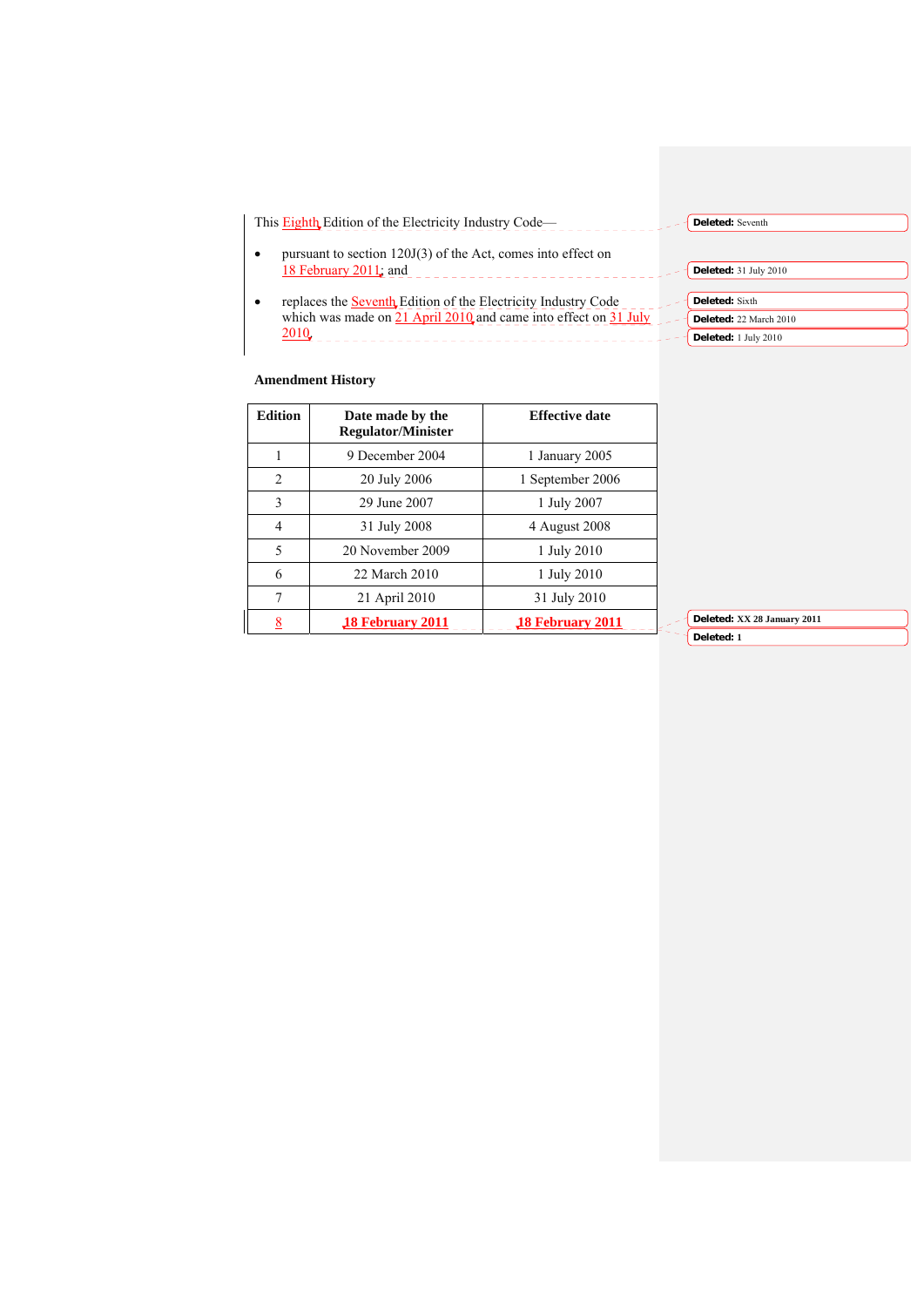# **Electricity Industry Code Contents**

| <b>CHAPTER 1:</b> | <b>THIS CODE</b>                                                              | 10       |
|-------------------|-------------------------------------------------------------------------------|----------|
| 1.1               | <b>Introduction</b>                                                           | 10       |
| 1.1.1             | Code objective                                                                | 10       |
| 1.1.2             | Scope of the Code                                                             | 10       |
| 1.1.3             | Authority                                                                     | 11       |
| 1.1.4             | Date of effect                                                                | 11       |
| 1.1.5             | Application                                                                   | 11       |
| 1.1.6             | Obligation to remedy                                                          | 11       |
| 1.1.7             | Amendment of Code                                                             | 11       |
| 1.1.8<br>1.1.9    | Interpretation<br>Other relevant instruments                                  | 11<br>11 |
|                   |                                                                               |          |
| <b>CHAPTER 2:</b> | <b>MANAGEMENT OF DISTRIBUTION BUSINESSES</b>                                  | 13       |
| 2.1               | <b>Application of this Chapter</b>                                            | 13       |
| 2.2               | Summer preparedness plans                                                     | 13       |
| 2.2.1             | Summer preparedness plan                                                      | 13       |
| 2.2.2             | Content of summer preparedness plan                                           | 13       |
| 2.2.3             | Submission of summer preparedness plans to QCA                                | 14       |
| 2.2.4             | Compliance and reporting                                                      | 14       |
| 2.3               | <b>Network management plans</b>                                               | 14       |
| 2.3.1             | Network management plans                                                      | 14       |
| 2.3.2             | Content of a network management plan                                          | 15       |
| 2.3.3<br>2.3.4    | Submission of network management plans to QCA                                 | 16<br>16 |
|                   | Compliance                                                                    |          |
| 2.4               | <b>Minimum service standards</b>                                              | 16       |
| 2.4.1             | Purpose                                                                       | 16       |
| 2.4.2<br>2.4.3    | Minimum service standards<br>Exclusions from <i>minimum</i> service standards | 17<br>17 |
| 2.4.4             | Review of minimum service standards                                           | 17       |
| 2.5               | <b>Guaranteed service levels</b>                                              | 17       |
|                   |                                                                               |          |
| 2.5.1             | Distribution authorities                                                      | 17       |
| 2.5.2<br>2.5.3    | Application<br>Wrongful disconnection                                         | 18<br>18 |
| 2.5.4             | Connections                                                                   | 18       |
| 2.5.5             | Customer reconnection                                                         | 19       |
| 2.5.6             | Hot water supply                                                              | 20       |
| 2.5.7             | Appointments                                                                  | 21       |
| 2.5.8             | <b>Planned interruptions</b>                                                  | 22       |
| 2.5.9             | Reliability                                                                   | 22       |
|                   | 2.5.10 Amount of GSL payments                                                 | 24       |
| 2.5.11            | Claiming a GSL payment                                                        | 24       |
|                   |                                                                               |          |

**Deleted:** Seventh

Electricity Industry Code: **Eighth Edition Example 2014**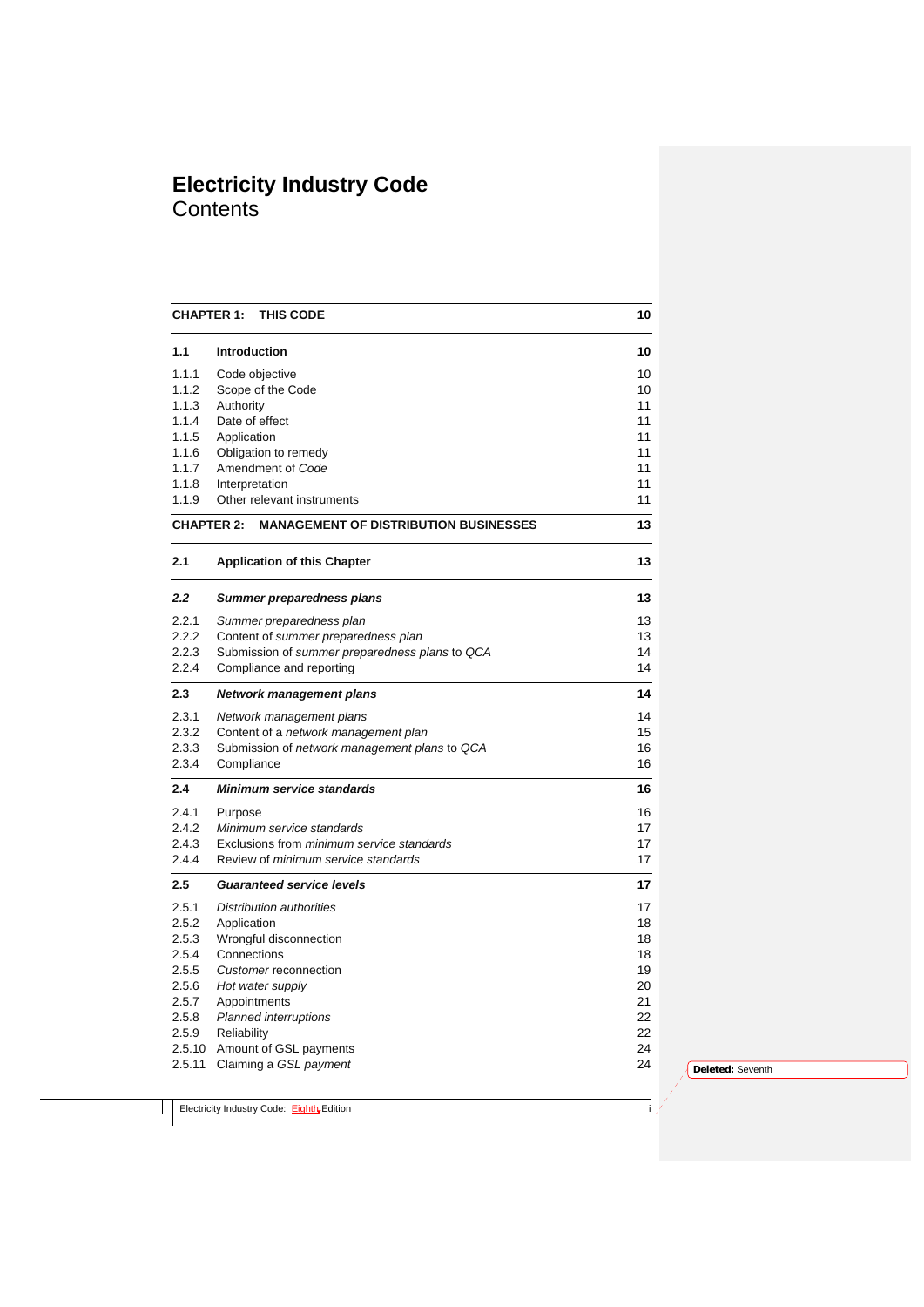|                   | 2.5.12 How a GSL payment is paid                                         | 24 |
|-------------------|--------------------------------------------------------------------------|----|
| 2.5.13            | Small customers with card operated meters                                | 25 |
|                   | 2.5.14 Processing claims                                                 | 25 |
| 2.5.15            | Caps on entitlements                                                     | 25 |
| 2.5.16 GST        |                                                                          | 25 |
|                   | 2.5.17 Effect of a GSL payment                                           | 25 |
|                   | 2.5.18 Disputes about GSL payments involving a retail entity             | 26 |
|                   | 2.5.19 Review of guaranteed service levels                               | 26 |
| 2.6               | <b>Reporting and monitoring</b>                                          | 26 |
|                   |                                                                          |    |
| 2.6.1             | Distribution entity must monitor performance                             | 26 |
| 2.6.2             | Reporting requirements                                                   | 26 |
| 2.6.3             | Audit of <i>minimum</i> service standards performance                    | 27 |
| <b>CHAPTER 3:</b> | <b>CUSTOMER CONNECTION SERVICES</b>                                      | 28 |
| 3.1               | <b>Application of this Chapter</b>                                       | 28 |
| 3.2               | <b>Customer Charter</b>                                                  | 28 |
|                   |                                                                          |    |
| 3.2.1             | Obligation to prepare a Customer Charter                                 | 28 |
| 3.2.2             | Obligation to provide Customer Charter                                   | 28 |
| 3.2.3             | Charging for a Customer Charter                                          | 28 |
| 3.2.4             | Contents of a Customer Charter                                           | 28 |
| 3.3               | <b>Standard connection contract</b>                                      | 29 |
| 3.3.1             | Standard connection contract                                             | 29 |
| 3.4               | <b>Minimum terms and conditions</b>                                      | 29 |
| 3.5               | Liability                                                                | 29 |
| 3.5.1             | No indemnity                                                             | 29 |
| 3.5.2             | Restrictions on <i>distribution entities'</i> limitation of liability in |    |
|                   | negotiated connection contracts                                          | 30 |
| 3.6               | <b>Disconnection</b>                                                     | 30 |
| 3.6.1             | <b>Disconnection</b>                                                     | 30 |
| 3.6.2             | Disconnection procedures                                                 | 31 |
| 3.6.3             | Limitations on disconnection                                             | 32 |
| 3.7               | Small customer's liability for connection services                       | 32 |
| 3.8               | <b>Billing</b>                                                           | 33 |
| 3.9               | Differing terms and requirements                                         | 33 |
| 3.9.1             |                                                                          | 33 |
|                   | Differing terms and requirements                                         |    |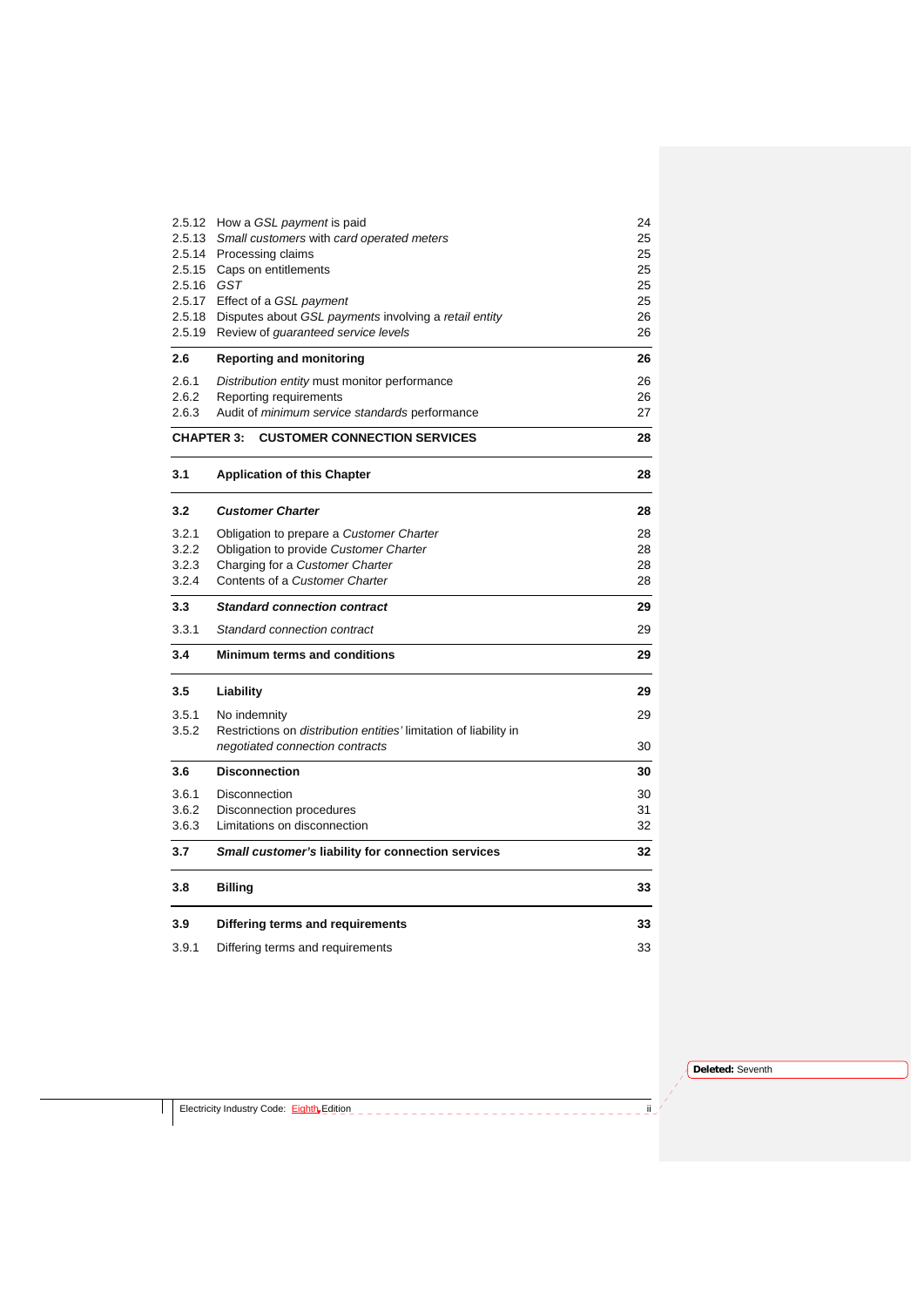| 3.10              | Maximum distribution non-network charges                                                                       | 33       |
|-------------------|----------------------------------------------------------------------------------------------------------------|----------|
| <b>CHAPTER 4:</b> | <b>CUSTOMER RETAIL SERVICES</b>                                                                                | 35       |
| 4.1               | <b>Application of this Chapter</b>                                                                             | 35       |
| 4.1.1             | Application of this Chapter                                                                                    | 35       |
| 4.2               | <b>Retail contracts</b>                                                                                        | 36       |
| 4.2.1             | Terms of standard retail contract                                                                              | 36       |
| 4.2.2             | Notice of contract where no application made                                                                   | 36       |
| 4.2.3             | Minimum terms and conditions for negotiated retail contracts                                                   | 36       |
| 4.2.4             | Cooling-off                                                                                                    | 37       |
| 4.2.5<br>4.2.6    | Compliance with applicable regulatory instruments<br>Commencement of financial responsibility under negotiated | 38       |
|                   | retail contracts                                                                                               | 38       |
| 4.2.7             | Laws of Queensland to govern negotiated retail contracts                                                       | 38       |
| 4.2.8             | No indemnity                                                                                                   | 38       |
| 4.2.9             | Restrictions on retail entities' limitation of liability in negotiated                                         |          |
|                   | retail contracts                                                                                               | 38       |
|                   | 4.2.10 Identifying who is obliged to offer a standard retail contract                                          | 39       |
| 4.3               | Commencement of standard retail contracts                                                                      | 40       |
| 4.3.1             | Commencement of standard retail contracts                                                                      | 40       |
| 4.4               | <b>Ending of retail contracts</b>                                                                              | 40       |
| 4.4.1             | When a standard retail contract ends                                                                           | 40       |
| 4.4.2             | Term of a <i>negotiated retail contract</i>                                                                    | 41       |
| 4.4.3<br>4.4.4    | Termination of retail contracts by retail entities                                                             | 42<br>42 |
| 4.4.5             | Expiry of fixed-term contracts<br>Notice period                                                                | 42       |
| 4.4.6             | Transitional notice period                                                                                     | 43       |
| 4.5               | <b>Customer Charter</b>                                                                                        | 43       |
|                   |                                                                                                                |          |
| 4.5.1<br>4.5.2    | Obligation to prepare Customer Charter<br>Obligation to provide Customer Charter                               | 43<br>43 |
| 4.5.3             | Charging for Customer Charters                                                                                 | 44       |
| 4.5.4             | <b>Contents of Customer Charter</b>                                                                            | 44       |
| 4.6               | Dealing with small customers                                                                                   | 44       |
| 4.6.1             | Retail entities to prepare enquiry procedures                                                                  | 44       |
| 4.6.2             | Approval and implementation of enquiry procedures                                                              | 45       |
| 4.6.3             | Complaint handling                                                                                             | 45       |
| 4.6.4             | Customer communications                                                                                        | 45       |
| 4.7               | <b>Applications and connections</b>                                                                            | 46       |
| 4.7.1             | Retail entities' requirements                                                                                  | 46       |
| 4.7.2             | Retail entities' requirements when a small customer moves in                                                   |          |
|                   | without first making an application for services                                                               | 46       |
| 4.7.3             | Use of credit history information where a small customer                                                       |          |
| 4.7.4             | seeks a standard retail contract<br>Retail entities' obligations to advise the distribution entity of          | 47       |
|                   | connection applications                                                                                        | 47       |
|                   |                                                                                                                |          |

Electricity Industry Code: Eighth Edition is a contract of the contract of the contract of the contract of the contract of the contract of the contract of the contract of the contract of the contract of the contract of the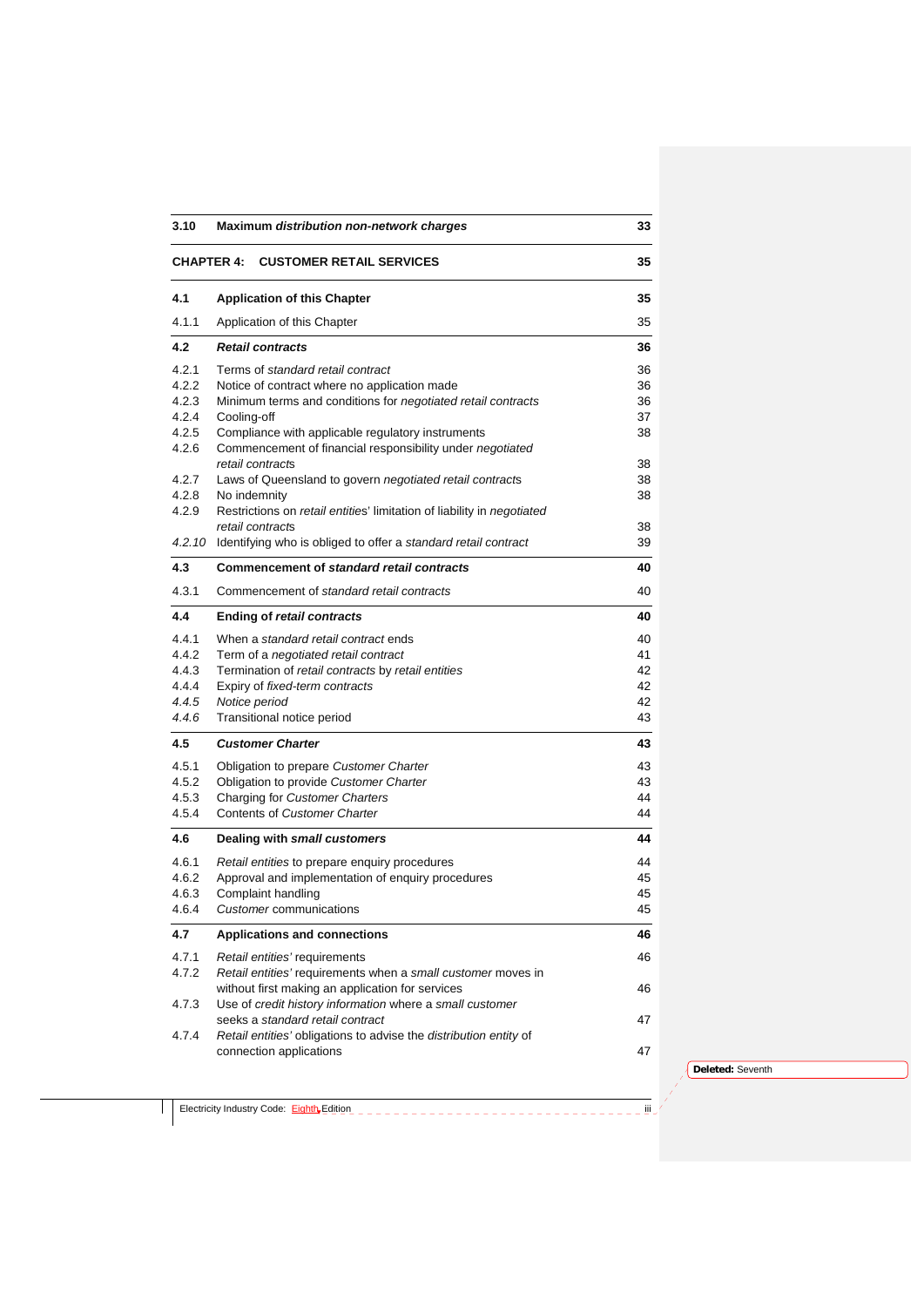| 4.8            | <b>Illegal use</b>                                                    | 47 |                  |
|----------------|-----------------------------------------------------------------------|----|------------------|
| 4.8.1          | Retail entities' rights of recovery for illegal use                   | 47 |                  |
| 4.8.2          | Non-application of payment difficulties                               | 47 |                  |
| 4.9            | <b>Billing</b>                                                        | 47 |                  |
| 4.9.1          | Obligation to bill quarterly*                                         | 47 |                  |
| 4.9.2          | How bills are issued                                                  | 48 |                  |
| 4.9.3          | Information on charges which comprise a bill                          | 48 |                  |
| 4.9.4          | Simultaneous payments for gas and electricity                         | 48 |                  |
| 4.9.5          | Other goods and services to a small customer                          | 49 |                  |
| 4.9.6          | Particulars on each bill                                              | 49 |                  |
| 4.9.7          | Average daily usage                                                   | 50 |                  |
| 4.9.8          | Historical billing data                                               | 50 |                  |
| 4.9.9          | <b>Bill format</b>                                                    | 51 |                  |
| 4.10           | <b>Meter reading</b>                                                  | 51 |                  |
|                | 4.10.1 Meter reading for billing purposes                             | 51 |                  |
|                | 4.10.2 Advice that a bill is estimated                                | 51 |                  |
|                | 4.10.3 Adjustments to subsequent bills                                | 51 |                  |
|                | 4.10.4 Pass through of cost where access is denied                    | 52 |                  |
|                | 4.10.5 Unmetered supplies                                             | 52 |                  |
| 4.11           | Undercharging and overcharging                                        | 52 |                  |
|                | 4.11.1 Recovery of undercharges from small customers                  | 52 |                  |
|                | 4.11.2 Process and limitations on recovery                            | 52 |                  |
|                | 4.11.3 Notice and payment to small customers of overcharges           | 53 |                  |
| 4.12           | <b>Tariff changes and options</b>                                     | 53 |                  |
|                | 4.12.1 Obligations on retail entities                                 | 53 |                  |
|                | 4.12.2 Change of tariff within a billing cycle                        | 53 |                  |
|                | 4.12.3 Customer applications*                                         | 54 |                  |
|                | 4.12.4 Effective date of transfer between tariffs                     | 54 |                  |
|                | 4.12.5 Change in use                                                  | 54 |                  |
|                |                                                                       |    |                  |
|                | 4.12.6 No retrospective price changes                                 | 54 |                  |
|                | 4.12.7 Notification of price changes                                  | 54 |                  |
|                | Payment                                                               | 55 |                  |
|                | Minimum time for payment of a bill*                                   | 55 |                  |
|                | 4.13.2 Issue of reminder notices                                      | 55 |                  |
|                | 4.13.3 Payment methods*                                               | 55 |                  |
|                | 4.13.4 Direct debit                                                   | 56 |                  |
|                | 4.13.5 Other retail fees and charges                                  | 56 |                  |
|                | 4.13.6 Pass through of distribution non-network charges               | 56 |                  |
|                | 4.13.7 Payments in advance*                                           | 56 | Deleted: 57      |
|                | 4.13.8 Long absence or illness                                        | 57 |                  |
|                | 4.13.9 Concessions, rebates or grants                                 | 57 |                  |
| 4.13<br>4.13.1 | 4.13.10 Payment difficulties                                          | 57 |                  |
|                | Paying by instalments                                                 | 58 |                  |
|                | Minimum instalment payment options*                                   | 58 |                  |
|                | 4.14.2 When a retail entity may require instalments in advance        | 58 |                  |
|                | 4.14.3 When a retail entity does not need to offer an instalment plan | 58 |                  |
| 4.14<br>4.14.1 | 4.14.4 Obligations on retail entities when offering instalment plans  | 58 | Deleted: Seventh |

Electricity Industry Code: Eighth Edition is a contract of the contract of the contract of the contract of the contract of the contract of the contract of the contract of the contract of the contract of the contract of the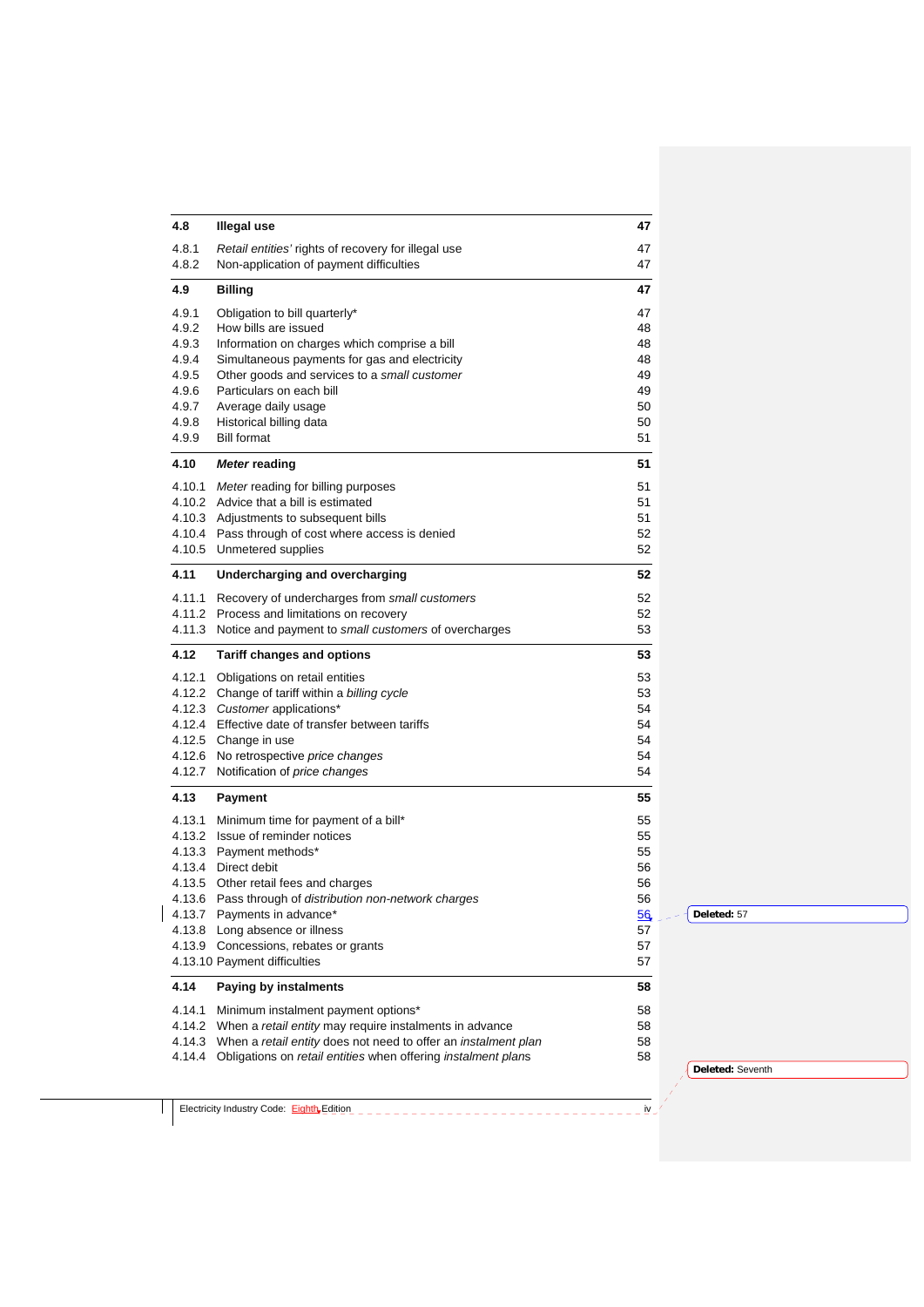|        | 4.14.5 No limitation on payment options                                                                                       | 59                    |                  |
|--------|-------------------------------------------------------------------------------------------------------------------------------|-----------------------|------------------|
| 4.15   | <b>Review of a bill</b>                                                                                                       | 59                    |                  |
| 4.15.1 | Obligation to review a bill on request                                                                                        | 59                    |                  |
|        | 4.15.2 Time frame for report on request                                                                                       | 59                    |                  |
|        | 4.15.3 Payments during a review of a bill<br>4.15.4 Customer requests for testing of meters or metering data                  | 59<br>59              |                  |
|        | 4.15.5 Procedures following a review of a bill                                                                                | 59                    | Deleted: 60      |
| 4.16   | <b>Shortened collection period</b>                                                                                            | 60                    |                  |
|        | 4.16.1 Shortened collection period                                                                                            | 60                    |                  |
|        | 4.16.2 Retail entities' obligations prior to placing a small customer on                                                      |                       |                  |
|        | a shortened collection period                                                                                                 | 60                    |                  |
|        | 4.16.3 Notice                                                                                                                 | 61                    |                  |
|        | 4.16.4 Effect of small customer compliance with shortened collection<br>period                                                | 61                    |                  |
| 4.17   | <b>Security deposits</b>                                                                                                      | 61                    |                  |
| 4.17.1 | Requirement for security deposit                                                                                              | 61                    |                  |
|        | 4.17.2 Amount of security deposit                                                                                             | 61                    |                  |
|        | 4.17.3 Estimated monthly or quarterly bills                                                                                   | 61                    | Deleted: 62      |
|        | 4.17.4 Residential customers                                                                                                  | 62                    |                  |
|        | 4.17.5 Business customers                                                                                                     | 62                    |                  |
|        | 4.17.6 Interest on security deposits                                                                                          | 62                    | Deleted: 63      |
|        | 4.17.7 Obligation to return a security deposit                                                                                | 62                    | Deleted: 63      |
|        | 4.17.8 Return of bank guarantee                                                                                               | 63                    |                  |
|        | 4.17.9 Identification in a retail entity's accounts                                                                           | 63                    |                  |
|        | 4.17.10 Use of a security deposit                                                                                             | 63                    |                  |
|        | 4.17.11 No unauthorised offset for goods and services other than                                                              |                       |                  |
|        | electricity<br>4.17.12 Obligation to account                                                                                  | 63<br>63              | Deleted: 64      |
|        | 4.17.13 Transitional provision                                                                                                | 64                    |                  |
| 4.18   | Disconnection of a premises                                                                                                   | 64                    |                  |
| 4.18.1 | Disconnection                                                                                                                 | 64                    |                  |
|        | 4.18.2 Non-payment disconnection                                                                                              | 64                    |                  |
|        | 4.18.3 Limitation on disconnection of residential customers in cases                                                          |                       |                  |
|        | of financial difficulties                                                                                                     | 64                    |                  |
|        | 4.18.4 Obligations prior to disconnection of residential customers<br>4.18.5 Circumstances when a residential customer may be | 65                    |                  |
|        | disconnected                                                                                                                  | 65                    |                  |
|        | 4.18.6 No obligation to offer <i>instalment plan</i>                                                                          | 66                    |                  |
|        | 4.18.7 Limitation on disconnection of business customers                                                                      | 66                    |                  |
|        | 4.18.8 Obligations on retail entity prior to disconnection of a business                                                      |                       |                  |
|        | customer                                                                                                                      | 66                    |                  |
|        | 4.18.9 Circumstances when a business customer may be                                                                          |                       | Deleted: 67      |
|        |                                                                                                                               | 66                    |                  |
|        | disconnected                                                                                                                  |                       |                  |
|        | 4.18.10 Denying access to a meter                                                                                             | 67                    |                  |
|        | 4.18.11 Illegal use                                                                                                           | 67 <sub>x</sub><br>68 | Deleted: 68      |
|        | 4.18.12 Security deposits                                                                                                     | 68                    |                  |
|        | 4.18.13 Acceptable identification<br>4.18.14 When a retail entity must not arrange disconnection                              | 68                    |                  |
|        | 4.18.15 Request for final account or disconnection                                                                            | 69                    |                  |
|        |                                                                                                                               |                       | Deleted: Seventh |
|        | Electricity Industry Code: Eighth Edition                                                                                     |                       |                  |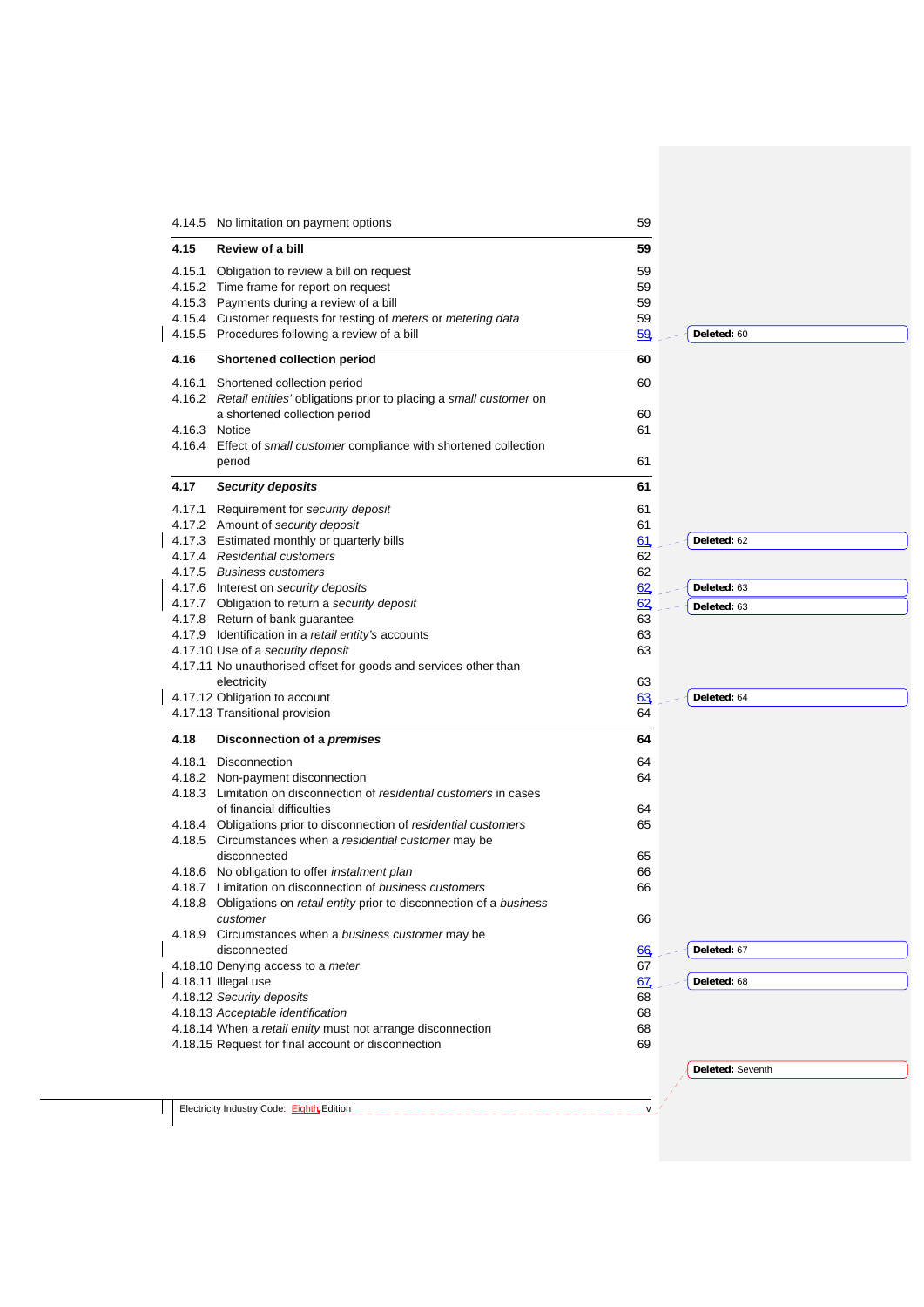| 4.19   | Reconnection after disconnection                                       | 69         |             |
|--------|------------------------------------------------------------------------|------------|-------------|
| 4.19.1 | Retail entity and small customer obligations                           | 69         |             |
| 4.20   | <b>Special needs</b>                                                   | 69         | Deleted: 70 |
| 4.20.1 | Life support equipment                                                 | 69         | Deleted: 70 |
|        | 4.20.2 Cessation of requirement for life support equipment             | 70         |             |
|        | 4.20.3 Definition of life support equipment                            | 70         |             |
|        | 4.20.4 Language and large print needs                                  | 70         |             |
| 4.21   | Advice on the use of electricity                                       | 70         | Deleted: 71 |
|        |                                                                        |            |             |
| 4.22   | Force majeure                                                          | 71         |             |
| 4.22.1 | Effect of force majeure event                                          | 71         |             |
|        | 4.22.2 Deemed prompt notice                                            | 71         |             |
|        | 4.22.3 Situations where clause 4.22.1(a) does not apply                | 71         |             |
|        | 4.22.4 Obligation to overcome or minimise effects of force majeure     |            |             |
|        | event                                                                  | 71         |             |
|        | 4.22.5 Settlement of industrial disputes                               | 71         | Deleted: 72 |
|        | 4.22.6 Non-exclusion                                                   | 72         |             |
|        | 4.22.7 Obligation to include force majeure clause in negotiated retail |            |             |
|        | contracts                                                              | 72         |             |
|        | <b>CHAPTER 5:</b><br>SERVICES BETWEEN DISTRIBUTION AND RETAIL ENTITIES | 73         |             |
|        |                                                                        |            |             |
| 5.1    | <b>Application of this Chapter</b>                                     | 73         |             |
| 5.2    | <b>Standard co-ordination agreement</b>                                | 73         |             |
| 5.3    | <b>Network billing</b>                                                 | 73         |             |
| 5.4    | Service requests                                                       | 74         |             |
| 5.4.1  | Purpose of clause 5.4 to 5.7                                           | 74         |             |
| 5.5    | <b>Process for initiating</b>                                          | 74         |             |
| 5.5.1  | Authority for standard service orders                                  | 74         |             |
| 5.5.2  | Initiating standard service orders                                     | 74         |             |
| 5.6    | <b>NMI</b> classification                                              | 74         |             |
| 5.6.1  | NMI classification - 'LARGE'                                           | 74         |             |
| 5.6.2  | NMI classification - 'SMALL'                                           | $\sqrt{5}$ |             |
| 5.7    | Completion of standard service order                                   | 75         |             |
|        |                                                                        |            |             |
| 5.7.1  | Requirement to complete standard service order                         | 75         |             |
| 5.7.2  | Preconditions for completion                                           | 75         |             |
| 5.7.3  | Timeframes for completion                                              | 76         |             |
|        | <b>CHAPTER 6: CUSTOMER TRANSFER AND CONSENT</b>                        | 81         |             |
|        | <b>Application of this Chapter</b>                                     | 81         |             |
| 6.1    |                                                                        |            |             |
|        |                                                                        |            |             |
| 6.1.1  | Application                                                            | 81         |             |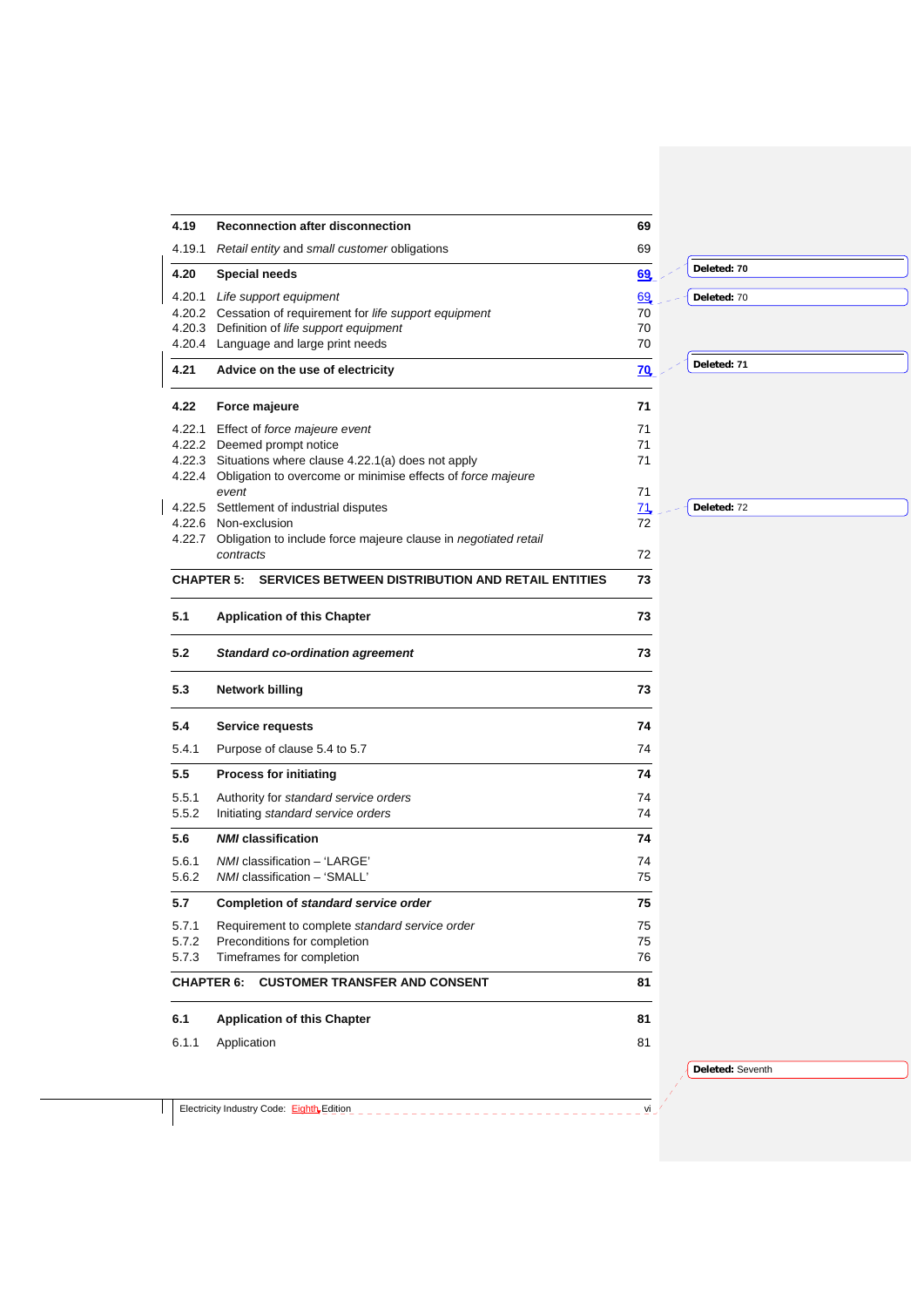| 6.2   | <b>Compliance obligations</b>                                       | 81       |
|-------|---------------------------------------------------------------------|----------|
| 6.2.1 | Contracting <i>customer</i> transfer functions                      | 81       |
| 6.2.2 | Compliance with MSATS procedures                                    | 81       |
| 6.3   | Consent                                                             | 81       |
| 6.3.1 | Obligation to obtain consent                                        | 81       |
| 6.3.2 | Form and retention of consent                                       | 81       |
| 6.4   | <b>NMI</b> discovery                                                | 82       |
| 6.4.1 | NMI and NMI checksum                                                | 82       |
| 6.4.2 | NMI standing data                                                   | 82       |
| 6.4.3 | Information must not be available though MSATS                      | 82       |
| 6.4.4 | <b>Transitional provisions</b>                                      | 83       |
| 6.5   | Initiation of transfers by retail entities                          | 83       |
| 6.5.1 | Proposed transfers                                                  | 83       |
| 6.5.2 | Cancellation of transfer                                            | 83       |
| 6.6   | Meter read methods                                                  | 83       |
| 6.7   | Notification of non-occurrence of transfer                          | 84       |
| 6.8   | Minimalist transitioning approach                                   | 84       |
| 6.8.1 | Application                                                         | 84       |
| 6.8.2 | Discovery requests under a <i>minimalist transitioning approach</i> | 84       |
| 6.8.3 | NMI creation requests under a <i>minimalist transitioning</i>       |          |
| 6.8.4 | approach<br>Request to create a NMI                                 | 85<br>86 |
| 6.8.5 | Population of MSATS                                                 | 86       |
|       | <b>CHAPTER 7:</b><br><b>RETAIL MARKETING CONDUCT</b>                | 87       |
|       |                                                                     |          |
| 7.1   | <b>Application of this Chapter</b>                                  | 87       |
| 7.1.1 | Application                                                         | 87       |
| 7.1.2 | Non-application to Ergon Energy                                     | 87       |
| 7.1.3 | Non-application by agreement                                        | 87       |
| 7.2   | <b>Compliance</b>                                                   | 88       |
| 7.2.1 | Compliance                                                          | 88       |
| 7.2.2 | Statement of compliance                                             | 88       |
| 7.3   | General conduct standards                                           | 88       |
| 7.4   | Time of contact                                                     | 89       |
| 7.4.1 | Door knocking                                                       | 89       |
| 7.4.2 | Telephone marketing                                                 | 89       |
| 7.5   | <b>Marketing contacts</b>                                           | 89       |
| 7.5.1 | Identification                                                      | 89       |
| 7.5.2 | Contact details                                                     | 90       |
| 7.5.3 | Termination of marketing contacts                                   | 90       |
| 7.5.4 | Marketing in person                                                 | 90       |

Electricity Industry Code: Eighth Edition views are also a consider the consideration of the Collection of the Collection of the Collection of the Collection of the Collection of the Collection of the Collection of the Col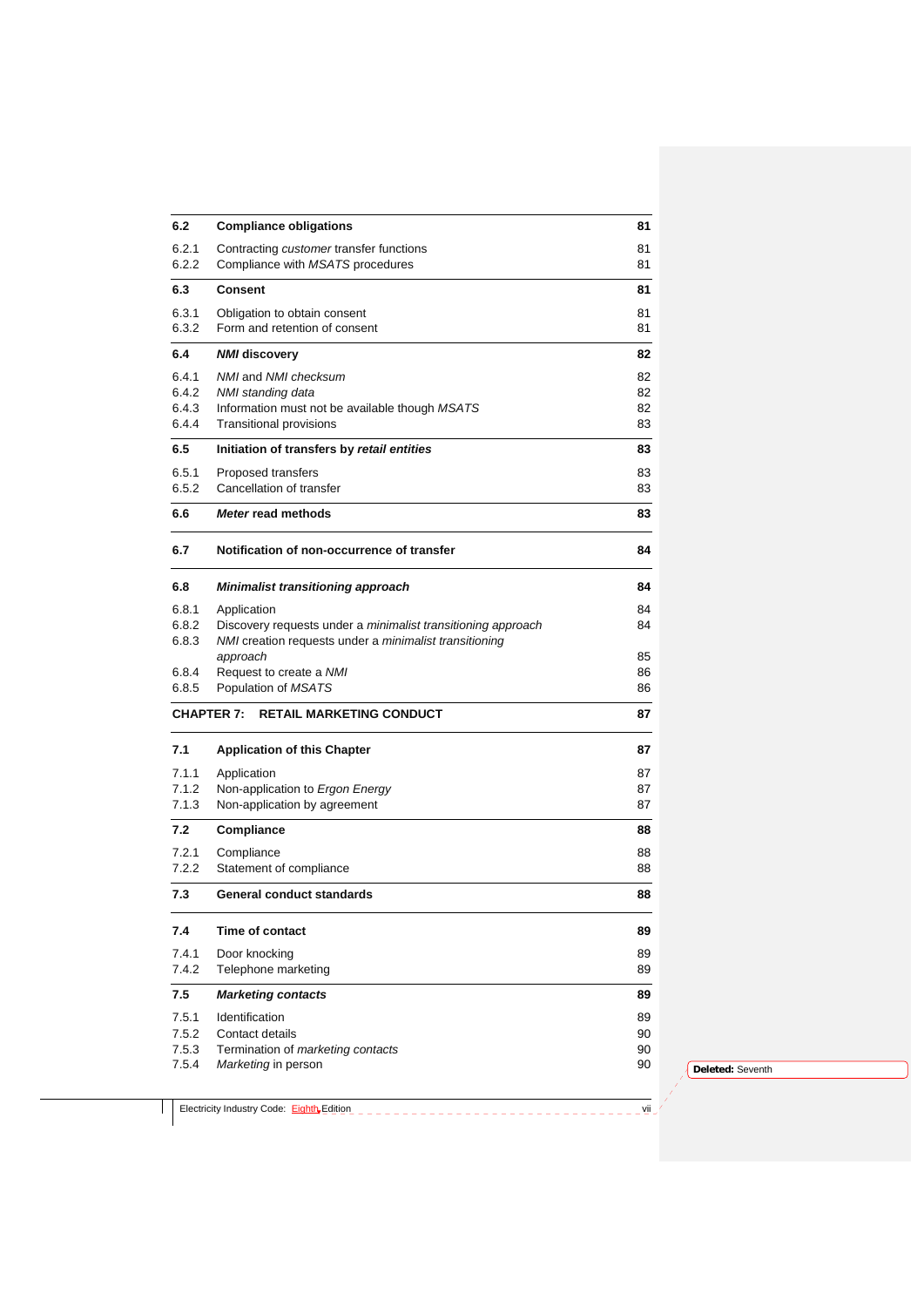| 7.5.5 | Information and details to be provided in writing where                   |          |
|-------|---------------------------------------------------------------------------|----------|
|       | marketing is in person                                                    | 91       |
| 7.5.6 | Marketing by telephone                                                    | 91       |
| 7.5.7 | Marketing by electronic means                                             | 91       |
| 7.5.8 | Record keeping standards                                                  | 91       |
| 7.6   | Written disclosure statement                                              | 91       |
| 7.7   | Consent                                                                   | 92       |
| 7.8   | Training and product knowledge                                            | 93       |
| 7.9   | <b>Privacy</b>                                                            | 93       |
| 7.10  | Large non-market customer disclosure statement                            | 93       |
|       | <b>CHAPTER 8:</b><br><b>RETAIL MARKET INFORMATION</b>                     | 94       |
| 8.1   | <b>Application of this Chapter</b>                                        | 94       |
| 8.1.1 | Application                                                               | 94       |
| 8.1.2 | Non-application to Ergon Energy                                           | 94       |
| 8.2   | <b>Price fact sheets</b>                                                  | 94       |
| 8.2.1 | Publishing price fact sheets                                              | 94       |
| 8.2.2 | Contents of price fact sheet                                              | 94       |
| 8.2.3 | Form of price fact sheet                                                  | 95       |
| 8.2.4 | Expression of price information                                           | 95       |
| 8.3   | Provision of information to the QCA                                       | 95       |
| 8.3.1 | Provision of information to the QCA                                       | 95       |
| 8.3.2 | Changes to negotiated retail contracts                                    | 95       |
| 8.3.3 | Confidentiality of information                                            | 96       |
| 8.4   | <b>Price comparator</b>                                                   | 96       |
| 8.4.1 | Development of price comparator                                           | 96       |
| 8.5   | Review of developments in full retail competition                         | 97       |
| 8.5.1 | QCA monitoring and reporting role                                         | 97       |
| 8.5.2 | Retail entities to supply the number of market and non-market             |          |
|       | customers                                                                 | 97       |
| 8.5.3 | Retail entities to supply customer disconnection data                     | 97       |
| 8.5.4 | Retail entities to supply customer complaint data                         | 98       |
| 8.5.5 | Distribution entities to supply number of NMI premises                    | 99<br>99 |
| 8.5.6 | Distribution entities to supply disconnection data                        |          |
|       | <b>METERING</b><br><b>CHAPTER 9:</b>                                      | 100      |
| 9.1   | <b>Application</b>                                                        | 100      |
| 9.1.1 | Purpose                                                                   | 100      |
| 9.1.2 | Application of this chapter                                               | 100      |
| 9.1.3 | Scope                                                                     | 100      |
| 9.1.4 | Responsibility for <i>meter</i> provision and <i>energy data services</i> | 101      |

Electricity Industry Code: Eighth Edition views and contact the contact of the Child Child Child Child Child Child Child Child Child Child Child Child Child Child Child Child Child Child Child Child Child Child Child Child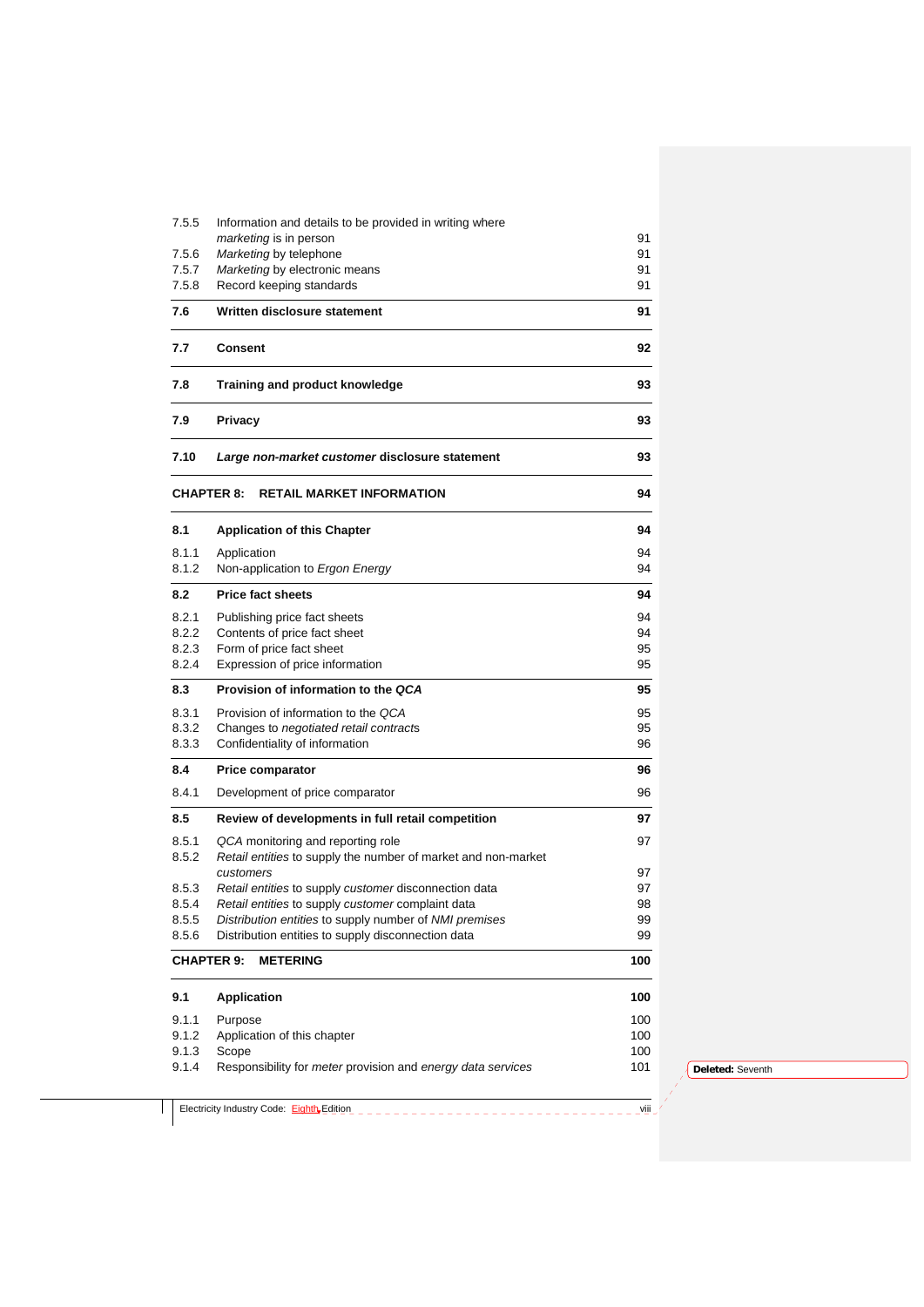| 9.1.5           | Background information                                           | 101        |
|-----------------|------------------------------------------------------------------|------------|
| 9.1.6           | Interpretation                                                   | 101        |
| 9.2             | <b>Preliminary issues</b>                                        | 101        |
| 9.2.1           | Metering installation components                                 | 101        |
| 9.2.2           | Dispute resolution                                               | 103        |
| 9.2.3           | Disaster recovery                                                | 104        |
| 9.2.4           | Document responsibility                                          | 104        |
| 9.2.5           | Appendix and Schedules                                           | 104        |
| 9.3             | Responsibility for meter provision                               | 104        |
| 9.3.1           | Application of clause 9.3                                        | 104        |
| 9.3.2           | Overall responsibility requirements                              | 104        |
| 9.3.3           | Metering installation components - meter provision               | 105        |
| 9.3.4           | Transitional provision for existing temporary builders' supplies | 106        |
| 9.3.5           | Reversion of metering installation types                         | 106        |
| 9.3.6           | Testing and inspection of metering equipment                     | 106        |
| 9.3.7           | Installation of <i>meter</i>                                     | 107        |
| 9.4             | Responsibility for energy data services                          | 108        |
| 9.4.1           | Application of clause 9.4                                        | 108        |
| 9.4.2           | Metering installation components - energy data services          | 108        |
| 9.4.3           | Meter reading                                                    | 109        |
| 9.4.4           | Validation and substitution of energy data                       | 111        |
| 9.4.5           | Deleted                                                          | 112        |
| 9.4.6           | Calculation of energy data for type 7 metering installation      | 112        |
| 9.4.7           | Data storage                                                     | 112        |
| 9.4.8           | Information                                                      | 113        |
| 9.4.9<br>9.4.10 | Validation of metering installation database                     | 113<br>114 |
|                 | Request for testing of the <i>metering installation</i>          |            |
|                 | <b>CHAPTER 10:</b><br><b>GENERAL</b>                             | 115        |
| 10.1            | Definitions and interpretation                                   | 115        |
|                 | 10.1.1 Definitions                                               | 115        |
|                 | 10.1.2 Interpretation                                            | 125        |
|                 | <b>Schedule 1 - Reliability limits</b>                           | 127        |
|                 | <b>Schedule 2 - Excluded Locations</b>                           | 130        |
|                 | Schedule 3 - Not used                                            | 131        |
|                 | Schedule 4 - Maximum charges (clause 3.10)                       | 134        |
|                 | <b>ANNEXURE A - Standard connection contract</b>                 |            |
|                 | <b>ANNEXURE B - Standard retail contract</b>                     |            |
|                 | <b>ANNEXURE C - Standard co-ordination agreement</b>             |            |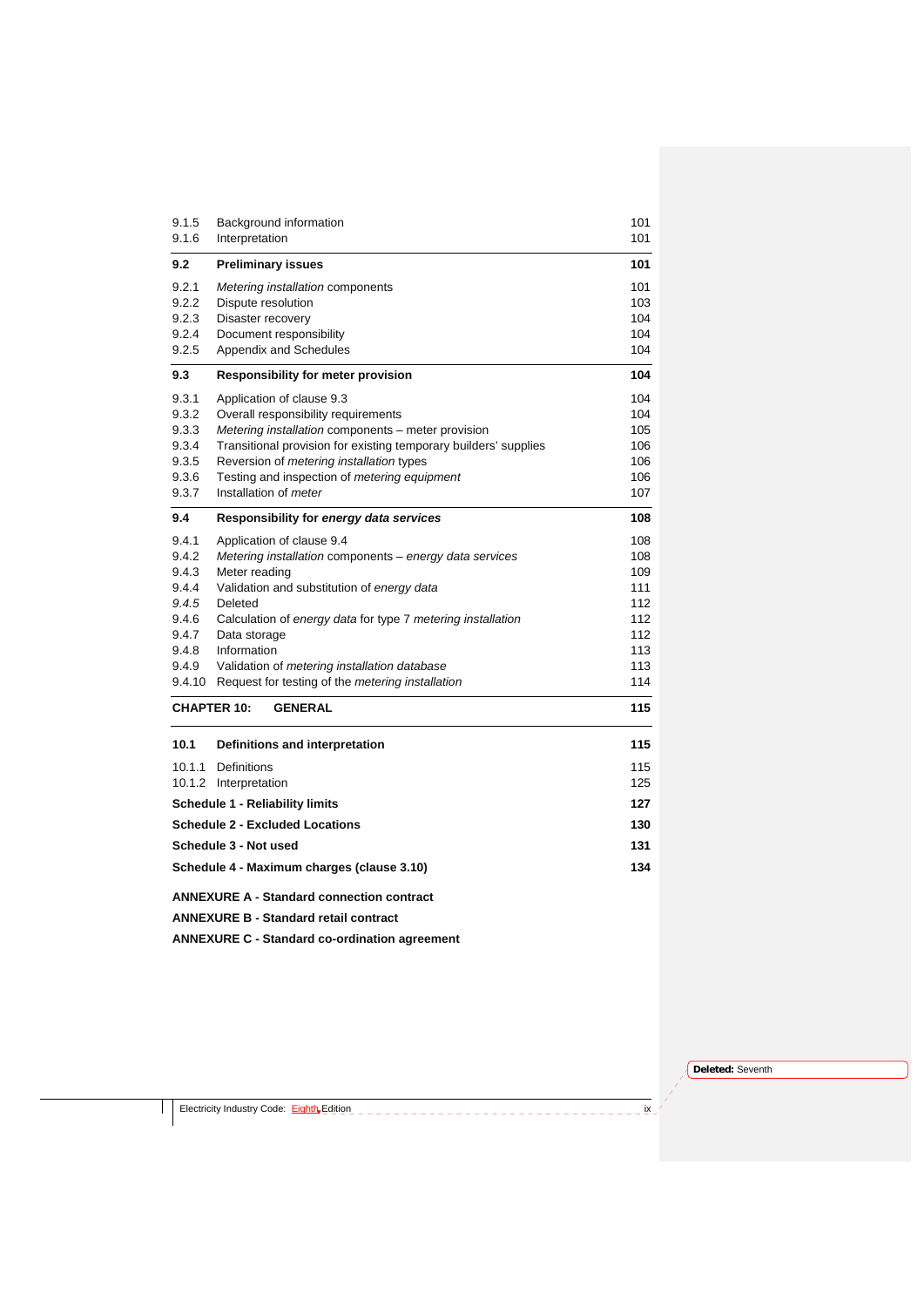# CHAPTER 1: THIS CODE

# **1.1 Introduction**

#### **1.1.1 Code objective**

The objective of this *Code* is to promote efficient investment in, and efficient use of, electricity services for the long-term interests of Queensland *customers* about:

- (a) price, quality, reliability and security of supply of electricity; and
- (b) the reliability, safety and security of the Queensland electricity system.

# **1.1.2 Scope of the Code**

The scope of this *Code* is to:

- (a) require the preparation of annual management plans relating to a *distribution entity's supply network*;
- (b) set *minimum service standards* for a *distribution entity*;
- (c) set *guaranteed service levels* which require a *distribution entity* to provide a payment to a *small customer* where those service levels are not met;
- (d) require a *distribution entity* to report to the *QCA* on its performance against the *minimum service standards* and *guaranteed service levels*;
- (e) require *retail entities* to comply with specified *customer* protection provisions;
- (f) set out a framework for co-ordination of services between *distribution entities*  and *retail entities*;
- (g) impose obligations on *retail entities* and *distribution entities* with respect to:
	- (i) obtaining explicit informed consent of customers prior to customer transfers;
	- (ii) providing information regarding certain *NMI premises*, including, where relevant, the *NMI* and *NMI checksum*; and
	- (iii) notifying and advising *customers* regarding the transfer process;
- (h) require *retail entities* to comply with retail *marketing* and price disclosure rules;
- (i) set out the principles for the metering of electricity at certain *connection points*  and *points of supply* to which the *National Electricity Rules* do not apply and in other specified circumstances; and
- (j) state the terms for a *distribution entity's standard connection contract*, a *retail entity's standard retail contract* and the *standard co-ordination agreement.*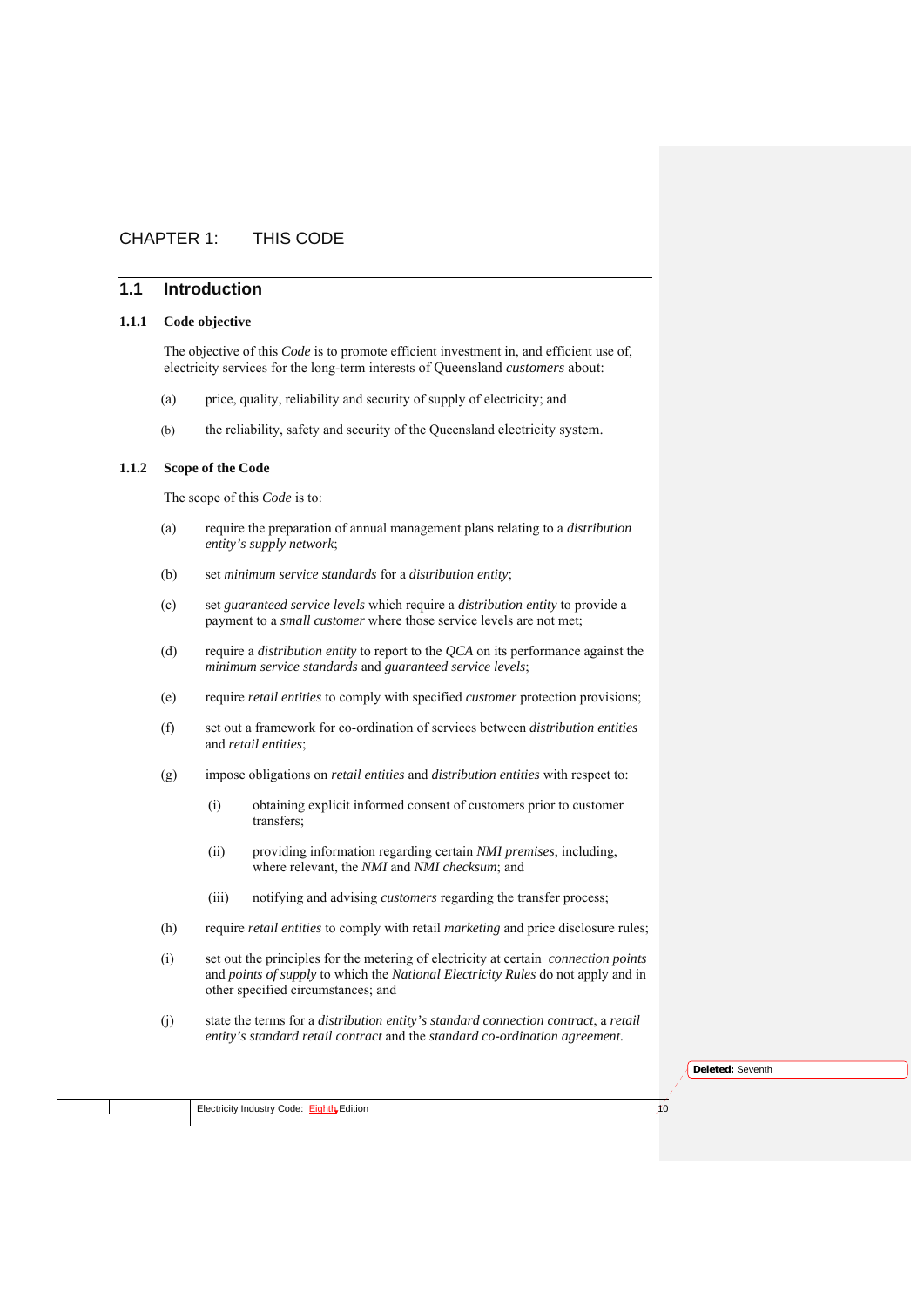#### **1.1.3 Authority**

This *Code* is made by the *Minister* under section 120B of the *Electricity Act*.

#### **1.1.4 Date of effect**

Subject to section 120J(3) of the *Electricity Act*, this eighth edition of the *Code* takes effect on and from  $1$  February 2011. **Deleted:** seventh **Deleted:** 1 July 2010.

#### **1.1.5 Application**

- (a) Each *distribution entity* must comply with this *Code* as a condition of its *distribution authority*.
- (b) Each *retail entity* must comply with this *Code* as a condition of its *retail authority*.
- (c) To avoid doubt, this *Code* does not apply to *Country Energy* in respect of *nonmarket customers* supplied under its special approval number SA21/98.

#### **1.1.6 Obligation to remedy**

If a *distribution entity* or *retail entity* breaches this *Code*, it must remedy that breach as soon as practicable.

#### **1.1.7 Amendment of** *Code*

This *Code* may only be amended in accordance with the procedure and consultation processes set out in the *electricity legislation*.

#### **1.1.8 Interpretation**

Words appearing like *this* are defined in clause 10.1.1.

#### **1.1.9 Other relevant instruments**

Not all aspects of a *distribution entity's* or *retail entity's* obligations are regulated by this *Code*. Their obligations and some aspects of their relationships with a *customer* are also affected by a number of instruments, including:

- (a) the *Electricity Act*;
- (b) the *Electricity Regulation*;
- (c) the *Electrical Safety Act*;
- (d) the *Electrical Safety Regulation*;
- (e) the *National Electricity Law*;
- (f) the *National Electricity Rules*;
- (g) a *distribution entity's distribution authority* and a *retail entity's retail authority;*

**Deleted:** Seventh

**Formatted:** Font color: Text 1

**Deleted:** 10.1.1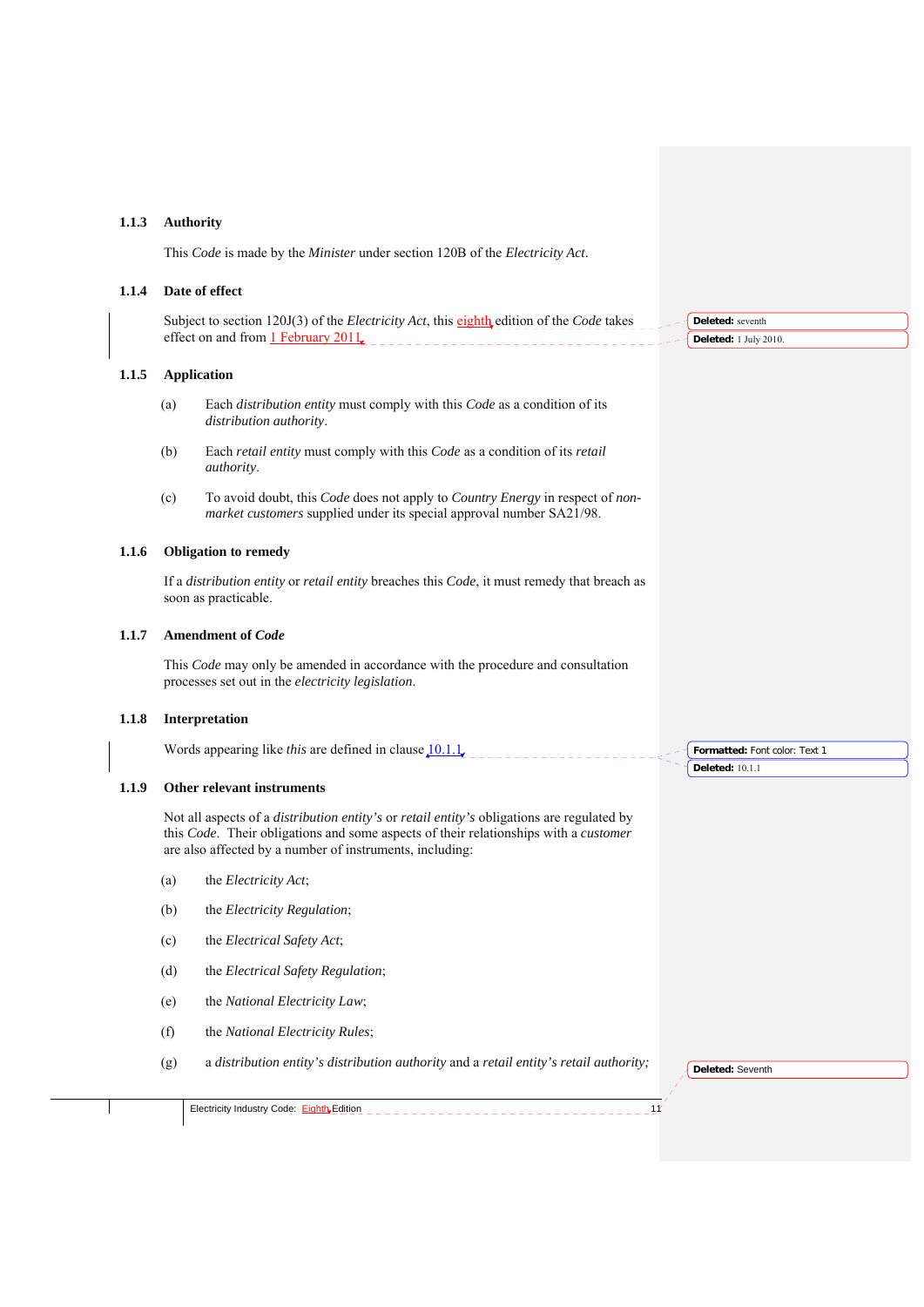- (h) a *distribution entity's connection contract* and a *retail entity's retail contract*;
- (i) the *co-ordination agreement* between a *distribution entity* and a *retail entity*;
- (j) the *Electricity Connection and Metering Manuals*;
- (k) the *Metrology Procedure*; and
- (l) the *MSATS* procedures.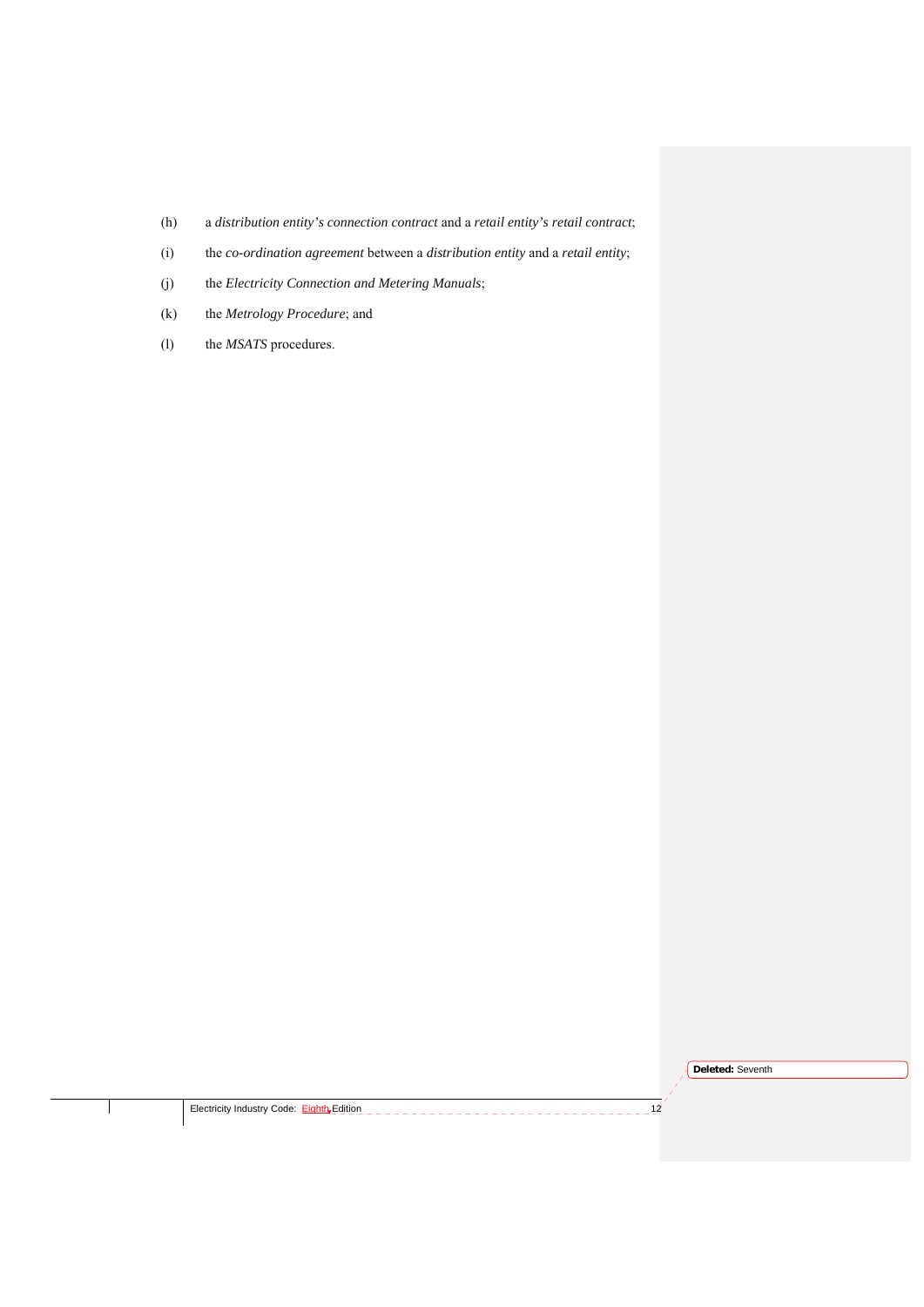# CHAPTER 2: MANAGEMENT OF DISTRIBUTION BUSINESSES

# **2.1 Application of this Chapter**

- (a) This Chapter applies to:
	- (i) all *distribution entities*; and
	- (ii) in respect of clauses 2.5.5(b) and 2.5.5(c), all *retail entities*; and
	- (iii) unless otherwise specified, in relation to *small* and *large customers*.
- (b) Where, in this Chapter 2, a clause refers to a *small customer* making a request of, agreeing with or otherwise providing information to its *distribution entity*, that includes the *retail entity* doing any of those things on the *small customer's* behalf.

# *2.2 Summer preparedness plans*

## **2.2.1** *Summer preparedness plan*

If requested by the *QCA* before 31 May in any year, a *distribution entity* must prepare and submit a *summer preparedness plan* in accordance with this clause detailing how it plans to:

- (a) prepare its *supply network* for the upcoming summer to minimise outages of *customers*' electricity supply;
- (b) manage and minimise the impact of extreme weather events on *customers'* electricity supply;
- (c) identify and respond to *emergencies* that have the potential to impact on *customers'* electricity supply; and
- (d) keep *customers* informed of electricity supply issues over summer.

To avoid doubt, a request by the *regulator* before 31 May 2007 is deemed to be a request by the *QCA* for the next summer.

#### **2.2.2 Content of** *summer preparedness plan*

Electricity Industry Code: Eighth Edition

A *distribution entity* must include the following information in the *summer preparedness plan* (unless specified otherwise by the *QCA*):

- (a) specific activities to be undertaken before the start of summer and a timetable for implementing those activities, including:
	- (i) capital expenditure programs and initiatives; and
	- (ii) operational or maintenance expenditure programs and initiatives;
- (b) the capacity of the *distribution entity* to manage and respond to extreme weather events and *emergencies*, including:

**Deleted:** Seventh

**Formatted:** Font color: Text 1 **Deleted:** 2.5.5(b) **Formatted:** Font color: Text 1 **Deleted:** 2.5.5(c)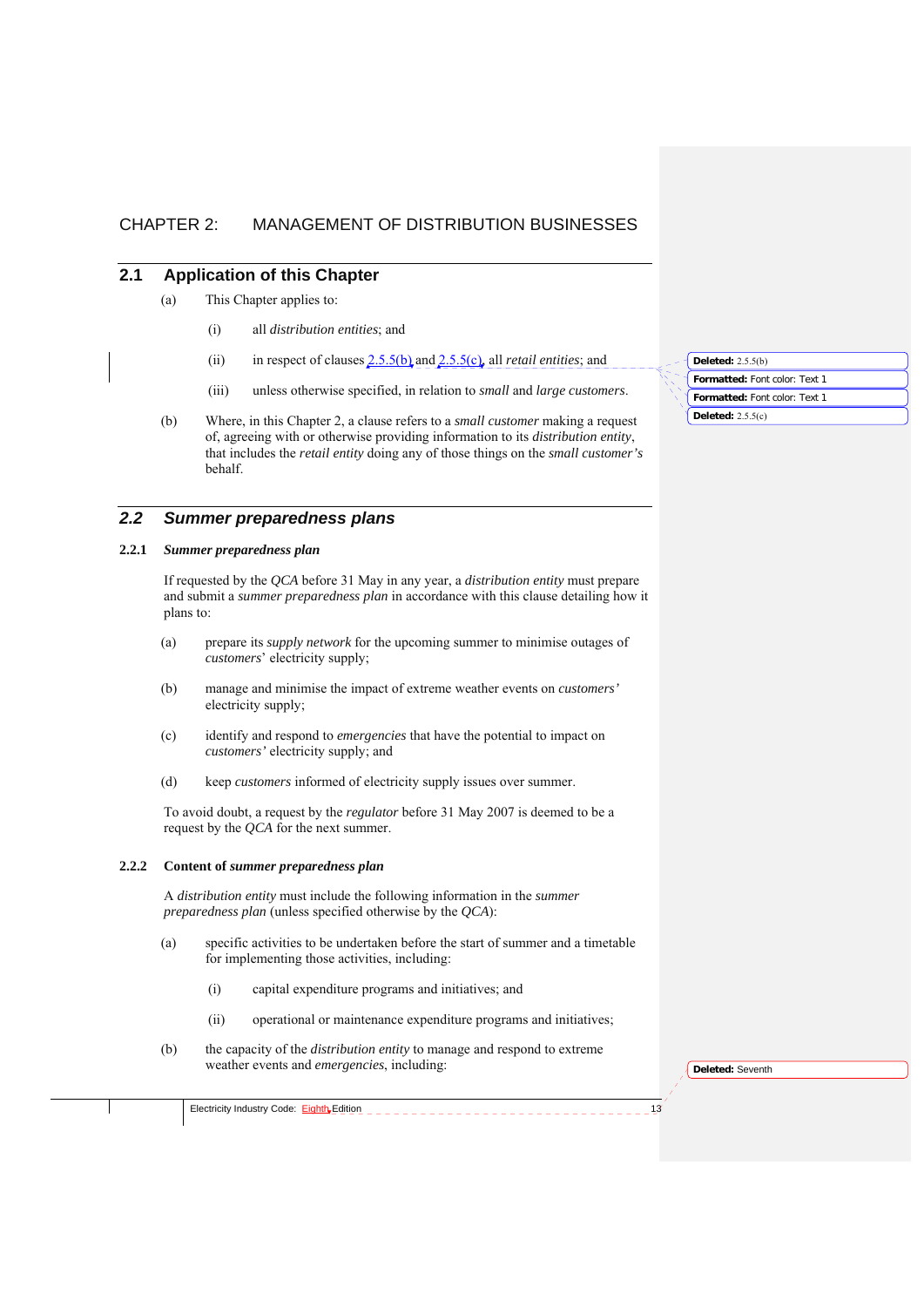- (i) *emergency* response programs;
- (ii) the capacity of existing telephone and other *customer* information systems over summer;
- (iii) its public communications strategy; and
- (iv) staffing levels over summer and the ability to call on extra resources; and
- (c) such other matters reasonably notified by the *QCA*.

#### **2.2.3 Submission of** *summer preparedness plans* **to** *QCA*

If the *QCA* has requested a *summer preparedness plan* under clause 2.2.1, then a *distribution entity* must:

- (a) submit a draft *summer preparedness plan* for the upcoming summer to the *QCA* by 31 July of that year;
- (b) consider in good faith any reasonable changes to the draft *summer preparedness plan* recommended by the *QCA* and if the *distribution entity* does not propose to include the recommended changes in its final plan, it must give the *QCA* written reasons why it rejected the recommended changes;
- (c) submit a final *summer preparedness plan* to the *QCA* by 31 August of that year;
- (d) publish the final *summer preparedness plan* on its website and, on request by a *customer*, must provide the *customer* with a copy of the final *summer preparedness plan*. The *distribution entity* may impose a reasonable charge for providing a *customer* with a copy of the *summer preparedness plan*; and
- (e) if the *distribution entity* does not accept a change to the draft *summer preparedness plan* recommended by the *QCA*, the *distribution entity* must publish in its final *summer preparedness plan* its reasons for not accepting such change. A *distribution entity* is not required to disclose any confidential information under this paragraph (e).

#### **2.2.4 Compliance and reporting**

- (a) A *distribution entity* must use its best endeavours to implement a final *summer preparedness plan*.
- (b) By 1 April of each year, a *distribution entity* must give a report to the *QCA* on the effectiveness, and its compliance with the implementation, of a *summer preparedness plan* (if any) for the previous summer.

# **2.3** *Network management plans*

#### **2.3.1** *Network management plans*

(a) The *distribution entity* must prepare and submit a *network management plan* in accordance with this clause 2.3.

**Deleted:** Seventh **Formatted:** Font color: Text 1 **Deleted:** 2.3

Electricity Industry Code: Eighth Edition

**Deleted:** 2.2.1

**Formatted:** Font color: Text 1

**Formatted:** Font color: Text 1 **Deleted:** (e)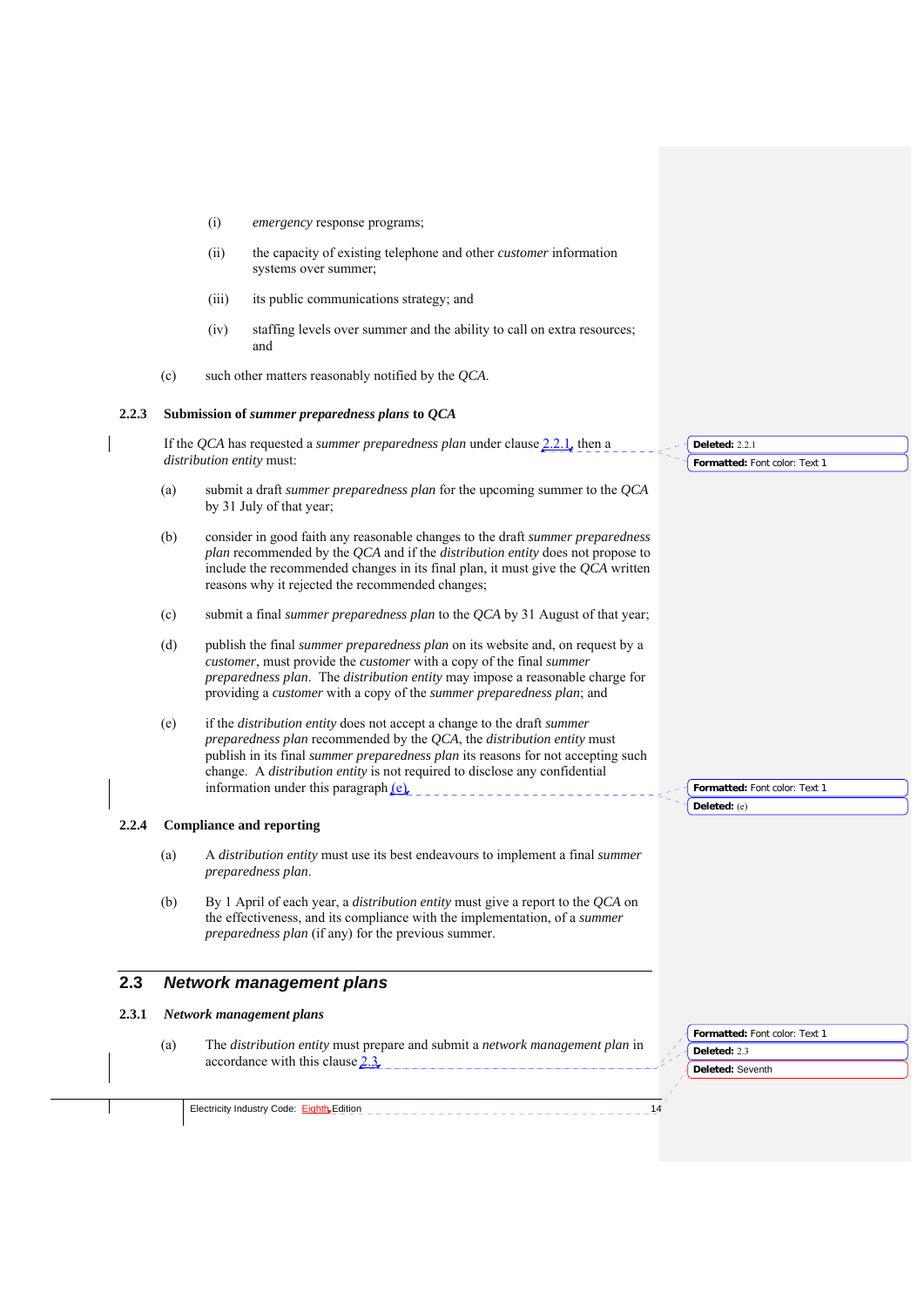(b) Each *network management plan* must detail how the *distribution entity* will manage and develop its *supply network* with the objective of delivering an adequate, economic, reliable and safe connection and supply of electricity to its *customers* over the following five *financial years*.

#### **2.3.2 Content of a** *network management plan*

The *distribution entity* must include the following information in each *network management plan* (unless otherwise specified by the *QCA*):

- (a) an explanation of the background to the *network management plan* and its purpose;
- (b) general information about the *distribution entity's supply network*;
- (c) the operating environment including growth forecasts;
- (d) a statement of the *distribution entity's* planning policy and a qualitative assessment of its compliance with that policy;
- (e) a statement of the *distribution entity's* asset management policy (including its current key programs) and a qualitative assessment of its compliance with that policy;
- (f) the *distribution entity's* demand management strategy, including a description of the existing and planned programs and opportunities for demand side participation;
- (g) an analysis of the historical reliability performance for the previous five year period;
- (h) a statement of the reliability targets for the next five years and a description of major existing and planned reliability improvement programs, including details of major capital and operating and maintenance expenditure initiatives;
- (i) an evaluation of the *distribution entity*'*s* performance in the preceding *financial year* against the *network management plan* for that year, including its implementation of major capital and operating and maintenance expenditure initiatives;
- (j) a risk assessment of the major constraints in the *distribution entity's* network and how they may be alleviated;
- (k) how worst performing feeders are defined and an analysis of the performance of worst performing feeders in the past *financial year* and of worst performing feeders identified in the preceding *network management plan*;
- (l) certification by the chief executive officer of the *distribution entity* that:
	- (i) the *network management plan* meets the *distribution entity's* obligations under its *distribution authority*;
	- (ii) the *network management plan* accurately represents the relevant policies of the *distribution entity*;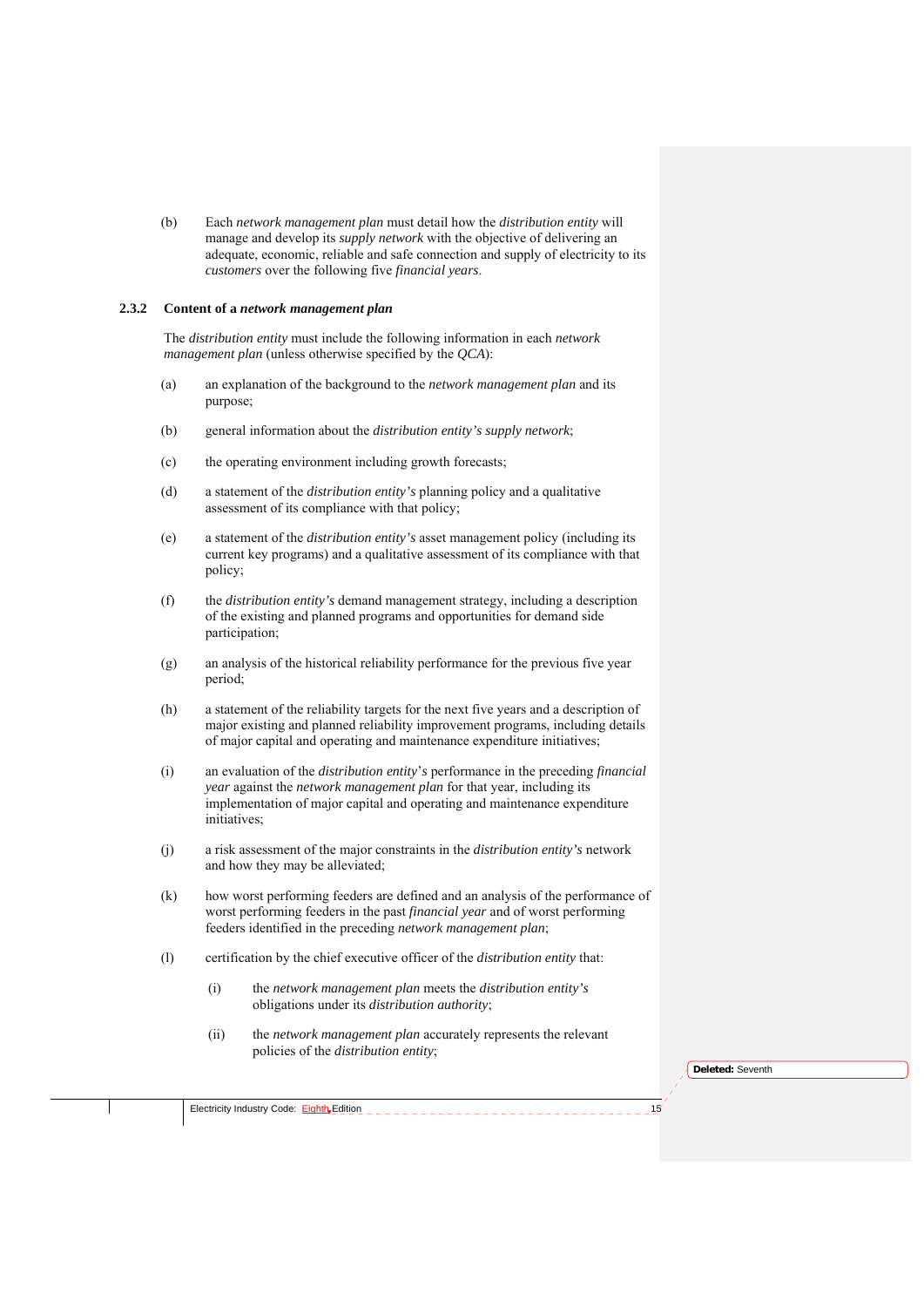- (iii) the *distribution entity* has complied with those policies or details of where it has not complied; and
- (iv) the *distribution entity* is committed to implementing the *network management plan*; and
- (m) such other matters reasonably notified by the *QCA*.

#### **2.3.3 Submission of** *network management plans* **to** *QCA*

- (a) The *distribution entity* must submit a draft *network management plan* for each five year period to the *QCA* by 30 June each year.
- (b) The *distribution entity* must consider in good faith any changes to the draft *network management plan* recommended by the *QCA*. If the *distribution entity* does not propose to include the recommended changes in its final *network management plan*, it must give the *QCA* written reasons why it rejected the recommended changes.
- (c) The *distribution entity* must submit a final *network management plan* for the five year period to the *QCA* by 31 August each year to take effect by 1 September of that year. A final *network management plan* shall remain in effect until 31 August of the following year.
- (d) The *distribution entity* must publish the final *network management plan* on its website and, on request by a *customer*, provide the *customer* with a copy. The *distribution entity* may impose a reasonable charge for providing a *customer* with a copy of the *network management plan*.
- (e) If the *distribution entity* does not accept a change to the draft *network management plan* recommended by the *QCA*, the *distribution entity* must publish in its final *network management plan* its reasons for not accepting such change. A *distribution entity* is not required to disclose any confidential information under this paragraph  $(e)$ .

# **2.3.4 Compliance**

The *distribution entity* must use its best endeavours to comply with its most recent final *network management plan*.

# **2.4** *Minimum service standards*

#### **2.4.1 Purpose**

- (a) The purpose of the *minimum service standards* is to:
	- (i) provide a standard against which a *distribution entity's* performance, by *feeder type*, will be assessed across the *supply network*; and
	- (ii) enable annual comparisons of a *distribution entity's* performance.
- (b) The *minimum service standards* do not constitute standards which are enforceable against a *distribution entity* by individual *customers*.

**Deleted:** Seventh

**Deleted:** (e)

**Formatted:** Font color: Text 1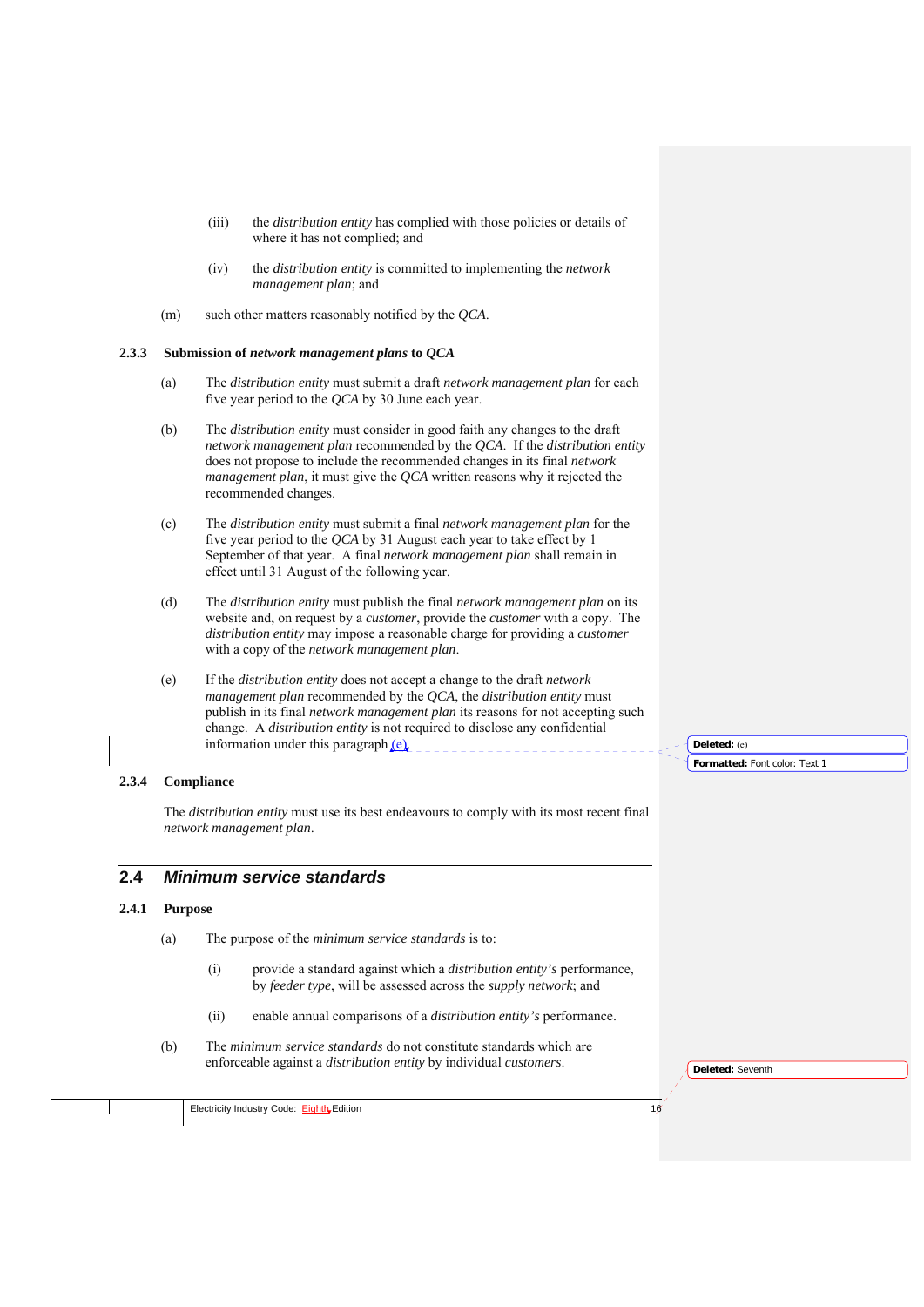#### **2.4.2** *Minimum service standards*

Subject to clause 2.4.3, a *distribution entity* must use its best endeavours to ensure that it does not exceed in a *financial year* the:

- (a) *SAIDI Limits*; and
- (b) *SAIFI Limits*,

applicable to its *feeder types* set out in the relevant table in Schedule 1.

#### **2.4.3 Exclusions from** *minimum service standards*

In determining whether a *distribution entity* has exceeded its *SAIDI Limits* or *SAIFI Limits*, the following *interruptions* will not be taken into account:

- (a) an *interruption* of a duration of one minute or less;
- (b) an *interruption* resulting from:
	- (i) load shedding due to a shortfall in generation;
	- (ii) a direction by *NEMMCO*, a *system operator* or any other body exercising a similar function under the *Electricity Act*, *National Electricity Rules* or *National Electricity Law*;
	- (iii) automatic shedding of load under the control of under-frequency relays following the occurrence of a power system under-frequency condition described in the *power system security and reliability standards*;
	- (iv) a failure of the shared *transmission grid*; or
	- (v) a direction by a police officer or another authorised person exercising powers in relation to public safety;
- (c) any *interruption* to the supply of electricity on a *distribution entity's supply network* which commences on a *major event day*; and
- (d) an *interruption* caused by a *customer's electrical installation* or failure of that *electrical installation*.

#### **2.4.4 Review of** *minimum service standards*

The *QCA* must review the *minimum service standards* to apply at the beginning of each *regulatory control period*. The *QCA* must consult with the *distribution entities* in conducting the review.

# **2.5** *Guaranteed service levels*

#### **2.5.1** *Distribution authorities*

This clause 2.5 constitutes a *guaranteed service levels* regime notified by the *QCA* for the purposes of a *distribution authority*.

**Deleted:** Seventh **Formatted:** Font color: Text 1 **Deleted:** 2.5

Electricity Industry Code: Eighth Edition

**Formatted:** Font color: Text 1 **Deleted:** 2.4.3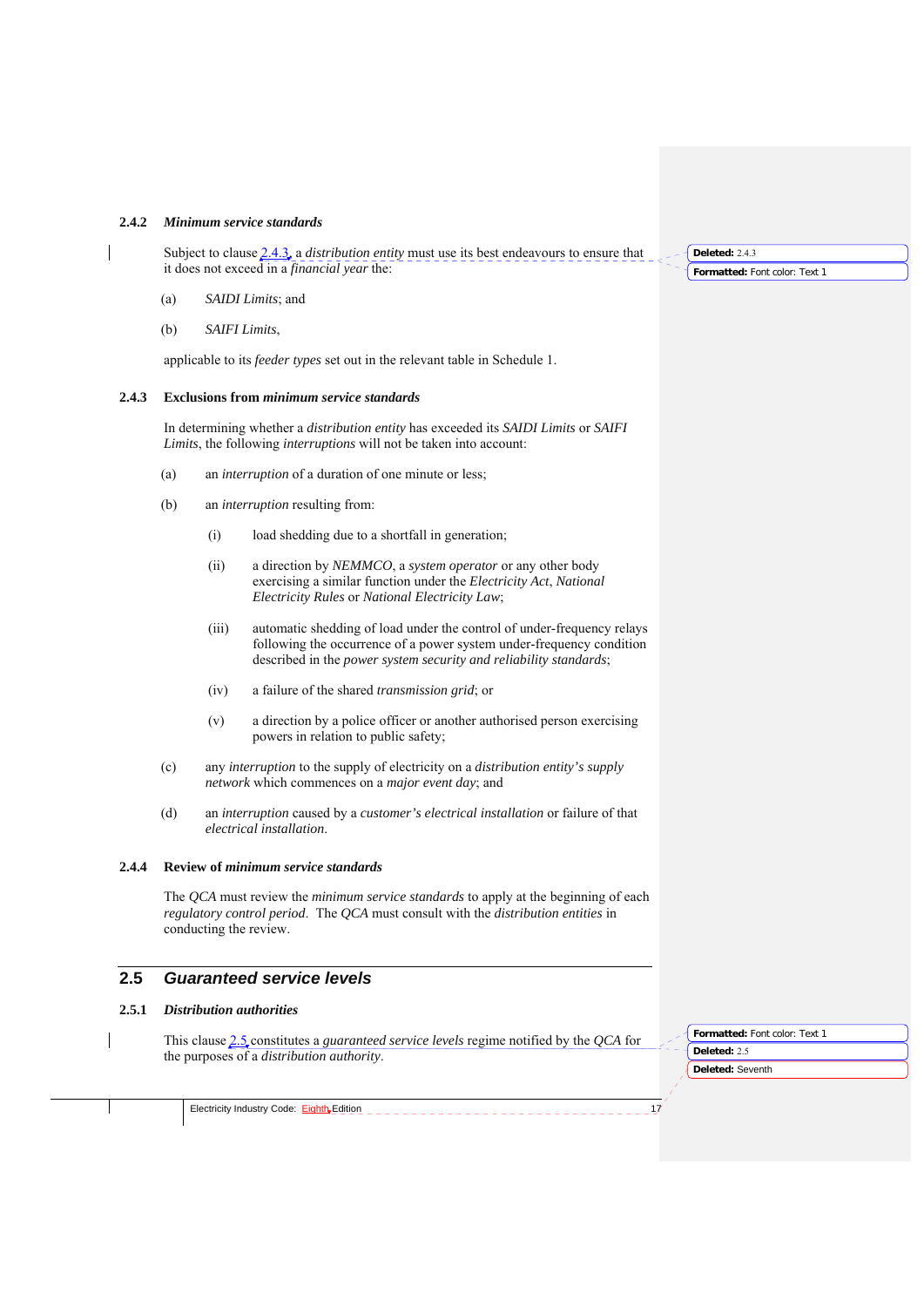# **2.5.2 Application**

 $\overline{\phantom{a}}$ 

| Formatted: Font color: Text 1<br>who is the named electricity account holder for a <i>premises</i> ; or<br>(i)<br>Formatted: Font color: Text 1<br>Deleted: 2.5<br>(ii)<br>if there is a card operated meter at a premises, who is the occupier of<br>that <i>premises</i> .<br>A distribution entity is required to give only one GSL payment per electricity<br>(b)<br>account for each event giving rise to a GSL payment regardless of the number<br>of account holders or <i>premises</i> listed on the account affected by the event.<br>A small customer is not eligible for a GSL payment for a premises which does<br>(c)<br>not have a <i>meter</i> .<br>A distribution entity's obligation to give a GSL payment under clauses 2.5.3 to<br>(d)<br>2.5.7 applies notwithstanding that a <i>retail entity</i> may have caused the event<br>giving rise to the GSL payment. <sup>1</sup><br><b>Wrongful disconnection</b><br>2.5.3<br>If a distribution entity wrongfully disconnects a small customer, then that<br>(a)<br>customer is eligible for a GSL payment (applying on the date of the wrongful<br>disconnection) from the <i>distribution entity</i> .<br>(b)<br>A distribution entity wrongfully disconnects a small customer when:<br>(i)<br>it was not entitled to do so under <i>electricity legislation</i> or the<br>connection contract with that customer;<br>it fails to comply with the procedures for disconnection required of the<br>(ii)<br>distribution entity under the connection contract with that customer; or<br>it disconnects the <i>customer</i> at the request of a <i>retail entity</i> and:<br>(iii)<br>(A)<br>the wrong premises is disconnected due to an error in the retail<br>entity's request; or<br>the retail entity does not give the customer a disconnection<br>(B)<br><i>warning</i> (where required under clause $4.18$ ) at least five<br>Formatted: Font color: Text 1<br>business days before the disconnection occurs. To avoid<br>Deleted: 4.18<br>doubt, a GSL payment is not payable where a retail entity does |  |
|----------------------------------------------------------------------------------------------------------------------------------------------------------------------------------------------------------------------------------------------------------------------------------------------------------------------------------------------------------------------------------------------------------------------------------------------------------------------------------------------------------------------------------------------------------------------------------------------------------------------------------------------------------------------------------------------------------------------------------------------------------------------------------------------------------------------------------------------------------------------------------------------------------------------------------------------------------------------------------------------------------------------------------------------------------------------------------------------------------------------------------------------------------------------------------------------------------------------------------------------------------------------------------------------------------------------------------------------------------------------------------------------------------------------------------------------------------------------------------------------------------------------------------------------------------------------------------------------------------------------------------------------------------------------------------------------------------------------------------------------------------------------------------------------------------------------------------------------------------------------------------------------------------------------------------------------------------------------------------------------------------------------------------------------------------------------------------|--|
|                                                                                                                                                                                                                                                                                                                                                                                                                                                                                                                                                                                                                                                                                                                                                                                                                                                                                                                                                                                                                                                                                                                                                                                                                                                                                                                                                                                                                                                                                                                                                                                                                                                                                                                                                                                                                                                                                                                                                                                                                                                                                  |  |
|                                                                                                                                                                                                                                                                                                                                                                                                                                                                                                                                                                                                                                                                                                                                                                                                                                                                                                                                                                                                                                                                                                                                                                                                                                                                                                                                                                                                                                                                                                                                                                                                                                                                                                                                                                                                                                                                                                                                                                                                                                                                                  |  |
|                                                                                                                                                                                                                                                                                                                                                                                                                                                                                                                                                                                                                                                                                                                                                                                                                                                                                                                                                                                                                                                                                                                                                                                                                                                                                                                                                                                                                                                                                                                                                                                                                                                                                                                                                                                                                                                                                                                                                                                                                                                                                  |  |
|                                                                                                                                                                                                                                                                                                                                                                                                                                                                                                                                                                                                                                                                                                                                                                                                                                                                                                                                                                                                                                                                                                                                                                                                                                                                                                                                                                                                                                                                                                                                                                                                                                                                                                                                                                                                                                                                                                                                                                                                                                                                                  |  |
|                                                                                                                                                                                                                                                                                                                                                                                                                                                                                                                                                                                                                                                                                                                                                                                                                                                                                                                                                                                                                                                                                                                                                                                                                                                                                                                                                                                                                                                                                                                                                                                                                                                                                                                                                                                                                                                                                                                                                                                                                                                                                  |  |
|                                                                                                                                                                                                                                                                                                                                                                                                                                                                                                                                                                                                                                                                                                                                                                                                                                                                                                                                                                                                                                                                                                                                                                                                                                                                                                                                                                                                                                                                                                                                                                                                                                                                                                                                                                                                                                                                                                                                                                                                                                                                                  |  |
|                                                                                                                                                                                                                                                                                                                                                                                                                                                                                                                                                                                                                                                                                                                                                                                                                                                                                                                                                                                                                                                                                                                                                                                                                                                                                                                                                                                                                                                                                                                                                                                                                                                                                                                                                                                                                                                                                                                                                                                                                                                                                  |  |
|                                                                                                                                                                                                                                                                                                                                                                                                                                                                                                                                                                                                                                                                                                                                                                                                                                                                                                                                                                                                                                                                                                                                                                                                                                                                                                                                                                                                                                                                                                                                                                                                                                                                                                                                                                                                                                                                                                                                                                                                                                                                                  |  |
|                                                                                                                                                                                                                                                                                                                                                                                                                                                                                                                                                                                                                                                                                                                                                                                                                                                                                                                                                                                                                                                                                                                                                                                                                                                                                                                                                                                                                                                                                                                                                                                                                                                                                                                                                                                                                                                                                                                                                                                                                                                                                  |  |
|                                                                                                                                                                                                                                                                                                                                                                                                                                                                                                                                                                                                                                                                                                                                                                                                                                                                                                                                                                                                                                                                                                                                                                                                                                                                                                                                                                                                                                                                                                                                                                                                                                                                                                                                                                                                                                                                                                                                                                                                                                                                                  |  |
|                                                                                                                                                                                                                                                                                                                                                                                                                                                                                                                                                                                                                                                                                                                                                                                                                                                                                                                                                                                                                                                                                                                                                                                                                                                                                                                                                                                                                                                                                                                                                                                                                                                                                                                                                                                                                                                                                                                                                                                                                                                                                  |  |
|                                                                                                                                                                                                                                                                                                                                                                                                                                                                                                                                                                                                                                                                                                                                                                                                                                                                                                                                                                                                                                                                                                                                                                                                                                                                                                                                                                                                                                                                                                                                                                                                                                                                                                                                                                                                                                                                                                                                                                                                                                                                                  |  |
|                                                                                                                                                                                                                                                                                                                                                                                                                                                                                                                                                                                                                                                                                                                                                                                                                                                                                                                                                                                                                                                                                                                                                                                                                                                                                                                                                                                                                                                                                                                                                                                                                                                                                                                                                                                                                                                                                                                                                                                                                                                                                  |  |
| not comply with any other disconnection procedures under<br>clause $4.18$<br>Formatted: Font color: Text 1<br>Deleted: 4.18                                                                                                                                                                                                                                                                                                                                                                                                                                                                                                                                                                                                                                                                                                                                                                                                                                                                                                                                                                                                                                                                                                                                                                                                                                                                                                                                                                                                                                                                                                                                                                                                                                                                                                                                                                                                                                                                                                                                                      |  |
| 2.5.4<br><b>Connections</b>                                                                                                                                                                                                                                                                                                                                                                                                                                                                                                                                                                                                                                                                                                                                                                                                                                                                                                                                                                                                                                                                                                                                                                                                                                                                                                                                                                                                                                                                                                                                                                                                                                                                                                                                                                                                                                                                                                                                                                                                                                                      |  |
| If:                                                                                                                                                                                                                                                                                                                                                                                                                                                                                                                                                                                                                                                                                                                                                                                                                                                                                                                                                                                                                                                                                                                                                                                                                                                                                                                                                                                                                                                                                                                                                                                                                                                                                                                                                                                                                                                                                                                                                                                                                                                                              |  |
|                                                                                                                                                                                                                                                                                                                                                                                                                                                                                                                                                                                                                                                                                                                                                                                                                                                                                                                                                                                                                                                                                                                                                                                                                                                                                                                                                                                                                                                                                                                                                                                                                                                                                                                                                                                                                                                                                                                                                                                                                                                                                  |  |
|                                                                                                                                                                                                                                                                                                                                                                                                                                                                                                                                                                                                                                                                                                                                                                                                                                                                                                                                                                                                                                                                                                                                                                                                                                                                                                                                                                                                                                                                                                                                                                                                                                                                                                                                                                                                                                                                                                                                                                                                                                                                                  |  |
| A distribution entity's right to recover a GSL payment from a retail entity is provided for in the co-ordination<br>agreement.<br>Deleted: Seventh                                                                                                                                                                                                                                                                                                                                                                                                                                                                                                                                                                                                                                                                                                                                                                                                                                                                                                                                                                                                                                                                                                                                                                                                                                                                                                                                                                                                                                                                                                                                                                                                                                                                                                                                                                                                                                                                                                                               |  |

Electricity Industry Code: Eighth Edition 18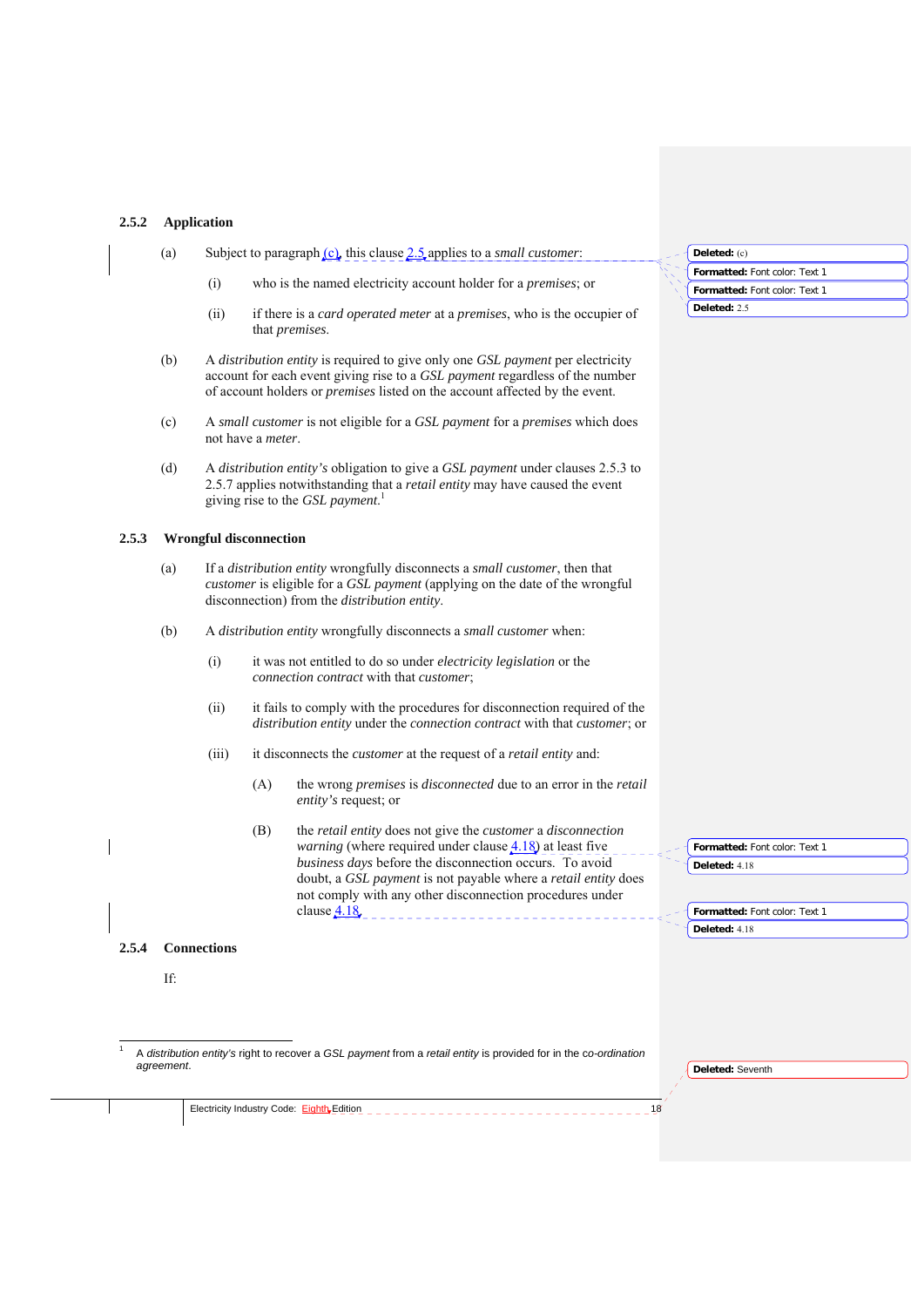- (a) a *small customer* is entitled, and has taken all necessary steps, to have its *premises* connected; and
- (b) that *customer's premises* do not require any extension of, or augmentation to, the *supply network* to enable the *customer's premises* to be connected; and
- (c) a *distribution entity* does not connect that *customer's premises* on the day agreed (or subsequently agreed) with that *customer*,

then that *small customer* is eligible for a *GSL payment* (applying on the relevant day) from the *distribution entity* for each day it is late.

## **2.5.5** *Customer* **reconnection**

- (a) If:
	- (i) a *small customer*'s *premises* has been disconnected and the *customer* is entitled, and has taken all necessary steps, to have the *premises* reconnected; and
	- (ii) a *distribution entity* does not reconnect the *premises* within the time required in the table below,

then that *small customer* is eligible for a *GSL payment* (applying on the relevant day) from the *distribution entity* for each day it is late.

#### *Premises* **in** *Ergon Energy's distribution area*

| <b>Premises</b> description                                                    | Time required for reconnection                                                                                                                                                                           |
|--------------------------------------------------------------------------------|----------------------------------------------------------------------------------------------------------------------------------------------------------------------------------------------------------|
| <i>Premises</i> supplied through <i>CBD</i><br>feeder / urban feeder           | If the request is made by the small<br>customer to its retail entity by 12.00pm<br>on a <i>business day</i> , then on the same day<br>or as otherwise agreed with the <i>small</i><br>customer.          |
|                                                                                | If the request is made by the small<br>customer to its retail entity after 12.00pm<br>on a <i>business day</i> , then by the next<br>business day or as otherwise agreed with<br>the small customer.     |
|                                                                                | If the request is made by the <i>small</i><br>customer to its retail entity on a non-<br>business day, then on the next business<br><i>day</i> or as otherwise agreed with the <i>small</i><br>customer. |
| Premises supplied through short<br>rural feeder                                | By the next business day after the small<br>customer's request to its retail entity or<br>as otherwise agreed with the <i>small</i><br>customer.                                                         |
| <i>Premises</i> supplied through <i>long rural</i><br>feeder / isolated feeder | Within 10 <i>business days</i> of the <i>small</i><br>customer's request to its retail entity or<br>as otherwise agreed with the <i>small</i><br>customer.                                               |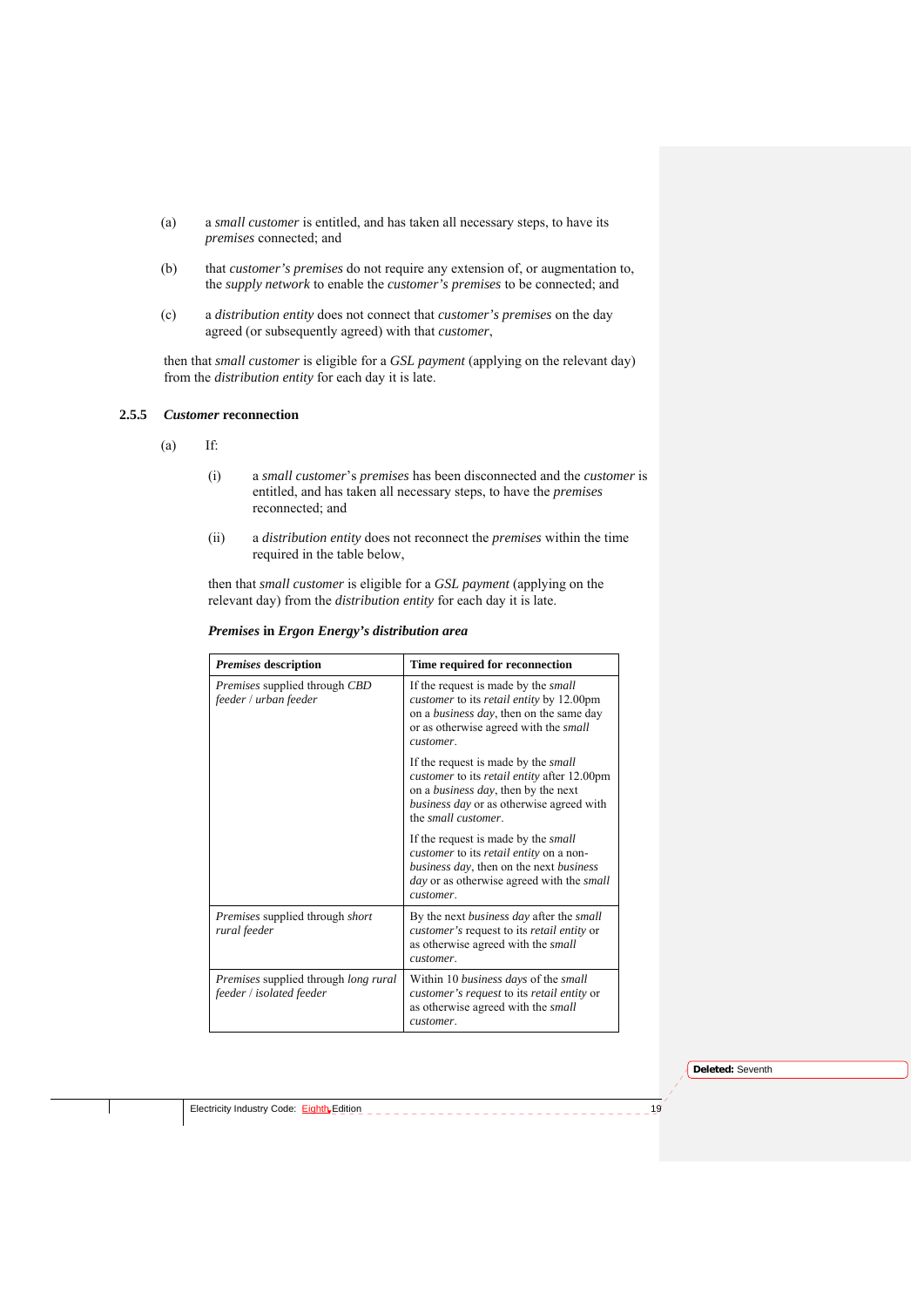*Premises* **in** *ENERGEX's distribution area* 

| <i>Premises</i> description                                   | Time required for reconnection                                                                                                                                                                                          |
|---------------------------------------------------------------|-------------------------------------------------------------------------------------------------------------------------------------------------------------------------------------------------------------------------|
| All <i>premises</i> other than those in<br>excluded locations | If the request is made by the <i>small</i><br>customer to its retail entity by 12.00pm<br>on a <i>business day</i> , then on the same day<br>or as otherwise agreed with the <i>small</i><br>customer.                  |
|                                                               | If the request is made by the <i>small</i><br>customer to its retail entity after 12.00pm<br>on a <i>business day</i> , then by the next<br>business day or as otherwise agreed with<br>the small customer.             |
|                                                               | If the request is made by the <i>small</i><br>customer to its retail entity on a non-<br><i>business day</i> , then on the next <i>business</i><br><i>day</i> or as otherwise agreed with the <i>small</i><br>customer. |
| Premises in excluded locations                                | Within 10 <i>business days</i> of the <i>small</i><br><i>customer's</i> request to its <i>retail entity</i> or<br>as otherwise agreed with the <i>small</i><br>customer.                                                |

- (b) When a *retail entity* receives a request for reconnection from a *small customer* who is entitled to reconnection before 12.00 pm on a *business day*, the *retail entity* must, by 1.00 pm that *business day*, initiate a request for reconnection of the *small customer's premises* in accordance with Chapter 5 of this *Code*.
- (c) The *retail entity* on behalf of the *small customer* may request that the *distribution entity* reconnect the *small customer* sooner than is required under clause 2.5.5(a). If the *small customer* or its *retail entity* does so, the *distribution entity*:
	- (i) must use its best endeavours to reconnect the *small customer* in the requested timeframe; and
	- (ii) if the reconnection is made in the requested timeframe, may charge the relevant fee published in the *distribution entity's* price list.
- (d) In this clause 2.5.5, a "*business day*" does not include a *local holiday* in the district where the *premises* is located.

#### **2.5.6** *Hot water supply*

(a) Subject to paragraph  $(b)$ , if: **Formatted:** Font color: Text 1 \_\_\_\_\_\_\_\_\_\_\_\_\_\_ **Deleted:** (b)(i) a *small customer* (or its *retail entity*) makes an inquiry to a *distribution entity* about a loss of *hot water supply*; and (ii) the *distribution entity* fails to attend the *premises* within the time required in the following table, then that *small customer* is eligible for a *GSL payment* (applying on the relevant day) from the *distribution entity* for each day it is late. **Deleted:** Seventh Electricity Industry Code: Eighth Edition 20

**Formatted:** Font color: Text 1

**Formatted:** Font color: Text 1

**Deleted:** 2.5.5(a)

**Deleted:** 2.5.5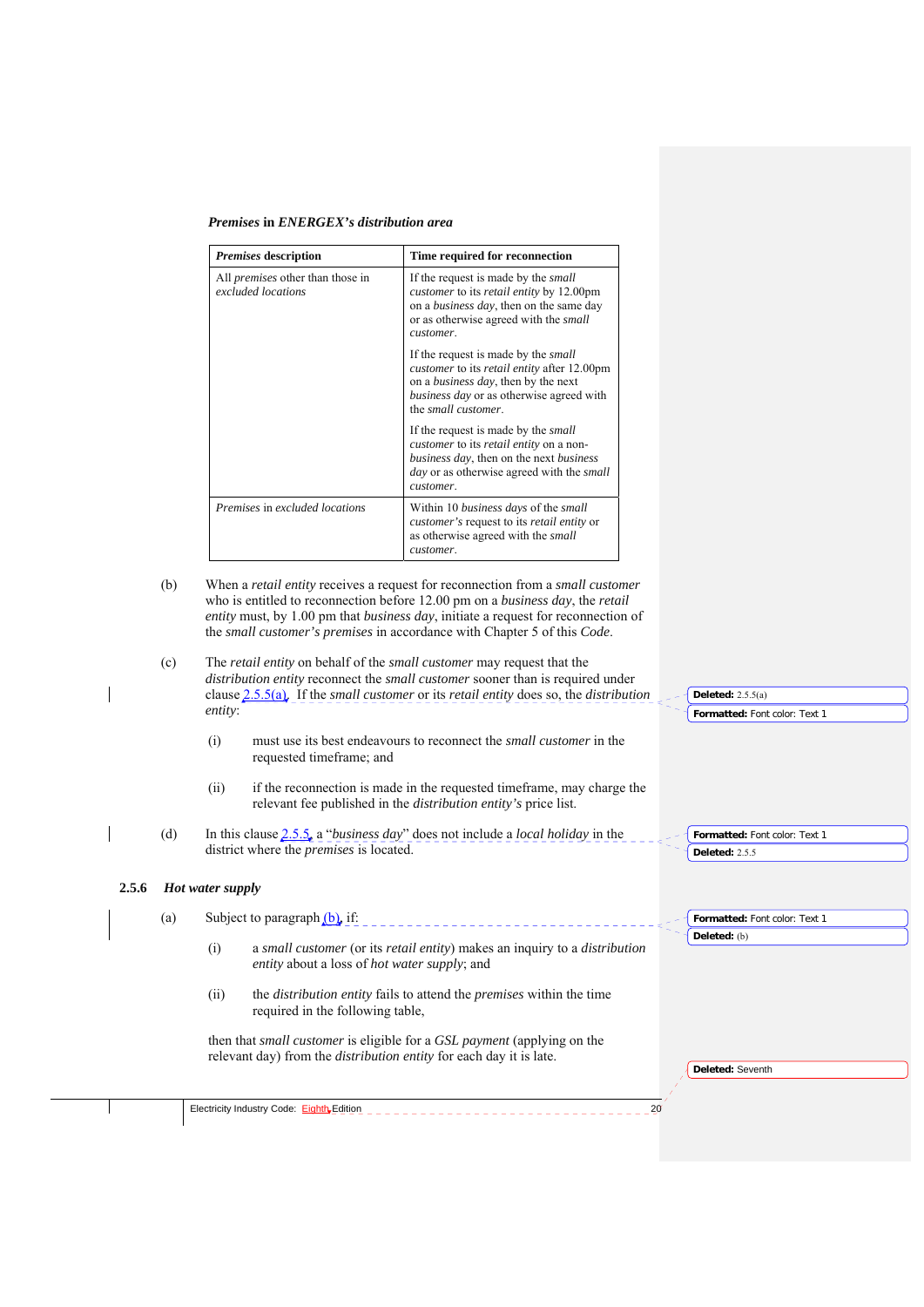| Feeder type through which the small<br>customer's premises is supplied | Time required to attend                                                                                                       |
|------------------------------------------------------------------------|-------------------------------------------------------------------------------------------------------------------------------|
| long rural feeder / isolated feeder                                    | By the <i>business day</i> agreed with the<br>small customer (or its retail entity).                                          |
| All other <i>feeder</i> types                                          | Within one <i>business day</i> of the<br>inquiry or as otherwise agreed with<br>the small customer (or its retail<br>entity). |

|       | (b) | A distribution entity is not required to attend the premises in response to a hot<br><i>water supply</i> inquiry under paragraph $(a)$ if the <i>distribution entity</i> reasonably<br>believes the loss of <i>hot water supply</i> is not caused by its <i>supply network</i> or<br>associated control equipment, or if the loss of hot water supply is the result of<br>an outage on its supply network or associated control equipment. | Deleted: (a)<br>Formatted: Font color: Text 1                           |
|-------|-----|--------------------------------------------------------------------------------------------------------------------------------------------------------------------------------------------------------------------------------------------------------------------------------------------------------------------------------------------------------------------------------------------------------------------------------------------|-------------------------------------------------------------------------|
|       | (c) | In this clause $2.5.6$ , a " <i>business day</i> " does not include a <i>local holiday</i> in the<br>district where the <i>premises</i> is located.                                                                                                                                                                                                                                                                                        | Formatted: Font color: Text 1<br><b>Deleted: 2.5.6</b>                  |
| 2.5.7 |     | <b>Appointments</b>                                                                                                                                                                                                                                                                                                                                                                                                                        |                                                                         |
|       | (a) | This clause $2.5.7$ applies to an appointment which:                                                                                                                                                                                                                                                                                                                                                                                       | Formatted: Font color: Text 1, English (United<br>States)               |
|       |     | (i)<br>is made between a distribution entity and a small customer (or its retail<br>entity) who has an existing account for the <i>premises</i> ; and                                                                                                                                                                                                                                                                                      | <b>Deleted: 2.5.7</b>                                                   |
|       |     | (ii)<br>relates to the <i>distribution entity</i> attending the <i>premises</i> for the purpose<br>of:                                                                                                                                                                                                                                                                                                                                     |                                                                         |
|       |     | reading, testing, maintaining or inspecting the <i>meter</i> ; or<br>(A)                                                                                                                                                                                                                                                                                                                                                                   |                                                                         |
|       |     | (B)<br>inspecting, altering or adding to the customer's electrical<br>installation.                                                                                                                                                                                                                                                                                                                                                        |                                                                         |
|       | (b) | This clause 2.5.7 does not apply if a <i>small customer</i> is eligible for a GSL<br>payment under clauses 2.5.4 to 2.5.6.                                                                                                                                                                                                                                                                                                                 | Formatted: Font color: Text 1, English (United<br>States)               |
|       |     |                                                                                                                                                                                                                                                                                                                                                                                                                                            | <b>Deleted: 2.5.7</b>                                                   |
|       | (c) | When making an appointment, a <i>distribution entity</i> must specify a time or time<br>period for the appointment. Any time period must not exceed the following:                                                                                                                                                                                                                                                                         | Formatted: Font color: Text 1, English (United<br>States)               |
|       |     | (i)<br>for ENERGEX - a five hour period within a day; and                                                                                                                                                                                                                                                                                                                                                                                  | <b>Deleted: 2.5.4</b><br>Formatted: Font color: Text 1, English (United |
|       |     | (ii)<br>for <i>Ergon Energy</i> - a day.                                                                                                                                                                                                                                                                                                                                                                                                   | States)                                                                 |
|       |     |                                                                                                                                                                                                                                                                                                                                                                                                                                            | <b>Deleted: 2.5.6</b>                                                   |
|       | (d) | A distribution entity may reschedule an appointment provided it notifies the<br>small customer before the day scheduled for the appointment.                                                                                                                                                                                                                                                                                               |                                                                         |
|       | (e) | Subject to paragraph $(d)$ , if a <i>distribution entity</i> makes an appointment and does<br>not attend the <i>premises</i> at the specified time, or within the specified time period,                                                                                                                                                                                                                                                   | Formatted: Font color: Text 1, English (United<br>States)               |
|       |     | then the small customer is eligible for a GSL payment (applying on the date of<br>the appointment) from the <i>distribution entity</i> .                                                                                                                                                                                                                                                                                                   | Deleted: (d)                                                            |
|       |     |                                                                                                                                                                                                                                                                                                                                                                                                                                            |                                                                         |
|       |     |                                                                                                                                                                                                                                                                                                                                                                                                                                            | Deleted: Seventh                                                        |
|       |     | Electricity Industry Code: Eighth Edition<br>21                                                                                                                                                                                                                                                                                                                                                                                            |                                                                         |
|       |     |                                                                                                                                                                                                                                                                                                                                                                                                                                            |                                                                         |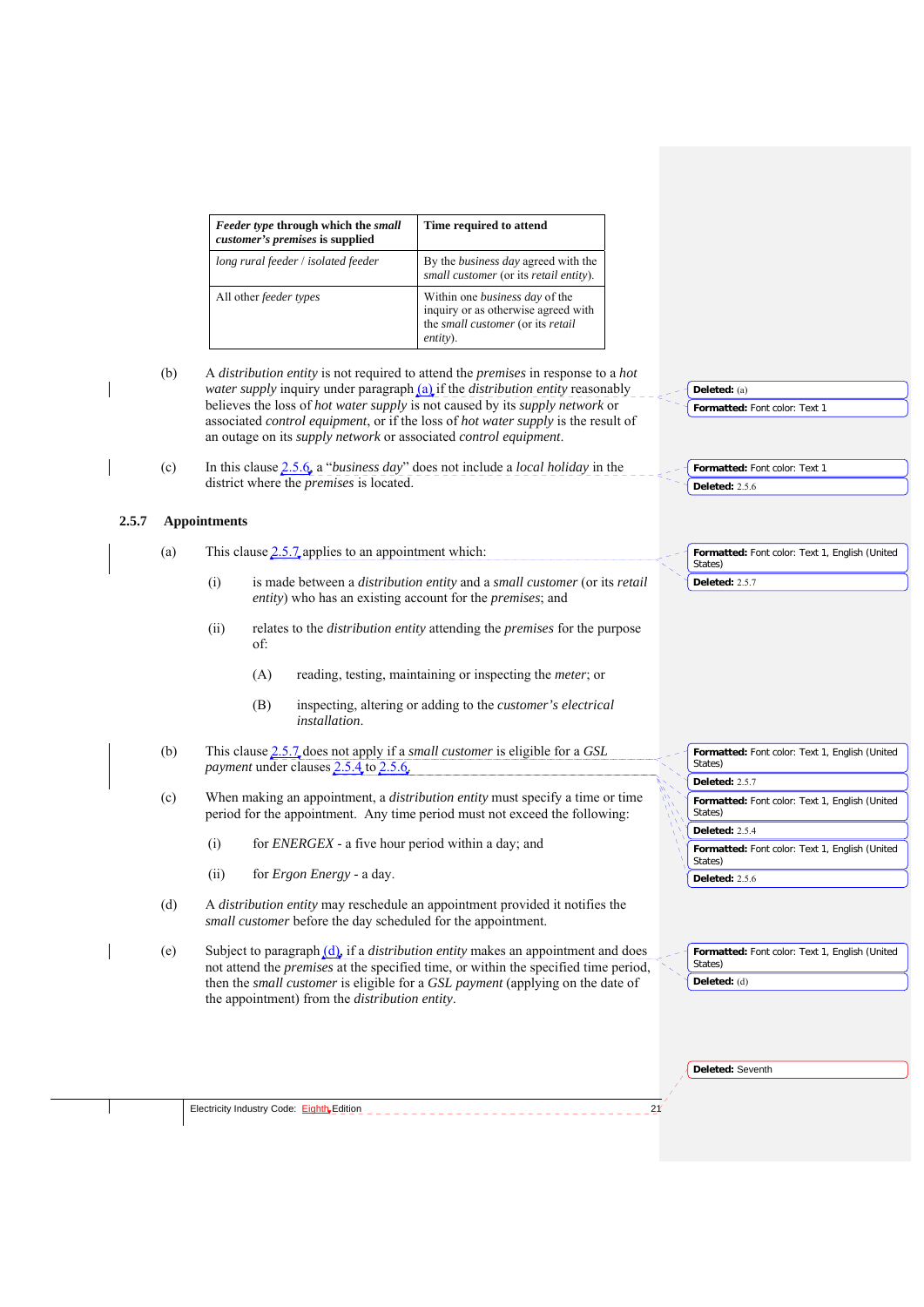#### **2.5.8** *Planned interruptions*

- (a) Except in the case of *emergencies*, if a *distribution entity* does not give a *small customer* at least two *business days*' notice of a *planned interruption* to that *customer's premises*, then the *small customer* is eligible for a *GSL payment* (applying on the date of the *planned interruption*) from the *distribution entity.*
- (b) A notice may be given by mail, letterbox drop, press advertisement or any other means which are appropriate and reasonable in the circumstances.
- (c) If a notice is sent by post, a *small customer* is taken to have received it on the second *business day* after posting.

# **2.5.9 Reliability**

- (a) Subject to paragraph (b), a *small customer* is eligible for a *GSL payment* (applying in the relevant *financial year*) from its *distribution entity* in either of the following circumstances:
	- (i) for each *interruption* to its *premises* which, if connected to:
		- (A) a *CBD feeder*  lasts longer than eight hours;
		- (B) an *urban* or *short rural feeder*  lasts longer than 18 hours; or
		- (C) a *long rural* or *isolated feeder*  lasts longer than 24 hours,

("*interruption duration GSL*"); or

(ii) once that *small customer* experiences the relevant number of *interruptions* at its *premises* in a *financial year* as set out in the following table ("*interruption frequency GSL*"). Irrespective of when during a *financial year* that a *small customer* becomes eligible for a *GSL payment* under this *interruption frequency GSL*, the *distribution entity* is only required to assess the eligibility of a *small customer* to a *GSL payment* (including an automatic payment under clause 2.5.11(b)) after the end of that *financial year*.

| <i>Distribution</i><br>entity | <i>Feeder type</i> through which<br>the small customer's<br><i>premises</i> is supplied                             | Number of <i>interruptions</i> in<br>a financial year * |  |
|-------------------------------|---------------------------------------------------------------------------------------------------------------------|---------------------------------------------------------|--|
| <b>ENERGEX</b>                | CBD feeder                                                                                                          | 10                                                      |  |
|                               | Urban feeder                                                                                                        | 10                                                      |  |
|                               | Short rural feeder                                                                                                  | 16                                                      |  |
| Ergon                         | Urban feeder                                                                                                        | 13                                                      |  |
| Energy                        | Short rural feeder                                                                                                  | 21                                                      |  |
|                               | Long rural feeder                                                                                                   | 21                                                      |  |
|                               | Isolated feeder                                                                                                     | 21                                                      |  |
|                               | A customer is not entitled to more than one GSL payment<br>under clause $2.5.9(a)(ii)$ in a <i>financial year</i> . |                                                         |  |

**Deleted:** Seventh **Formatted:** Font: 10 pt, Font color: Text 1 **Deleted:** 2.5.9(a)(ii)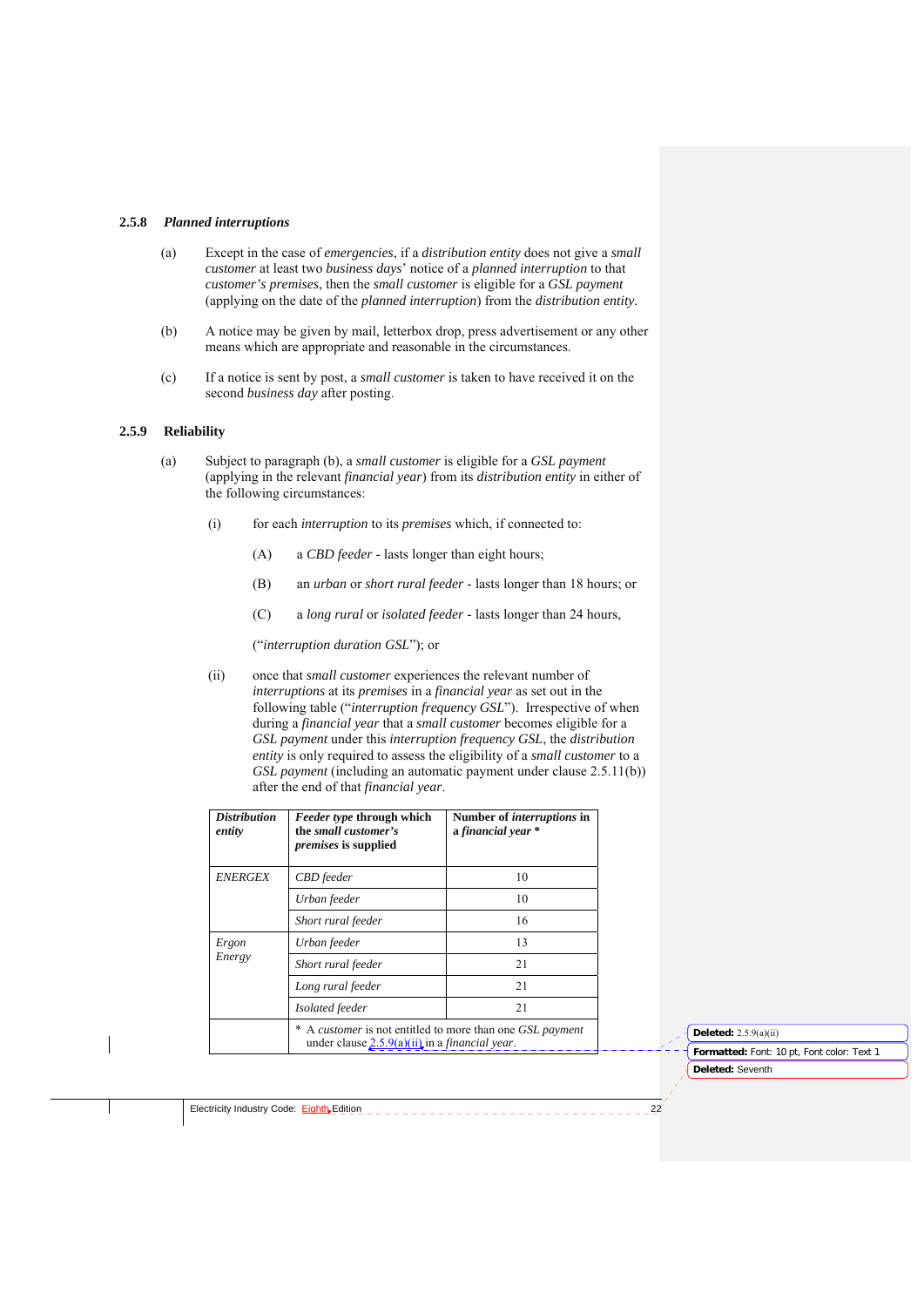(b) The following types of *interruptions* are excluded from paragraph (a):

(i) an *interruption* of a duration of one minute or less;

- (ii) an *interruption* resulting from:
	- (A) load shedding due to a shortfall in generation;
	- (B) a direction by *NEMMCO*, a *system operator* or any other body exercising a similar function under the *Electricity Act*, *National Electricity Rules* or *National Electricity Law*;
	- (C) automatic shedding of load under the control of underfrequency relays following the occurrence of a power system under-frequency condition described in the *power system security and reliability standards*;
	- (D) a failure of the shared *transmission grid*; or
	- (E) a direction by a police officer or another authorised person exercising powers in relation to public safety;
- (iii) a *planned interruption*;
- (iv) an *interruption* requested, or initiated, by the *small customer*;
- (v) an *interruption* caused by the *small customer*'s *electrical installation* or failure of that *electrical installation*;
- (vi) an *interruption* to a *small customer*'s *premises* within a region in which a natural disaster has occurred, where:
	- (A) the Queensland Minister for Emergency Services has notified the Commonwealth of the occurrence of an eligible disaster under the *Natural Disaster Relief Arrangements* in respect of that natural disaster for that region; and
	- (B) the *interruption* occurred during the period for which the *Natural Disaster Relief Arrangements* have been notified.

**Formatted:** Font color: Text 1 **Deleted:** (a)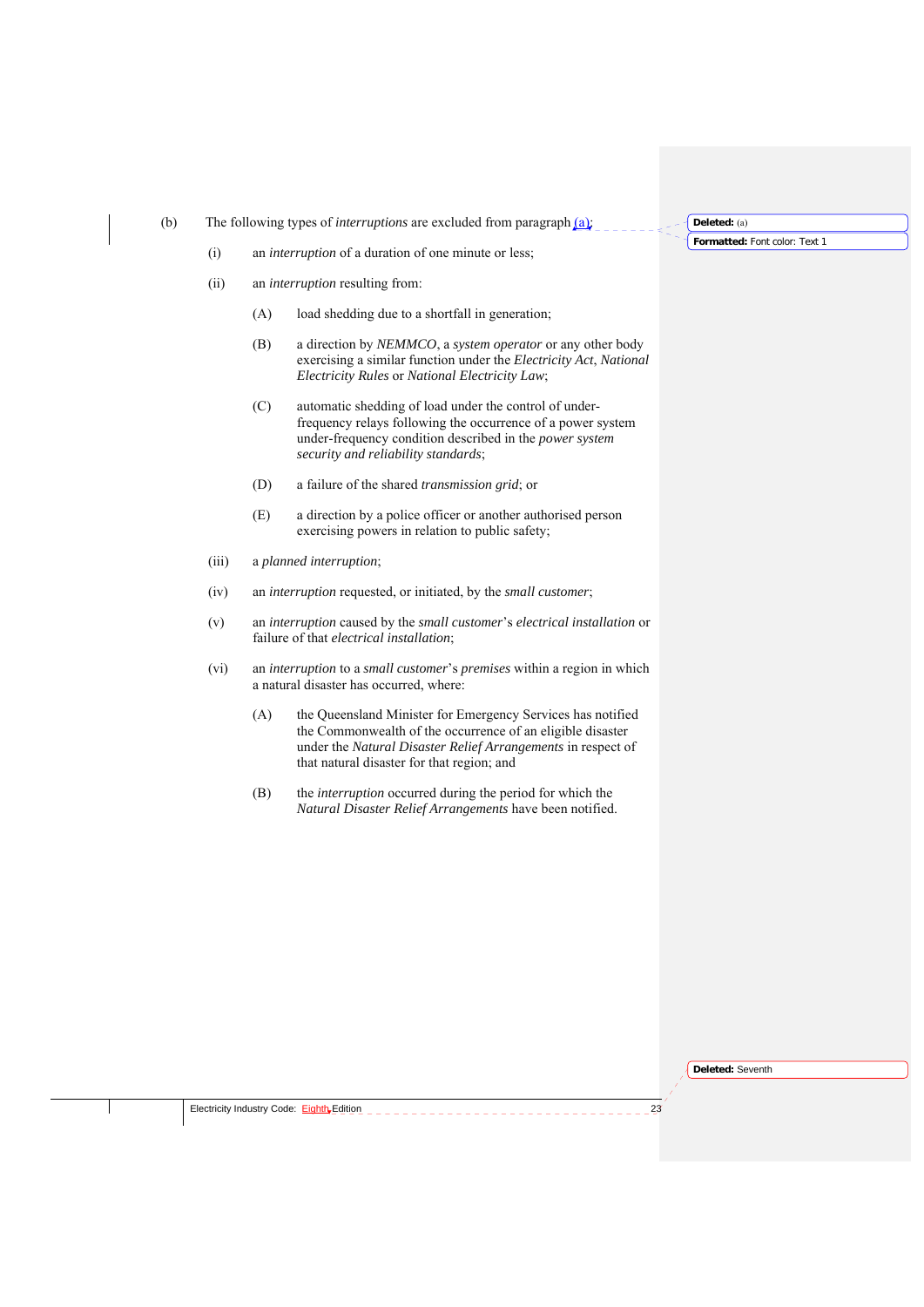#### **2.5.10 Amount of GSL payments**

This table sets out the amount of a GSL payment applicable for the date or *financial year* in which a *guaranteed service level* is not met in accordance with clauses 2.5.3 to 2.5.9.

| Electricity<br><b>Industry Code</b> | GSL                                                                                                                   | <b>GSL</b> Payment for<br>1 July 2007 to<br>30 June 2010                            | <b>GSL</b> Payment for<br>1 July 2010 to<br>30 June 2015                            |
|-------------------------------------|-----------------------------------------------------------------------------------------------------------------------|-------------------------------------------------------------------------------------|-------------------------------------------------------------------------------------|
| Clause $2.5.3$                      | Wrongful disconnections                                                                                               | \$100                                                                               | \$130                                                                               |
| Clause $2.5.4$                      | Connection not provided by<br>the agreed date                                                                         | \$40 per day                                                                        | \$52 per day                                                                        |
| Clause $2.5.5$                      | Reconnection not provided<br>within the required time                                                                 | \$40 per day                                                                        | \$52 per day                                                                        |
| Clause $2.5.6$                      | Failure to attend to<br><i>customer's premises</i> within<br>the time required concerning<br>loss of hot water supply | \$40 per day                                                                        | \$52 per day                                                                        |
| Clause 2.5.7                        | Failure to attend<br>appointments on time                                                                             | \$40                                                                                | \$52                                                                                |
| Clause 2.5.8                        | Notice of a planned<br><i>interruption</i> to supply not<br>given                                                     | \$20 for small<br>residential customers<br>and \$50 for small<br>business customers | \$26 for small<br>residential customers<br>and \$65 for small<br>business customers |
| Clause $2.5.9(a)(i)$                | Interruption duration GSL                                                                                             | \$80                                                                                | \$104                                                                               |
| Clause $2.5.9(a)(ii)$               | Interruption frequency GSL                                                                                            | \$80                                                                                | \$104                                                                               |

#### **2.5.11 Claiming a** *GSL payment*

(a) A *distribution entity* must use best endeavours to automatically give a *GSL payment* to a *small customer* eligible for it under clauses 2.5.3 to 2.5.8. However, a *small customer* may make a claim for a *GSL payment* within three months of the event giving rise to the claim where a *distribution entity* has not done so.

- (b) A *distribution entity* must use best endeavours to automatically give a *GSL payment* to a *small customer* eligible for it under clause 2.5.9. However, a *small customer* may make a claim for a *GSL payment* where a *distribution entity* has not done so:
	- (i) within three months of the relevant *interruption* for an *interruption duration GSL*; and
	- (ii) within three months of the end of the relevant *financial year* for an *interruption frequency GSL*.

#### **2.5.12 How a** *GSL payment* **is paid**

A *distribution entity* must use its best endeavours to pay a *GSL payment* to a *small customer* entitled to it by cheque, electronic funds transfer or any other means agreed with the *small customer*.

**Deleted:** Seventh

**Formatted:** Font color: Text 1

**Formatted:** Font color: Text 1

**Deleted:** 2.5.3

**Deleted:** 2.5.9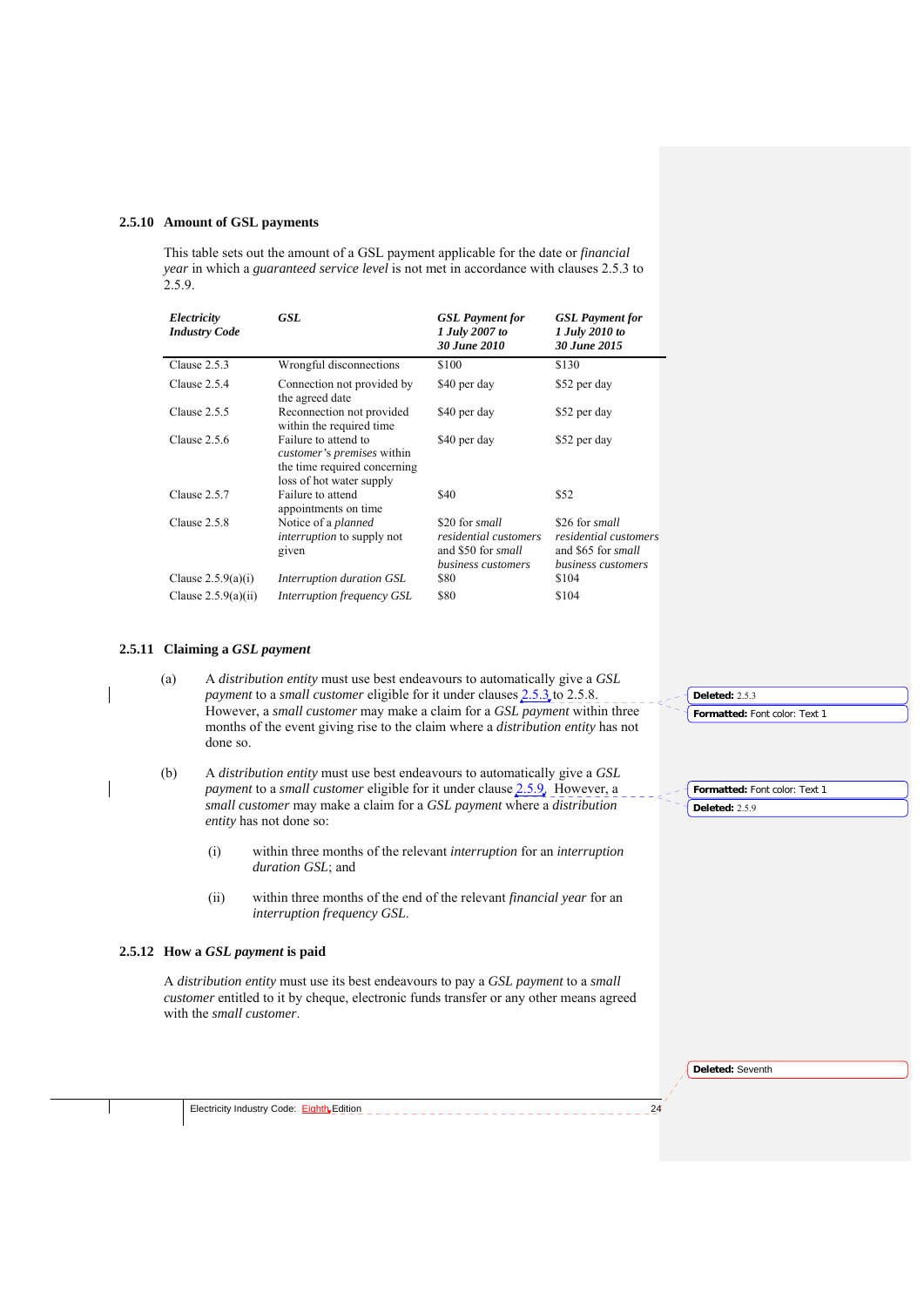#### **2.5.13** *Small customers* **with** *card operated meters*

- (a) This clause 2.5.13 applies to *small customers* who have *card operated meters* instead of clauses  $2.5.11$  and  $2.5.12$ .
- (b) A *small customer* who becomes eligible for a *GSL payment* under clauses 2.5.3 to 2.5.9 must make a claim from the *distribution entity* within one month of the event giving rise to the claim to be entitled to that *GSL payment*.
- (c) To remove doubt, if there are multiple occupiers of a *premises*, a *distribution entity* is only required to give one *GSL payment*.
- (d) A *distribution entity* must pay a *GSL payment* to a *small customer* entitled to it by cheque, electronic funds transfer or any other means agreed with the *small customer*.

#### **2.5.14 Processing claims**

A *distribution entity* must use best endeavours to process a claim for a *GSL payment*:

- (a) within one month after receiving a claim under clauses 2.5.11(a) and  $2.5.11(b)(i)$ ; and
- (b) in respect of a claim for an *interruption frequency GSL* under clause 2.5.11(b)(ii), within one month after the end of the *financial year* or one month after receiving a claim, whichever is the later.

#### **2.5.15 Caps on entitlements**

- (a) Subject to paragraph (b), a *small customer* is not entitled to receive more than \$320 worth of *GSL payments* (more than \$416 worth of GSL payments from 1 July 2010) in any one *financial year* per electricity account.
- (b) *GSL payments* received by a *small customer* in respect of wrongful disconnection under clause 2.5.3 are not to be taken into account in determining whether that *customer* has reached the cap under paragraph (a).

#### **2.5.16** *GST*

All amounts specified in this clause 2.5 include *GST* (if any is payable).

#### **2.5.17 Effect of a** *GSL payment*

Electricity Industry Code: Eighth Edition

- (a) A *small customer*'s receipt of a *GSL payment* does not in any way alter or diminish any rights which it may have against any person under trade practices or other applicable legislation, common law or contract.
- (b) A *distribution entity* does not make any admission of legal liability or a breach of the *Code* in giving a *GSL payment*.
- (c) A *retail entity* does not make any admission of legal liability or a breach of the *Code* when a *distribution entity* makes a *GSL payment* which is reimbursed by the *retail entity* under a *co-ordination agreement*.

| <b>Deleted: 2.5.13</b>               |
|--------------------------------------|
| <b>Formatted: Font color: Text 1</b> |
| <b>Formatted:</b> Font color: Text 1 |
| <b>Deleted: 2.5.11</b>               |
| <b>Formatted: Font color: Text 1</b> |
| <b>Deleted:</b> 2.5.12               |
| <b>Formatted: Font color: Text 1</b> |
| Deleted: $2.5.3$                     |
| <b>Formatted: Font color: Text 1</b> |

**Deleted:** (b)

**Formatted:** Font color: Text 1

**Deleted:** 2.5.9

| Formatted: Font color: Text 1 |
|-------------------------------|
| Deleted: 2.5.3                |
| Formatted: Font color: Text 1 |
| Deleted: (a)                  |
|                               |
| Formatted: Font color: Text 1 |

**Deleted:** 2.5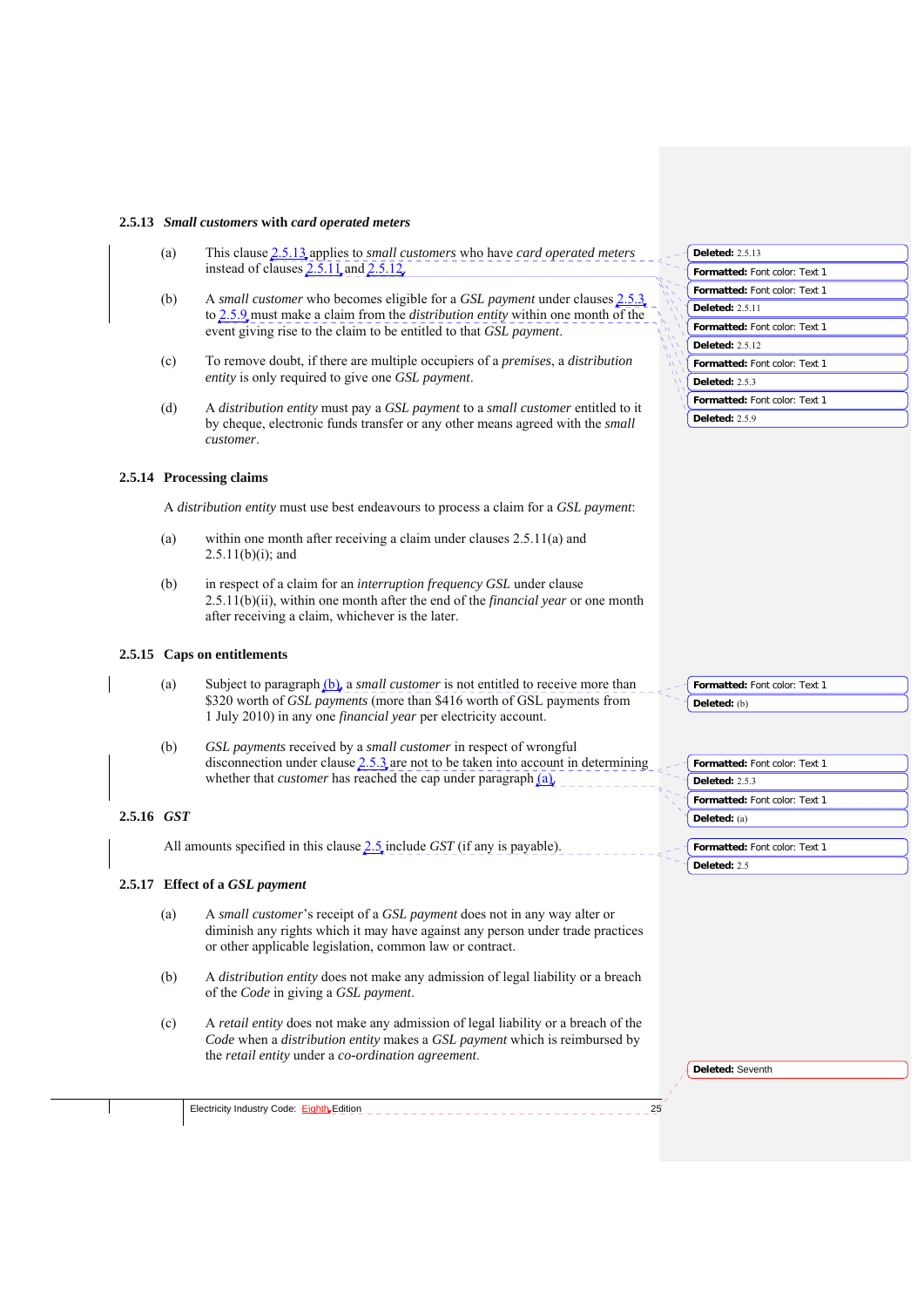(d) This clause 2.5 does not alter, vary or exclude the operation of sections 97 and 97A of the *Electricity Act* and sections 119 and 120 of the *National Electricity Law,* or any other limitations of liability or immunities granted to a *distribution entity* under *electricity legislation*.

#### **2.5.18 Disputes about** *GSL payments* **involving a** *retail entity*

- (a) If a *small customer* has a dispute about a *GSL payment* relating to clauses 2.5.3 to 2.5.7*,* where a *retail entity* caused (or is claimed to have caused) the event giving rise to the *GSL payment*, it must be dealt in accordance with the *retail entity's* complaint handling process under clause 4.6.3.
- (b) If the dispute is not resolved under the *retail entity's* complaint handling process, the *small customer* may refer the dispute to the *Energy Ombudsman*.
- (c) To avoid doubt, the *Energy Ombudsman* may decide whether a *GSL payment* is payable or not without referring the matter to the *QCA*. A decision by the *Energy Ombudsman* that a *distribution entity* must make a *GSL payment* (or that a *retail entity* caused the event giving rise to the *GSL payment*) is not evidence that the relevant entity has breached the *Code*.

#### **2.5.19 Review of** *guaranteed service levels*

The *QCA* must review the *guaranteed service levels* and *GSL payment* amounts to apply at the beginning of each *regulatory control period*.

# **2.6 Reporting and monitoring**

# **2.6.1** *Distribution entity* **must monitor performance**

- (a) A *distribution entity* must monitor:
	- (i) its performance against the *minimum service standards*; and
	- (ii) its compliance with the *guaranteed service levels*,

to enable it to provide the reports to the *QCA* specified in clause 2.6.2.

(b) A *distribution entity* must monitor its compliance with, and implementation of, any current and final *summer preparedness plan* and *network management plan* to enable it to meet its reporting obligations under clauses 2.2.4 and 2.3.2(i) respectively.

#### **2.6.2 Reporting requirements**

- (a) Within two months of the end of each *quarter*, a *distribution entity* must submit a report to the *QCA* detailing the following for the preceding *quarter* and for the *financial year* to the end of that *quarter*:
	- (i) compliance with *minimum service standards* outlined in clause 2.4, including:

| Formatted: Font color: Text 1 |
|-------------------------------|
| <b>Deleted: 2.5.3</b>         |

**Formatted:** Font color: Text 1

**Formatted:** Font color: Text 1

**Deleted:** 2.5

**Deleted:** 2.5.7

| Formatted: Font color: Text 1 |
|-------------------------------|
| Deleted: 2.6.2                |
|                               |
| Formatted: Font color: Text 1 |
| Deleted: 2.2.4                |

| - Formatted: Font color: Text 1 |  |
|---------------------------------|--|

**Formatted:** Font color: Text 1

**Deleted:** Seventh **Deleted:** 2.4

**Deleted:** 2.3.2(i)

Electricity Industry Code: Eighth Edition 2000 2000 2000 2000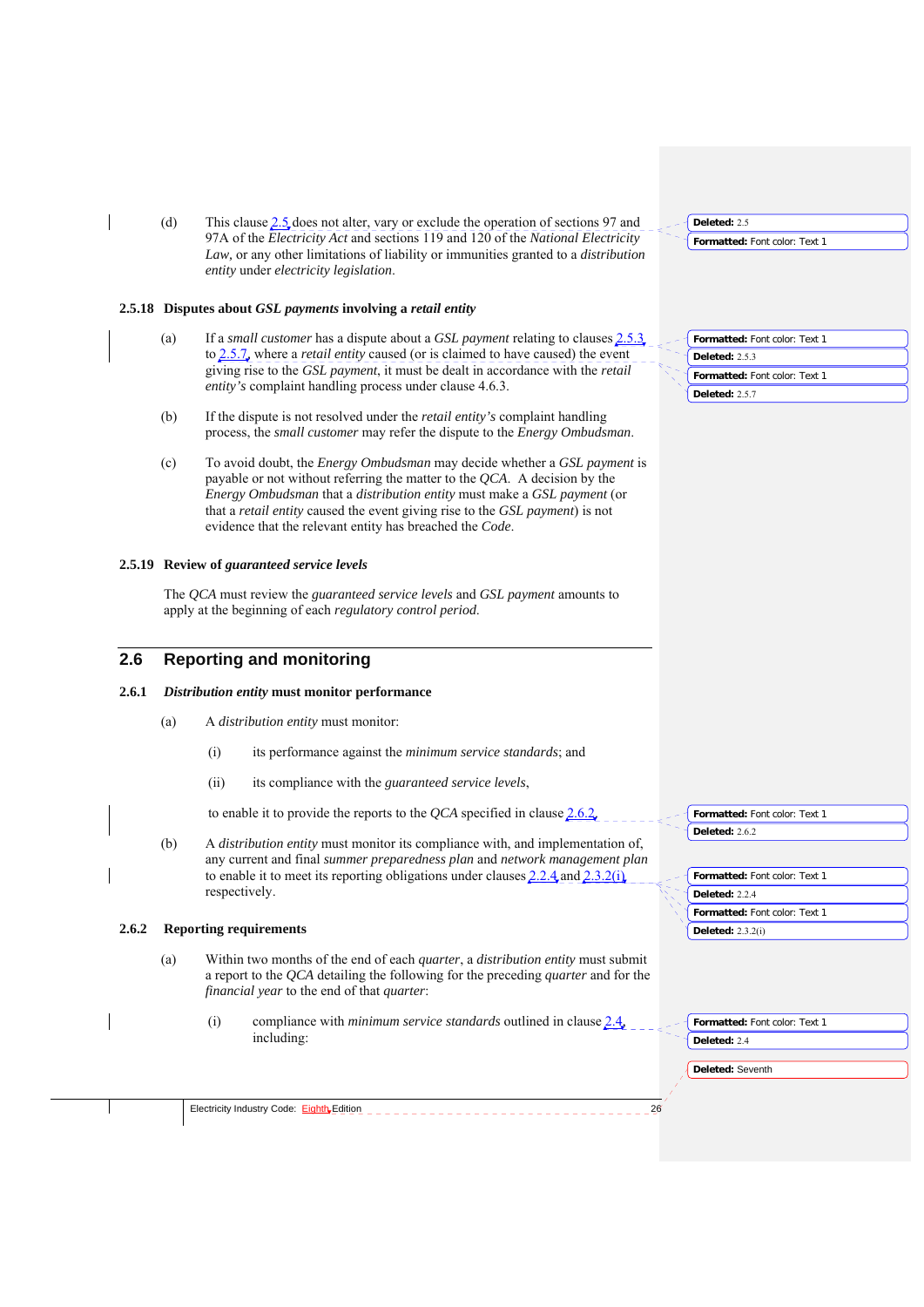| (A) | performance against the <i>SAIDI Limits</i> and <i>SAIFI Limits</i> , by          |
|-----|-----------------------------------------------------------------------------------|
|     | <i>feeder type</i> , including those <i>interruptions</i> listed in clause 2.4.3. |

- (B) performance against the *SAIDI Limits* and *SAIFI Limits*, by *feeder type*, excluding those *interruptions* listed in clause 2.
- (C) details of the *interruptions* excluded under clause 2.4.3, including the number of minutes and *interruptions* excluded by *feeder type* and category of exclusion;
- (D) a description of any *major event days*; and
- (E) an explanation of reasons for a *distribution entity* exceeding (where applicable) those *minimum service standards* and proposals to improve performance;
- (ii) compliance with the *guaranteed service levels*, including;
	- (A) the number of *GSL payments* given by category and the amount of such payments;
	- (B) the number of *GSL payment* claims by category; and
	- (C) the number of rejected *GSL payment* claims by category; and
- (iii) any other matter reasonably notified by the *QCA*.
- (b) The *distribution entity* must also provide any other further reports reasonably required by the *QCA* in respect of the *minimum service standards* or *guaranteed service levels* from time to time.
- (c) Each report must be submitted in the format determined by the *QCA*.

#### **2.6.3 Audit of** *minimum service standards* **performance**

| (a) | Subject to paragraph $(b)$ , a <i>distribution entity</i> must appoint an independent    | $\sim$ - Formatted: Font color: Text 1 |
|-----|------------------------------------------------------------------------------------------|----------------------------------------|
|     | auditor to audit the <i>distribution entity's</i> performance against the <i>minimum</i> | $\big\{\n\$ Deleted: (b)               |
|     | <i>service standards</i> by 30 September after the end of each <i>financial year</i> .   |                                        |

- (b) A *distribution entity's* obligation under paragraph (a) applies until such time as the independent auditor confirms that, for its *feeder types* as set out in the relevant table in schedule 1, the *distribution entity's* reported performance is accurate within  $+/-5%$ .
	- (c) After paragraph (b) applies, the *QCA* may appoint, or require the *distribution entity* to appoint, an independent auditor to audit the *distribution entity's* performance against the *minimum service standards* when the *QCA* reasonably considers it necessary (but no more than once in any 12 month period).
		- (d) If a *distribution entity* has appointed an independent auditor under this clause, the *distribution entity* must promptly give the *QCA* a copy of the independent auditor's report after it has been received.

**Deleted:** Seventh

**Formatted:** Font color: Text 1

**Formatted:** Font color: Text 1

**Deleted:** (a)

**Deleted:** (b)

Electricity Industry Code: Eighth Edition 27

**Formatted:** Font color: Text 1 **Deleted:** 2.4.3

**Formatted:** Font color: Text 1

**Deleted:** 2.4.3 **Formatted:** Font color: Text 1

**Deleted:** 2.4.3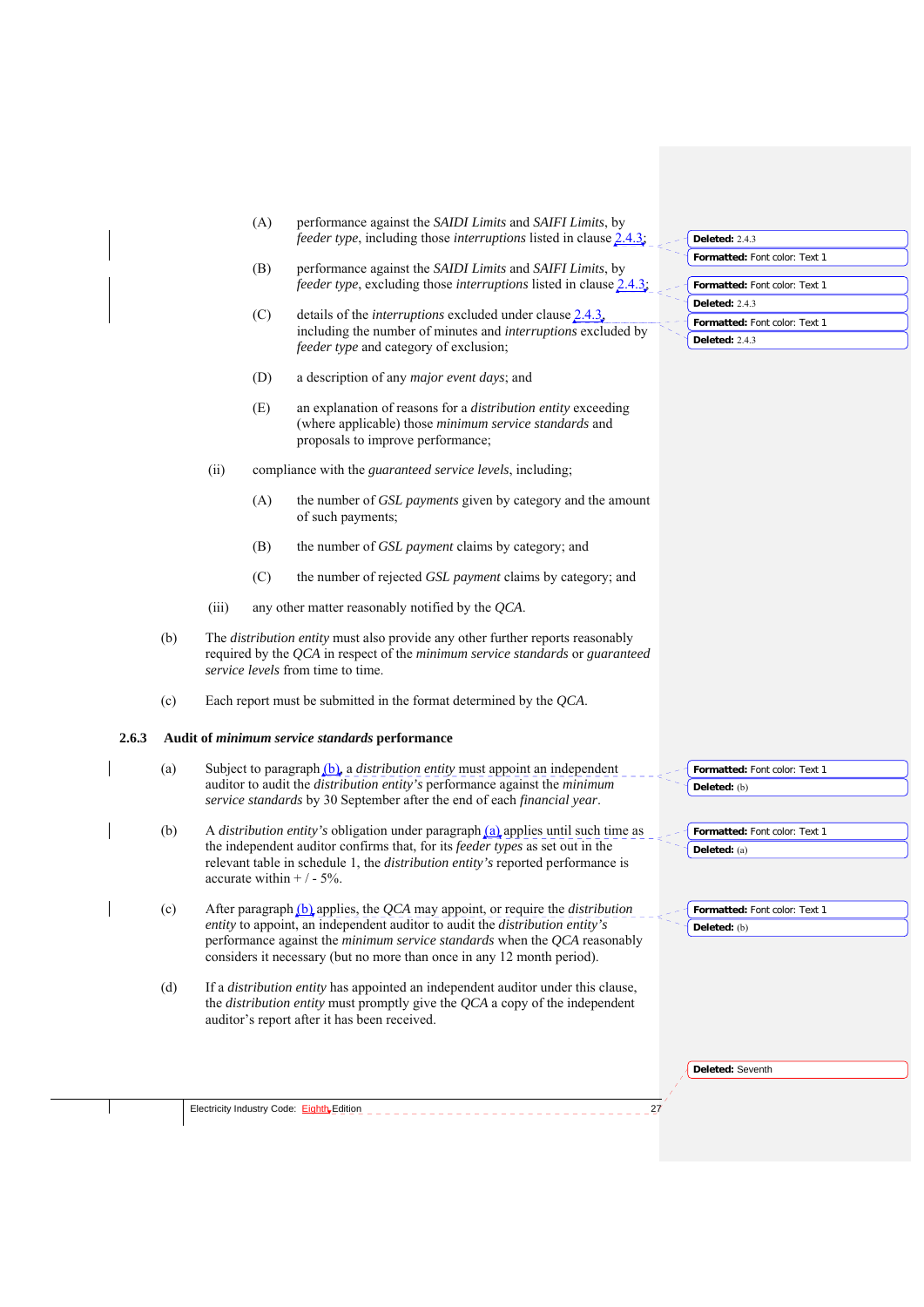# CHAPTER 3: CUSTOMER CONNECTION SERVICES

# **3.1 Application of this Chapter**

This chapter applies to all *distribution entities*:

- (a) in respect of clauses 3.2 and 3.3, in relation to all *customers* with whom a *distribution entity* has a *standard connection contract*; and
- (b) in respect of clauses 3.4 to 3.8, in relation to all *small customers* with whom a *distribution entity* has a *connection contract*; and
- (c) in respect of clause 3.10, in relation to all *customers* with whom a *distribution entity* has a *connection contract*."

# **3.2** *Customer Charter*

# **3.2.1 Obligation to prepare a** *Customer Charter*

A *distribution entity* must prepare a *Customer Charter* within 20 *business days* after the *FRC commencement date*.

#### **3.2.2 Obligation to provide** *Customer Charter*

A *distribution entity* must:

- (a) make the *Customer Charter* readily available on its website; and
- (b) send a copy of its *Customer Charter* to a *small customer* as soon as practicable following entry into a *connection contract* after the *FRC commencement date;*  and
- (c) free of charge, send a copy of its *Customer Charter* to a *customer* as soon as practicable following a request.

A *distribution entity* is not required to provide a copy of its *Customer Charter* to its existing *small customers* on the *FRC commencement date*.

#### **3.2.3 Charging for a** *Customer Charter*

If a *customer* has already received a copy of its *distribution entity's Customer Charter*  under clause 3.2.2(c), that *distribution entity* may impose a reasonable charge for provision of the *Customer Charter* on any subsequent request from the *customer* within a 12 month period.

#### **3.2.4 Contents of a** *Customer Charter*

A *distribution entity's Customer Charter* must contain at least:

(a) a summary of the rights and obligations of a *customer* under Chapter 3 of this *Code* and how a copy of the *Code* may be obtained;

| Electricity Industry Code: Eighth Edition |  |  |
|-------------------------------------------|--|--|
|-------------------------------------------|--|--|

|   | Deleted: 3.2                         |
|---|--------------------------------------|
|   | Formatted: Font color: Text 1        |
|   | Deleted: 3.3                         |
|   | Formatted: Font color: Text 1        |
|   | <b>Formatted: Font color: Text 1</b> |
| Ń | Deleted: 3.4                         |
|   | Formatted: Font color: Text 1        |
|   | Deleted: 3.8                         |
|   | Formatted: Font color: Text 1        |
|   | Deleted: $3.10$                      |

**Deleted:** 3.2.2(c)

**Formatted:** Font color: Text 1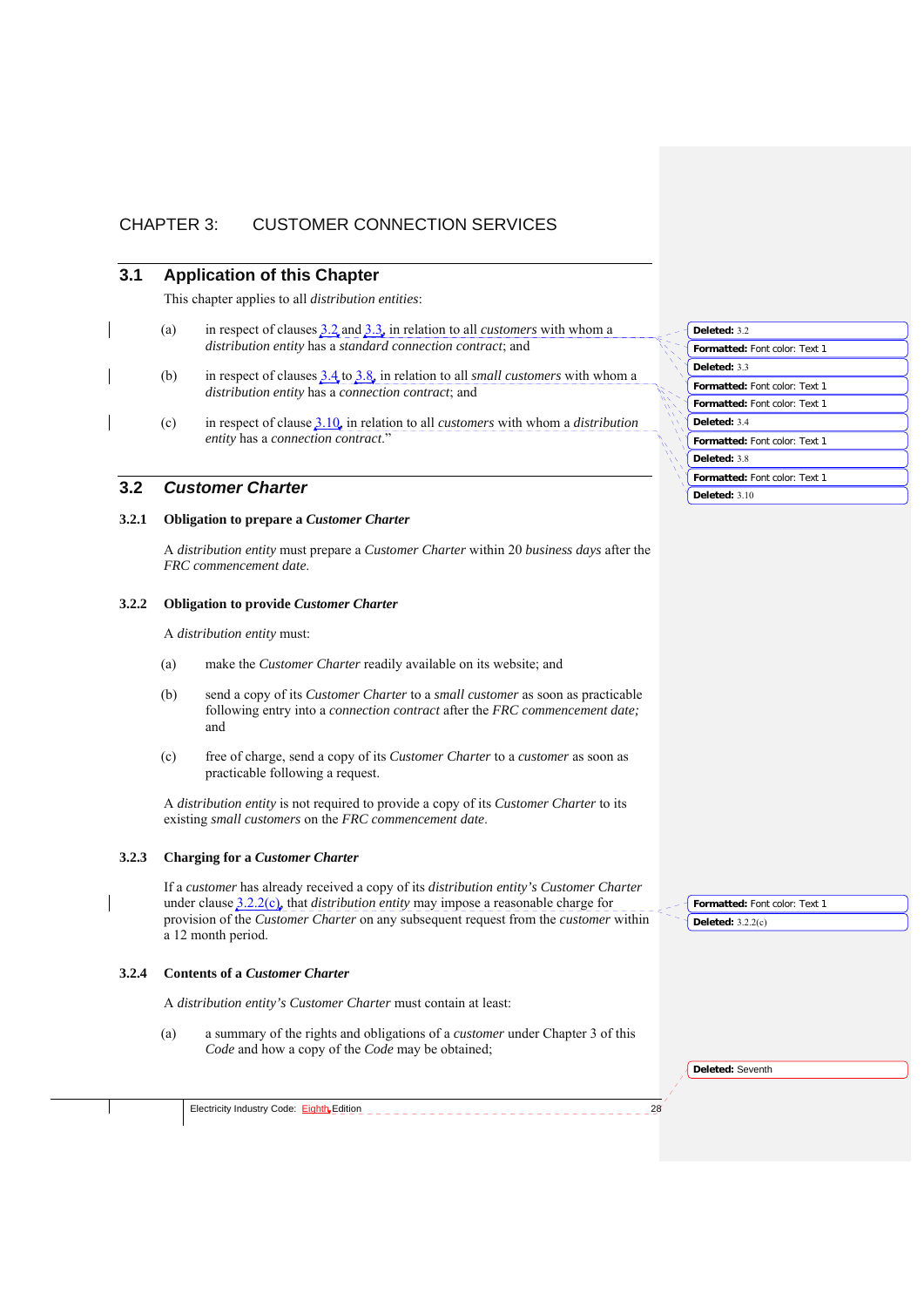- (b) a summary of the terms and conditions of the *standard connection contract* in Annexure A to this *Code*;
- (c) a statement that the following can be obtained from the *distribution entity's*  website or on request:
	- (i) a description of how to read a *meter* and the process to check the reliability of a *meter*;
	- (ii) information on electrical safety, including safety switches and vegetation control;
	- (iii) if any overhead or underground lines are to be owned by the *customer*, a clear indication of the rules that are applied to determine the extent of the *customer's* responsibility in relation to those lines;
	- (iv) information on the prospect of, and preventative measures to protect against, voltage fluctuations (ie. power surges, spikes, blackouts and brownouts); and
- (d) any other information reasonably required by the *QCA* on no less than six months' notice.

# **3.3** *Standard connection contract*

#### **3.3.1** *Standard connection contract*

- (a) For the purpose of section 40DB(3) of the *Electricity Act*, the terms of a *distribution entity's standard connection contract* are the terms set out in Annexure A.
- (b) Where a *distribution entity* is a party to a *standard connection contract*, the *distribution entity* must comply with the terms of the *standard connection contract*.

# **3.4 Minimum terms and conditions**

For the purposes of section 40DE(2) of the *Electricity Act*, clauses  $3.5$  to  $3.8$  are minimum terms for the provision of *customer connection services* to *small customers*.

# **3.5 Liability**

#### **3.5.1 No indemnity**

A *distribution entity* must not include an indemnity or other term or condition in any *negotiated connection contract* with a *small customer* the effect of which is to entitle the *distribution entity* to recover from the *customer* in respect of:

- (a) any breach by the *customer* of the contract; or
- (b) any negligence by the *customer* in relation to the contract,

| J. | Deleted: 3.5                  |
|----|-------------------------------|
|    | Formatted: Font color: Text 1 |
|    | Formatted: Font color: Text 1 |
|    | Deleted: 3.8                  |

| Electricity Industry Code: <b>Eighth</b> Edition |  |
|--------------------------------------------------|--|
|                                                  |  |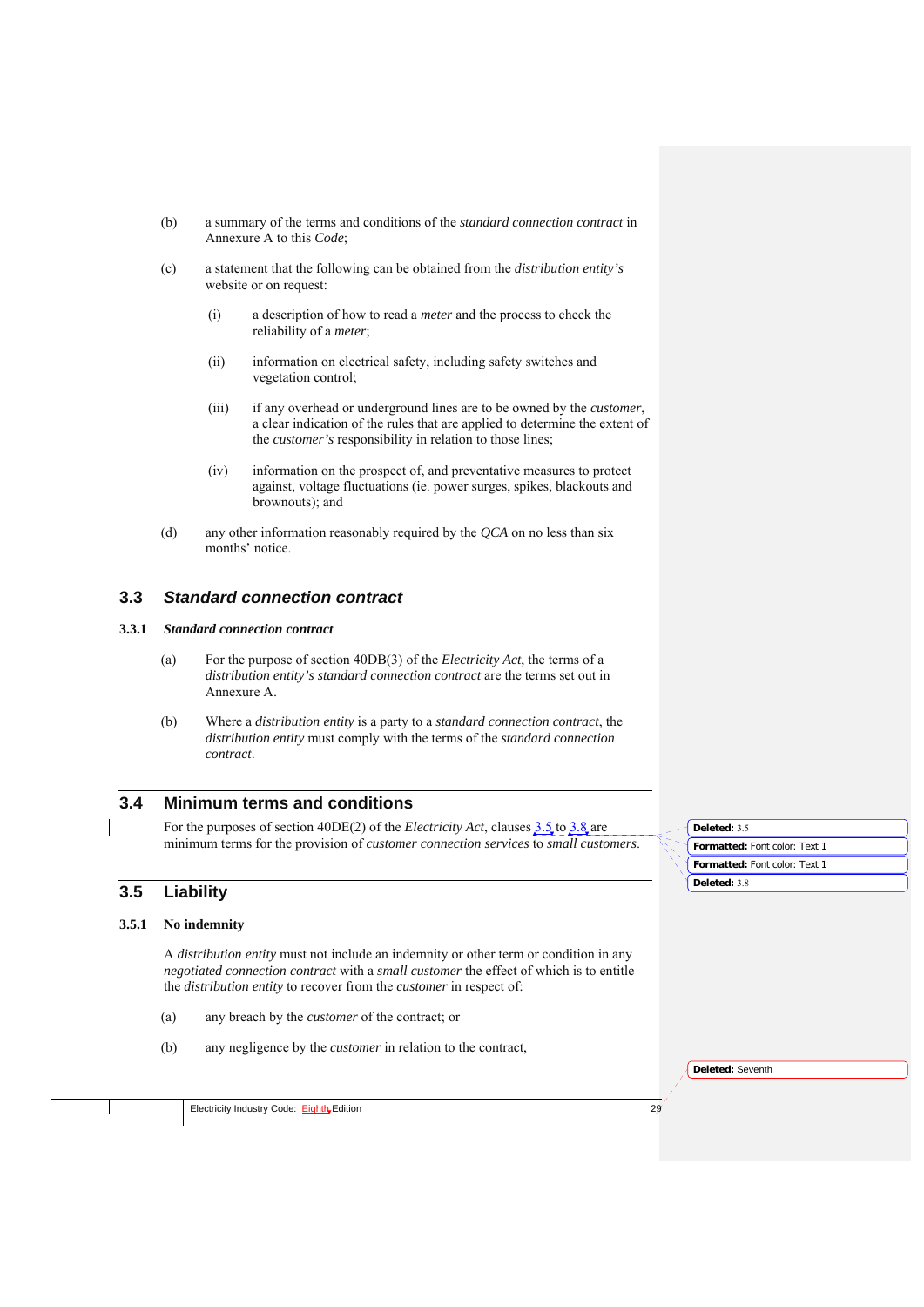any greater amount than that which, under common law (including in equity) or statute, the *distribution entity* is entitled to as compensation for the *customer's* breach of contract or negligence.

#### **3.5.2 Restrictions on** *distribution entities'* **limitation of liability in** *negotiated connection contracts*

A *distribution entity* must ensure that any clause in any *negotiated connection contract* it enters into with a *small customer* limiting the contractual liability of the *distribution entity* to the *small customer* does not provide any greater limitation of contractual liability than that provided for in clause 6 of the *standard connection contract*.

# **3.6 Disconnection**

#### **3.6.1 Disconnection**

A *distribution entity* is only entitled to disconnect a *small customer's premises* if:

- (a) the *small customer's retail entity* informs the *distribution entity* that they have a right to arrange for disconnection under their *retail contract* with the *small customer* and requests that the *distribution entity* arrange such disconnection;
- (b) the *small customer* refuses or fails to pay the *distribution entity* following a request by the *distribution entity* for a capital contribution towards the costs incurred, or to be incurred, by the *distribution entity* in extending, or increasing the capacity of, its *supply network* to provide the *customer connection services* to the *premises*;
- (c) the *small customer* does not provide and maintain space, equipment, access, facilities or anything else the *small customer* must provide for the *customer connection services* under the *electricity legislation* or a *customer connection contract*;
- (d) the *small customer* fails to give safe access as required under the *electricity legislation*;
- (e) there are health and safety reasons;
- (f) there is an *emergency*;
- (g) required to do so at the direction of State or Federal police;
- (h) the *small customer* provided false information to the *distribution entity* (in circumstances where the *small customer* would not have been entitled to be connected if the false information had not been provided);
- (i) either the *small customer* does any of the following or fails to take reasonable steps to ensure others do not do any of the following:
	- (i) illegally uses electricity supplied to the *small customer's premises*;
	- (ii) interferes or allows interference with any of the *distribution entity's* equipment which is at the *premises* except as may be permitted by law;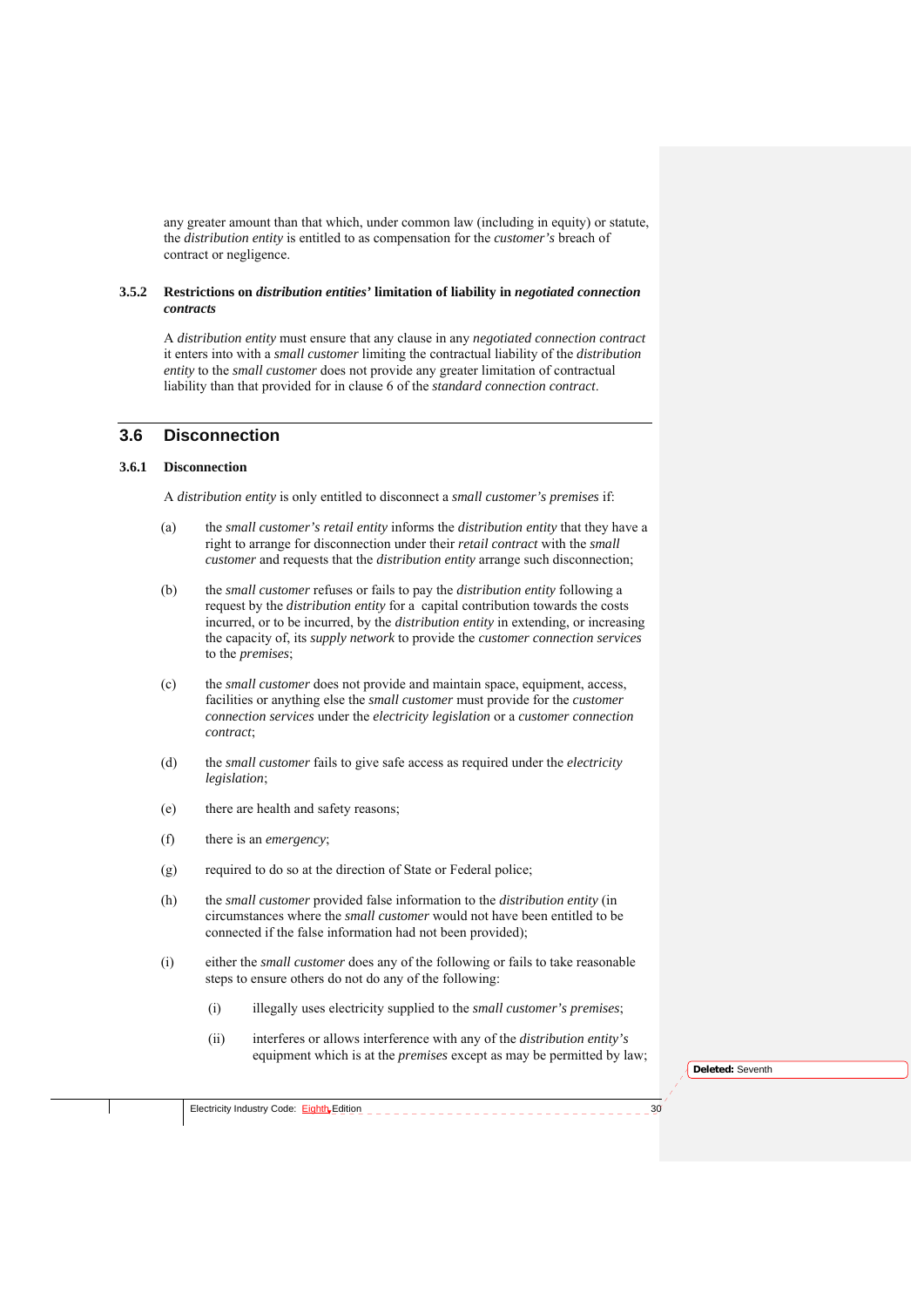- (iii) uses the electricity supplied to the *small customer's premises* or any *electrical equipment* in a manner which:
	- (aa) unreasonably interferes with the connection or supply of electricity to another *customer*; or
	- (bb) causes damage or interference to any third party;
- (iv) allows *customer connection services* provided by the *distribution entity* to be used other than in accordance with the *connection contract* or the *electricity legislation*; or
- (j) the *small customer* tampers with, or permits tampering with, any *meters* or associated equipment;
- (k) the *distribution entity* is billing the *small customer* directly and the *small customer* fails to pay a bill by a due date;
- (l) the *distribution entity* is entitled to require a *security deposit* from the *small customer* and upon request, the *small customer* does not provide a *security deposit*;
- (m) the *distribution entity* is otherwise entitled under the *electricity legislation* to disconnect the *small customer*.

#### **3.6.2 Disconnection procedures**

- (a) The *distribution entity* may only disconnect the *premises* under clauses 3.6.1(b) , 3.6.1(c), 3.6.1(d), 3.6.1(h), 3.6.1(l), if:
	- (i) the *distribution entity* has sent the *small customer* a *disconnection warning* that:
		- (A) requires the *small customer* to rectify, within five *business days*  after receipt of the *disconnection warning*, the issue that could lead to disconnection; and
		- (B) carries a warning of the consequences of failing to comply with the *disconnection warning*; and
	- (ii) the *small customer* fails to comply with the *disconnection warning* within five *business days* after its receipt.
- (b) The *distribution entity* may only disconnect the *premises* under clause 3.6.1(k) if:
	- (i) the *distribution entity* has sent the *small customer* a reminder notice that:
		- (A) requires the *small customer* to rectify, within five *business days*  after receipt of the reminder notice, the failure to pay; and
		- (B) carries a warning of the consequences of failing to comply with the reminder notice;

| Deleted: $3.6.1(c)$           |
|-------------------------------|
| Formatted: Font color: Text 1 |
| <b>Deleted: 3.6.1(1)</b>      |
| Deleted: $3.6.1(d)$           |
| Formatted: Font color: Text 1 |
| Formatted: Font color: Text 1 |
| Formatted: Font color: Text 1 |
| Deleted: $3.6.1(h)$           |
|                               |

| Formatted: Font color: Text 1 |  |  |
|-------------------------------|--|--|
| Deleted: $3.6.1(k)$           |  |  |

**Deleted:** Seventh

Electricity Industry Code: Eighth Edition 31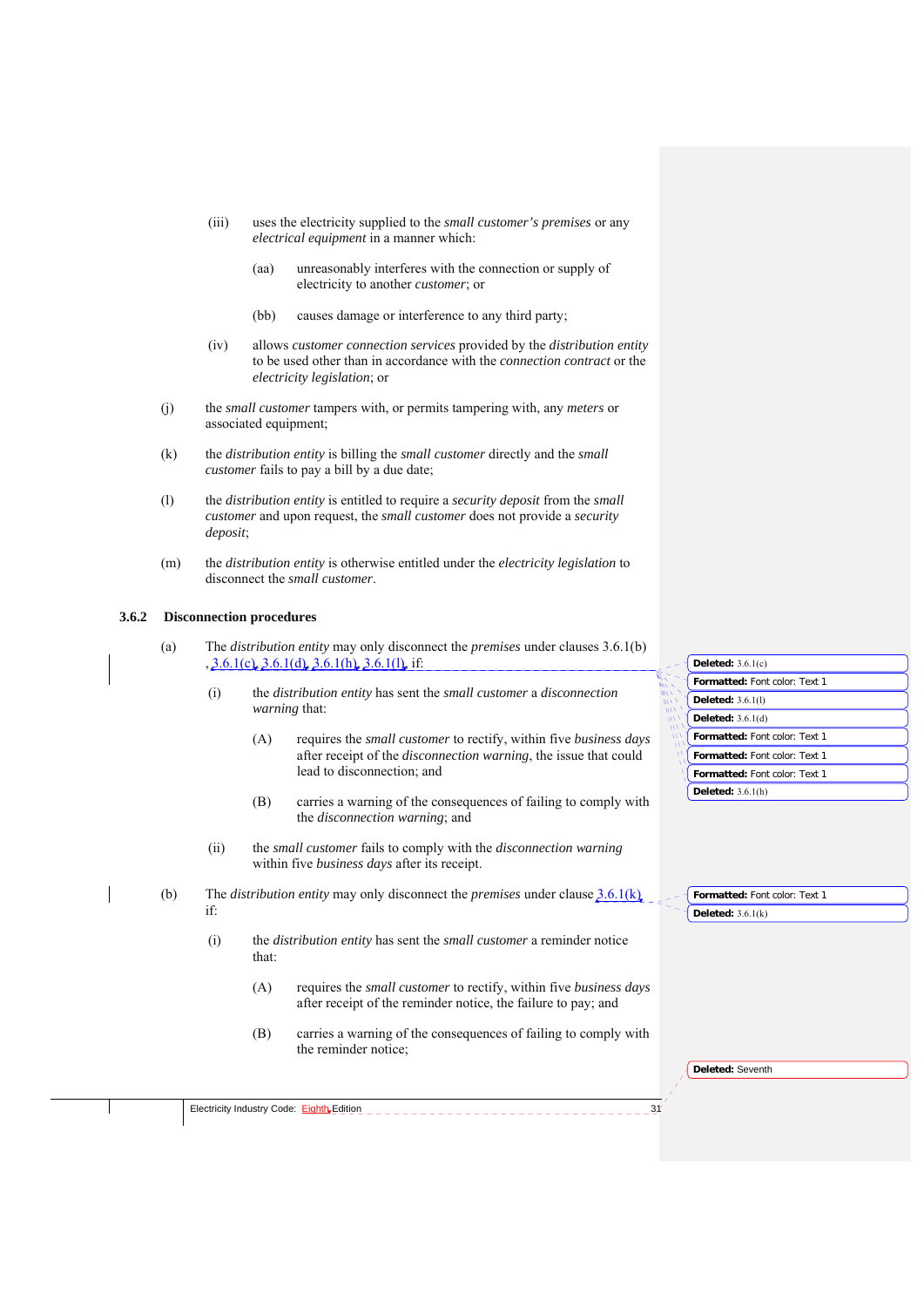- (ii) the *distribution entity* has sent the *small customer* a *disconnection warning* upon the *small customer* failing to comply with the reminder notice; and
- (iii) the *small customer* fails to comply with the *disconnection warning* within five *business days* after it receipt; and
- (iv) the amount due is not less than the amount approved by the *QCA*.
- (c) A *distribution entity* must include on a *disconnection warning* given to a *small customer* details of the existence and operation of the *Energy Ombudsman*, including the *Energy Ombudsman's* contact details.

## **3.6.3 Limitations on disconnection**

- (a) A *distribution entity* must not disconnect a *small customer's premises* under clauses  $3.6.1(a)$ ,  $3.6.1(b)$ ,  $3.6.1(c)$ ,  $3.6.1(d)$ ,  $3.6.1(h)$ ,  $3.6.1(k)$ , and  $3.6.1(l)$ ;
	- (i) after 3 pm on a *business day*;
	- (ii) on a Friday or the day before a public holiday;
	- (iii) on a weekend or a public holiday; or
	- (iv) between 20 December and 31 December (inclusive) in any year.
- (b) To avoid doubt, paragraph (a) does not apply if the *small customer* has requested the disconnection.
- (c) In this clause 3.6.3, public holiday means a Queensland wide public holiday and a *local holiday* in the district where the *premises* is located.

# **3.7** *Small customer's* **liability for connection services**

- (a) A *small customer* is not liable to pay the *distribution entity* for providing *customer connection services* to the *small customer's premises* under a *negotiated connection contract* with the *distribution entity* for the period following:
	- (i) disconnection of the *premises*;

Electricity Industry Code: Eighth Edition

- (ii) subject to paragraph (b), the end of the *notice period* set out in clause 4.4.5 commencing on the *small customer* or the *small customer's retail entity* notifying the *distribution entity* orally or in writing that *customer connection services* are no longer needed at the *premises*; or
- (iii) electricity is supplied to the *premises* by arrangement with another *customer* or under a different *connection contract* with the *small customer*.
- (b) If the *small customer* gives notice under clause 3.7(a)(ii) but does not, if required by the *distribution entity*, give the *distribution entity* safe access to the *premises* for a *final meter reading*, the *small customer* is liable for *customer connection services* provided at the *premises* until the earlier of the following:

|                                                                       | Deleted: $3.6.1(a)$           |
|-----------------------------------------------------------------------|-------------------------------|
|                                                                       | Formatted: Font color: Text 1 |
|                                                                       | Deleted: $3.6.1(d)$           |
|                                                                       | Deleted: $3.6.1(b)$           |
| WW /<br>$^{\prime\prime\prime\prime\prime\prime}$<br>110 <sub>m</sub> | Formatted: Font color: Text 1 |
| 111M<br>$t$ $t$ $t$ $t$ $t$ $t$                                       | Formatted: Font color: Text 1 |
| aww 1<br>uun)                                                         | Formatted: Font color: Text 1 |
| un11<br>un                                                            | Deleted: $3.6.1(c)$           |
| w۱۱<br>W <sub>0</sub>                                                 | Formatted: Font color: Text 1 |
| шı<br>w۱                                                              | Deleted: $3.6.1(h)$           |
| Ñ<br>$\mathbf{W}$<br>W<br>w                                           | Formatted: Font color: Text 1 |
| W<br>$\boldsymbol{\mathsf{M}}$<br>$\boldsymbol{\eta}$                 | Deleted: $3.6.1(k)$           |
| $\boldsymbol{\mathsf{M}}$<br>w<br>$\mathbf w$                         | Formatted: Font color: Text 1 |
| Μ<br>$\mathbf W$<br>Â<br>w                                            | Deleted: 3.6.1(1)             |
| w<br>W                                                                | Formatted: Font color: Text 1 |
| w<br>۱۱                                                               | Deleted: (a)                  |
|                                                                       | Formatted: Font color: Text 1 |
|                                                                       | <b>Deleted: 3.6.3</b>         |
|                                                                       |                               |
|                                                                       |                               |
|                                                                       |                               |
|                                                                       |                               |

| - 1 Formatted: Font color: Text 1 |  |
|-----------------------------------|--|
| $\Box$ Deleted: 4.4.5             |  |

**Formatted:** Font color: Text 1 **Deleted:** 3.7(a)(ii)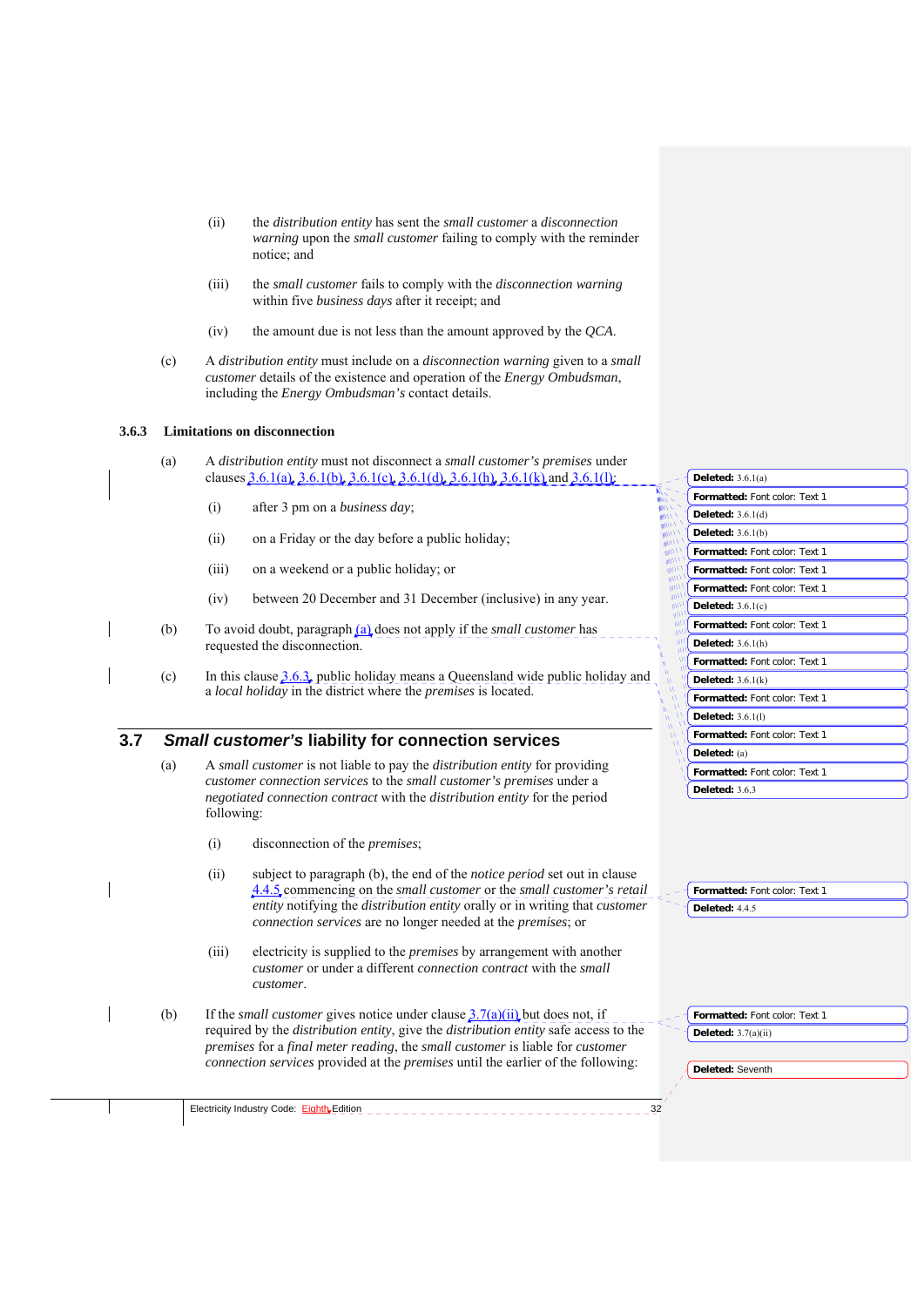- (i) the end of the *notice period* commencing on safe access being given to the *distribution entity* for a *final meter reading*;
- (ii) the end of the day the *distribution entity* reads the *meter*.
- (c) The *standard connection contract* sets out a *small customer's* liability if the *small customer* is on a *standard connection contract*.

# **3.8 Billing**

- (a) Subject to paragraph (b), a *negotiated connection contract* with a *small customer* must include an obligation on the *distribution entity* to bill the *small customer* for *network charges* through the *small customer's retail entity* and not directly.
- (b) Paragraph (a) will not apply to a *distribution entity* where the *distribution entity* has agreed in writing with a *small customer*, by obtaining that *small customer's explicit informed consent*, that the *distribution entity* may bill the *small customer* directly, if the *customer*:
	- (i) is a *business customer*;
	- (ii) has one or more relevant *premises* or a group of *premises*;
	- (iii) is a *small customer* in respect of one or more of those *premises*; and
	- (iv) the aggregate of the annual electricity *consumption* level for those *premises* equals or exceeds 100*MWh* of electricity per annum.

## **3.9 Differing terms and requirements**

#### **3.9.1 Differing terms and requirements**

Nothing in this *Code* prevents:

- (a) a *distribution entity* requiring different *small customers* on *negotiated connection contracts* to pay differing security;
- (b) a *distribution entity* requiring different *small customers* to pay different capital contributions prior to entering into or during the term of a *connection contract*;
- (c) a *distribution entity* using differing methods of charging for the provision of *customer connection services* to different *small customers* on *connection contracts*; and
- (d) subject to clause 3.4, a *distribution entity* providing *customer connection services* on different terms to different *small customers* or types of *small customers* on *negotiated connection contracts*.

# **3.10 Maximum** *distribution non-network charges*

Until the end of 30 June 2008:

**Deleted:** Seventh

**Deleted:** 3.4

**Formatted:** Font color: Text 1

Electricity Industry Code: Eighth Edition \_ \_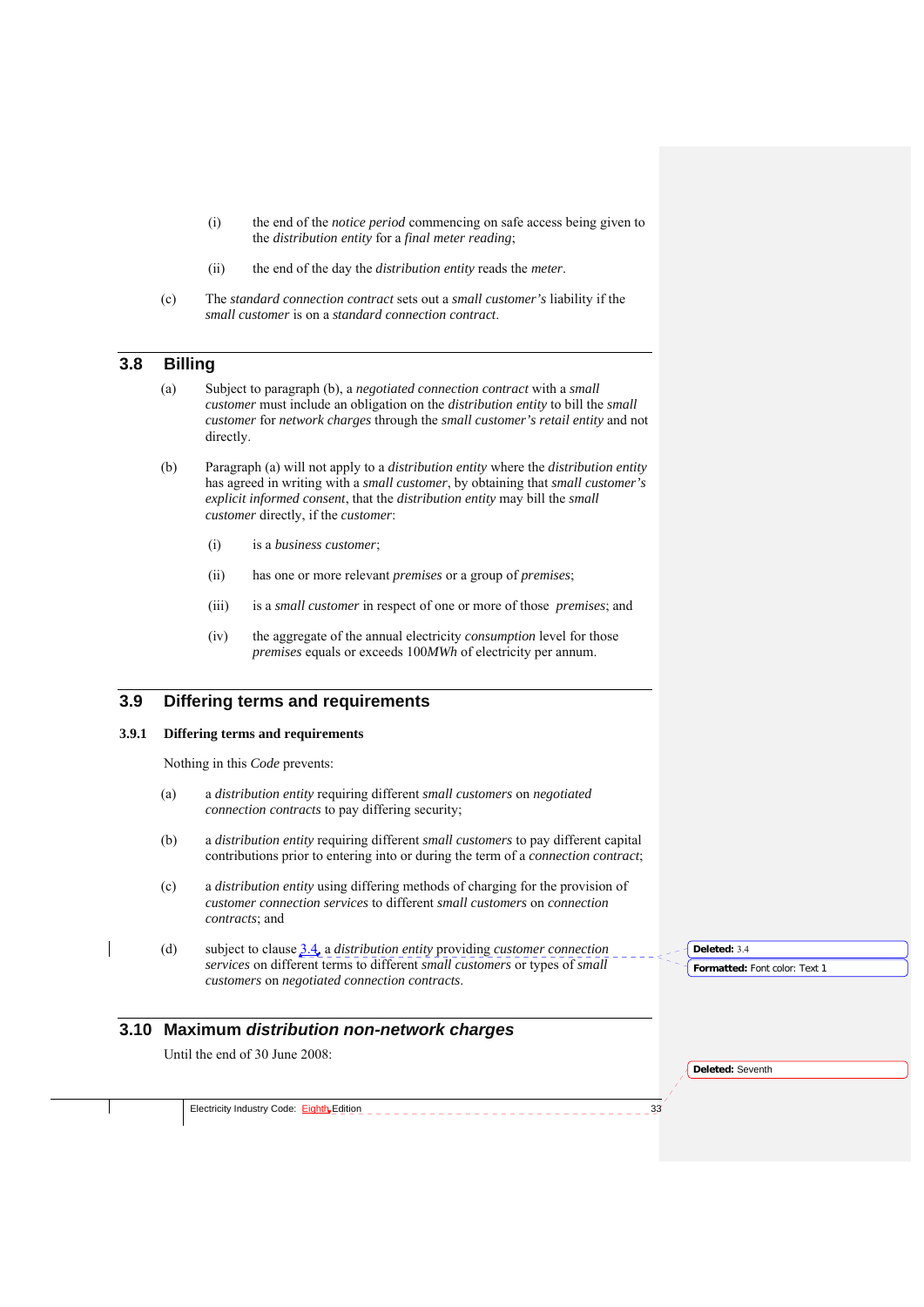- (a) a *distribution entity* must not charge a *distribution non-network charge* for a service listed in Schedule 4 which is in excess of the charge set out for that service in Schedule 4;
- (b) a *distribution entity's* published price list must take into account the maximum charges listed in Schedule 4; and
- (c) this clause 3.10 applies despite the *QCA* approving, under a price determination, a charge for any service listed in Schedule 4 which is in excess of the charge set out for that service in Schedule 4.

**Formatted:** Font color: Text 1 **Deleted:** 3.10

**Deleted:** Seventh

 $\overline{\phantom{a}}$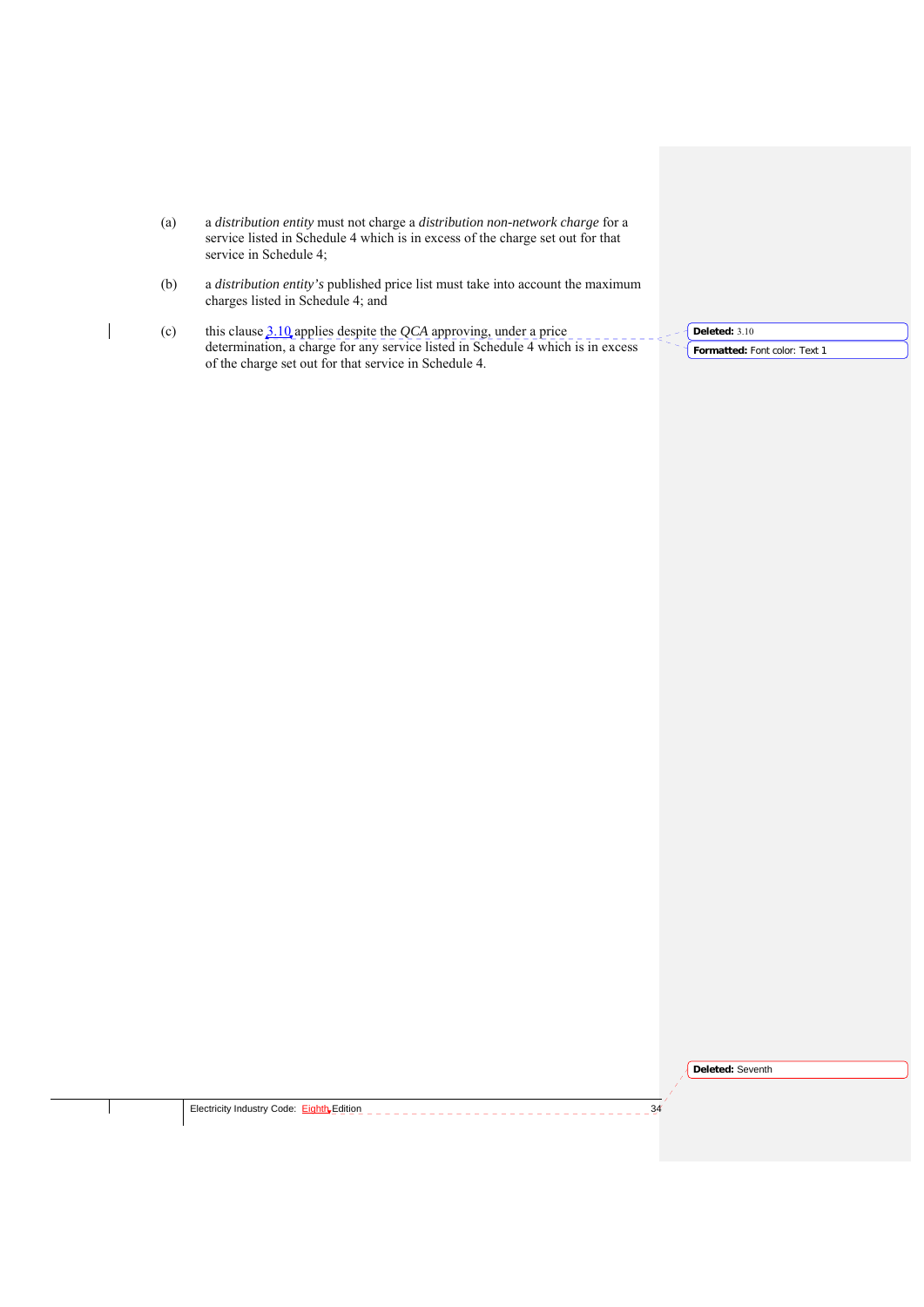# CHAPTER 4: CUSTOMER RETAIL SERVICES

## **Preamble**

## **How does Chapter 4 apply?**

|                           | <b>Market customer</b>                                                                                                                                                                                                                                                                                                                    | Non-market customer                                                                                                                                                                                                                 |  |  |  |
|---------------------------|-------------------------------------------------------------------------------------------------------------------------------------------------------------------------------------------------------------------------------------------------------------------------------------------------------------------------------------------|-------------------------------------------------------------------------------------------------------------------------------------------------------------------------------------------------------------------------------------|--|--|--|
| large<br><b>customers</b> | Chapter 4 does not apply.<br>×                                                                                                                                                                                                                                                                                                            | ×<br>Chapter 4 does not apply.<br>These customers should refer<br>to their <i>retail entity's</i> "standard<br>large customer retail contract"<br>available from their retail entity<br>(including its website) or from<br>the OCA. |  |  |  |
| small<br><b>customers</b> | $\checkmark$ Chapter 4 applies. The terms and<br>conditions of a <i>negotiated</i> retail<br>contract with a small customer<br>must be consistent with the<br>minimum terms set out in Chapter<br>4. The terms marked * in Chapter<br>4 may be varied for this category<br>of customers with the customer's<br>explicit informed consent. | Chapter 4 applies. These<br>✓<br>customers are on the<br>standard retail contract in<br>Annexure B.                                                                                                                                 |  |  |  |

# **4.1 Application of this Chapter**

## **4.1.1 Application of this Chapter**

- (a) This chapter applies to:
	- (i) all *retail entities*;
	- (ii) in respect of clause 4.2.10(b), all *distribution entities*; and
	- (iii) subject to paragraph (b), in relation to *retail contracts* with all *small customers;* and
	- (iv) in respect of clauses 4.12.6 and 4.12.7, *negotiated retail contracts* with all *small customers* made before or after the date this *Code* takes effect.
- (b) Chapter 4, or specified provisions of Chapter 4, will not apply to a *retail entity* where the *retail entity* has agreed in writing with a *customer*, by obtaining that *customer's explicit informed consent* in a *negotiated retail contract*, that Chapter 4, or specified provisions of Chapter 4, will not apply in respect of a contract for *customer retail services*, if:
	- (i) the *customer*:
		- (A) is a *business customer*;
		- (B) has one or more relevant *premises* or a group of *premises*;

**Deleted:** Seventh

**Formatted:** Font color: Text 1

**Formatted:** Font color: Text 1

**Deleted:** 4.2.10(b)

**Deleted:** (b)

| tricitv<br>Code<br>tιeι<br><b>Industry</b><br>.<br>. | 11.1<br>dition | oc.<br>. |
|------------------------------------------------------|----------------|----------|
|------------------------------------------------------|----------------|----------|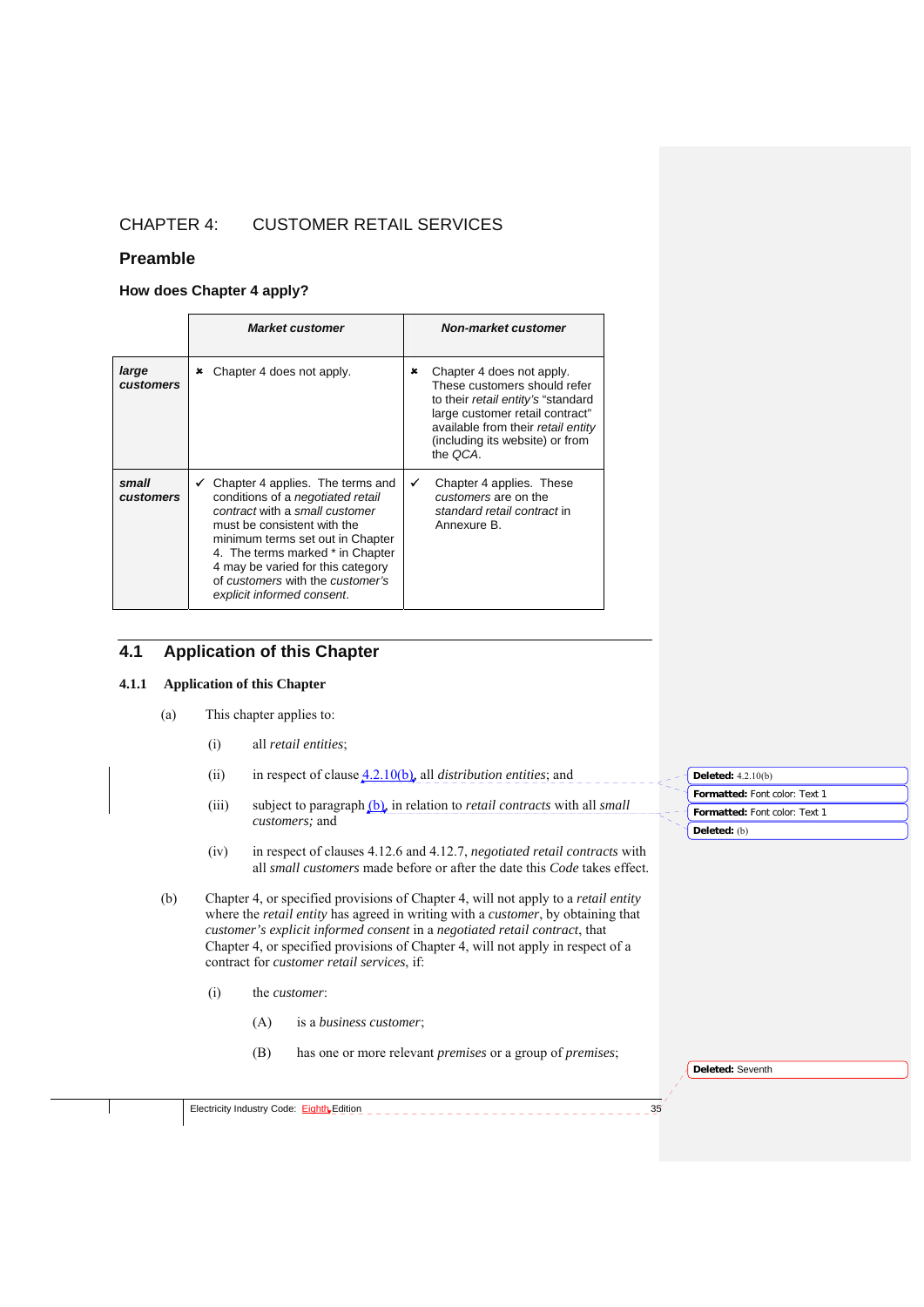- (C) is a *small customer* in respect of one or more of those *premises*; and
- (ii) the aggregate of the actual or estimated annual energy consumption level for those *premises* equals or exceeds:
	- (A) in the case of an electricity only contract, 100*MWh* of electricity per annum; or
	- (B) in the case of a *dual fuel contract*, 100*MWh* of electricity per annum or 1TJ of gas per annum.

## **4.2** *Retail contracts*

## **4.2.1 Terms of** *standard retail contract*

- (a) The contract set out in Annexure B to this *Code* applies to a s*mall customer* that does not have a *negotiated retail contract* with its *retail entity*.
- (b) For the purpose of the *Electricity Act*, the terms of a *retail entity's standard retail contract* are the terms set out in Annexure B to this *Code*.
- (c) If a *small customer* negotiates a contract with its *retail entity* then that contract must not be inconsistent with the terms of Chapter 4 of this *Code.*

#### **4.2.2 Notice of contract where no application made**

A *retail entity* must, as soon as practicable after becoming aware that a *small customer*  is a *move-in customer*, advise that *small customer* of:

- (a) the terms and conditions of the *standard retail contract*;
- (b) the existence and a general description of the *retail entity's negotiated retail contracts*, if any; and
- (c) the ability of the *small customer* to choose a *retail entity* from whom it wishes to purchase *customer retail services.*

#### **4.2.3 Minimum terms and conditions for** *negotiated retail contracts*

- (a) Subject to paragraph  $(d)$ , the provisions of Chapter 4 which are not permitted to be varied under this clause 4.2.3 are the minimum terms for the provision of *customer retail services* to *small customers* for the purposes of section 55C(2) of the *Electricity Act*.
- (b) The terms and conditions of a *negotiated retail contract* with a *small customer* must not be inconsistent with such provisions and are unenforceable to the extent they are.
- (c) At the request of a *retail entity* the *QCA* may at its absolute discretion, prior to the commencement of a *negotiated retail contract*, approve terms and conditions for that *negotiated retail contract* which do not conform with all or any of the provisions of Chapter 4 of this *Code*.

| Deleted: (d)                  |
|-------------------------------|
| Formatted: Font color: Text 1 |
| Formatted: Font color: Text 1 |
| Deleted: $423$                |

**Deleted:** Seventh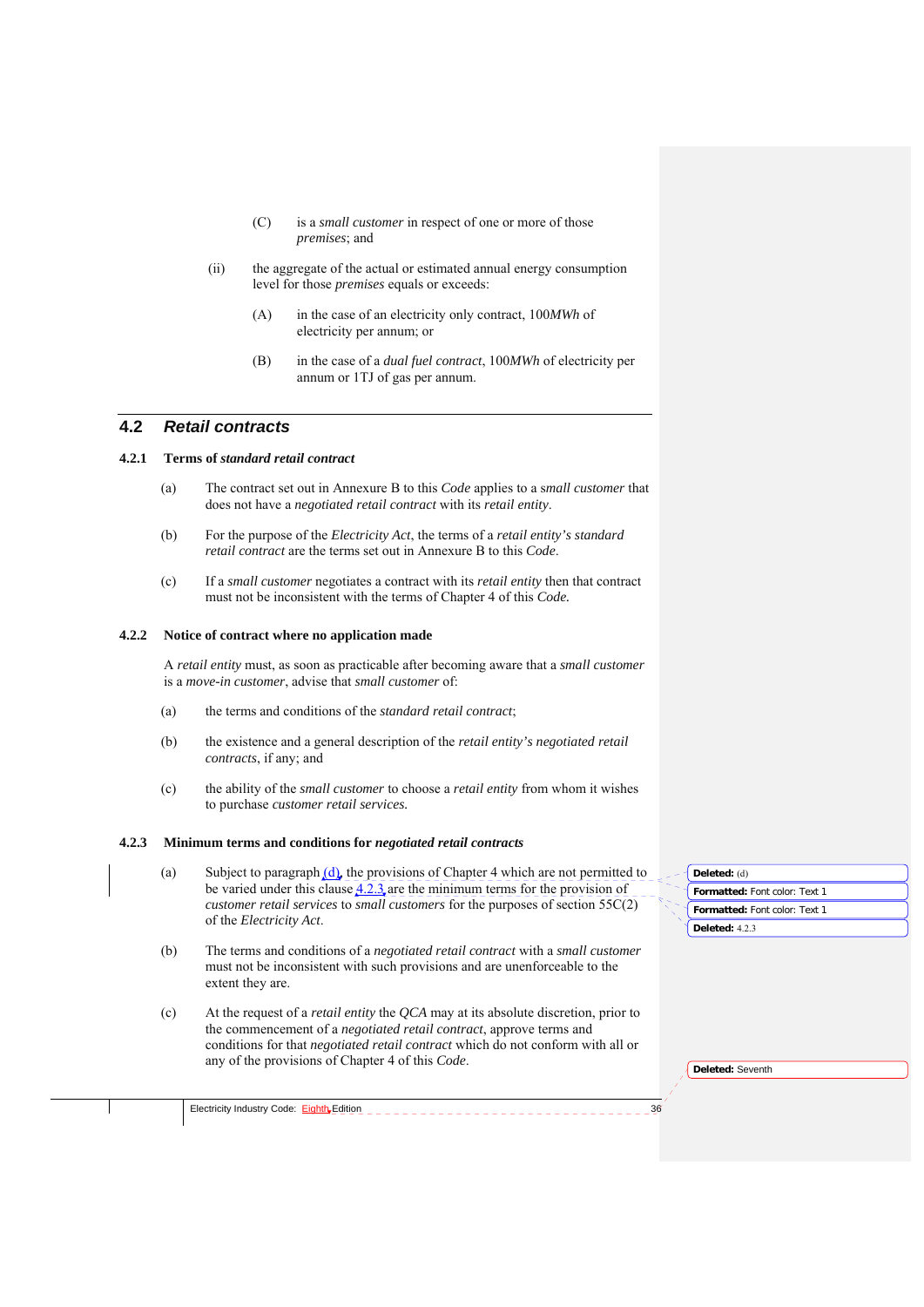- (d) For the purposes of paragraph (a), the following clauses of Chapter 4 (marked with an asterisk (**\***) and an annotation throughout) may be varied in a *negotiated retail contract*:
	- (i) Clause  $4.9.1$  (obligation to bill quarterly);
	- (ii) Clause  $4.9.6(r)$  (list of available payment methods on bill);
	- (iii) Clause <u>4.9.6(t)</u> (notice of *customer's* right to nominate apportionment being on bill);
	- (iv) Clause 4.12.3 (*customer* applications for alternative tariffs or tariff options);
	- (v) Clause  $4.13.1$  (minimum time for payment of a bill);
	- (vi) Clause  $4.13.3$  (minimum payment methods offered);
	- (vii) Clause  $4.13.7$  (acceptance of payments in advance); and
	- (viii) Clause  $4.14.1$  (minimum instalment payment options).

#### **4.2.4 Cooling-off**

- (a) A *retail entity* must ensure that each *negotiated retail contract* it enters into with a *small customer* confers on the *small customer* the right to rescind that *negotiated retail contract* in accordance with this clause within the period of 10 *business days* commencing on, and including, the date of receipt by the *small customer* of the disclosure statement provided in respect of that *negotiated retail contract*.
- (b) A right of rescission conferred under this clause may be exercised notwithstanding affirmation of the contract by the *small customer*.
- (c) Notice of rescission must be provided to the *retail entity* by the *small customer* in a form which clearly indicates an intention on the part of the *small customer* to rescind the *negotiated retail contract*.
- (d) A notice of rescission provided in writing by a *small customer* will be deemed to have been received by the *retail entity* on the date it was sent where the notice was sent by:
	- (i) post to the *retail entity's* postal address as stated in the disclosure statement provided in respect of the *negotiated retail contract*;
	- (ii) facsimile to the *retail entity*'s facsimile number as stated in the disclosure statement provided in respect of the *negotiated retail contract*; or
	- (iii) email to the *retail entity*'s email address as stated in the disclosure statement provided in respect of the *negotiated retail contract*.
- (e) Nothing in this clause affects other rights in law or in equity which a *small customer* may have in relation to the *negotiated retail contract* or the conduct of a *retail entity*.

Electricity Industry Code: Eighth Edition 37 - - - - - - - - - - - - - - - - - -

| Deleted: 4.9.1                       |
|--------------------------------------|
| Formatted: Font color: Text 1        |
| Deleted: $4.9.6(r)$                  |
| Formatted: Font color: Text 1        |
| <b>Formatted:</b> Font color: Text 1 |
| Deleted: $4.9.6(t)$                  |
| <b>Formatted:</b> Font color: Text 1 |
| <b>Deleted: 4123</b>                 |
| Formatted: Font color: Text 1        |
| <b>Deleted: 4131</b>                 |
| Formatted: Font color: Text 1        |
| Deleted: $4133$                      |
| <b>Formatted:</b> Font color: Text 1 |
| <b>Deleted: 4137</b>                 |
| <b>Formatted:</b> Font color: Text 1 |
| <b>Deleted: 4 14 1</b>               |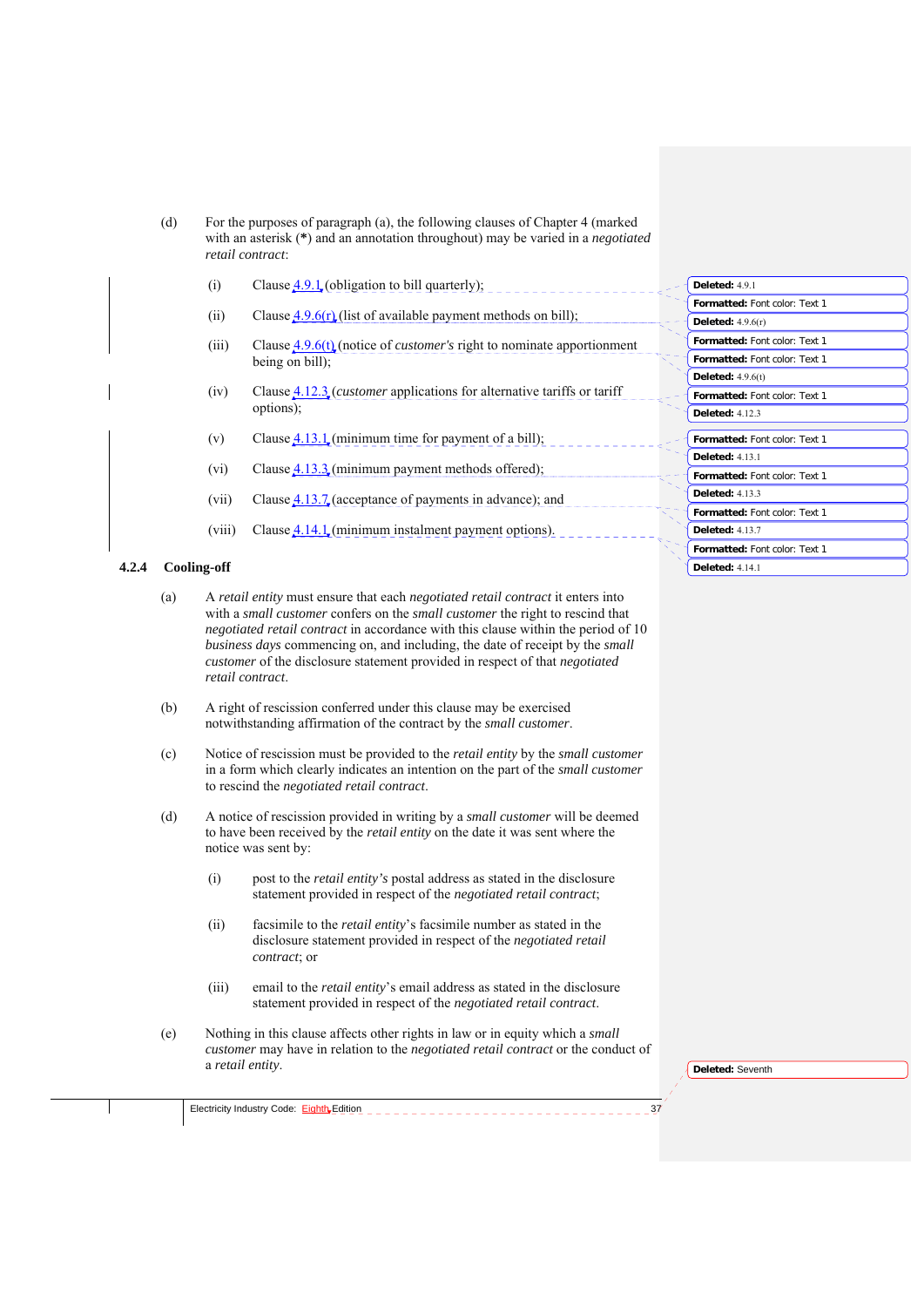- (f) A *retail entity* must include in each *negotiated retail contract* it enters into with a *small customer* express provisions setting out the rights and obligations provided for by this clause  $4.2.4$ .
- (g) A *retail entity* must retain records of a notice of rescission given by a *small customer* under clause (c) for a period of two years and in a format which permits the *retail entity* to answer any enquiries relating to that notice by the *small customer*, the *QCA*, the *Energy Ombudsman* or any other entity permitted by *electricity legislation* to access that information.

#### **4.2.5 Compliance with applicable regulatory instruments**

A *retail entity* must ensure that when a *negotiated retail contract* it enters into with a *small customer* confers an obligation on the *small customer* to comply with all relevant requirements imposed by *electricity legislation*, that *negotiated retail contract* must also confer on the *retail entity* a contractual obligation to comply with all relevant requirements imposed by *electricity legislation*.

### **4.2.6 Commencement of financial responsibility under** *negotiated retail contract***s**

The obligation under a *negotiated retail contract* for a *retail entity* to provide *customer retail services*, and for a *small customer* to pay for such services, does not become binding between the *retail entity* and the *small customer* until and unless:

- (a) the *retail entity* becomes the *financially responsible retail entity* for the *premises*; and
- (b) any cooling-off period applicable to the *negotiated retail contract* has expired.

#### **4.2.7 Laws of Queensland to govern** *negotiated retail contract***s**

A *retail entity* must ensure that each *negotiated retail contract* it enters into with a *small customer* is governed by the laws of Queensland.

#### **4.2.8 No indemnity**

A *retail entity* must ensure that any *negotiated retail contract* it enters into with a *small customer* does not include an indemnity or other term and condition the effect of which is to entitle the *retail entity* to recover from the *small customer* in respect of:

(a) any breach by the *small customer* of the contract; or

Electricity Industry Code: **Eighth** Edition

(b) any negligence by the *small customer* in relation to the contract,

any greater amount than that which, under common law (including in equity) or statute, the *retail entity* is entitled to as compensation for the *small customer's* breach of contract or negligence.

#### **4.2.9 Restrictions on** *retail entitie***s' limitation of liability in** *negotiated retail contract***s**

A *retail entity* must ensure that any clause in any *negotiated retail contract* it enters into with a *small customer* limiting the contractual liability of the *retail entity* to the

| <b>Deleted:</b> 424                  |  |
|--------------------------------------|--|
| <b>Formatted:</b> Font color: Text 1 |  |

| Formatted: Font color: Text 1 |  |
|-------------------------------|--|
| Deleted: $(c)$                |  |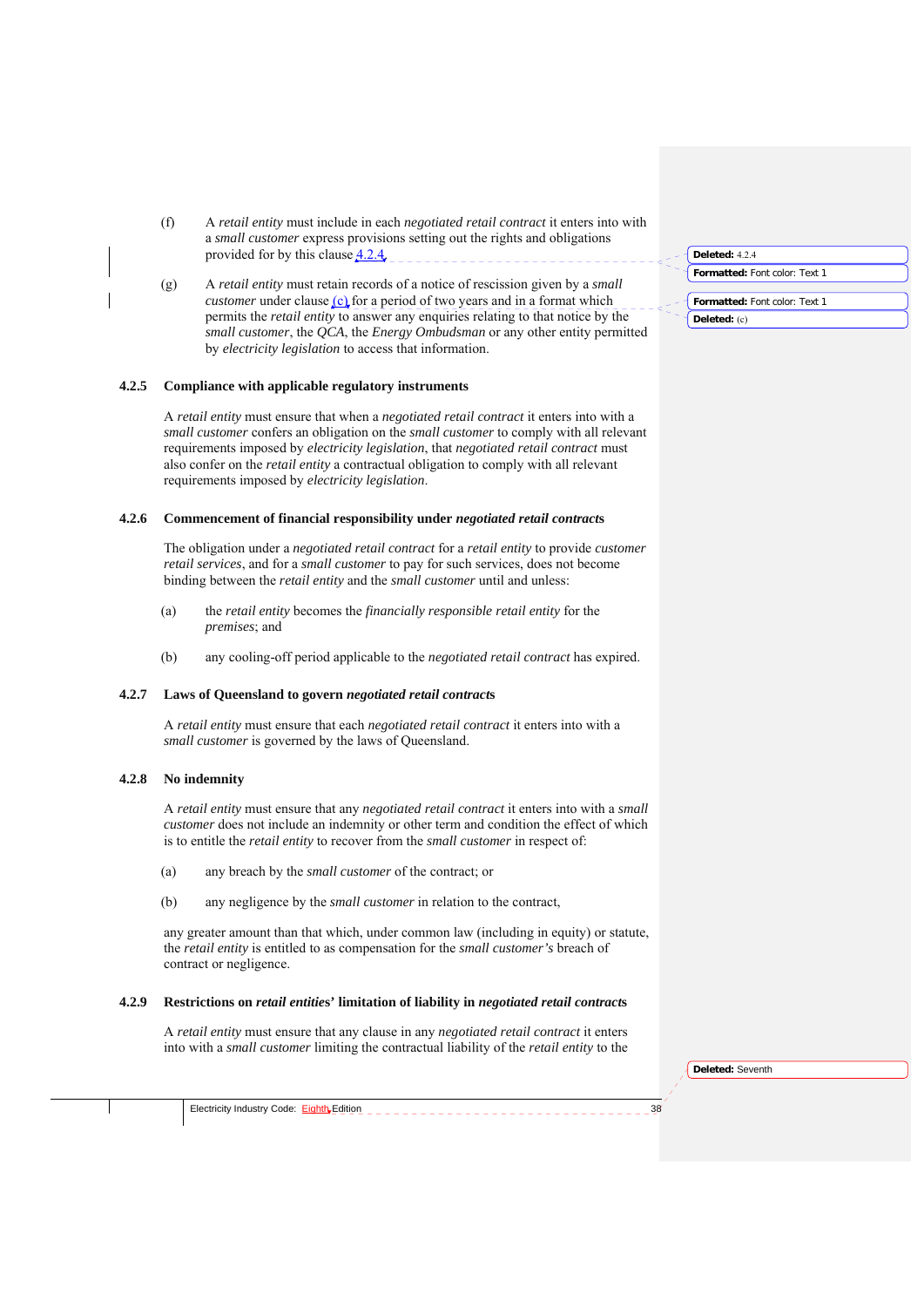*small customer* does not provide any greater limitation of contractual liability than that provided for in clause 7 of the *standard retail contract*.

### *4.2.10* **Identifying who is obliged to offer a** *standard retail contract*

- (a) If a *retail entity* is contacted by a *small customer* for a *premises* and the *retail entity* does not offer the *small customer* a *negotiated retail contract* on request, the *retail entity* must:
	- (i) if the *retail entity* is not the *financially responsible retail entity* for the *premises*:
		- (A) refer the *small customer* to the *distribution entity* for the *premises*; and
		- (B) inform the *small customer* that the *distribution entity* will be able to advise the *customer* which *retail entity* has the obligation to provide *customer retail services* to the *small customer* on the terms of the *standard retail contract* at *notified prices;* or
	- (ii) if the *retail entity* is the *financially responsible retail entity* for the *premises*, advise the *small customer* that it has an obligation to provide *customer retail services* to the *small customer* on the terms of the *standard retail contract* at *notified prices*.
- (b) If a *distribution entity* is contacted by a *small customer* directly or on referral from a *retail entity* seeking the information referred to under paragraph (a), the *distribution entity* must:
	- (i) where the *small customer* is a *move-in customer* or is seeking to connect the *premises* to the *supply network*, inform the *small customer*:
		- (A) that associated *service order requests* must be made through a *retail entity*;
		- (B) that the *small customer* may be able to choose their *retail entity* and may benefit from exercising this choice;
		- (C) that a list of *retail entities* who are offering *small customers negotiated retail contracts* can be obtained from the *QCA* or the *QCA's* website; and
		- (D) if requested, the *retail entity* who has the obligation to provide *customer retail services* to the *small customer* on the terms of the *standard retail contract* at *notified prices*; or
	- (ii) in all other circumstances, inform the *small customer* of the *retail entity* who has the obligation to provide *customer retail services* to the *small customer* on the terms of the *standard retail contract* at *notified prices*.

**Deleted:** Seventh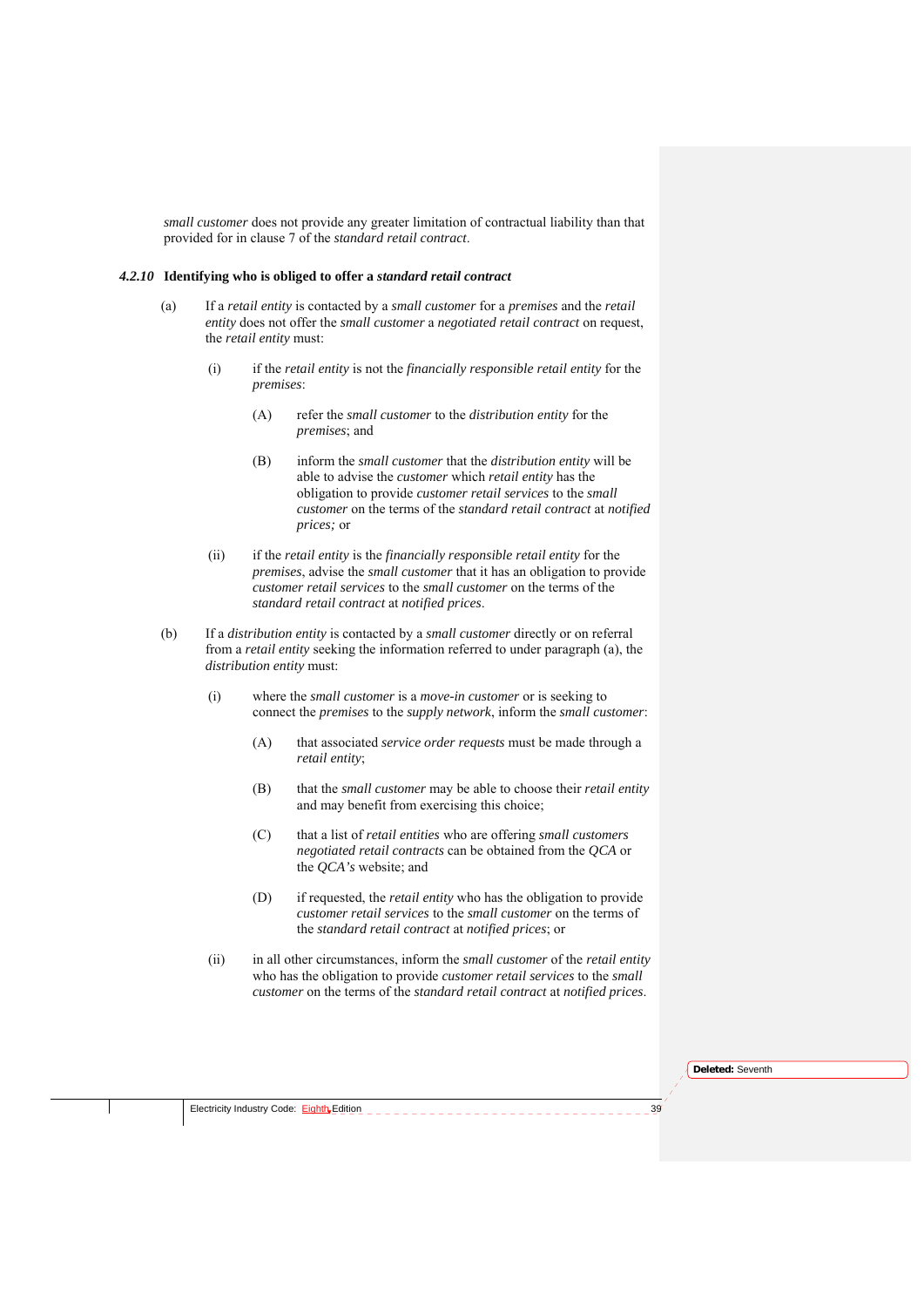## **4.3 Commencement of** *standard retail contracts*

## **4.3.1 Commencement of** *standard retail contracts*

A *standard retail contract* commences on the provision of *customer retail services* to a *small customer* by the *retail entity* in accordance with the *Electricity Act*.

## **4.4 Ending of** *retail contracts*

#### **4.4.1 When a** *standard retail contract* **ends**

- (a) A *standard retail contract* ends on the earliest of the following to occur:
	- (i) subject to paragraph (c), the end of the *notice period* set out in clause 4.4.5 after the *small customer* notifies the *retail entity* (a "*termination notice*") that it wishes the provision of *customer retail services* to the *small customer* at the *premises* to be terminated (even if the *small customer* has vacated the *premises* earlier);
	- (ii) a date agreed between the *retail entity* and the *small customer*;
	- (iii) when the provision of *customer retail services* to the *premises* commences under a *negotiated retail contract* between the *retail entity*  and the *small customer*;
	- (iv) when a *small customer* becomes a *large customer* with respect to the *premises*;
	- (v) when the provision of *customer retail services* to the *premises* commences under a *retail contract* with a different *customer*;
	- (vi) a different *retail entity* has become the *financially responsible retail entity* for the *premises*; or
	- (vii) the *small customer's premises* is disconnected and the *small customer*  no longer has a right to be reconnected under clause 4.19.
- (b) Where a *small customer* gives a *termination notice* and notifies the *retail entity*  of a date on which the *small customer* intends to vacate the *premises*, the *retail entity* must:
	- (i) use its best endeavours to ensure that the relevant *meters* are read, or the relevant *metering data* are obtained, at that *premises* on the date and at the time agreed with the *small customer* (or as soon as possible after that date if the *small customer* has not provided access to the relevant *meters* on the date or at that time); and
	- (ii) prepare and send to the *small customer* at the forwarding address provided by the *small customer* a final bill based on the relevant *metering data*.
- (c) If the *small customer* gives a *termination notice* but does not give safe access to the *premises* to conduct a *final meter reading* (where relevant), then the

Electricity Industry Code: Eighth Edition

**Formatted:** Font color: Text 1 **Deleted:** (c) **Formatted:** Font color: Text 1 **Deleted:** 4.4.5

**Formatted:** Font color: Text 1 **Deleted:** 4.19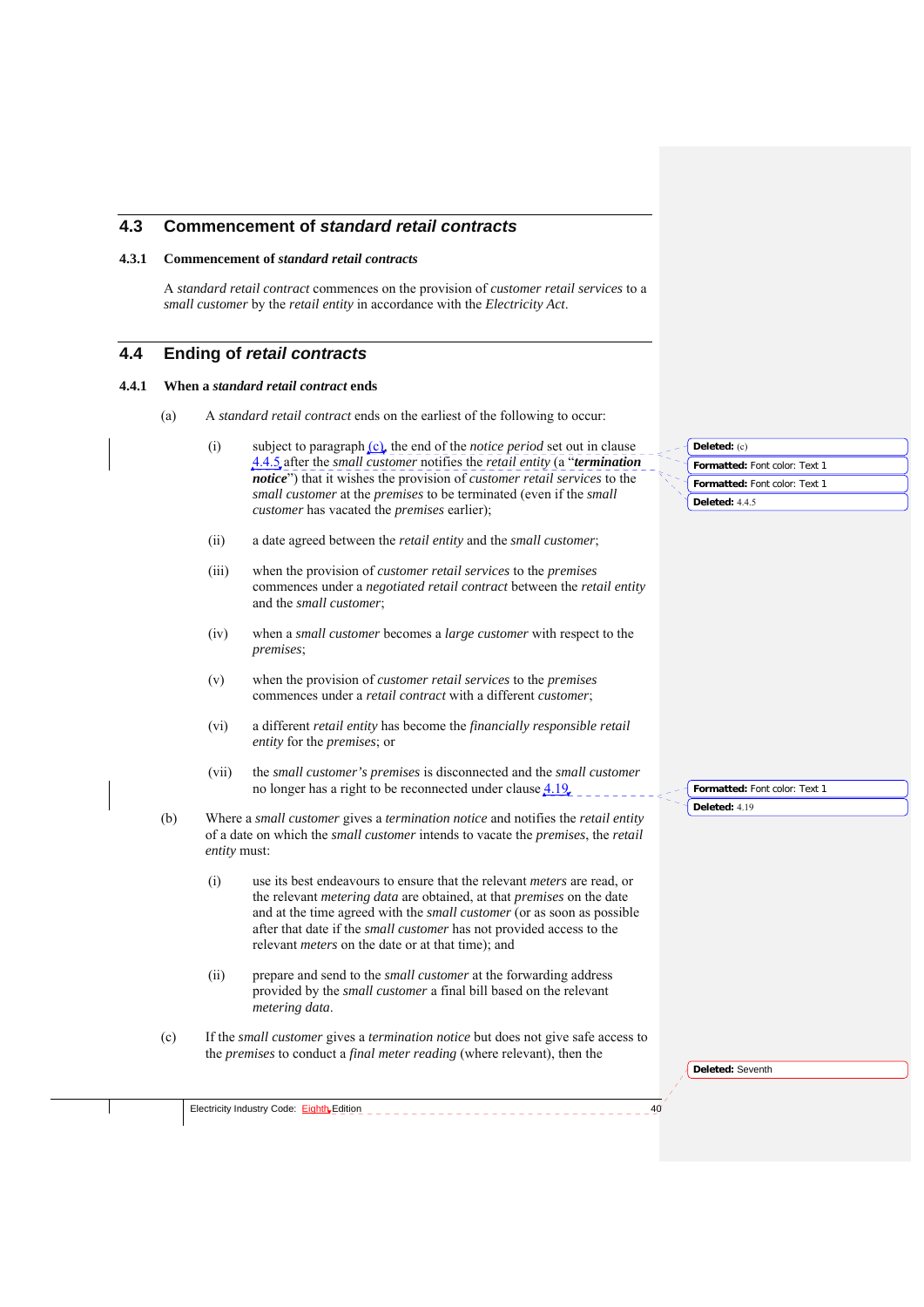*standard retail contract* will not end under subparagraph (a)(i) until the earlier of:

- (i) the end of the *notice period* commencing on safe access being given; or
- (ii) when the *meter* is read or the relevant *metering data* are obtained.

### **4.4.2 Term of a** *negotiated retail contract*

- (a) Subject to paragraph (c), a *retail entity* must ensure that each *negotiated retail contract* it enters into with a *small customer* confers on the *small customer* the right to effect: Deleted: (c)
	- (i) an *in-situ termination*<sup>2</sup> of that *contract* by providing at least 20 *business days'* notice; and
	- (ii) termination of that *contract* by giving a notice where the *small customer* is vacating the *premises* (a "*vacation notice*"). The *vacation notice* must be given in advance of the vacation. The period of advance notice must be at least the required *notice period* set out in clause  $4.4.5$ .
- (b) Where a *small customer* gives a *vacation notice* and notifies the *retail entity* of the date on which the *small customer* intends to vacate the *premises* the *retail entity* must:
	- (i) use its best endeavours to ensure that the relevant *meters* are read, or the relevant *metering data* are obtained, at that *premises* on the date and at the time agreed with the *small customer* (or as soon as possible after that date if the *small customer* has not provided access to the relevant *meters* on the date or at that time); and
	- (ii) prepare and send to the *small customer* at the forwarding address provided by the *small customer* a final bill based on the relevant *metering data*.
- (c) If the *small customer* gives a *vacation notice* but does not give safe access to the *premises* to conduct a *final meter reading* (where relevant), then the *negotiated retail contract* will not end until the earlier of:
	- (i) the end of the *notice period* commencing on safe access being given;
	- (ii) when the *meter* is read or the relevant *metering data* are obtained;
	- (iii) when the provision of *customer retail services* to the *premises* commences under a *retail contract* with a different *customer*; or
	- (iv) a different *retail entity* has become the *financially responsible retail entity* for the *premises*.
- (d) If the *small customer* has entered into a *fixed-term contract* with the *retail entity*  and has terminated that contract prior to the expiry of the *fixed–term* in
- *In-situ termination* refers to the situation where the *retail contract* is terminated but the *customer* continues to occupy the *premises*.

**Deleted:** Seventh

 $\frac{1}{2}$ 

**Formatted:** Font color: Text 1

**Formatted:** Font color: Text 1 **Deleted:** 4.4.5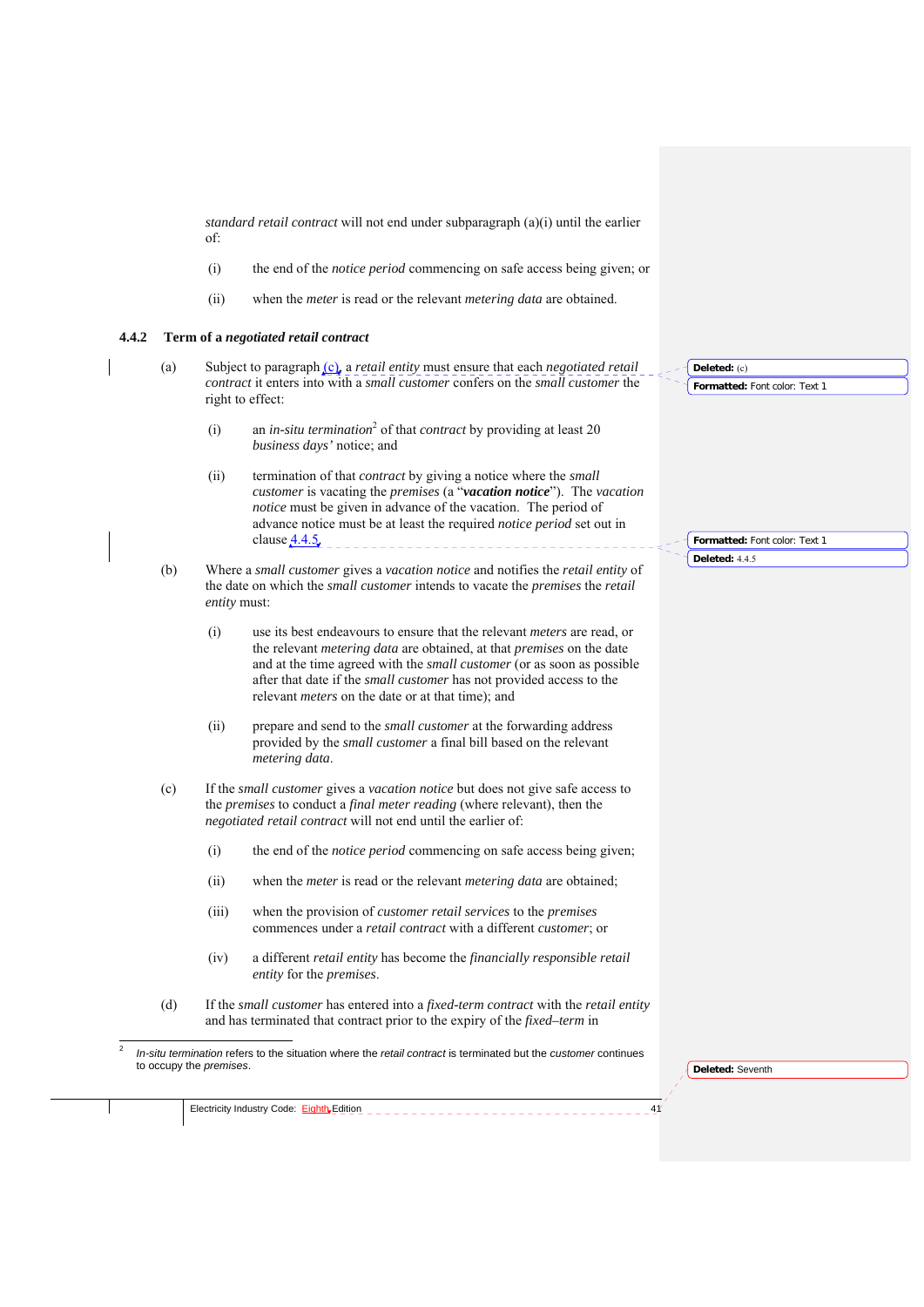accordance with paragraph (a), the *retail entity* may only impose an early termination charge if:

- (i) the *negotiated retail contract* includes details of the amount or manner of calculation of the early termination charge; and
- (ii) the imposition of the early termination charge is not prohibited under the *electricity legislation* or in law or in equity.

## **4.4.3 Termination of** *retail contracts* **by** *retail entities*

A *retail entity* may not terminate a *retail contract* with a *small customer* by reason of the *small customer's* breach of the *retail contract* unless and until whichever is the earliest of the following events occurs:

- (a) the *small customer's premises* has been disconnected in accordance with the terms of the *retail contract* and the *small customer* no longer has a right to be reconnected under clause 4.19 of this *Code*;
- (b) the *small customer* and the *retail entity* have entered into a new *retail contract* in respect of the *premises*; or
- (c) a different *retail entity* has become the *financially responsible retail entity* for the *premises*.

## **4.4.4 Expiry of** *fixed-term contracts*

No earlier than 40 *business days* and at least 20 *business days* prior to the expiry of a *fixed-term contract*, a *retail entity* must advise a *small customer* of the:

- (a) date on which the *fixed-term contract* will expire;
- (b) terms and conditions for the provision of *customer retail services* to the *small customer* by the *retail entity* which will come into effect after the expiry date if the *small customer* does not elect before that date to enter into a new *retail contract* with the *retail entity* or another *retail entity* for the *small customer's premises*;
- (c) existence of the other contractual options that may be available for the purchase of *customer retail services* by that *small customer* at that *premises* and a general description of each; and
- (d) ability of the *small customer* to choose the *retail entity* from whom it wishes to purchase *customer retail services*.

#### *4.4.5 Notice period*

For the purposes of clause 4.4, the *notice period* for a *retail contract* is dependent on who the *small customer's distribution entity* is and the location or *feeder type* of the *premises* to which the *retail contract* relates. The tables below sets out the relevant *notice periods*:

**Formatted:** Font color: Text 1

**Formatted:** Font color: Text 1

**Deleted:** 4.19

**Deleted:** 4.4

**Deleted:** Seventh

Electricity Industry Code: Eighth Edition **1996 Example 2014**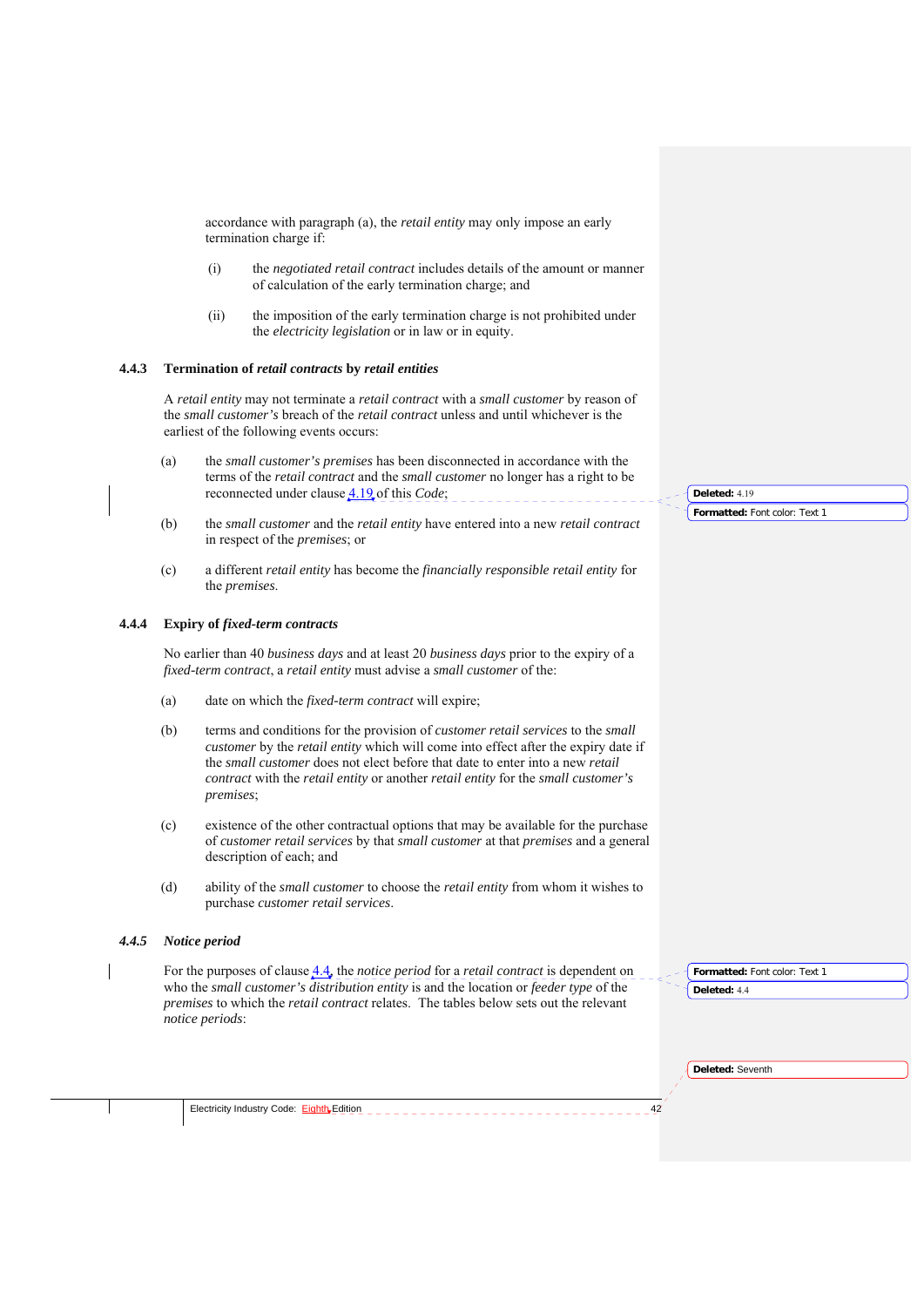#### *Premises* **in** *ENERGEX's distribution area*

| <i>Premises</i> description                                 | Notice period                |
|-------------------------------------------------------------|------------------------------|
| All <i>premises</i> other than <i>excluded</i><br>locations | 5 <sup>3</sup> business days |
| <i>Premises</i> in excluded locations                       | 10 business days             |

### *Premises* **in** *Ergon Energy's distribution area*

| <i>Premises</i> description                                                                  | Notice period    |
|----------------------------------------------------------------------------------------------|------------------|
| <i>Premises</i> supplied through <i>CBD</i><br>feeder / urban feeder / short rural<br>feeder | 5 business days  |
| <i>Premises</i> supplied through <i>long</i><br>rural feeder / isolated feeder               | 10 business days |

In this clause 4.4.5, a "*business day*" does not include a *local holiday* in the district where the *premises* is located.

## *4.4.6* **Transitional notice period**

Until the end of 30 June 2008, the relevant *notice period* for the purposes of clause 4.4 for all *premises* in *ENERGEX's distribution area*, other than *premises* in *excluded locations*, is six *business days*.

## **4.5** *Customer Charter*

## **4.5.1 Obligation to prepare** *Customer Charter*

Each *retail entity* must, within 20 *business days* after it first provides *customer retail services* to a *small customer* after the *FRC commencement date*, prepare a *Customer Charter* in accordance with this clause.

#### **4.5.2 Obligation to provide** *Customer Charter*

A *retail entity* must:

- (a) make the *Customer Charter* readily available on its website;
- (b) send a copy of its *Customer Charter* to a *small customer* as soon as practicable following entry into a *retail contract* with that *small customer* after the *FRC commencement date*; and
- (c) free of charge, send a copy of its *Customer Charter* to a *small customer* as soon as practicable following a request.

 $\frac{1}{3}$ This is subject to the transitional provisions in clause 4.4.6.

**Deleted:** Seventh

**Formatted:** Font color: Text 1

**Deleted:** 4.4.5

**Formatted:** Font color: Text 1 **Deleted:** 4.4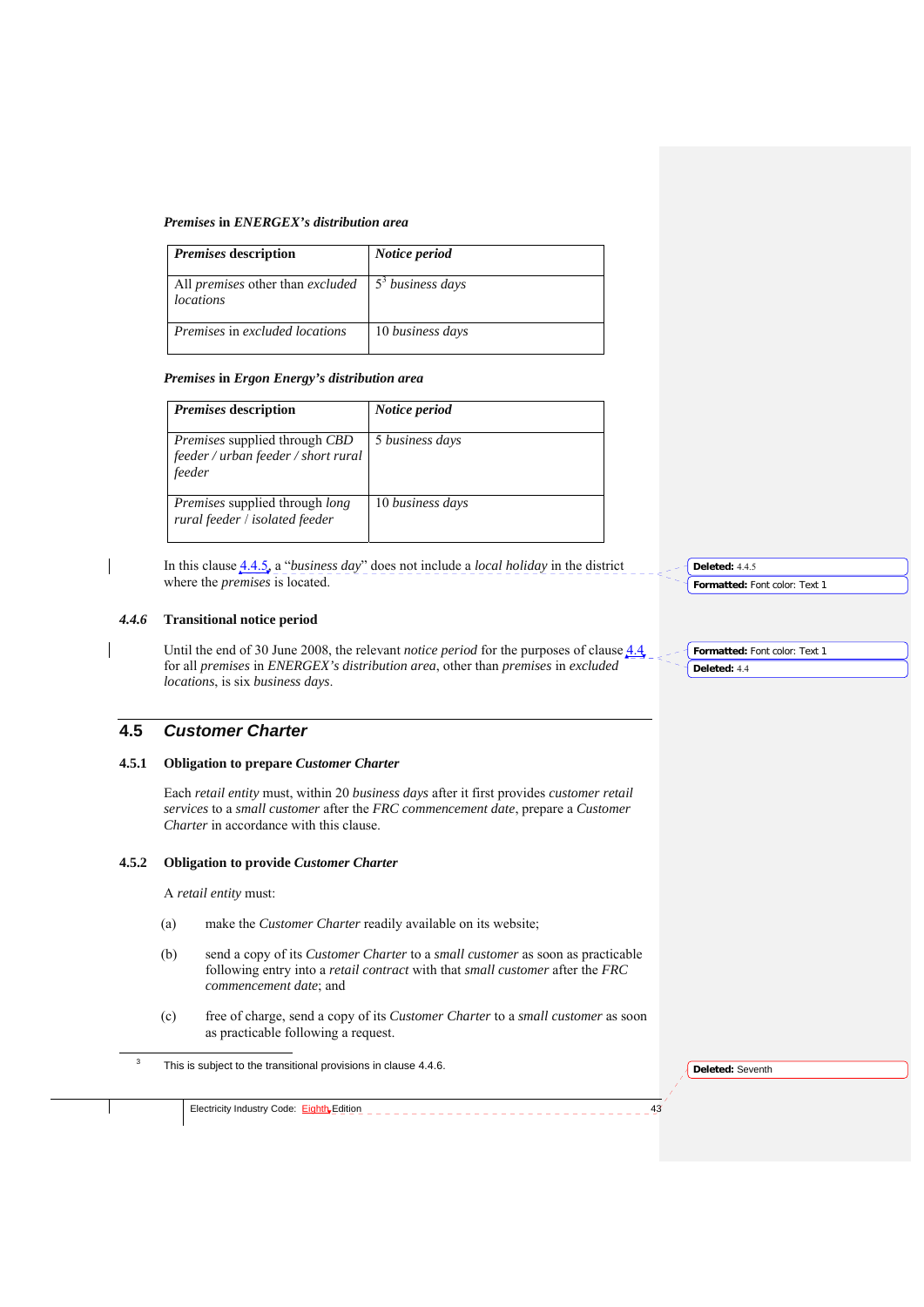A *retail entity* is not required to provide a copy of its *Customer Charter* to its existing *small customers* on the *FRC commencement date*.

## **4.5.3 Charging for** *Customer Charters*

If a *small customer* has already received a copy of its *retail entity's Customer Charter*  under clause 4.5.2(c), that *retail entity* may impose a reasonable charge for provision of the *Customer Charter* on any subsequent request from the *small customer* within a 12 month period.

## **4.5.4 Contents of** *Customer Charter*

The *Customer Charter* must contain at least a summary of the respective rights and obligations under:

- (a) Chapter 4 of this *Code* and how a copy of the *Code* may be obtained;
- (b) the *Electricity Act* and associated regulations (as appropriate); and
- (c) any other information reasonably required by the *QCA* on no less than six months' notice.

## **4.6 Dealing with** *small customers*

## **4.6.1** *Retail entities* **to prepare enquiry procedures**

A *retail entity* must, within 20 *business days* after it first provides *customer retail services* to a *small customer* after the *FRC commencement date*, prepare and submit to the *QCA*, for approval, its procedures for handling *small customer* enquiries. The procedures must deal with at least the following matters:

- (a) the establishment of a *customer* enquiry line (for the cost of a local call from anywhere in Queensland) or information desk to provide information about:
	- (i) the provision of *customer retail services* to *small customers*;
	- (ii) the referral of questions by *small customers* concerning the quality, reliability and safety of electricity supply to their *premises* to the *small customer's distribution entity*;
	- (iii) payment options available to *small customers*;
	- (iv) what *small customers* can do if they are having trouble paying the *retail entity's* bills;
	- (v) how *small customers* can make enquiries or lodge complaints; and
	- (vi) the existence and operations of the *Energy Ombudsman*;
- (b) the registration of special needs (see clause  $4.20$ );

**Formatted:** Font color: Text 1 **Deleted:** 4.20

**Deleted:** Seventh

(c) referral to interpreter services; and

Electricity Industry Code: Eighth Edition \_ \_

**Deleted:** 4.5.2(c)

**Formatted:** Font color: Text 1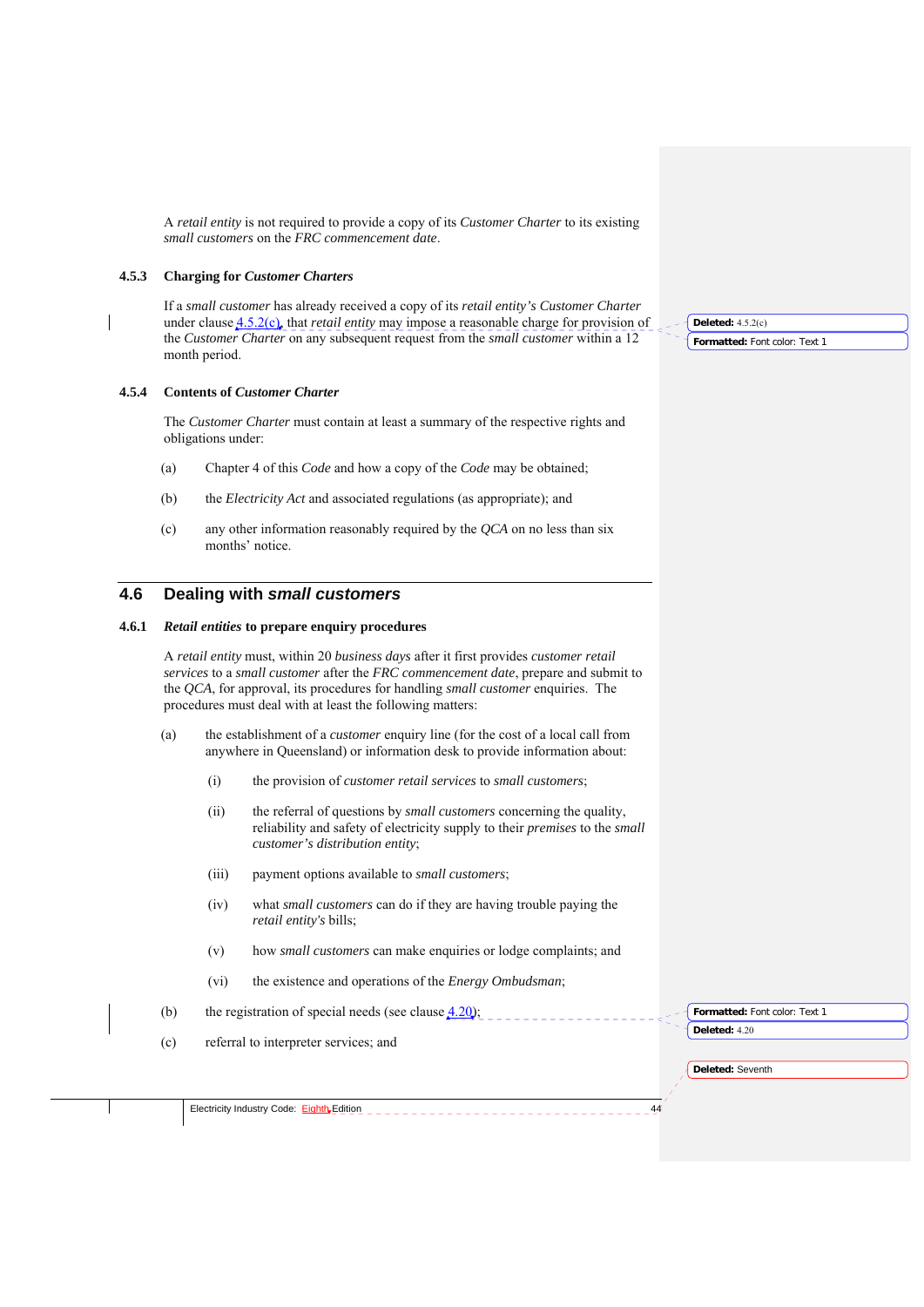(d) any other matter required by the *QCA*.

## **4.6.2 Approval and implementation of enquiry procedures**

The *QCA* must notify the *retail entity* whether it approves the enquiry procedures. If the *QCA* notifies the *retail entity* that it does not approve the enquiry procedures, the *retail entity* must submit revised procedures as soon as practicable until a set of procedures is approved. The *retail entity* must implement the procedures within 20 *business days* after the date they are approved by the *QCA*.

#### **4.6.3 Complaint handling**

- (a) If there is a dispute between the *small customer* and the *retail entity* about the terms of a *retail contract* or any rights or obligations under this *Code*, the *small customer* may complain to the *retail entity*.
- (b) The *retail entity* must handle a complaint made by a *small customer* in accordance with the *Australian Standard.*
- (c) When the *retail entity* responds to a *small customer's* complaint, the *retail entity* must inform the *small customer*:
	- (i) that the *small customer* has a right to raise the complaint to a higher level within the *retail entity's* management structure; and
	- (ii) that, if after raising the complaint to a higher level the *small customer*  is still not satisfied with the *retail entity's* response, the *small customer*  can refer the complaint to the *Energy Ombudsman*.
- (d) If requested by the *small customer*, the information in paragraph (c) must be provided in writing.

## **4.6.4** *Customer* **communications**

- (a) Notices and bills are deemed to have been received by a party to a *retail contract*:
	- (i) on the date the *retail entity* hands it to the *small customer*, it is left at the *small customer's premises* or successfully faxed to the *small customer* (which occurs when the sender receives a transmission report to that effect);
	- (ii) on the date two *business days* after it is posted to a *premises* or a *small customer's* contract address; or
	- (iii) where use of email has been agreed, on the date of transmission unless the sender receives notice that delivery did not occur or has been delayed.

**Formatted:** Font color: Text 1 **Deleted:** (c)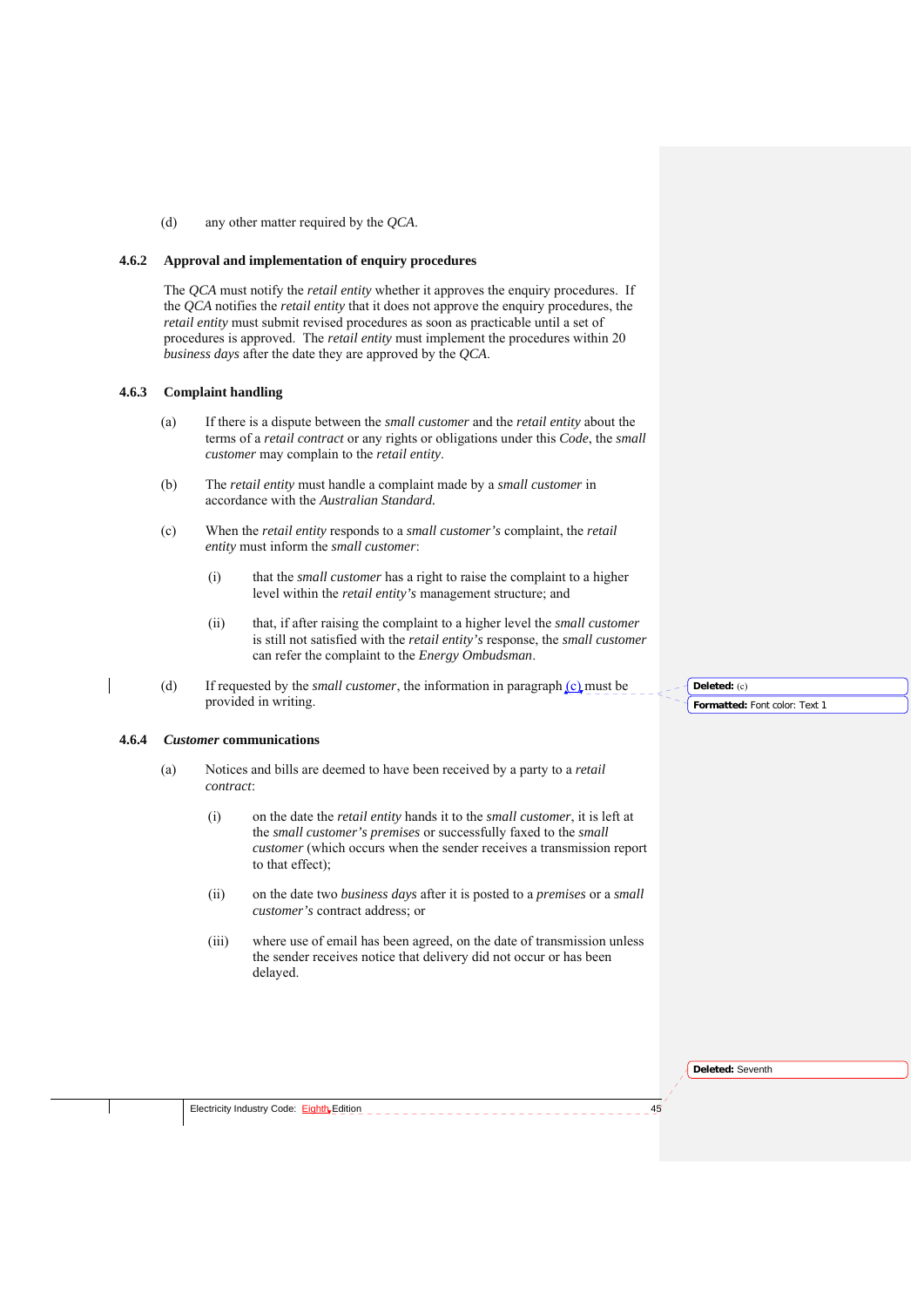## **4.7 Applications and connections**

### **4.7.1** *Retail entities'* **requirements**

If a *small customer* wishes to purchase *customer retail services* from a *retail entity* at a *premises* under a *retail contract*, the *retail entity* may require that the *small customer*  must first apply to the *retail entity* (in person, by telephone or in writing) to provide *customer retail services* to that *small customer* at that *premises* and, if requested by the *retail entity*:

- (a) provide *acceptable identification* when required by the *retail entity*;
- (b) provide *credit history information* when required by the *retail entity*;
- (c) pay any relevant fees and charges applicable to that *small customer*;
- (d) provide contact details for billing purposes;
- (e) provide contact details for the owner (or the agent of the owner) of the *premises* if the application is for a rental property;
- (f) ensure that there is safe and convenient access to the *meter* at the *premises*;
- (g) where appropriate, provide estimated electricity load information for the *small customer's* proposed use of electricity at the *premises*;
- (h) (subject to clause 4.17) provide a *security deposit*, a bank guarantee or enter into a payment arrangement;
- (i) in the case of a *negotiated retail contract*, pay any outstanding debt owed by the *small customer* to the *retail entity* relating to a previous *premises* (other than a debt the subject of a bona fide dispute, or for which repayment arrangements have been made);
- (j) in the case of a *standard retail contract*, enter into a payment arrangement in respect of any outstanding debt owed by the *small customer* to the *retail entity*  relating to a previous *premises* (other than a debt the subject of a bona fide dispute); and
- (k) satisfy any other pre-condition set out in the *electricity legislation*.

## **4.7.2** *Retail entities'* **requirements when a** *small customer* **moves in without first making an application for services**

If a *small customer* is a *move-in customer*, the *retail entity* may require that the *small customer*:

- (a) make an application to the *retail entity* for the provision of *customer retail services*; and
- (b) comply with the requirements set out in clause  $\frac{4.7.1(a)}{2}$  to (k).

**Formatted:** Font color: Text 1 **Deleted:** 4.17

**Formatted:** Font color: Text 1 **Deleted:** 4.7.1

**Deleted:** Seventh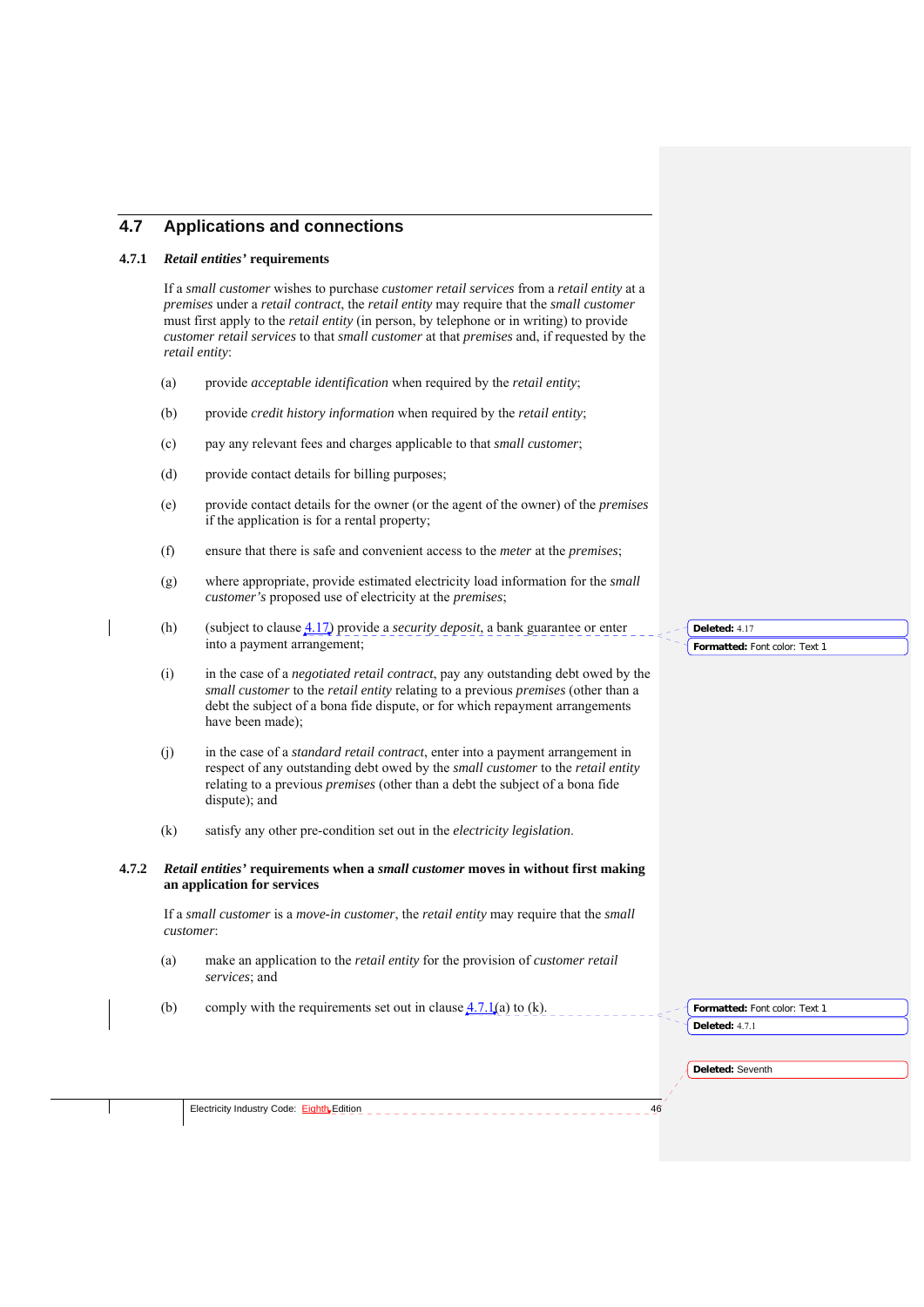| 4.7.3 | Use of credit history information where a small customer seeks a standard retail<br>contract                                                                                             |                                                                         |
|-------|------------------------------------------------------------------------------------------------------------------------------------------------------------------------------------------|-------------------------------------------------------------------------|
|       | Nothing in clause $4.7.1$ , will permit a <i>financially responsible retail entity</i> to<br>(a)                                                                                         | <b>Deleted: 4.7.1</b>                                                   |
|       | refuse to enter into a standard retail contract with a small customer on the basis<br>of credit history information.                                                                     | Formatted: Font color: Text 1                                           |
|       | (b)<br>Subject to clauses $\underline{4.17.4}$ and $\underline{4.17.5}$ , where a <i>small customer</i> enters into a                                                                    | Formatted: Font color: Text 1                                           |
|       | standard retail contract, credit history information may only be used by the                                                                                                             | <b>Deleted: 4.17.4</b>                                                  |
|       | financially responsible retail entity in determining whether to require the<br>payment of a security deposit by the small customer.                                                      | Formatted: Font color: Text 1                                           |
|       |                                                                                                                                                                                          | <b>Deleted: 4.17.5</b>                                                  |
| 4.7.4 | Retail entities' obligations to advise the distribution entity of connection<br>applications                                                                                             |                                                                         |
|       | Subject to the <i>small customer</i> complying with clause $4.7.1$ , as soon as possible after                                                                                           | Formatted: Font color: Text 1                                           |
|       | receiving an application from a <i>small customer</i> to start providing <i>customer retail</i>                                                                                          | <b>Deleted: 4.7.1</b>                                                   |
|       | services to the small customer, or a request from a small customer to arrange for                                                                                                        |                                                                         |
|       | connection, a retail entity must forward relevant details of a small customer, including<br>their classification as a small business customer or small residential customer to the small |                                                                         |
|       | customer's distribution entity for the purpose of:                                                                                                                                       |                                                                         |
|       | updating the distribution entity's records for that premises and small customer,<br>(a)<br>if the <i>small customer's premises</i> is already connected; or                              |                                                                         |
|       | (b)<br>arranging for the connection of that premises, if the small customer's premises<br>is not already connected to the distribution entity's supply network.                          |                                                                         |
| 4.8   | <b>Illegal use</b>                                                                                                                                                                       |                                                                         |
| 4.8.1 | <i>Retail entities'</i> rights of recovery for illegal use                                                                                                                               |                                                                         |
|       | The restrictions on recovery of undercharged amounts in clause $4.11.2$ , do not apply if a                                                                                              | Formatted: Font color: Text 1                                           |
|       | small customer has been undercharged or not charged as a result of a small customer's                                                                                                    | <b>Deleted: 4.11.2</b>                                                  |
|       | or an occupier of the <i>premises'</i> fraud or intentional consumption of electricity<br>otherwise than in accordance with the <i>electricity legislation</i> .                         |                                                                         |
| 4.8.2 | Non-application of payment difficulties                                                                                                                                                  |                                                                         |
|       | Clause <b>4.13.10</b> does not apply if, during the course of the <i>small customer's</i> dealings                                                                                       | <b>Formatted:</b> Font color: Text 1                                    |
|       | with the retail entity, the small customer is convicted of an offence involving fraud or<br>theft of electricity.                                                                        | <b>Deleted: 4.13.10</b>                                                 |
| 4.9   | <b>Billing</b>                                                                                                                                                                           |                                                                         |
| 4.9.1 | Obligation to bill quarterly*                                                                                                                                                            |                                                                         |
|       | (Note: this clause $\underline{4.9.1}$ may be varied in a negotiated retail contract)                                                                                                    | Formatted: Font: Italic, Font color: Text 1,<br>English (United States) |
|       | A retail entity must use its best endeavours to issue a bill to a small customer at<br>(a)<br>least quarterly.                                                                           | Deleted: 4.9.1                                                          |
|       |                                                                                                                                                                                          | Deleted: Seventh                                                        |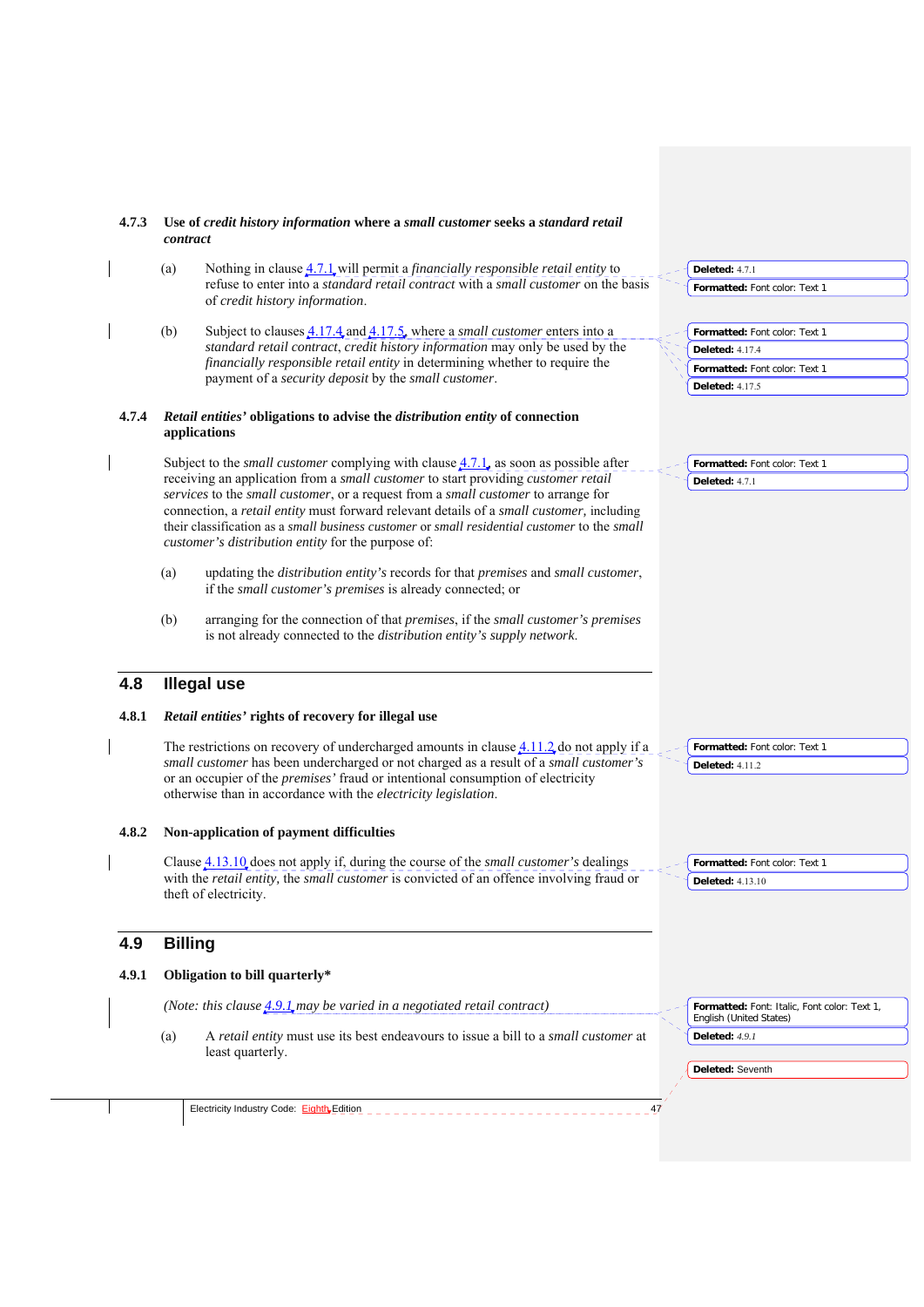- (b) Nothing in paragraph (a) will prevent a *retail entity* from issuing a bill more frequently than quarterly to a *business customer*.
- (c) Nothing in paragraph (a) will prevent a *retail entity* from issuing a bill more frequently than quarterly to a *residential customer* where the *retail entity* has obtained a *residential customer's explicit informed consent* to issue bills on that basis.
- (d) This clause 4.9.1 does not apply to *small customers* with *card operated meters*.

## **4.9.2 How bills are issued**

The *retail entity* must issue a bill to a *small customer* at the *premises*, unless the *small customer* nominates another address.

## **4.9.3 Information on charges which comprise a bill**

If requested by a *small customer* who is party to a *negotiated retail contract*, in relation to a bill, a *retail entity* must provide the *small customer* with reasonable information on *network charges* (to the extent it is readily available), retail charges and any other charges relating to the sale or sale and supply of electricity comprising the amount payable in respect of the *small customer's* bill.

#### **4.9.4 Simultaneous payments for gas and electricity**

Where a *retail entity* and a *small customer* have entered into:

- (a) a *dual fuel contract*; or
- (b) two *negotiated retail contracts* for the sale of electricity and the sale and supply of gas,

under which a single bill is, or two simultaneous bills are, for electricity and gas, issued to the *small customer*, and the *small customer* does not pay the entire amount owing under that bill or those bills, the *retail entity* must (subject to the *Community Ambulance Cover Act 2003* (Qld)):

- (c) apply a payment received from a *small customer* for charges for the sale of electricity or the sale and supply of gas respectively as agreed between the *retail entity* and the *small customer*; or
- (d) if no agreement is in place between the *retail entity* and the *small customer*, apply a payment received from a *small customer* for charges for the sale of electricity or the sale and supply of gas respectively as directed by the *small customer*; or
- (e) if paragraphs (c) and (d) do not apply, apply the payment in proportion to the relative value of each of the charges.

**Formatted:** Font color: Text 1 **Deleted:** 4.9.1

**Deleted:** Seventh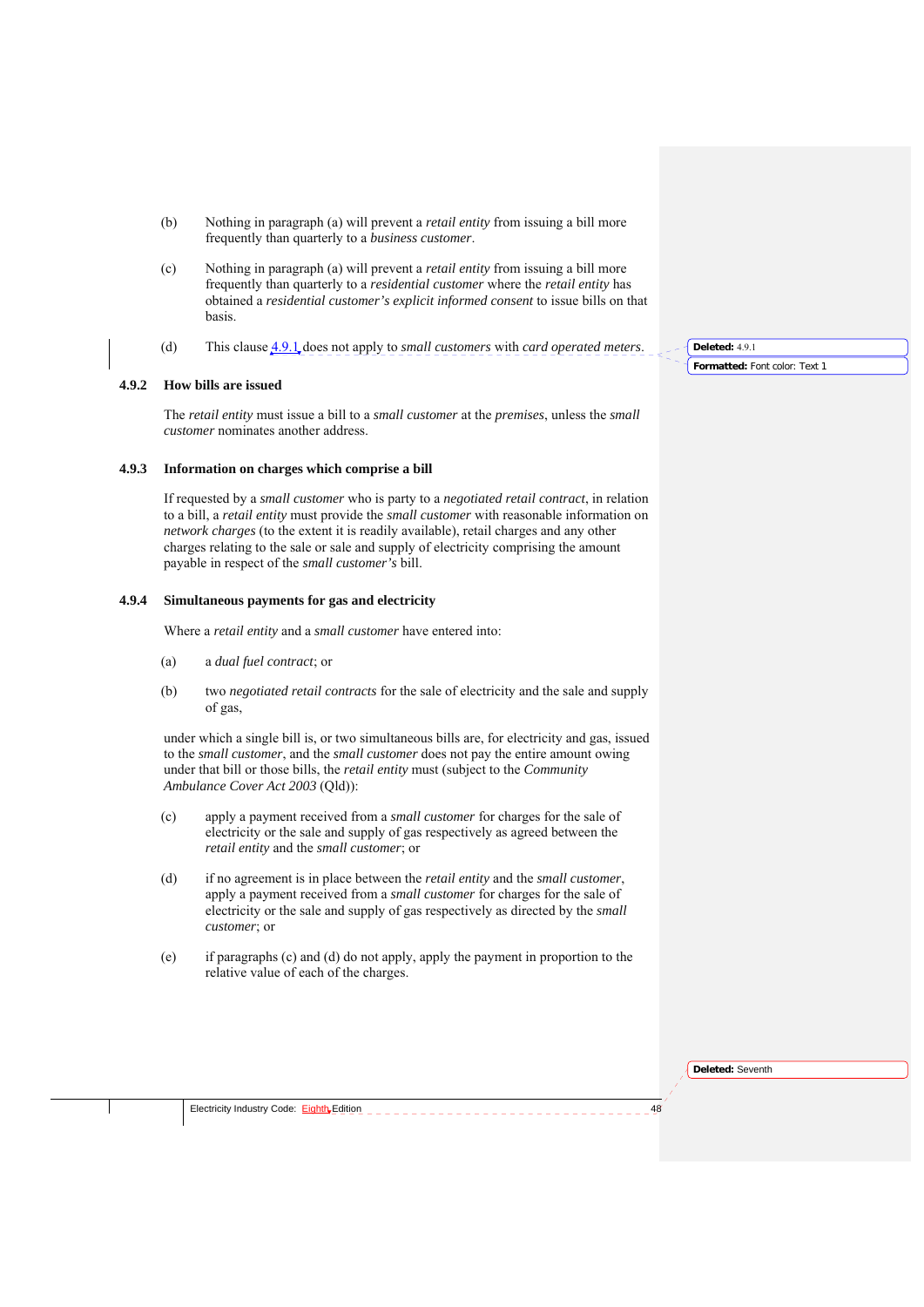#### **4.9.5 Other goods and services to a** *small customer*

Where a *retail entity* also provides goods or services (other than *customer retail services*) to a *small customer*, the *retail entity* must bill for those goods or services separately or:

- (a) include the charges for those goods and services as separate items in its combined bills, together with a description of the other goods or services supplied;
- (b) subject to the *Community Ambulance Cover Act 2003 (Qld),* apply any payment received from a *small customer* as directed by the *small customer*; and
- (c) subject to the *Community Ambulance Cover Act 2003 (Qld),* where a *small customer* does not direct how the payment is to be applied, the *retail entity* must apply the payment in satisfaction of the charges for the provision of *customer retail services* and the supply and sale of gas before applying any portion of it to the charges for any other goods or services.

### **4.9.6 Particulars on each bill**

A *retail entity* must include at least the following particulars on each bill:

- (a) the date of the last *meter* reading (or reading of *metering data*, as the case may be) or estimate and the number of days since the previous reading or estimate;
- (b) the estimated date of the next *meter* reading;
- (c) the *meter* readings, *metering data* or estimates for the bill;
- (d) consumption, or estimated consumption, in units used (kWh or kVAh);
- (e) the relevant fees, charges and tariffs applicable to the *small customer*;
- (f) the pay-by date;
- (g) the telephone number for billing, payment enquiries and instalment payment options (for the cost of a local call from anywhere in Queensland);
- (h) a 24 hour contact telephone number for faults, emergencies and *force majeure events*;
- (i) the *small customer's premises* and any relevant other address;
- (j) the *small customer's* name and account number;
- (k) the amount of arrears or credit;
- (l) the amount of any *security deposit* provided by the *small customer*;
- (m) the amount of any other charge (as described in clause  $4.9.5$ ) and details of the goods or service provided;
- (n) on *residential customers'* bills only, advice in languages common to the *residential customer* base on how to access interpreter services;

**Formatted:** Font color: Text 1 **Deleted:** 4.9.5

**Deleted:** Seventh

Electricity Industry Code: Eighth Edition **Addition Addition**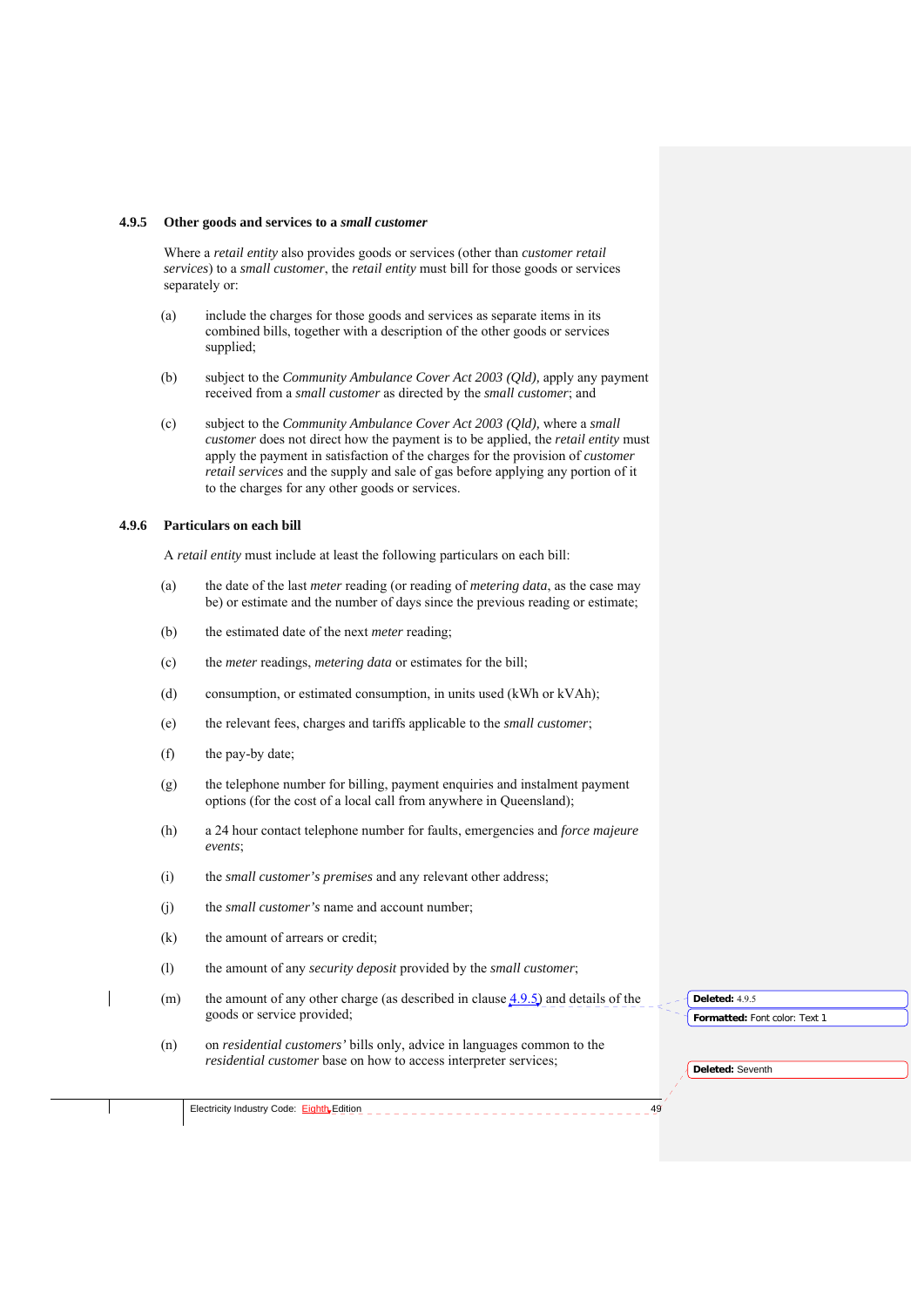|       | $\circ$ | on residential customers' bills only, a reference to the availability of<br>concessions, if any;                                                                                                                                                                                                                                                |                                                                       |
|-------|---------|-------------------------------------------------------------------------------------------------------------------------------------------------------------------------------------------------------------------------------------------------------------------------------------------------------------------------------------------------|-----------------------------------------------------------------------|
|       | (p)     | if the bill is a reminder notice issued in accordance with clause $4.13.2$ , contact<br>details for the <i>retail entity's</i> internal complaint handling processes;                                                                                                                                                                           | <b>Deleted: 4.13.2</b><br>Formatted: Font color: Text 1               |
|       | (q)     | all NMI and NMI checksum applicable to the bill;                                                                                                                                                                                                                                                                                                |                                                                       |
|       | (r)     | a list of the available payment methods;*                                                                                                                                                                                                                                                                                                       |                                                                       |
|       |         | (paragraph (r) may only be varied in a negotiated retail contract where clause<br>4.13.3 is also varied)                                                                                                                                                                                                                                        | Formatted: Font: Italic, Font color: Text 1<br>Deleted: $(r)$         |
|       | (s)     | if:                                                                                                                                                                                                                                                                                                                                             | Formatted: Font: Italic, Font color: Text 1<br><b>Deleted:</b> 4.13.3 |
|       |         | the small customer is on a standard retail contract and the notified<br>(i)<br>prices provide for the charging of late payment fees, the amount of the<br>fee specified in the <i>notified prices</i> ; or                                                                                                                                      |                                                                       |
|       |         | the small customer is on a negotiated retail contract and the contract<br>(ii)<br>provides for charging of late payment fees, the amount of the fee<br>specified in the negotiated retail contract; and                                                                                                                                         |                                                                       |
|       | (t)     | if the bill contains charges for the sale of both electricity and gas, a notice<br>advising of the small customer's right to nominate apportionment of any<br>payment between those charges under clause $4.9.4$ <sup>*</sup>                                                                                                                   | Formatted: Font color: Text 1                                         |
|       |         | (Paragraph $(t)$ may only be varied where clause $4.9.4(c)$ applies.)                                                                                                                                                                                                                                                                           | Deleted: 4.9.4                                                        |
|       |         |                                                                                                                                                                                                                                                                                                                                                 | Formatted: Font: Italic, Font color: Text 1                           |
| 4.9.7 |         | Average daily usage                                                                                                                                                                                                                                                                                                                             | Deleted: $(t)$<br>Formatted: Font: Italic, Font color: Text 1         |
|       | (a)     | Subject to paragraph (b), a retail entity must, for a small customer's current<br>premises, display on each bill the small customer's current average daily usage<br>and, to the extent that data are available, a comparison of the small customer's<br>average daily usage for the same period during the previous year for that<br>premises. | Deleted: $4.9.4(c)$                                                   |
|       | (b)     | A retail entity need not include a comparison of average daily usage:                                                                                                                                                                                                                                                                           |                                                                       |
|       |         | (i)<br>when it is the <i>small customer's</i> first bill for a <i>premises</i> ;                                                                                                                                                                                                                                                                |                                                                       |
|       |         | (ii)<br>where there has been no or very low relevant electricity consumption;<br>or                                                                                                                                                                                                                                                             |                                                                       |
|       |         | (iii)<br>where relevant comparable data are not available.                                                                                                                                                                                                                                                                                      |                                                                       |
| 4.9.8 |         | <b>Historical billing data</b>                                                                                                                                                                                                                                                                                                                  |                                                                       |
|       | (a)     | A retail entity must keep a small customer's billing data for a minimum of two<br>years.                                                                                                                                                                                                                                                        |                                                                       |
|       | (b)     | Where a small customer requests, and the data are available, a retail entity<br>must, within 10 business days of that request, provide to the small customer free                                                                                                                                                                               |                                                                       |
|       |         |                                                                                                                                                                                                                                                                                                                                                 | Deleted: Seventh                                                      |
|       |         |                                                                                                                                                                                                                                                                                                                                                 |                                                                       |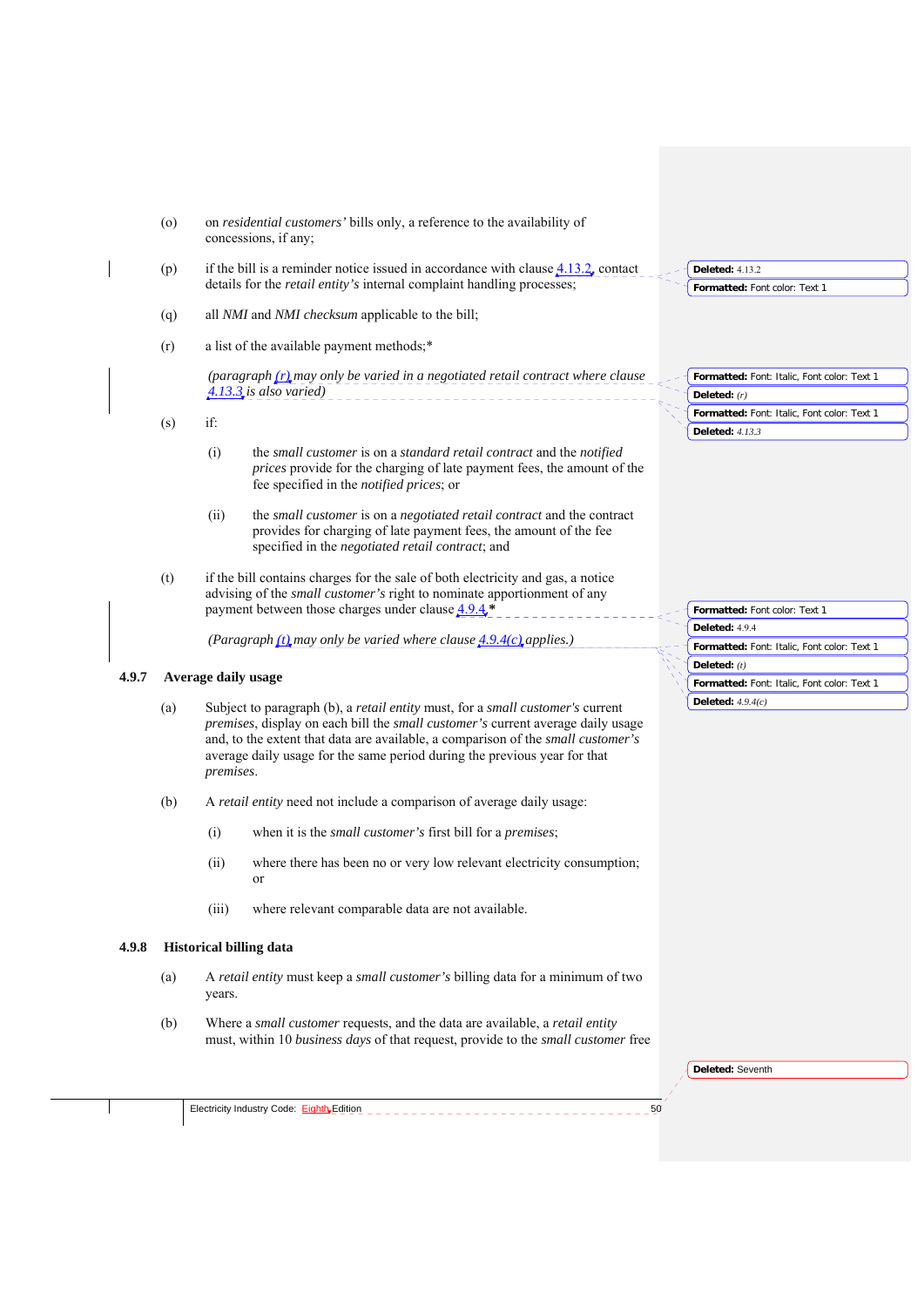of charge the *small customer's* billing data appearing on the *small customer's*  bills for a *premises* for the previous two years.

(c) Where the *small customer* requests billing data before this period, the *retail entity* must use its best endeavours to provide that data to the *small customer*  within 20 *business days* of the request and may impose a reasonable charge for providing that data.<sup>4</sup>

## **4.9.9 Bill format**

A *retail entity* must issue a bill in a format which permits a *small customer* to easily verify that the bill conforms with its *retail contract*.

## **4.10** *Meter* **reading**

## **4.10.1** *Meter* **reading for billing purposes**

A *retail entity* must:

- (a) base a *small customer's* bill on:
	- (i) the *meter* reading or *metering data* for the relevant *meters* at the *small customer*'s *premises* provided by the *responsible person* determined in accordance with Chapter 9 of this *Code* or the *Metrology Procedure* (as appropriate); or
	- (ii) any method agreed between the *small customer* and the *retail entity*, which may include a *customer* self read;
- (b) use its best endeavours to ensure that an *actual meter reading* is obtained at least once every 12 months; and
- (c) use an estimate of the amount of electricity consumed at the *small customer's premises* only if an *actual meter reading* is not obtained from the *premises* for the billing period under consideration.

## **4.10.2 Advice that a bill is estimated**

If a *retail entity* issues a *small customer* with a bill that is not based on an *actual meter reading,* or is based on a *substituted meter reading*, it must publish a notice in a prominent location on that bill advising that the bill is based on an estimate.

#### **4.10.3 Adjustments to subsequent bills**

Where a *retail entity* has issued a *small customer* with a bill based on an estimate and the *retail entity* subsequently issues the *small customer* with a bill that is based on an *actual meter reading*:

- (a) the *retail entity* must include an adjustment on the bill to take account of any overcharging of the *small customer* that has occurred; and
- 1 4 The amount charged may be the subject of a maximum charge under the *notified prices, Electricity Regulation* or Schedule 4.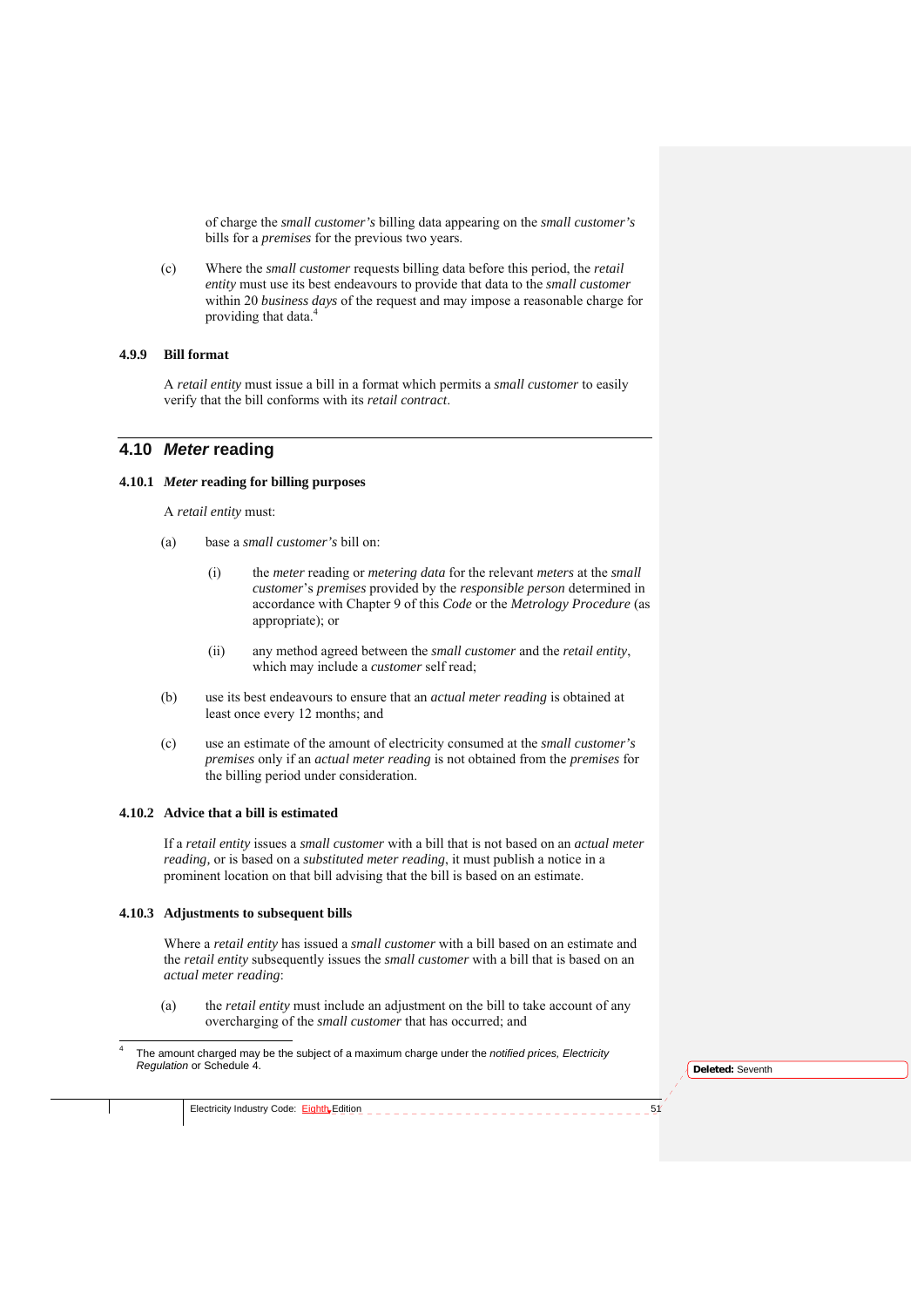- (b) unless the *actual meter reading* could not be obtained as a result of an act or omission by the *small customer*, the *retail entity* will, at the request of the *small customer*, offer the *small customer* time to pay the undercharged amount by agreed instalments (which is not an *instalment plan*), over a period being no longer than:
	- (i) the period during which an *actual meter reading* was not obtained, where this period is less than 12 months; or
	- (ii) in any other case, 12 months.

### **4.10.4 Pass through of cost where access is denied**

Where a *small customer* has denied access to a *meter* for the purpose of reading that *meter* and subsequently requests the *retail entity* to replace an estimated bill with a bill based on an *actual meter reading*, the *retail entity* must use its best endeavours to comply with that request but may pass through to that *small customer* any costs it incurs in doing so.

## **4.10.5 Unmetered supplies**

If there is no *meter* in respect of a *small customer's premises,* a *retail entity* must base a bill on the provisions relating to unmetered *premises* in the *notified prices.* Where the *notified prices* do not apply, the *retail entity* must base a bill on *metering data*  calculated in accordance with the *Metrology Procedure* or Chapter 9 of this *Code* (as appropriate).

# **4.11 Undercharging and overcharging**

## **4.11.1 Recovery of undercharges from** *small customers*

Subject to clause 4.11.2, where a *retail entity* has undercharged a *small customer* it may recover from the *small customer* the amount undercharged.

## **4.11.2 Process and limitations on recovery**

Where a *retail entity* proposes to recover an amount undercharged the *retail entity*  must:

- (a) if the amount was undercharged as a result of the *retail entity's* or *distribution entity's* act or omission, limit the amount to be recovered to the amount undercharged in the 12 months prior to the date the *small customer* is notified of the undercharging;
- (b) list the amount to be recovered as a separate item in a special bill or in the next bill, together with an explanation of that amount;
- (c) not charge the *small customer* interest on that amount; and
- (d) offer the *small customer* time to pay that amount by agreed instalments, over a period nominated by the *small customer* being no longer than:

**Formatted:** Font color: Text 1 **Deleted:** 4.11.2

**Deleted:** Seventh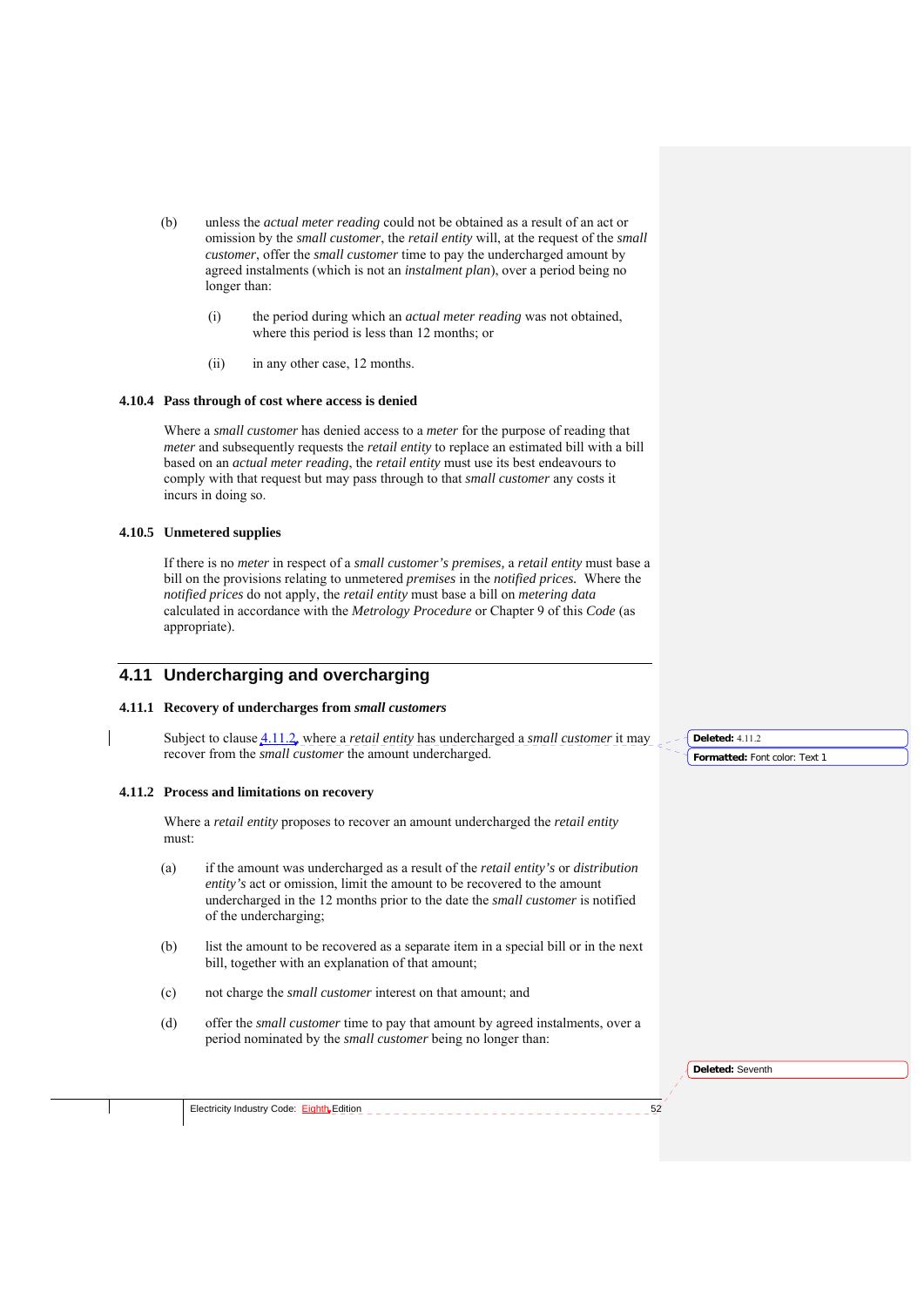- (i) the period during which the undercharging occurred (if the undercharging occurred over a period of less than 12 months); or
- (ii) in any other case, 12 months.

#### **4.11.3 Notice and payment to** *small customers* **of overcharges**

- (a) Subject to paragraph (b), where a *small customer* has been overcharged, the *retail entity* must inform the *small customer* accordingly within 10 *business days* of the *retail entity* becoming aware of that overcharging and:
	- (i) if the *small customer* has already paid that amount, credit that amount to the *small customer's* next bill unless the *small customer* reasonably requests otherwise in which case the *retail entity* must comply with that request; or
	- (ii) if the *small customer* has ceased to purchase *customer retail services*  from that *retail entity*, use its best endeavours to pay that amount to the *small customer* within 10 *business days*.
- (b) If the *small customer* has been overcharged otherwise than as a result of an act or omission of the *retail entity* or *distribution entity*, the *retail entity* is only required to credit or pay the *small customer* the amount the *small customer* was overcharged in the 12 months before the error was discovered.
- (c) No interest shall accrue to a credit or refund referred to in paragraph (a) or (b).

## **4.12 Tariff changes and options**

## **4.12.1 Obligations on retail entities**

Subject to clauses 4.12.6 and 4.12.7 where during a *billing cycle* a *small customer* changes from one type of tariff to another type of tariff for *customer retail services*, the *retail entity* must (if it is necessary to do so due to the change in the type of tariff applying to that *small customer*):

- (a) obtain a *meter* reading (or *metering data*) at the time the type of tariff changes; and
- (b) calculate the *small customer's* bill using the type of tariff applying:
	- (i) the old type of tariff up to but not including the date of the *meter* reading; and
	- (ii) the new type of tariff from and including the date of the *meter* reading.

## **4.12.2 Change of tariff within a** *billing cycle*

Subject to clauses 4.12.6 and 4.12.7 where during a *billing cycle* the tariff rate or charge applying to a *small customer* changes, the *retail entity* must calculate the bill on a pro rata basis using:

(a) the old tariff rate or charge up to but not including the date of change; and

**Deleted:** Seventh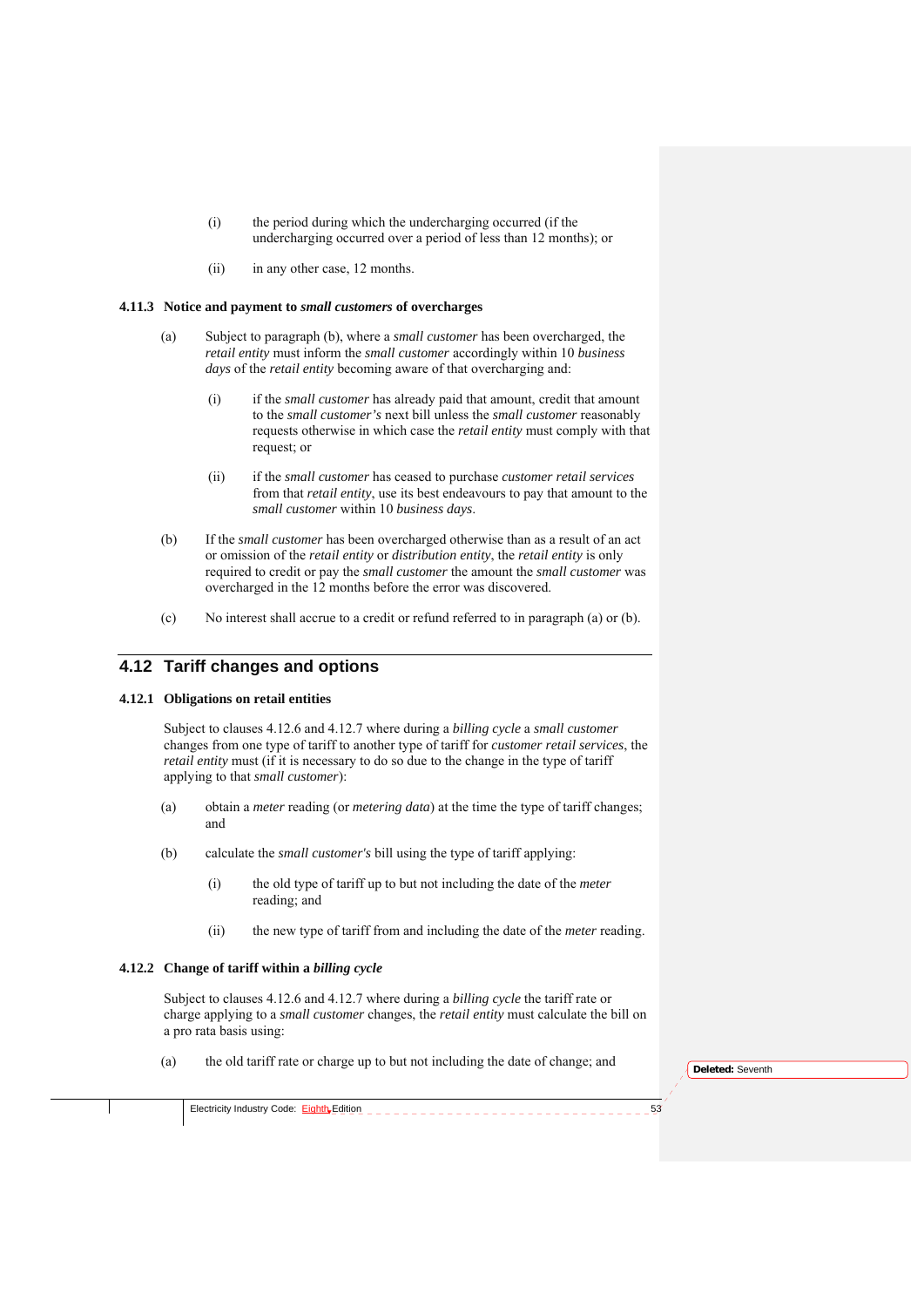| (b) | the new tariff rate or charge from and including the date of the change to the |
|-----|--------------------------------------------------------------------------------|
|     | end of the <i>billing cycle</i> .                                              |

## **4.12.3** *Customer* **applications\***

| (Note: this clause $4.12.3$ may be varied in a negotiated retail contract) | Deleted: $412$ |
|----------------------------------------------------------------------------|----------------|
|                                                                            |                |

Where a *retail entity* offers alternative tariffs or tariff options and a *small customer:*

- (a) applies in writing or other form acceptable to the *retail entity* to transfer from that *small customer's* current tariff to another tariff; and
- (b) demonstrates to the *retail entity* that it satisfies all of the conditions relating to that other tariff and any conditions imposed by the *small customer's distribution entity*,

the *retail entity* must transfer the *small customer* to that other tariff within 10 *business days* of satisfying those conditions.

## **4.12.4 Effective date of transfer between tariffs**

Where a *small customer* transfers from one tariff type to another in accordance with clause  $4.12.3$ , the effective date of the transfer will be:

- (a) subject to paragraph (b), the date on which the *meter* reading referred to in clause  $4.12.1(a)$  was obtained; or
- (b) where the transfer requires a change to the *meter* at the *small customer's premises*, the date the *meter* change is completed.

## **4.12.5 Change in use**

- (a) Where a *small customer* notifies a *retail entity* of a change in use of the *small customer's premises*, the *retail entity* may require the *small customer* to transfer to a tariff applicable to the *small customer's* use of that *premises*.
- (b) If a *small customer* fails to give the notice required under paragraph (a), the *retail entity* may, upon written notice to the *small customer*, transfer the *small customer* retrospectively to the applicable tariff.

## **4.12.6 No retrospective** *price changes*

Excluding applications made under Clause 4.12.3 of the *Code*, if a *price change* applying to a *small customer* under a *negotiated retail contract* is proposed by the *retail entity*, the *retail entity* must provide a notice to the *small customer* in accordance with Clause 4.12.7 at least 10 *business days* before the *price change* takes effect*.* 

#### **4.12.7 Notification of** *price changes*

In respect of Clause 4.12.6, a *retail entity* must notify a *small customer* of a price change under a *negotiated retail contract* by:

**Deleted:** Seventh

Electricity Industry Code:  $\frac{Eightb}{}$ Edition  $\frac{1}{2}$  -  $\frac{1}{2}$ 

**Formatted:** Font color: Text 1 **Deleted:** 4.12.3 **Formatted:** Font color: Text 1 **Deleted:** 4.12.1(a)

**Formatted:** Font: Italic, Font color: Text 1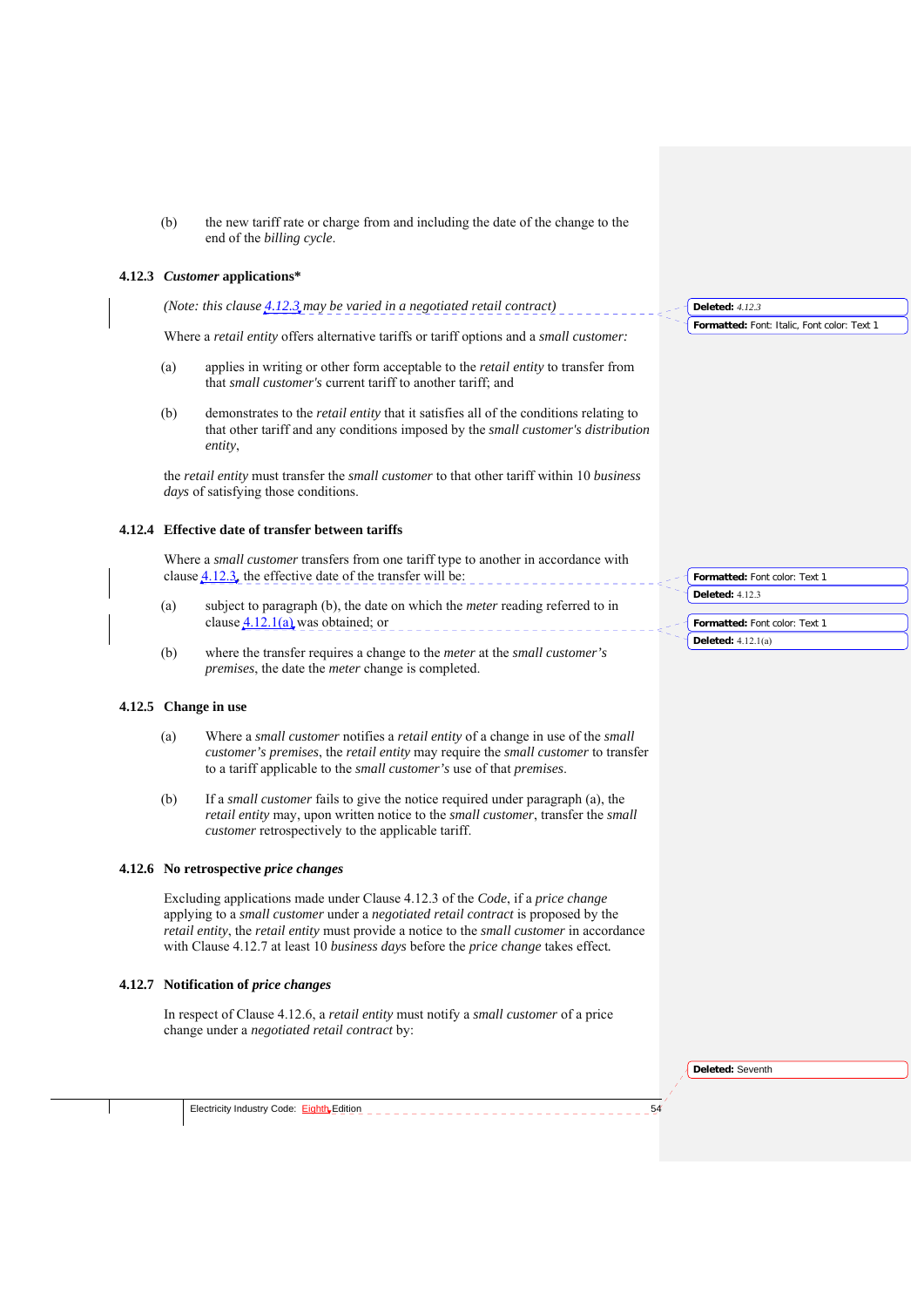- (a) individual written communication including full details of the *price change* via standard postal mail (or via email or mobile text messaging services provided this form of communication has been agreed with the *small customer*); or
- (b) newspaper advertisement, provided that:
	- (i) the *small customer* is notified of the date of an impending *price change* in a bill message (or via email or mobile text messaging services provided this form of communication has been agreed with the *small customer*) prior to the *price change*, stating when (date) and where (website, press notification and any other location) full details of the *price change* will be available;
	- (ii) no less than 10 *business days* prior to the date of the *price change*, publish the new prices (including the percentage increase from the existing prices) in a newspaper/s circulating throughout Queensland;
	- (iii) no less than 10 *business days* prior to the date of the *price change*, publish the new prices and full details of the impact of *price change* on the *retail entity's* website; and
	- (iv) full details of how the *price change* has affected *small customers* is attached to the next bill received by the customer.

## **4.13 Payment**

## **4.13.1 Minimum time for payment of a bill\***

*(Note: clause 4.13.1 may be varied in a negotiated retail contract)* 

Unless otherwise agreed with a *small customer*, the pay-by date specified in the bill must not be less than 12 *business days* after the date the *retail entity* sends the bill.

## **4.13.2 Issue of reminder notices**

If a *small customer* has not paid a bill by the pay-by date, the *retail entity* may send to that *small customer* a reminder notice that its bill is past due, giving the *small customer*  a further pay-by date (not less than five *business days* after the date the notice is sent).

#### **4.13.3 Payment methods***\**

*(Note: this clause may be varied in a negotiated retail contract)* 

A *retail entity* must offer at least the following payment methods to its *small customers*:

- (a) in person at a network of agencies or payment outlets;
- (b) by mail; and
- (c) by direct debit under a payment arrangement agreed by the *small customer*, the *retail entity* and a *bank* nominated by the *small customer*.

**Deleted:** *4.13.1*

**Formatted:** Font: Italic, Font color: Text 1

**Deleted:** Seventh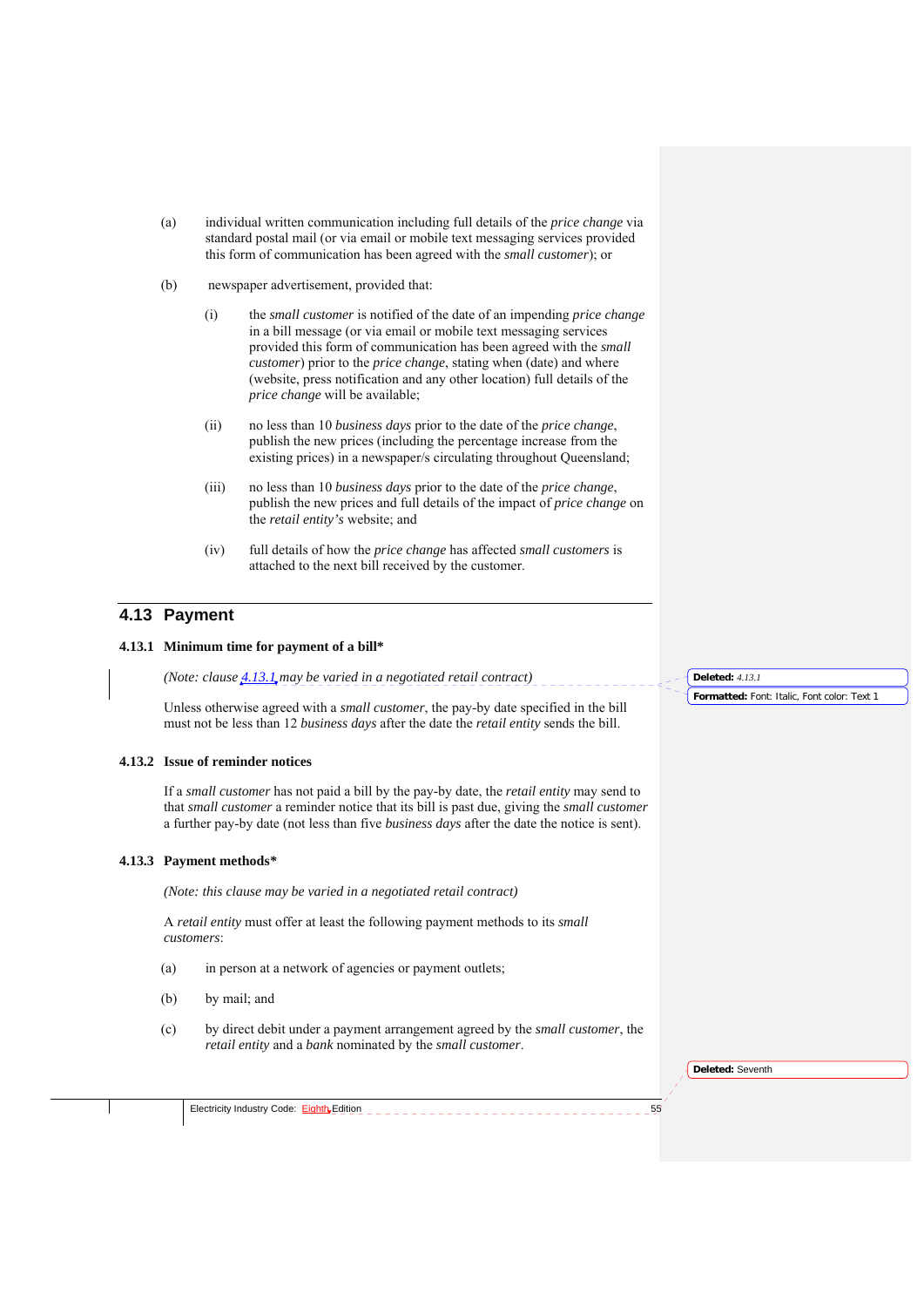#### **4.13.4 Direct debit**

Where a *retail entity* offers a *small customer* the option of payment of bills directly from an account with a *bank* nominated by the *small customer* (whether or not by instalment), the *retail entity* must notify the *small customer* in writing:

- (a) the amounts (which may include the full bill or an agreed instalment based on a reading or an estimate of the *small customer's* bill from time to time or the reconciliation amount calculated in accordance with clause 4.10.3 following a reading of the *meter*);
- (b) the frequency of those payments (direct debits); and
- (c) that if the *small customer* requests the *retail entity* to cease to rely upon that direct debit authority granted in favour of the *retail entity*, the *retail entity* will no longer rely on the direct debit authority.

## **4.13.5 Other retail fees and charges**

- (a) In addition to charges for electricity consumption, a *retail entity* may impose other fees and charges on a *small customer* relating to the provision of *customer retail services*:
	- (i) under a *negotiated retail contract*, whether or not the imposition of that fee or charge is expressly provided for in this *Code*; and
	- (ii) under a *standard retail contract*, only where the imposition of that fee or charge is expressly provided for in the *notified prices*.
- (b) In a *negotiated retail contract*, the amount of any such fee or charge must be fair and reasonable having regard to related costs incurred by the *retail entity*.

#### **4.13.6 Pass through of** *distribution non-network charges*

- (a) A *retail entity* may bill a *small customer* under a *retail contract* a *distribution non-network charge* which:
	- (i) the *distribution entity* is entitled to charge the *small customer* under their *connection contract*; and
	- (ii) has been charged to the *retail entity* in accordance with the *coordination agreement* between the *retail entity* and the *distribution entity*.

Examples of *distribution non-network charges* are disconnection fees, reconnection fees and *meter* test fees.

(b) If a *small customer* is on a *standard retail contract*, a *retail entity* must not charge the *small customer* any administration fees or surcharge with respect to *distribution non-network charges*.

## **4.13.7 Payments in advance***\**

*(Note: this clause 4.13.7 may be varied in a negotiated retail contract)* 

**Deleted:** Seventh **Formatted:** Font: Italic, Font color: Text 1 **Deleted:** *4.13.7*

Electricity Industry Code: Eighth Edition 56

**Deleted:** 4.10.3

**Formatted:** Font color: Text 1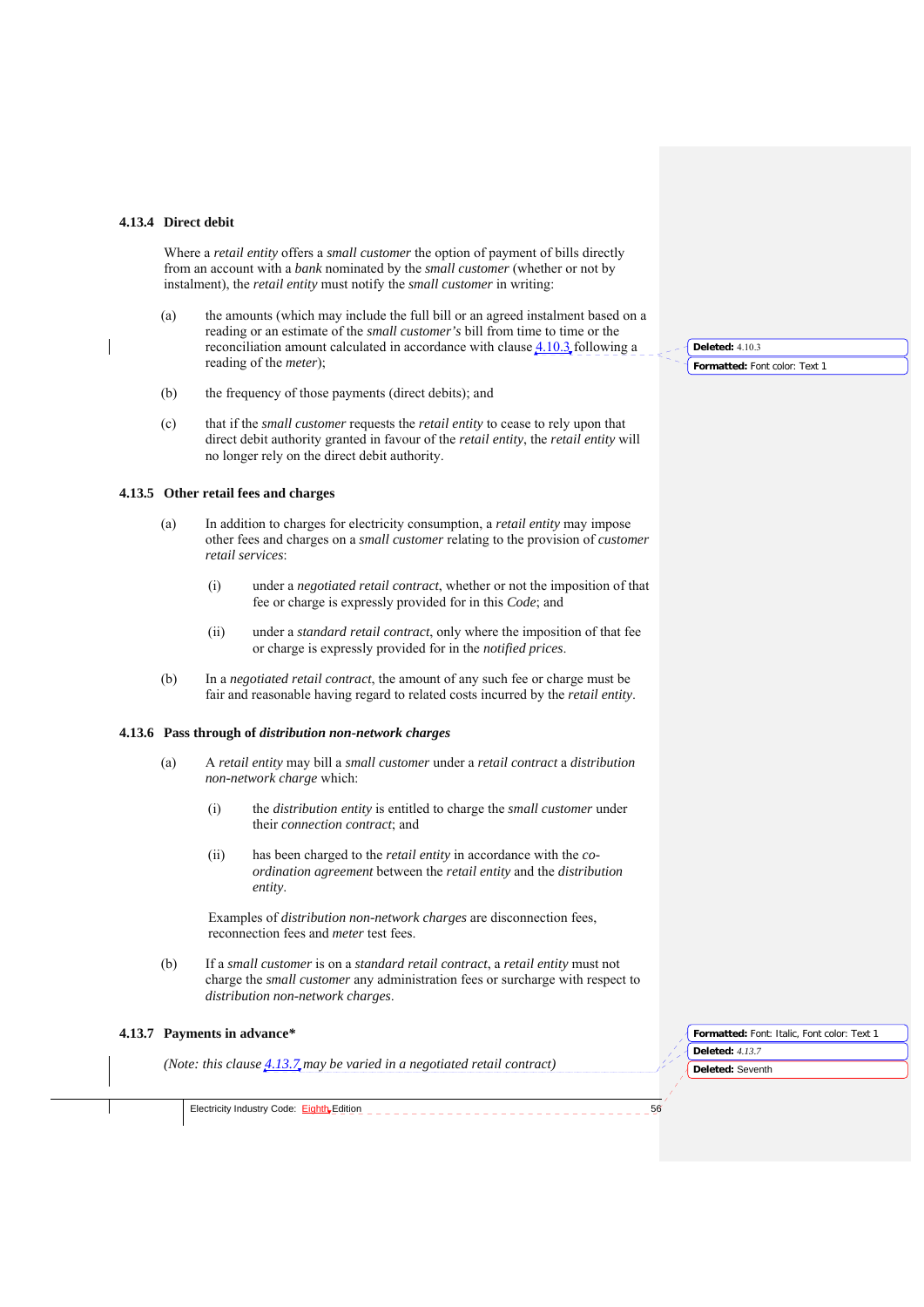- (a) A *retail entity* must, at the request of a *small customer*, accept payment in advance.
- (b) The acceptance of an advance payment by a *retail entity* in accordance with paragraph (a) will not require the *retail entity* to credit any interest to the amounts paid in advance.

## **4.13.8 Long absence or illness**

Where a *residential customer* is unable to arrange payment by one of the methods specified in clause <u>4.13.3</u>, whether due to illness or long absence, the *retail entity* must offer:

- (a) payment in advance facilities (unless a *negotiated retail contract* between the *small customer* and *retail entity* has varied clause  $4.13.7$ ); and
- (b) redirection of the *small customer's* bill as requested by the *small customer* free of charge.

### **4.13.9 Concessions, rebates or grants**

The *retail entity* must, when requested by a *residential customer*, pass on to the *residential customer*, as soon as is reasonably practicable, any information about the availability of concessions, rebates or grants (in particular, the electricity pensioners' and seniors' rebate), which information has been provided to the *retail entity* by the organisation or Government department responsible for the administration of that concession, rebate or grant.

#### **4.13.10 Payment difficulties**

- (a) Where a *residential customer* informs the *retail entity* in writing or by telephone that the *customer* is experiencing payment difficulties, or the *retail entity's* credit management processes indicate or ought to indicate to the *retail entity* that a *residential customer* is experiencing payment difficulties, the *retail entity* must offer the *residential customer*, as soon as is reasonably practicable, an *instalment plan* which complies with clause  $4.14$  and, where appropriate:
	- (i) information about the right to have a bill redirected to a third person, as long as that third person consents in writing to that redirection;
	- (ii) information on independent financial and other relevant counselling services;
	- (iii) advise the *residential customer* of any concessions, rebates or grants that may be available to the *residential customer* to assist with financial hardship; and
	- (iv) to the extent available, advice on how a *residential customer* may arrange for an electricity audit of the *residential customer's premises*.
- (b) Where a *residential customer* requests information or a redirection of its bills under this clause, the *retail entity* must provide that information or redirection free of charge.

| $-1$ Deleted: 4.13.3          |
|-------------------------------|
| Formatted: Font color: Text 1 |

**Formatted:** Font color: Text 1 **Deleted:** 4.13.7

**Formatted:** Font color: Text 1 **Deleted:** 4.14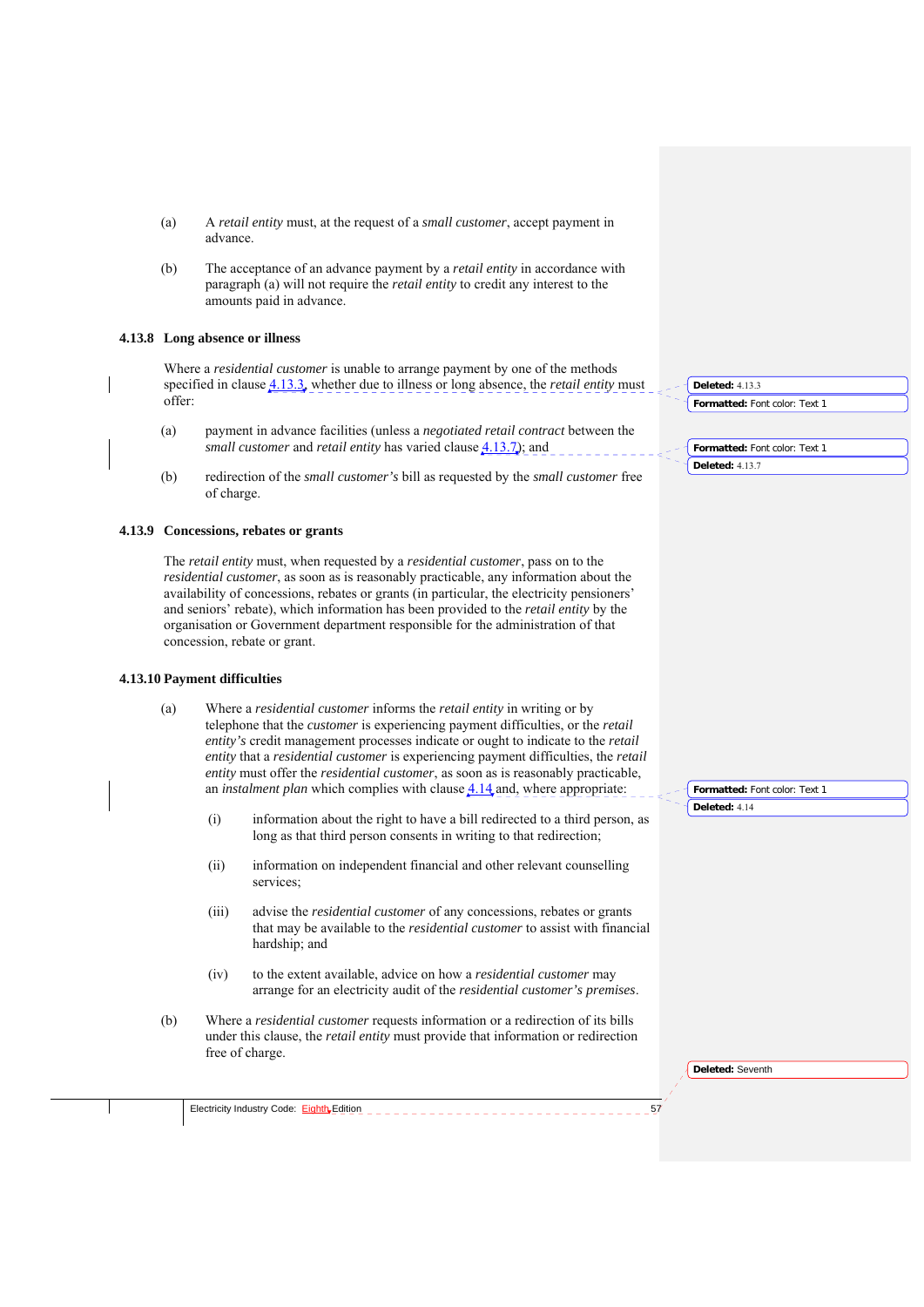## **4.14 Paying by instalments**

### **4.14.1 Minimum instalment payment options\***

*(Note: this clause 4.14.1 may be varied in a negotiated retail contract)* 

A *retail entity* must offer *residential customers* at least the following payment options:

- (a) a system or arrangement under which a *residential customer* may make payments in advance towards future bills; and
- (b) an interest and fee free *instalment plan* under which the *residential customer* is given more time to pay a bill or to pay arrears (including any disconnection or reconnection charges).

### **4.14.2 When a** *retail entity* **may require instalments in advance**

A *retail entity* may require a *residential customer* to pay by instalments in advance if the *residential customer* is in arrears or as an alternative to the *residential customer*  paying a *security deposit*.

#### **4.14.3 When a** *retail entity* **does not need to offer an** *instalment plan*

A *retail entity* does not have to offer a *residential customer* an *instalment plan* if the *residential customer* has, in the previous 12 months, had two *instalment plan*s cancelled due to non-payment. In such a case, the *retail entity* must offer another *instalment plan* only if the *retail entity* is reasonably satisfied that the *residential customer* will comply with that *instalment plan*.

## **4.14.4 Obligations on** *retail entities* **when offering** *instalment plan***s**

A *retail entity* offering an *instalment plan* must:

- (a) in determining the period of the plan and calculating the amount of the instalments, take into account information from the *residential customer* about the *residential customer's* usage needs and capacity to pay;
- (b) specify the period of the plan;
- (c) specify the number of instalments (not less than four, unless the *residential customer* agrees otherwise);
- (d) specify the amount of the instalments which will pay the *residential customer's*  arrears (if any) and estimated usage during the period of the plan;
- (e) state how the amount of the instalments is calculated;
- (f) state that due to seasonal fluctuations in the *residential customer's* usage, paying by instalments may result in the *residential customer* being in credit or debit during the period of the plan;
- (g) monitor the *residential customer's* compliance with that plan; and

**Deleted:** Seventh

Electricity Industry Code: Eighth Edition \_ \_ \_ \_

**Deleted:** *4.14.1*

**Formatted:** Font: Italic, Font color: Text 1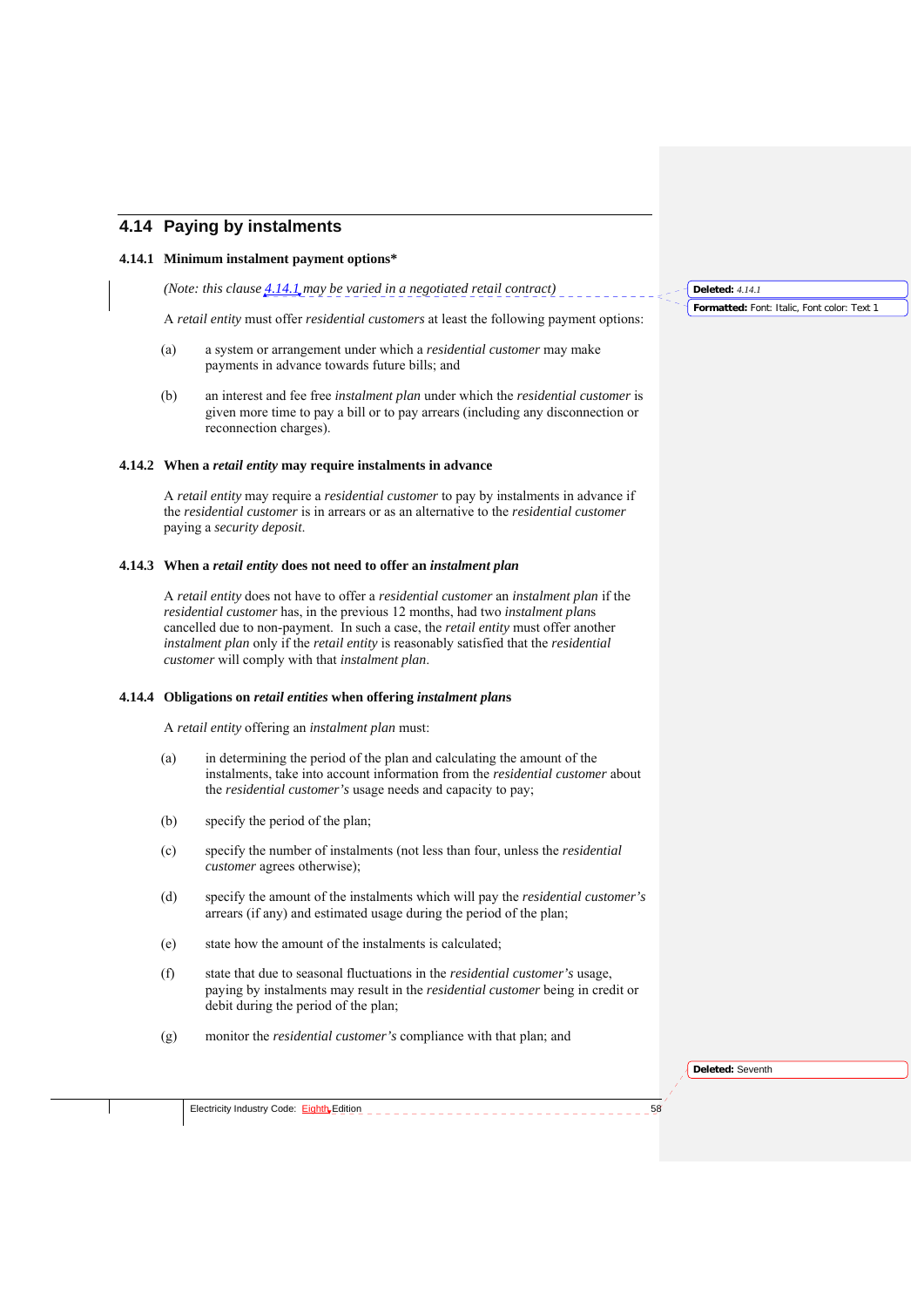(h) have in place fair and reasonable procedures to address payment difficulties a *residential customer* may face while on the plan.

#### **4.14.5 No limitation on payment options**

Nothing in this *Code* limits the payment options that a *retail entity* may offer to a *small customer*.

## **4.15 Review of a bill**

## **4.15.1 Obligation to review a bill on request**

A *retail entity* must review a *small customer's* bill when asked by that *small customer*.

#### **4.15.2 Time frame for report on request**

The *retail entity* must inform the *small customer* of the outcome of that review as soon as reasonably possible but, in any event, within 20 *business days*.

## **4.15.3 Payments during a review of a bill**

Where a *retail entity* is reviewing a bill, the *retail entity* may require the *small customer* to pay:

- (a) the greater of:
	- (i) that portion of the bill under review that the *small customer* and the *retail entity* agree is not the subject of review; or
	- (ii) an amount equal to the average amount of the *small customer's* bills in the previous 12 months (excluding the bill in dispute); and
- (b) any future bills that are properly due.

## **4.15.4 Customer requests for testing of** *meters* **or** *metering data*

- (a) Where the *small customer* requests that, in reviewing the bill, the *meter* reading or *metering data* be checked or the *meter* tested, the *retail entity* must, as the case may be:
	- (i) arrange for a check of the *meter* reading or *metering data*; or
	- (ii) request the *small customer's responsible person* to test the *meter*.
- (b) The *small customer* must pay any *distribution non-network charge* levied by the *distribution entity* for testing the *meter*. The fee may be requested in advance.

#### **4.15.5 Procedures following a review of a bill**

Where, after conducting a review of the bill, a *retail entity* is satisfied that it is: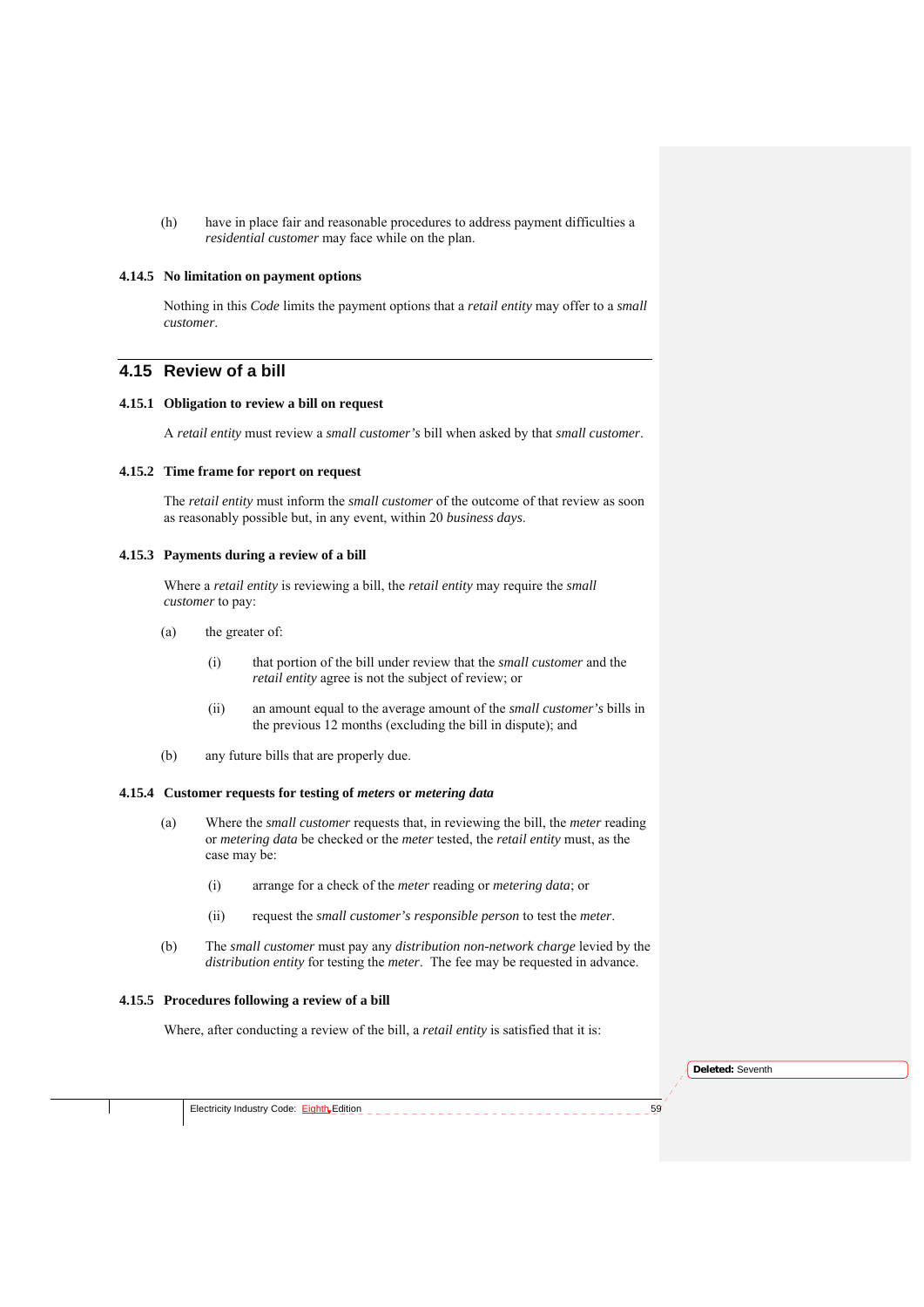- (a) correct, the *retail entity* may require the *small customer* to pay the amount of that bill which is still outstanding; or
- (b) incorrect, the *retail entity*:
	- (i) must correct the *small customer's* bill in accordance with clause 4.11;
	- (ii) must refund (or set off against the amount in (iii)) any fee paid in advance under clause 4.15.4;
	- (iii) may require the *small customer* to pay the amount of that bill which is still outstanding; and
	- (iv) must advise the *small customer* of the existence of its complaint handling processes under clause 4.6.3 of this *Code*.

### **4.16 Shortened collection period**

## **4.16.1 Shortened collection period**

Where a *retail entity* has issued a *small customer* with:

- (a) reminder notices in respect of three consecutive electricity bills; or
- (b) reminder notices in respect of three consecutive *dual fuel contract* bills; or
- (c) two consecutive *disconnection warnings*,

the *retail entity* may place the *small customer* on a shortened collection period in relation to the relevant *retail contract*.

## **4.16.2** *Retail entities'* **obligations prior to placing a** *small customer* **on a shortened collection period**

Before a *retail entity* may place a *small customer* on a shortened collection period, the *retail entity* must inform the *small customer* that:

- (a) receipt of a third reminder notice (or second *disconnection warning*) may result in the *small customer* being placed on a shortened collection period;
- (b) being placed on a shortened collection period will result in the *small customer*  not receiving a reminder notice until the *small customer* has paid three consecutive bills by the pay-by date;
- (c) the *small customer* may obtain further information from the *retail entity* on a specified telephone number;
- (d) once on a shortened collection period, the *small customer* must pay three consecutive bills by the pay-by date to return to its previous collection period; and
- (e) in the case of a *residential customer* only, alternative payment arrangements, such as *instalment plan*s offered by the *retail entity*, are available.

**Deleted:** Seventh





**Formatted:** Font color: Text 1 **Deleted:** 4.6.3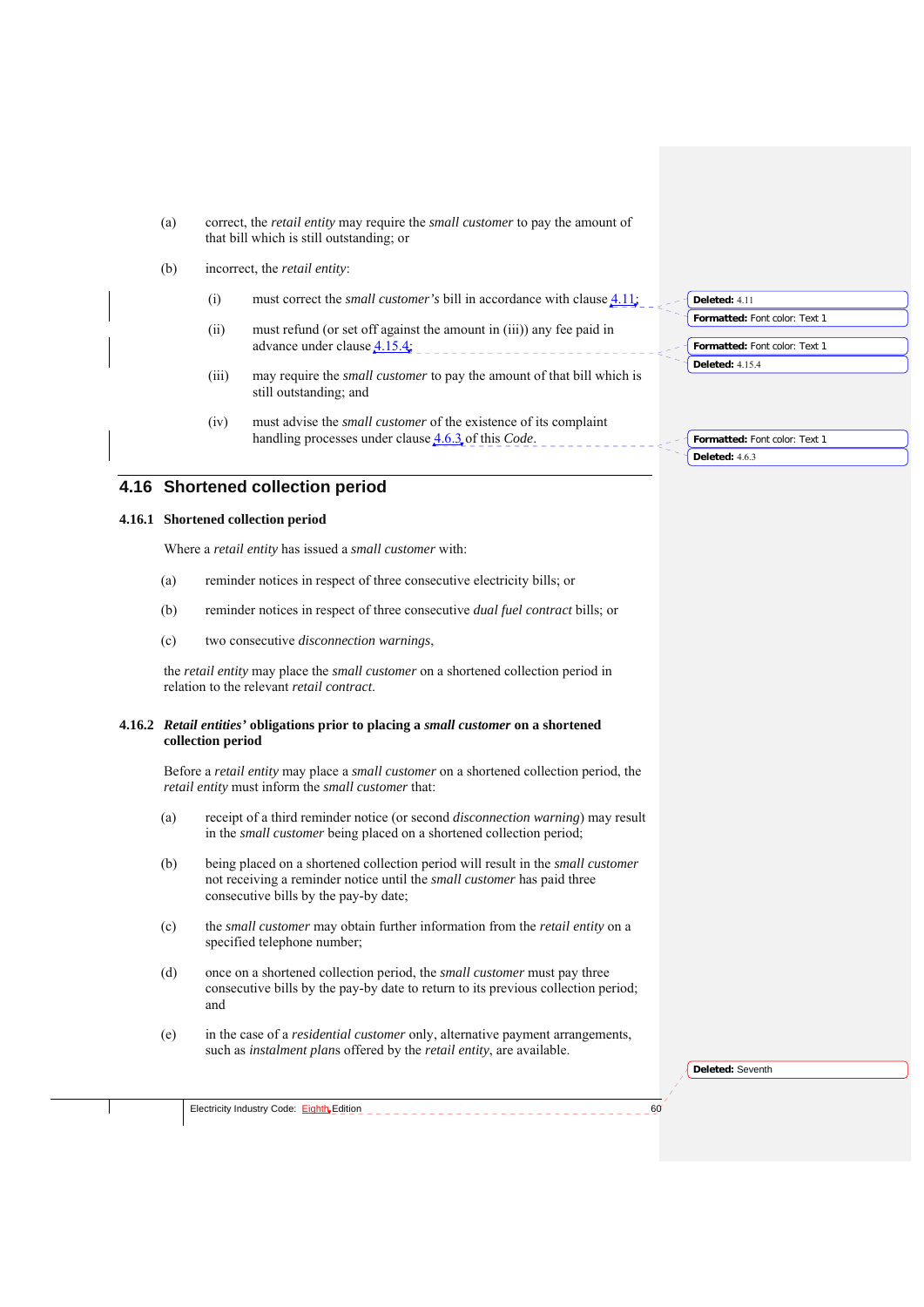# **4.16.3 Notice**

| 4.10. <i>3</i> inutice |                                                                                                                                                                                                                                                                                                                                              |                                                                                |
|------------------------|----------------------------------------------------------------------------------------------------------------------------------------------------------------------------------------------------------------------------------------------------------------------------------------------------------------------------------------------|--------------------------------------------------------------------------------|
| (a)                    | Where after giving notice as required in clause $4.16.2$ , a <i>retail entity</i> decides to<br>shorten the collection period in respect of a small customer, the retail entity<br>must give the small customer written notice of that decision within 10 business<br><i>days</i> of the decision.                                           | <b>Deleted: 4.16.2</b><br>Formatted: Font color: Text 1                        |
| (b)                    | Any notice given under paragraph (a) must advise the <i>small customer</i> of the<br>existence of the retail entity's complaint handling processes available under<br>clause <b>4.6.3</b> of this <i>Code</i> .                                                                                                                              | Formatted: Font color: Text 1                                                  |
|                        | 4.16.4 Effect of small customer compliance with shortened collection period                                                                                                                                                                                                                                                                  | <b>Deleted: 4.6.3</b>                                                          |
|                        | Where a small customer on a shortened collection period pays three consecutive bills<br>by the pay-by date, the retail entity must return the small customer to the collection<br>period that applied before the shortened collection period commenced.                                                                                      |                                                                                |
|                        | 4.17 Security deposits                                                                                                                                                                                                                                                                                                                       |                                                                                |
|                        | 4.17.1 Requirement for security deposit                                                                                                                                                                                                                                                                                                      |                                                                                |
| (a)                    | A retail entity may require a small customer to provide a security deposit at the<br>time the <i>small customer</i> makes an application under clause $\frac{4.7}{4.7}$ (or an<br>application for reconnection after being disconnected by reason of clause $4.18$ ),<br>or before providing customer retail services to the small customer. | Formatted: Font color: Text 1<br>Deleted: 4.7<br>Formatted: Font color: Text 1 |
| (b)                    | A small customer must provide the security deposit, any increase in the security<br>deposit or, if the retail entity permits a bank guarantee to be provided in place<br>of a security deposit, the bank guarantee, within five business days after the<br>retail entity requests such security deposit, increase or bank guarantee.         | Deleted: 4.18                                                                  |
|                        | 4.17.2 Amount of security deposit                                                                                                                                                                                                                                                                                                            |                                                                                |
|                        | Subject to clause $4.17.5(c)$                                                                                                                                                                                                                                                                                                                | Formatted: Font color: Text 1                                                  |
| (a)                    | the amount of a security deposit for a small customer who is on a quarterly<br>billing cycle must not be greater than 1.5 times the estimated quarterly bill; and                                                                                                                                                                            | Deleted: $4.17.5(c)$                                                           |
| (b)                    | the amount of a security deposit for a small customer who is on a monthly<br>billing cycle must not be greater than 2.5 times the estimated monthly bill.                                                                                                                                                                                    |                                                                                |
|                        | 4.17.3 Estimated monthly or quarterly bills                                                                                                                                                                                                                                                                                                  |                                                                                |
|                        | For the purposes of clause $4.17.2$ , a <i>retail entity</i> must base a <i>customer's</i> estimated<br>monthly or quarterly bill on:                                                                                                                                                                                                        | Formatted: Font color: Text 1<br><b>Deleted: 4.17.2</b>                        |
| (a)                    | the <i>customer's</i> previous billing history;                                                                                                                                                                                                                                                                                              |                                                                                |
| (b)                    | the previous billing history at the <i>premises</i> ; or                                                                                                                                                                                                                                                                                     |                                                                                |
| (c)                    | typical electricity usage of <i>customers</i> of the same type as the <i>customer</i> .                                                                                                                                                                                                                                                      |                                                                                |
|                        |                                                                                                                                                                                                                                                                                                                                              | Deleted: Seventh                                                               |
|                        |                                                                                                                                                                                                                                                                                                                                              |                                                                                |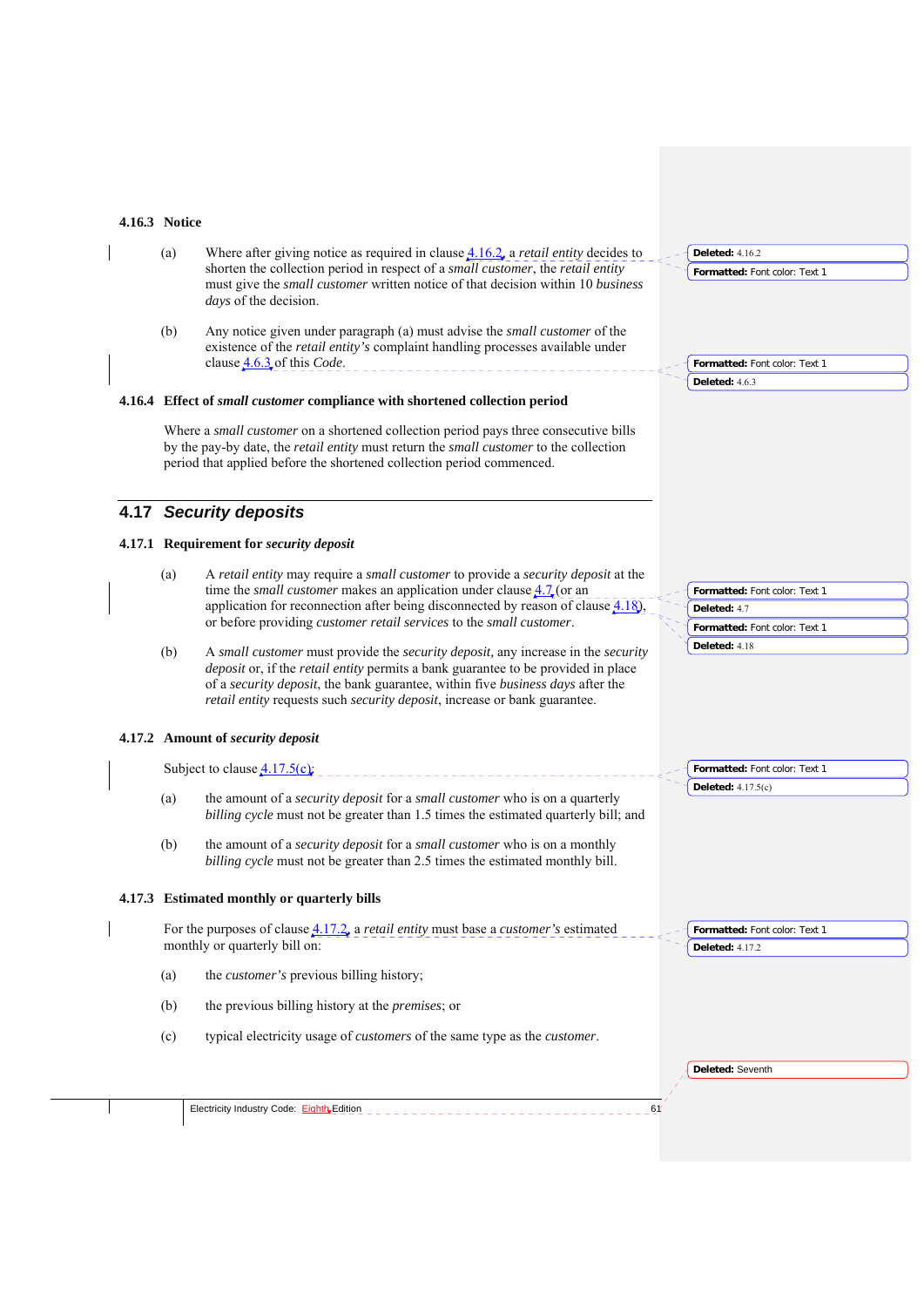#### **4.17.4** *Residential customers*

A *retail entity* must not require a *residential customer* to provide a *security deposit* unless:

- (a) the *residential customer* has left a previous *premises* without settling an outstanding electricity debt owing to that *retail entity*, the debt remains outstanding, and the *residential customer* refuses to make arrangements (acceptable to both parties) to pay the debt;
- (b) the *residential customer* has within the previous two years fraudulently acquired or intentionally consumed electricity otherwise than in accordance with *electricity legislation* ;
- (c) the *residential customer* is a new *customer* and has refused or failed to produce *acceptable identification*;
- (d) the *residential customer* has not provided *credit history information* required by the *retail entity*; or
- (e) the *retail entity* has reasonably formed a view that the *residential customer* has an unsatisfactory or no credit history.

## **4.17.5** *Business customers*

- (a) A *retail entity* must not require a *business customer* to provide a *security deposit* unless:
	- (i) the *business customer* does not have a satisfactory credit rating; or
	- (ii) the *business customer* does not have a satisfactory electricity account payment history.
- (b) A *retail entity* must accept a bank guarantee from a *small business customer* as an alternative to a cash *security deposit*.
- (c) Despite clause 4.17.1, a *retail entity* may increase a *small business customer's*  existing *security deposit* at any time to ensure the *security deposit* held is sufficient to secure that *business customer's* current electricity usage taking into account the limits on *security deposits* under clause 4.17.2 as calculated using the average of the *business customer's* last three bills.

#### **4.17.6 Interest on** *security deposits*

Where a *retail entity* has received a *security deposit* from a *small customer*, the *retail entity* must pay interest, if any, to the *small customer*, on the deposit at the *contract interest rate*.

#### **4.17.7 Obligation to return a** *security deposit*

(a) Where a *small customer* has been required by a *retail entity* to pay a *security deposit*, the *retail entity* must repay to the *small customer* in accordance with the *small customer's* reasonable instructions the amount of the *security deposit*, together with accrued interest, within 10 *business days* of the *small customer*:

| <b>Deleted: 4.17.1</b>        |
|-------------------------------|
| Formatted: Font color: Text 1 |
|                               |
| Formatted: Font color: Text 1 |
| <b>Deleted: 4.17.2</b>        |

| Deleted: Seventh |  |
|------------------|--|
|                  |  |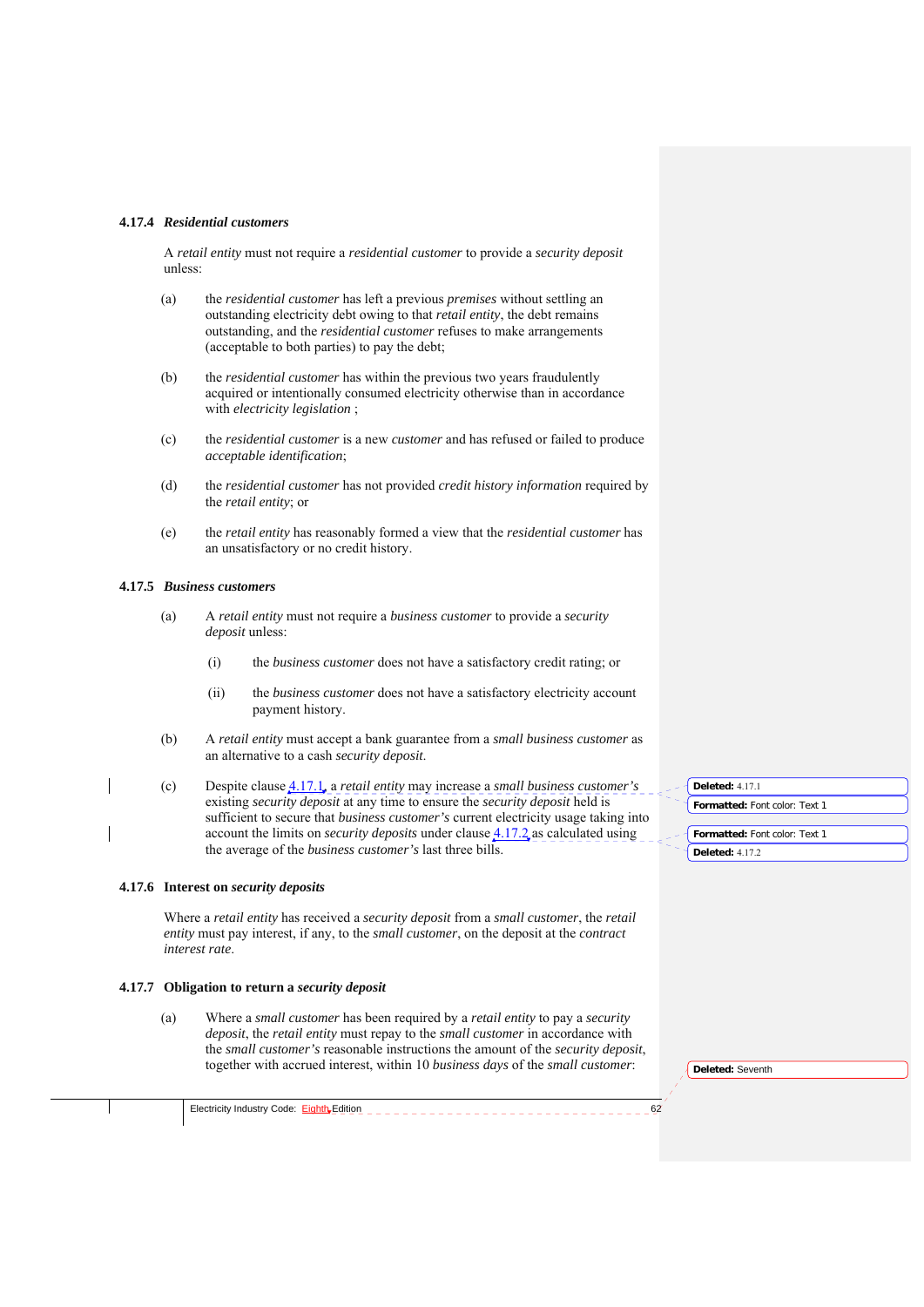- (i) completing one year's payment (in the case of a *residential customer*) or two years' payment (in the case of a *business customer*) by the payby dates on the *retail entity's* initial bills; or
- (ii) ceasing to take supply at the relevant *premises*.
- (b) If no reasonable instructions are given by the *small customer,* a *retail entity*  must credit the amount of the *security deposit*, together with accrued interest, on the *small customer's* next bill.

## **4.17.8 Return of bank guarantee**

Where a *retail entity* has accepted a bank guarantee from a *business customer* in lieu of a *security deposit*, the *retail entity* must return the bank guarantee within 10 *business days to the business customer* in the circumstances set out in clause  $4.17.7$ .

#### **4.17.9 Identification in a** *retail entity's* **accounts**

A *retail entity* must keep *security deposits* in a separate account and separately identify in its company accounts, at all times, the value of *security deposits* which it holds for *small customers*.

## **4.17.10 Use of a** *security deposit*

Despite clause 4.17.7, a *retail entity* may, subject to clause 4.17.11, use a *small customer's security deposit* and interest which has accrued to it to offset any amount owed by that *small customer* to the *retail entity*:

- (a) if the *small customer* fails to pay a bill resulting in disconnection of the *premises*; or
- (b) in relation to a final bill issued by the *retail entity* when the *small customer*  vacates a *premises* or ceases to purchase *customer retail services* from the *retail entity* at that *premises* or asks that the *premises* be disconnected.

### **4.17.11 No unauthorised offset for goods and services other than electricity**

The *retail entity* must not, without the *small customer*'*s explicit informed consent*, use a *small customer's security deposit* to offset charges in respect of any goods or services (other than *customer retail services*) provided by the *retail entity.*

#### **4.17.12 Obligation to account**

The *retail entity* must account to the *small customer* for any use of the *security deposit*  (and pay the balance, if any, to the *small customer*) within 10 *business days*.

| Formatted: Font color: Text 1 |
|-------------------------------|
| <b>Deleted: 4.17.7</b>        |
|                               |

**Formatted:** Font color: Text 1

**Deleted:** 4.17.7

**Formatted:** Font color: Text 1 **Deleted:** 4.17.11

**Deleted:** Seventh

Electricity Industry Code:  $\frac{Eightb}{}$ Edition  $=$   $=$   $=$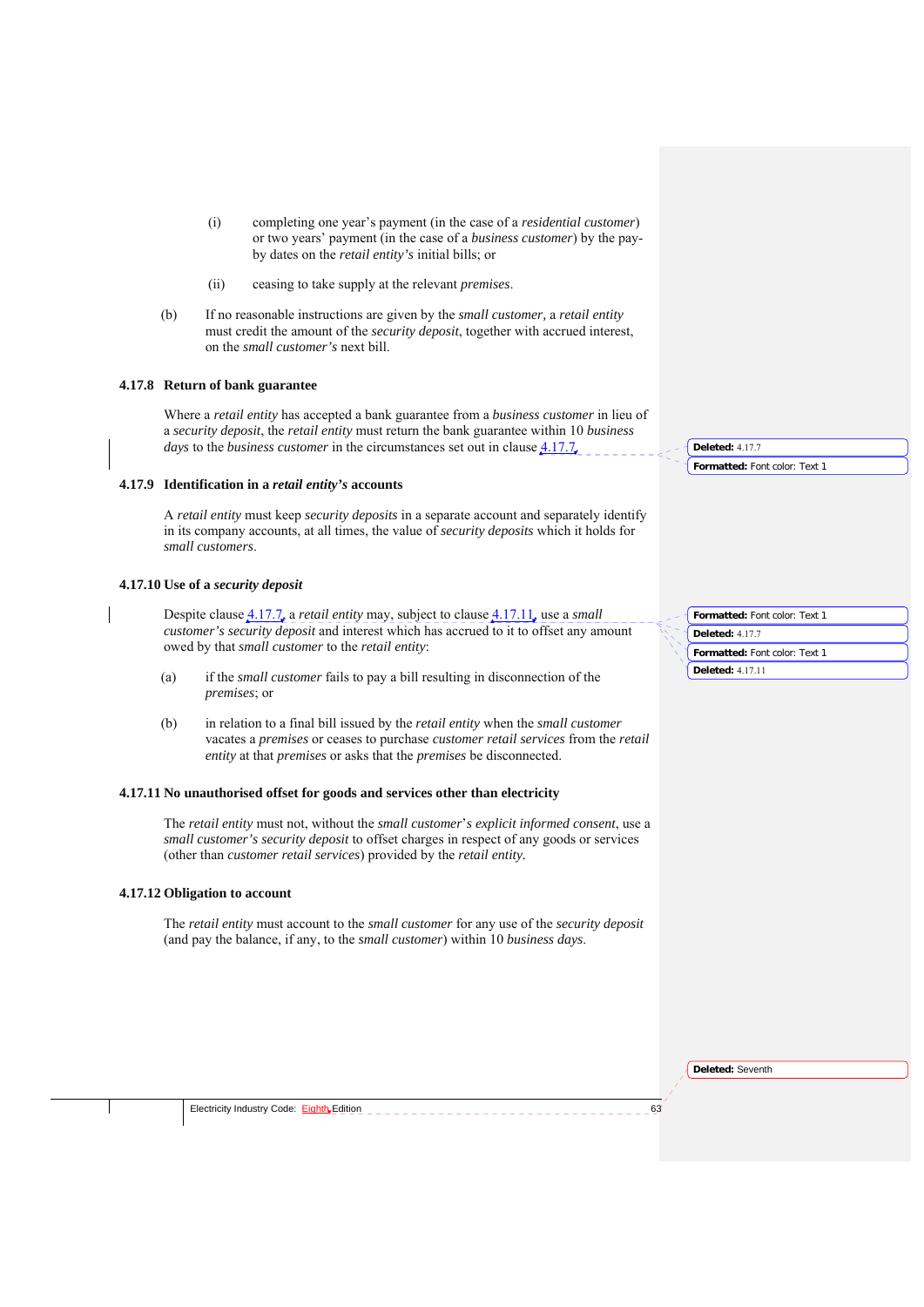#### **4.17.13 Transitional provision**

A *retail entity* is not required to return any *security deposits* (or any amount which is in excess of that permitted under clause 4.17.2) collected prior to the *FRC commencement date* until the earlier of

- (a) the date the *customer* qualifies under clause  $\frac{4.17.7(a)}{a}$  for its return based on:
	- (i) the one year period commencing on the *FRC commencement date* if the *customer* is a *residential customer*; or
	- (ii) the two year period commencing on the *FRC commencement date* if the *customer* is a *business customer*; and
- (b) the date the *small customer* would have qualified for its return under section 4.17.8 of the *Code* as it applied immediately prior to the *FRC commencement date*.

## **4.18 Disconnection of a** *premises*

## **4.18.1 Disconnection**

A *retail entity* must not arrange to disconnect a *small customer's premises* except in accordance with this clause 4.18.

## **4.18.2 Non-payment disconnection**

Subject to clauses 4.18.3 to 4.18.9, a *retail entity* may arrange to disconnect a *small customer's premises* in accordance with this clause 4.18 if a *small customer* has not paid a bill and has not:

- (a) agreed to an offer (made in accordance with clauses  $4.13.10$  and  $4.14$ ) of an *instalment plan* or other payment option to pay a bill; or
- (b) adhered to the *small customer's* obligations to make payments in accordance with an agreed *instalment plan* or other payment option relating to the payment of bills.

### **4.18.3 Limitation on disconnection of** *residential customers* **in cases of financial difficulties**

Where, because of a lack of sufficient income on the part of a *residential customer* and any other person normally resident at the *customer's premises*, the *residential customer*  is unable to pay a bill, the *retail entity* must not arrange for disconnection of the *residential customer's premises* except where the *retail entity* has, in addition to complying with the requirements of clauses  $4.18.4$  and  $4.18.5$ .

- (a) used its best endeavours to contact the *residential customer* either:
	- (i) by telephone;
	- (ii) by mail;

| Formatted: Font color: Text 1 |  |  |  |  |  |  |
|-------------------------------|--|--|--|--|--|--|
| <b>Deleted: 4.18.4</b>        |  |  |  |  |  |  |
| Formatted: Font color: Text 1 |  |  |  |  |  |  |
| <b>Deleted: 4.18.5</b>        |  |  |  |  |  |  |

**Deleted:** Seventh

**Formatted:** Font color: Text 1 **Deleted:** 4.17.8

**Formatted:** Font color: Text 1

**Formatted:** Font color: Text 1

**Deleted:** 4.17.2

**Deleted:** 4.17.7(a)

**Formatted:** Font color: Text 1 **Deleted:** 4.18

**Formatted:** Font color: Text 1 **Deleted:** 4.18.3 **Formatted:** Font color: Text 1 **Deleted:** 4.18.9 **Formatted:** Font color: Text 1 **Deleted:** 4.18 **Formatted:** Font color: Text 1 **Deleted:** 4.13.10

**Formatted:** Font color: Text 1 **Deleted:** 4.14

Electricity Industry Code: Eighth Edition **644 Collectricity**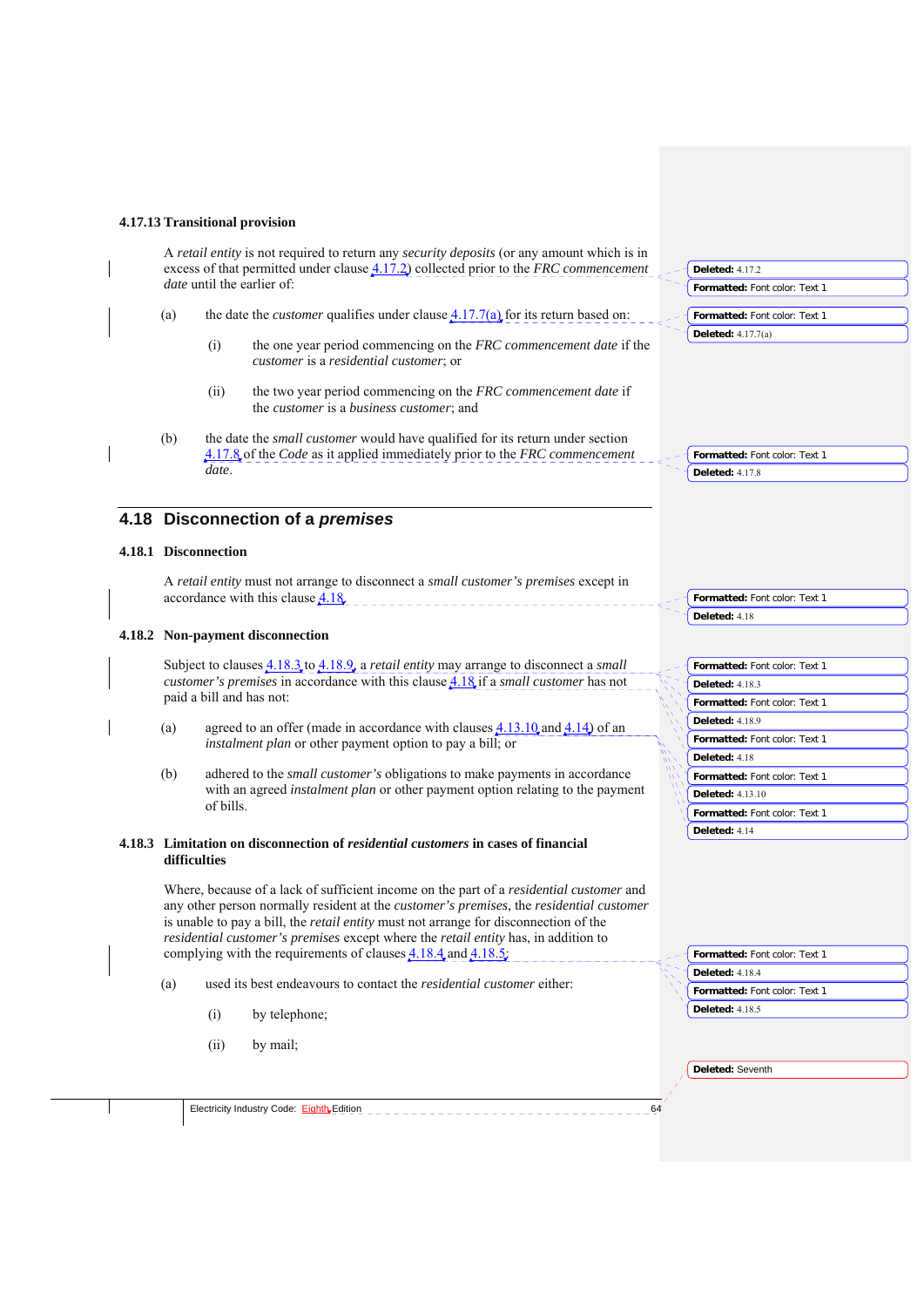- (iii) by lettergram;
- (iv) by facsimile;
- (v) by email; or
- (vi) by any other method approved by the *regulator* from time to time;
- (b) given the *residential customer* information on government funded concessions, rebates or grants as outlined in clause 4.13.9, if applicable, and referred the *residential customer* to the organisation responsible for that concession; and
- (c) offered the *residential customer* alternative payment options of the kind referred to in clauses  $\frac{4.13}{4.14}$  and  $\frac{4.14}{4.14}$ .

#### **4.18.4 Obligations prior to disconnection of** *residential customers*

Subject to clause 4.16, before the *retail entity* arranges for disconnection of any *residential customer* the *retail entity* must have:

- (a) given the *residential customer* a reminder notice;
- (b) after the expiry of the period referred to in the reminder notice, given the *residential customer* a written *disconnection warning* with not less than five *business days'* notice of its intention to arrange for the disconnection (the five *business days* shall be counted from the date of receipt of the *disconnection warning*); and
- (c) included details of the existence and operation of the *Energy Ombudsman*, including the *Energy Ombudsman's* contact details, on the *disconnection warning*.

#### **4.18.5 Circumstances when a** *residential customer* **may be disconnected**

- (a) Provided the *retail entity* has complied with clause 4.18.4, the *retail entity* may arrange for disconnection of the *residential customer*:
	- (i) if the *retail entity* was required to make an offer under clause 4.18.3(c), immediately if the *residential customer*:
		- (A) has refused or failed to accept the offer before the expiry of the five *business days* period in the *disconnection warning*; or
		- (B) has accepted the offer, but has refused or failed to take any reasonable action towards settling the debt before the expiry of the five *business days* period in the *disconnection warning*; and
	- (ii) in all other circumstances, immediately after the expiry of the five *business days* period in the *disconnection warning*, if the *customer* has not rectified the situation that gave rise to the right to arrange for the disconnection of the *small customer's premises*.
- (b) Where the *retail entity* and the *residential customer* have entered into a *dual fuel contract***,** or two *negotiated retail contracts* for the sale of electricity and

| Deleted: $4139$                      |
|--------------------------------------|
| Formatted: Font color: Text 1        |
|                                      |
|                                      |
| <b>Formatted:</b> Font color: Text 1 |
| Deleted: 413                         |
| <b>Formatted:</b> Font color: Text 1 |
| Deleted: 414                         |
| <b>Formatted:</b> Font color: Text 1 |
| <b>Deleted: 416</b>                  |

**Deleted:** Seventh

**Formatted:** Font color: Text 1

**Formatted:** Font color: Text 1

**Deleted:** 4.18.4

**Deleted:** 4.18.3(c)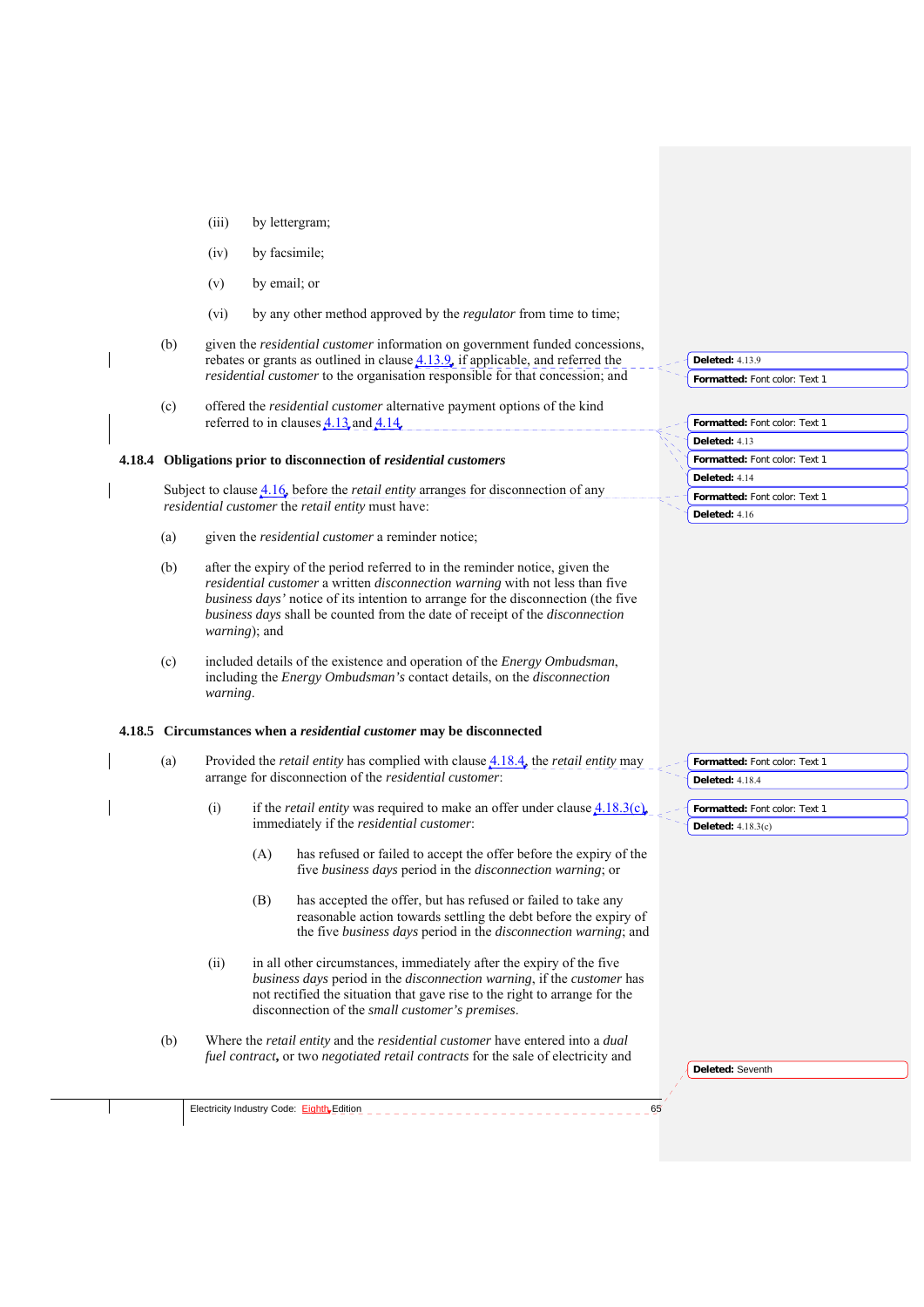the sale and supply of gas, under which a single bill, or two simultaneous bills, for electricity and gas are, issued to the *residential customer,* the *retail entity*  may:

- (i) arrange for the disconnection of the *residential customer's* gas supply in accordance with the *duel fuel contract*; and
- (ii) only arrange for disconnection of the *residential customer's* electricity supply 15 *business days* after disconnecting the *residential customer's*  gas supply if the *residential customer* has refused or failed to take any reasonable action towards settling the debt since the date of disconnection of the *residential customer's* gas supply under subparagraph (i).

#### **4.18.6 No obligation to offer** *instalment plan*

A *retail entity* is not obliged to offer an *instalment plan* as provided in clause 4.14 where the *residential customer* has in the previous twelve months had two *instalment plan*s cancelled due to non payment.

#### **4.18.7 Limitation on disconnection of** *business customers*

A *retail entity* must not arrange for the disconnection of a *business customer's premises*  for failure to pay an account except in accordance with clauses 4.18.8 and 4.18.9.

#### **4.18.8 Obligations on** *retail entity* **prior to disconnection of a** *business customer*

Subject to clause 4.16, before the *retail entity* arranges for disconnection of any *small business customer* the *retail entity* must have:

- (a) if requested, offered the *business customer* an extension of time to pay on terms and conditions;
- (b) given the *business customer* a reminder notice;
- (c) after the expiry of the period referred to in the reminder notice, given the *business customer* a written *disconnection warning*, with five *business days'*  notice of its intention to arrange for the disconnection (the five *business days*  shall be counted from the date of receipt of the *disconnection warning*); and
- (d) included details of the existence and operation of the *Energy Ombudsman*, including the *Energy Ombudsman's* contact details, on the *disconnection warning*.

#### **4.18.9 Circumstances when a** *business customer* **may be disconnected**

Provided the *retail entity* has complied with clause 4.18.8, the *retail entity* may arrange for the disconnection of the *business customer* immediately if the *business customer*:

(a) has failed to request or refused or failed to accept the offer which the *business customer* could request under 4.18.8(a) before the expiry of the five *business days* period in the *disconnection warning*; or

| Formatted: Font color: Text 1 |  |
|-------------------------------|--|
| <b>Deleted: 4.18.8</b>        |  |
| Formatted: Font color: Text 1 |  |
| <b>Deleted: 4.18.9</b>        |  |
| Formatted: Font color: Text 1 |  |
| Deleted: 4.16                 |  |

**Formatted:** Font color: Text 1

**Deleted:** 4.14

| Formatted: Font color: Text 1  |
|--------------------------------|
| $\blacksquare$ Deleted: 4.18.8 |

**Formatted:** Font color: Text 1 **Deleted:** 4.18.8(a)

Electricity Industry Code: Eighth Edition **666**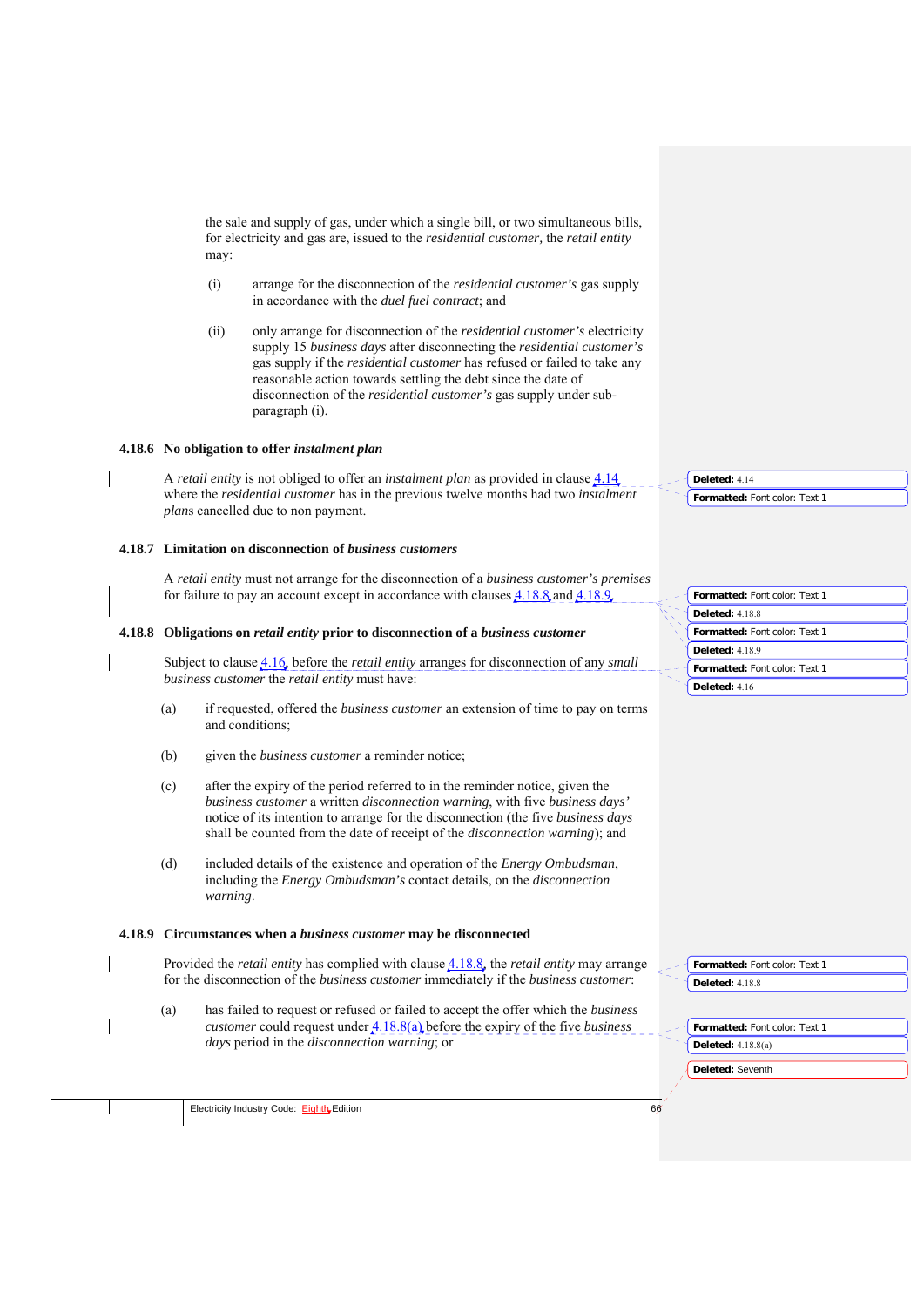| (b)                                      |              |     | has accepted the offer which the <i>business customer</i> could request under<br>$4.18.8(a)$ , but has refused or failed to take any reasonable action towards                                                                                                                         | Deleted: $4.18.8(a)$          |
|------------------------------------------|--------------|-----|----------------------------------------------------------------------------------------------------------------------------------------------------------------------------------------------------------------------------------------------------------------------------------------|-------------------------------|
|                                          |              |     | settling the debt before the expiry of the five business days period in the<br>disconnection warning.                                                                                                                                                                                  | Formatted: Font color: Text 1 |
| 4.18.10 Denying access to a <i>meter</i> |              |     |                                                                                                                                                                                                                                                                                        |                               |
| (a)                                      |              |     | Where a small customer fails to allow, for three consecutive scheduled meter<br>readings, access to the small customer's premises to read a meter, the retail<br>entity may arrange for the disconnection of the <i>small customer's premises</i> .                                    |                               |
| (b)                                      |              |     | A retail entity must not exercise its right to arrange for disconnection under<br>paragraph (a) unless the <i>retail entity</i> has:                                                                                                                                                   |                               |
|                                          | (i)          |     | given the <i>small customer</i> an opportunity to offer reasonable alternative<br>access arrangements that are acceptable to the <i>responsible person</i> ;                                                                                                                           |                               |
|                                          | (ii)         |     | on each of the occasions access was denied, arranged for the <i>small</i><br>customer to be given written notice requesting access to the meter or<br>meters at the premises and advising of the retail entity's ability to<br>arrange for disconnection under this clause $4.18.10$ ; | Formatted: Font color: Text 1 |
|                                          |              |     |                                                                                                                                                                                                                                                                                        | <b>Deleted: 4.18.10</b>       |
|                                          | (iii)        |     | used its best endeavours to contact the <i>small customer</i> either:                                                                                                                                                                                                                  |                               |
|                                          |              | (A) | by telephone;                                                                                                                                                                                                                                                                          |                               |
|                                          |              | (B) | by mail;                                                                                                                                                                                                                                                                               |                               |
|                                          |              | (C) | by lettergram;                                                                                                                                                                                                                                                                         |                               |
|                                          |              | (D) | by facsimile;                                                                                                                                                                                                                                                                          |                               |
|                                          |              | (E) | by email; or                                                                                                                                                                                                                                                                           |                               |
|                                          |              | (F) | by any other method approved by the $QCA$ from time to time;                                                                                                                                                                                                                           |                               |
|                                          | (iv)         |     | given the <i>small customer</i> a written <i>disconnection</i> warning with five<br>business days' notice of its intention to arrange for the disconnection<br>(the five business days shall be counted from the date of receipt of the<br><i>disconnection warning</i> ); and         |                               |
|                                          | (v)          |     | included details of the existence and operation of the <i>Energy</i><br><i>Ombudsman</i> , including the <i>Energy Ombudsman's</i> contact details, on<br>the disconnection warning.                                                                                                   |                               |
| 4.18.11 Illegal use                      |              |     |                                                                                                                                                                                                                                                                                        |                               |
|                                          |              |     | Notwithstanding any of the requirements in this clause $4.18$ , excepting the provisions                                                                                                                                                                                               | Formatted: Font color: Text 1 |
|                                          |              |     | of clause $4.18.14(a)(ii)$ , a <i>retail entity</i> may arrange for the disconnection of a <i>small</i>                                                                                                                                                                                | Deleted: 4.18                 |
|                                          |              |     | customer's premises immediately where the small customer has fraudulently acquired<br>or intentionally consumed electricity otherwise than in accordance with the electricity                                                                                                          | Formatted: Font color: Text 1 |
|                                          | legislation. |     |                                                                                                                                                                                                                                                                                        | Deleted: $4.18.14(a)(ii)$     |
|                                          |              |     |                                                                                                                                                                                                                                                                                        |                               |
|                                          |              |     |                                                                                                                                                                                                                                                                                        | Deleted: Seventh              |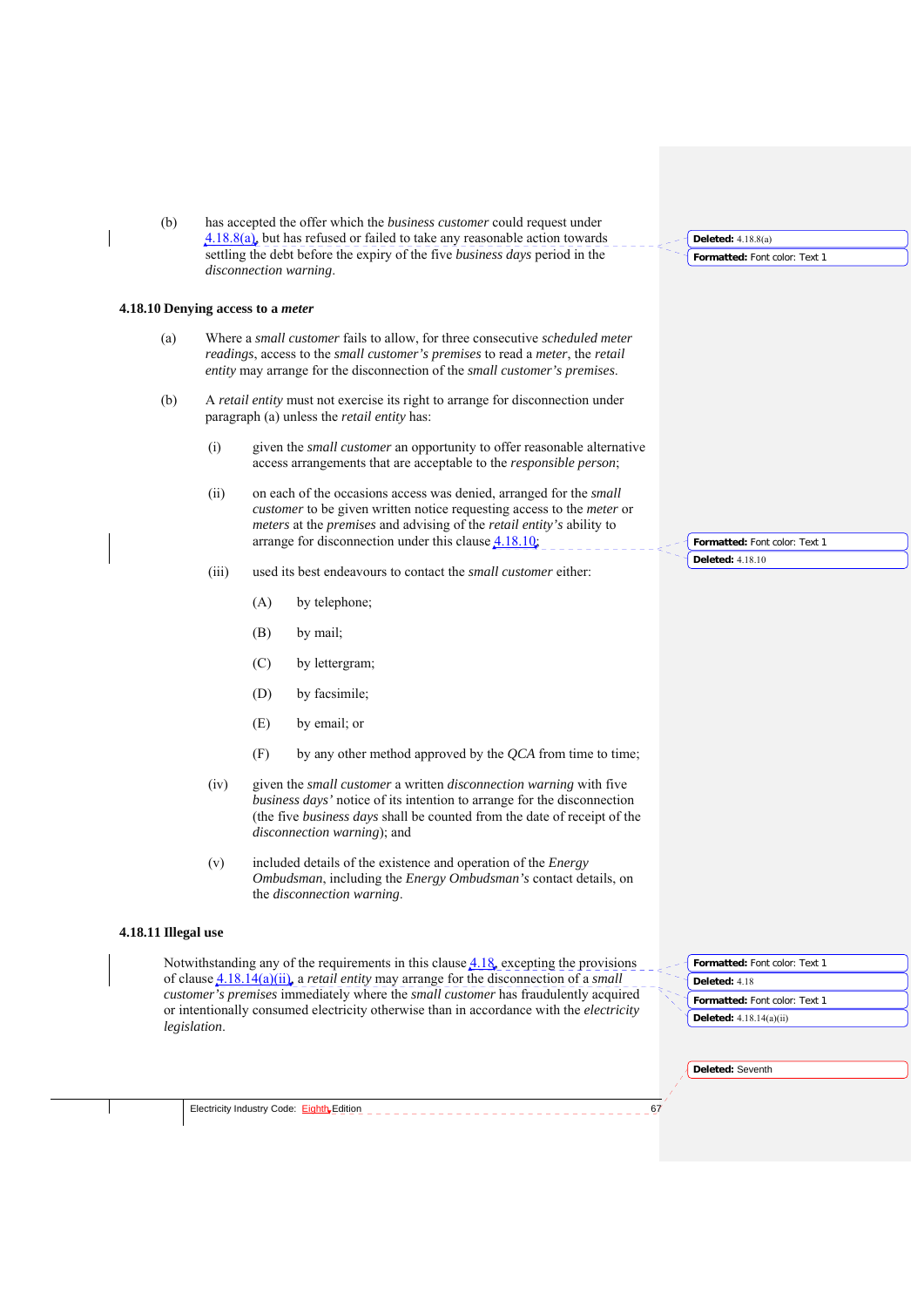#### **4.18.12** *Security deposits*

(a) A *retail entity* may arrange for the disconnection of a *small customer's premises* where the *small customer* refuses to pay a *security deposit* or provide a bank guarantee in accordance with clause  $4.17$ ,

**Formatted:** Font color: Text 1

**Deleted:** 4.17

(b) A *retail entity* must not exercise its right to disconnect under paragraph (a) unless the *retail entity* has given the *small customer* not less than five *business days'* written notice of its intention to arrange for the disconnection (the five *business days* shall be counted from the date of receipt of the notice).

#### **4.18.13** *Acceptable identification*

- (a) A *retail entity* may arrange for the disconnection of a *small customer's premises* where the *small customer* refuses to or fails to provide *acceptable identification* when requested by the *retail entity*.
- (b) A *retail entity* must not exercise its right to arrange for disconnection under paragraph (a) until the *retail entity* has:
	- (i) given the *small customer* a written notice; and
	- (ii) after the expiry of the period referred to in the reminder notice, not being less than five *business days* after it is sent*,* given the *residential customer* a written *disconnection warning* with five *business days'*  notice of its intention to arrange for the disconnection (the five *business days* shall be counted from the date of recept of the *disconnection warning*).

### **4.18.14 When a** *retail entity* **must not arrange disconnection**

| (a) |       | Despite any other provisions of this clause $4.18$ , a <i>retail entity</i> must not arrange<br>for the disconnection of a small customer's premises:                                                                                        |    | Formatted: Font color: Text 1<br>Deleted: 4.18 |
|-----|-------|----------------------------------------------------------------------------------------------------------------------------------------------------------------------------------------------------------------------------------------------|----|------------------------------------------------|
|     | (i)   | for non-payment of a bill where the amount outstanding is less than an<br>amount approved by the QCA and the <i>small customer</i> has agreed with<br>the <i>retail entity</i> to repay that amount;                                         |    |                                                |
|     | (ii)  | where the <i>small customer</i> or a person residing at the <i>small customer's</i><br>premises has advised the retail entity that a person ordinarily residing<br>at the premises is dependent on life support equipment in accordance      |    |                                                |
|     |       | with the provisions of clause $4.20$ ;                                                                                                                                                                                                       |    | Formatted: Font color: Text 1                  |
|     | (iii) | where a <i>small customer</i> has made a complaint, directly related to the<br>reason for the proposed disconnection, to the <i>Energy Ombudsman</i> or<br>another external dispute resolution body and the complaint remains<br>unresolved; |    | Deleted: 4.20                                  |
|     | (iv)  | where the <i>small customer</i> has formally applied for assistance from the<br>agencies referred to in clause $4.13.9$ , and a decision on the application                                                                                  |    | Formatted: Font color: Text 1                  |
|     |       | has not been made;<br>where the <i>small customer</i> has failed to pay an amount on a bill which<br>relates to the charges listed in clause $4.9.5$ ,                                                                                       |    | <b>Deleted: 4.13.9</b>                         |
|     |       |                                                                                                                                                                                                                                              |    | Formatted: Font color: Text 1                  |
|     | (v)   |                                                                                                                                                                                                                                              |    | Deleted: 4.9.5                                 |
|     |       |                                                                                                                                                                                                                                              |    | Deleted: Seventh                               |
|     |       |                                                                                                                                                                                                                                              |    |                                                |
|     |       | Electricity Industry Code: Eighth, Edition                                                                                                                                                                                                   | 68 |                                                |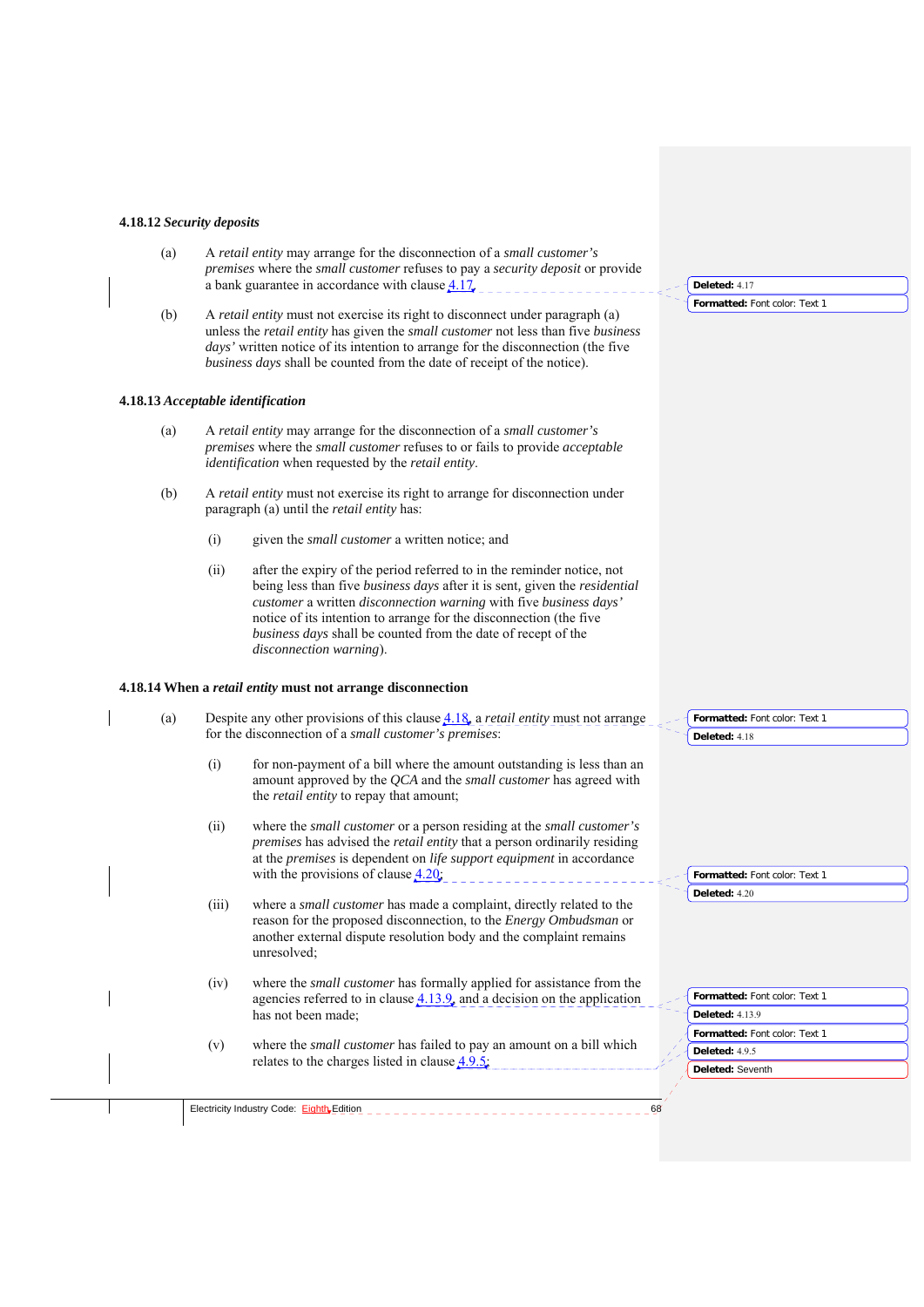- (vi) after 3.00pm on a *business day*;
- (vii) on a Friday, on a weekend, on a public holiday or on the day before a public holiday; or
- (viii) between 20 December and 31 December (inclusive) in any year,

except where requested by a *small customer*.

(b) In this clause  $4.18.14$ , public holiday means a Queensland wide public holiday and a *local holiday* in the district where the *premises* is located.

#### **4.18.15 Request for final account or disconnection**

If a *small customer* requests the *retail entity* to arrange for the preparation and issue of a final bill for, or the disconnection of, the *small customer's premises*, the *retail entity*  must use its best endeavours to arrange for that bill or disconnection in accordance with the *small customer's* request.

## **4.19 Reconnection after disconnection**

### **4.19.1** *Retail entity* **and** *small customer* **obligations**

Where a *retail entity* has arranged for the disconnection of a *small customer's premises* and the *small customer* has within 10 *business days* of the disconnection:

- (a) if relevant, rectified the matter that led to the disconnection;
- (b) made a request for reconnection; and
- (c) paid any *distribution non-network charge* levied by the *distribution entity* for reconnection,<sup>5</sup>

the *retail entity* must, in accordance with clause 2.5.5(b), initiate a request for reconnection with respect to the *small customer's premises* in accordance with Chapter 5 of this *Code*.

(*Clause 2.5.5 sets out the maximum timeframes in which reconnection of a small customer's premises must occur if the small customer is entitled to reconnection*.)

## **4.20 Special needs**

1

#### **4.20.1** *Life support equipment*

Where a *small customer* provides a *retail entity* with confirmation from a registered medical practitioner or a hospital that a person residing at the *small customer's premises* requires *life support equipment*, the *retail entity* must:

5 The amount charged may be the subject of a maximum charge under the *Electricity Regulation* or Schedule 4.

**Deleted:** Seventh

Electricity Industry Code: Eighth Edition

**Formatted:** Font color: Text 1 **Deleted:** 4.18.14

**Formatted:** Font color: Text 1

**Formatted:** Font: Italic, Font color: Text 1

**Deleted:** 2.5.5(b)

**Deleted:** *2.5.5*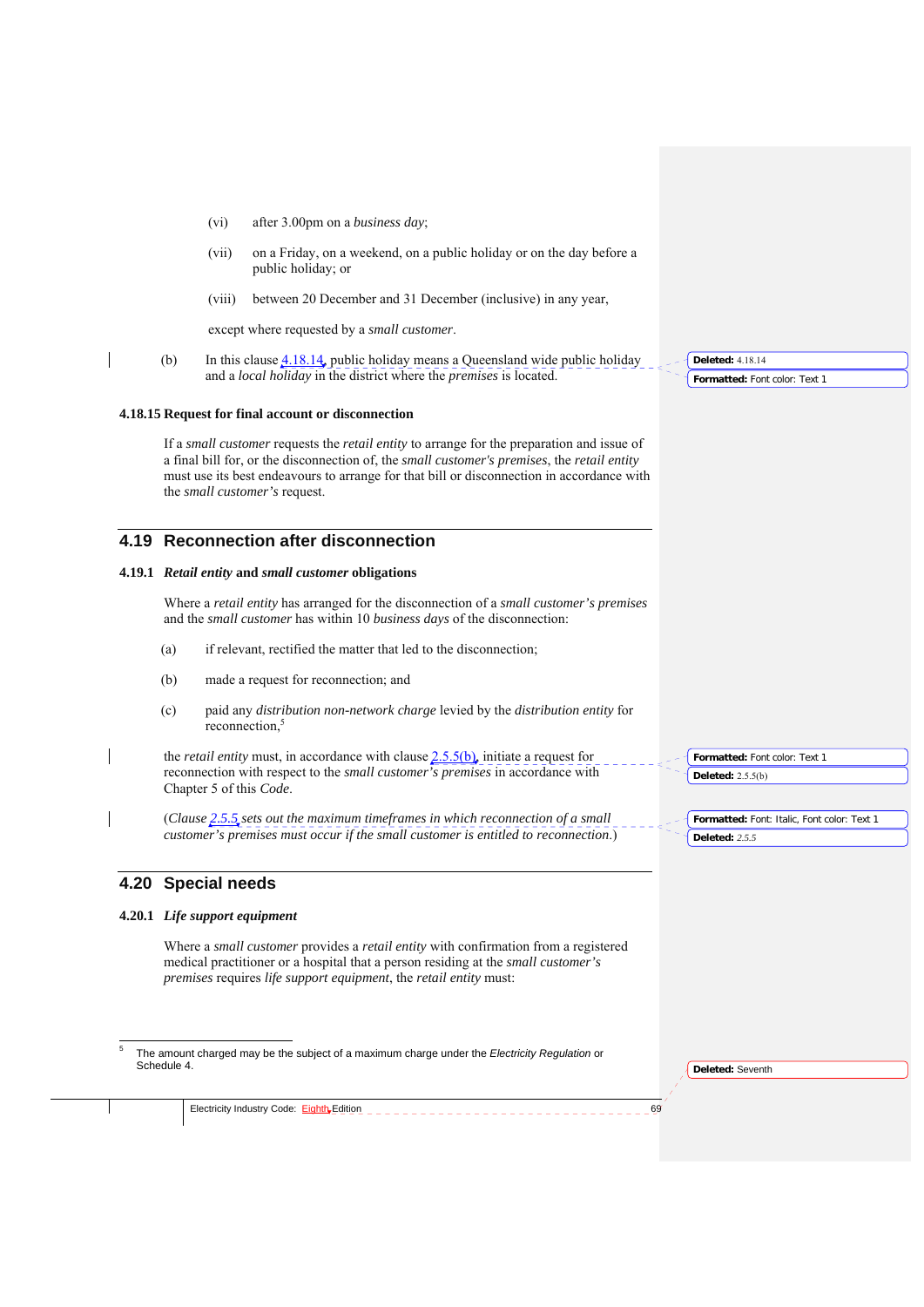- (a) register the *premises* as having *life support equipment* and give to the *distribution entity* relevant information about the *premises* for the purposes of updating the *distribution entity's* records and registers;
- (b) not arrange for the disconnection of that *premises* while the person continues to reside at that *premises* and requires the use of *life support equipment*; and
- (c) give the *small customer* an emergency telephone contact number for the *small customer'*s *distribution entity*.

## **4.20.2 Cessation of requirement for** *life support equipment*

A *small customer* whose *premises* has been registered under this clause must inform the *retail entity* if the person for whom the *life support equipment* is required vacates the *premises* or no longer requires the *life support equipment*.

## **4.20.3 Definition of** *life support equipment*

For the purposes of this *Code*, "*life support equipment*" means:

- (a) an oxygen concentrator;
- (b) an intermittent peritoneal dialysis machine;
- (c) a kidney dialysis machine;
- (d) chronic positive airways pressure respirators;
- (e) crigler najjar syndrome photo therapy equipment;
- (f) a ventilator for life support; or
- (g) other equipment as notified by the *QCA* from time to time.

#### **4.20.4 Language and large print needs**

A *retail entity* must:

- (a) provide referral to multi-lingual services (for languages common to the relevant *residential customer* base) to meet the reasonable needs of its *residential customers*; and
- (b) provide, on request by a *residential customer*, large print versions of:
	- (i) Chapter 4 of this *Code*, at a reasonable charge; and
	- (ii) the *retail entity's Customer Charter*, free of charge.

## **4.21 Advice on the use of electricity**

A *retail entity* must provide to a *residential customer* on request and free of charge:

(a) general advice on how a *residential customer* may reduce its electricity costs;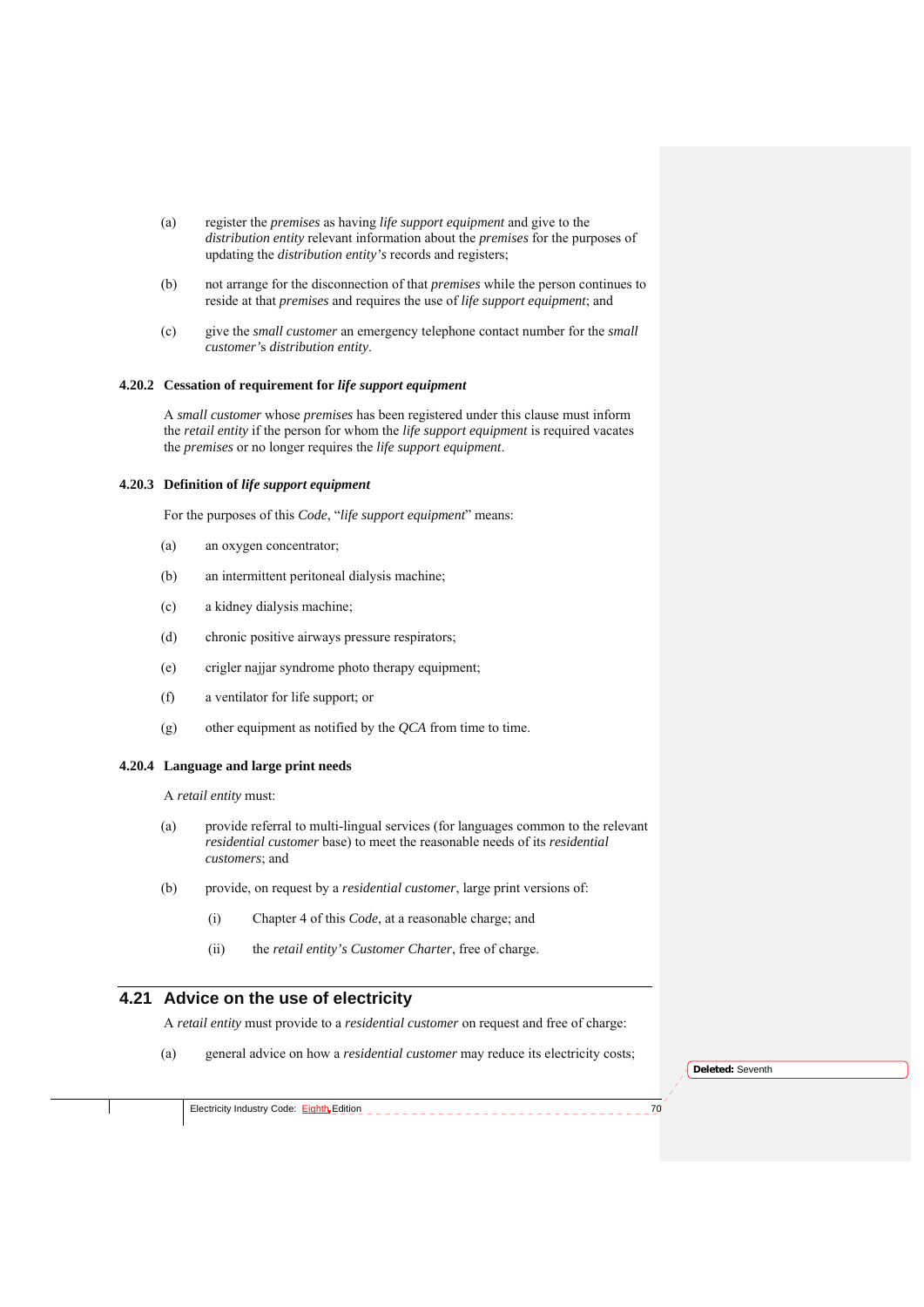- (b) to the extent available, advice on how, from whom, and at what estimated cost, a *residential customer* may arrange for an electricity audit of the *residential customer's premises*; and
- (c) advice on the typical running costs of major domestic appliances.

### **4.22 Force majeure**

#### **4.22.1 Effect of** *force majeure event*

If, but for this clause 4.22, a *retail entity* or a *small customer* would breach their *retail contract* due to the occurrence of a *force majeure event*:

- (a) the obligations of the *retail entity* or the *small customer*, other than an obligation to pay money, under their *retail contract* are suspended to the extent to which they are affected by the *force majeure event* for so long as the *force majeure event* or its effects continue; and
- (b) the *retail entity* or the *small customer* must use its best endeavours to give the other prompt notice of that fact including full particulars of the *force majeure event*, an estimate of its likely duration, the obligations affected by it and the extent of its effects on those obligations and the steps taken to remove, overcome or minimise those effects.

#### **4.22.2 Deemed prompt notice**

For the purposes of clause 4.22.1, if the effects of a *force majeure event* are widespread the *retail entity* will be deemed to have given a *small customer* prompt notice if it makes the necessary information available by way of a 24 hour telephone service within 30 minutes of being advised of the *force majeure event* or otherwise as soon as practicable.

#### **4.22.3 Situations where clause 4.22.1(a) does not apply**  A *retail entity* may agree with a *small customer* that the *retail entity* is not to have the benefit of clause 4.22.1(a) in respect of any *force majeure event*. **4.22.4 Obligation to overcome or minimise effects of** *force majeure event* **Formatted:** Font color: Text 1 **Deleted: 4.22.1(a) Formatted:** Font color: Text 1 **Deleted:** 4.22.1(a)

A *retail entity* or a *small customer* relying on clause 4.22.1(a) by claiming a *force majeure event* must use its best endeavours to remove, overcome or minimize the effects of that *force majeure event* as quickly as practicable.

#### **4.22.5 Settlement of industrial disputes**

Electricity Industry Code:  $Eight$ <sub>E</sub>dition  $\overline{11}$ </u>

Nothing in clause 4.22.4 requires a *retail entity* or a *small customer* to settle an industrial dispute which constitutes a *force majeure event* in any manner other than the manner preferred by that *retail entity* or a *small customer*.

**Deleted:** Seventh

**Deleted:** 4.22.4

**Formatted:** Font color: Text 1

**Formatted:** Font color: Text 1

**Formatted:** Font color: Text 1

**Formatted:** Font color: Text 1

**Deleted:** 4.22.1(a)

**Deleted:** 4.22.1

**Deleted:** 4.22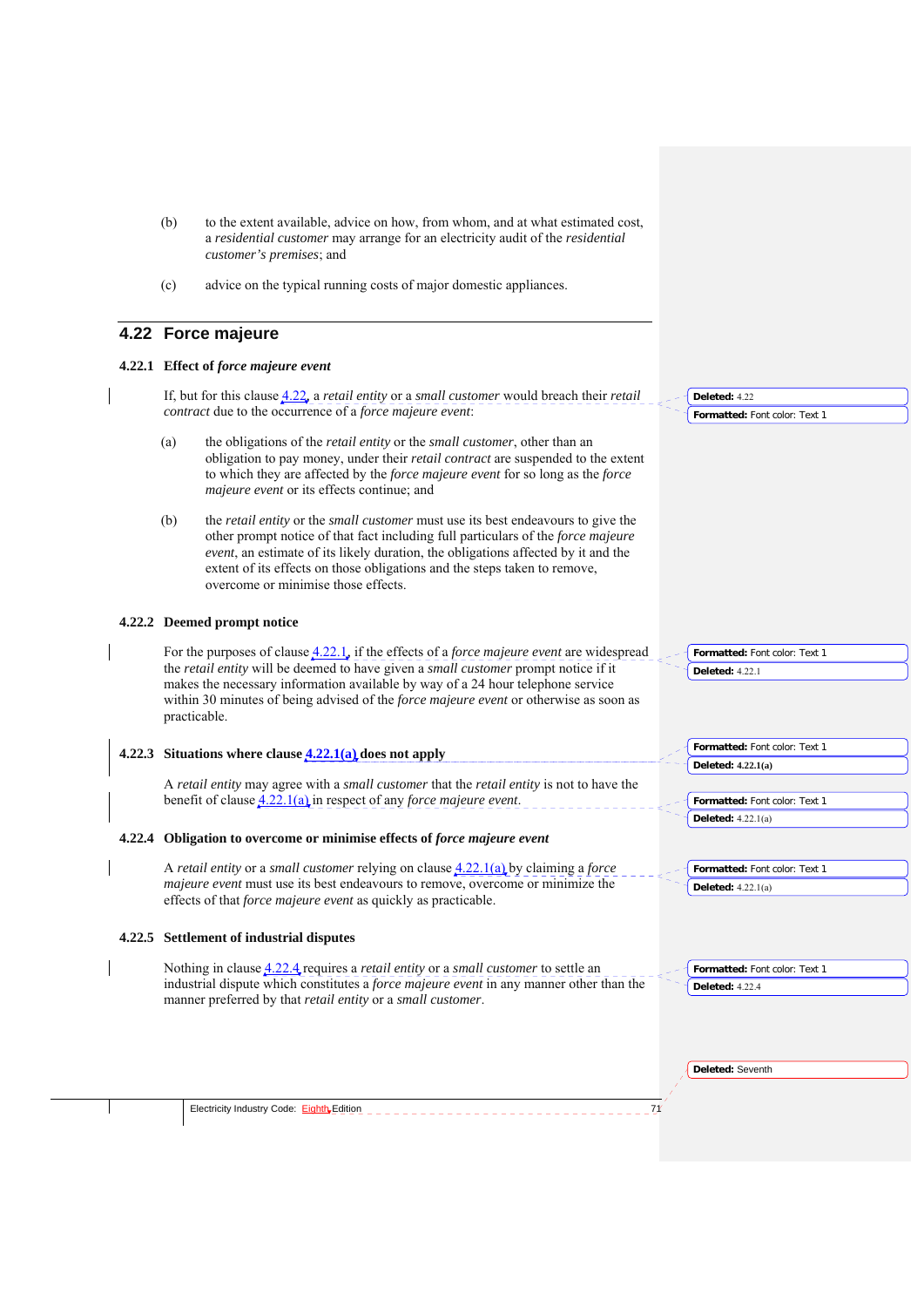#### **4.22.6 Non-exclusion**

Nothing in this clause  $4.22$  varies or excludes the operation of sections 119 and 120 of the *National Electricity Law* or sections 97 and 97A of the *Electricity Act*.

**4.22.7 Obligation to include force majeure clause in** *negotiated retail contracts*

A *retail entity* must ensure that each *negotiated retail contract* it enters into expressly confers on the *retail entity* and the *small customer* the rights and obligations provided for in this clause  $4.22$ , except as provided in clause  $4.22.3$ .

**Formatted:** Font color: Text 1 **Deleted:** 4.22 **Formatted:** Font color: Text 1 **Deleted:** 4.22.3

**Formatted:** Font color: Text 1

**Deleted:** 4.22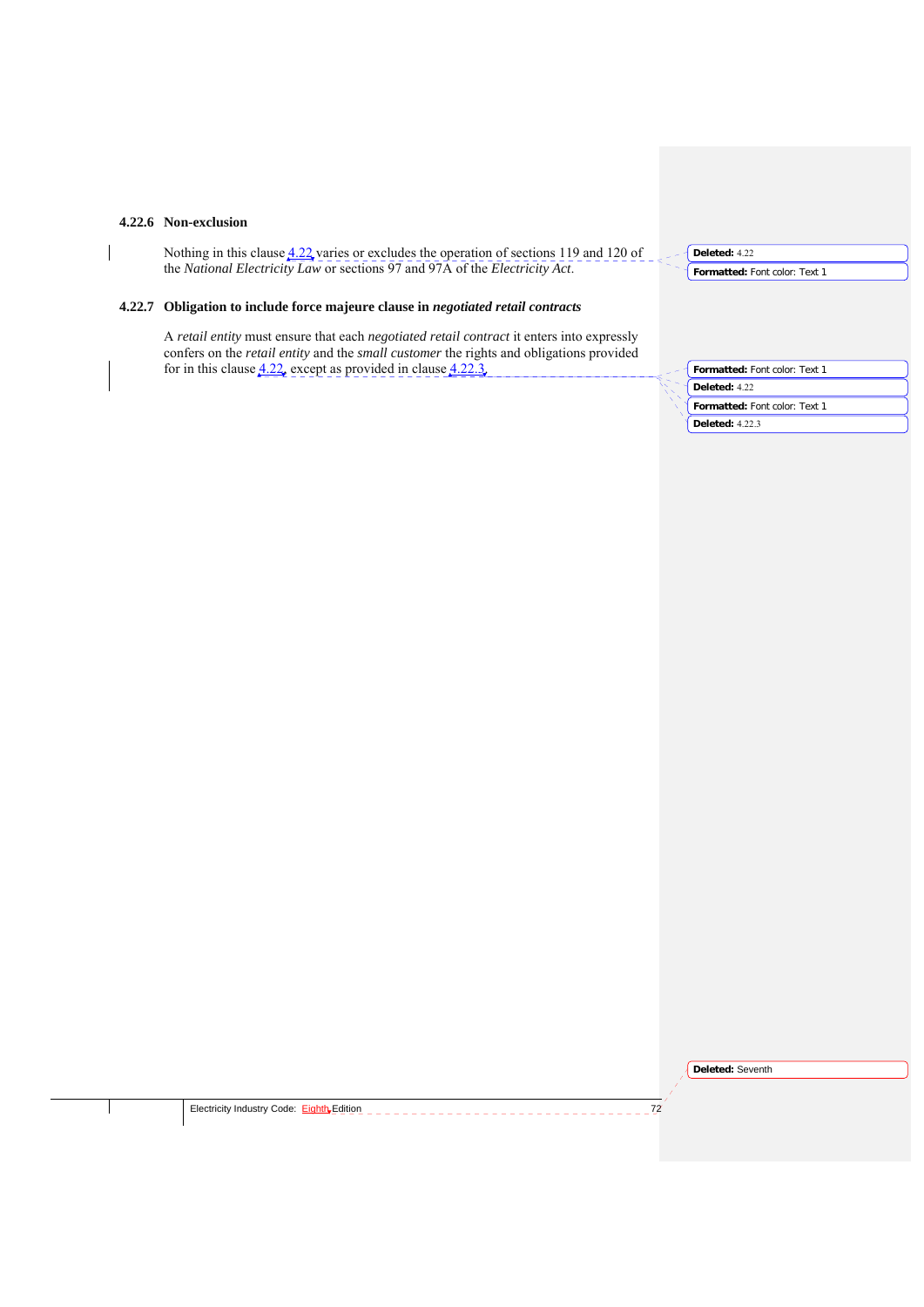# CHAPTER 5: SERVICES BETWEEN DISTRIBUTION AND RETAIL ENTITIES

## **5.1 Application of this Chapter**

This chapter applies to:

- (a) all *distribution entities*; and
- (b) all *retail entities*.

## **5.2** *Standard co-ordination agreement*

For the purposes of section 55I of the *Electricity Act*, the terms of the *standard co-ordination agreement* are the terms set out in Annexure C to this *Code*.

## **5.3 Network billing**

- (a) The *distribution entities* will be responsible for the development of standardised *B2B Procedures* for network billing in Queensland, and the amendment of those *B2B Procedures* for network billing as required from time to time.
- (b) The *B2B Procedures* for network billing in Queensland will be based upon the equivalent *B2B Procedures* in New South Wales, varied as required to account for jurisdictional differences and operational efficiencies not otherwise accounted for in the New South Wales *B2B Procedures.*
- (c) The *distribution entities* will be responsible for the establishment of a consultative forum at which *retail entities* and other interested parties can participate in the development of *B2B Procedures* for network billing.
- (d) *Distribution entities* and *retail entities* must act in a cooperative and timely manner and do all such things as are reasonably necessary to establish, maintain and operate systems, processes and procedures that are compatible and compliant with the *B2B Procedures* for network billing established under clause  $5.3(a)$ . - - - < 1
- (e) Nothing in clause 5.3(a) prevents a *distribution entity* and *retail entity* agreeing to vary the *B2B Procedures* for network billing as it applies between those parties.
- (f) In the event that a network billing specification is approved by the *Information Exchange Committee* (or its successor), the *distribution entities* and *retail entities* agree that, from the date the national network billing specification becomes effective:
	- (i) the *B2B procedure* for network billing in Queensland established under clause 5.3(a) will cease to apply; and
	- (ii) the national network billing specification will apply.

| Deleted: $5.3(a)$             |
|-------------------------------|
| Formatted: Font color: Text 1 |
| Formatted: Font color: Text 1 |
| Deleted: $5.3(a)$             |
|                               |

**Deleted:** Seventh

**Deleted:** 5.3(a)

**Formatted:** Font color: Text 1

| 11.1<br>dition<br>tricity.<br>Code<br>tιeι<br>Industry.<br>. .<br>. |
|---------------------------------------------------------------------|
|---------------------------------------------------------------------|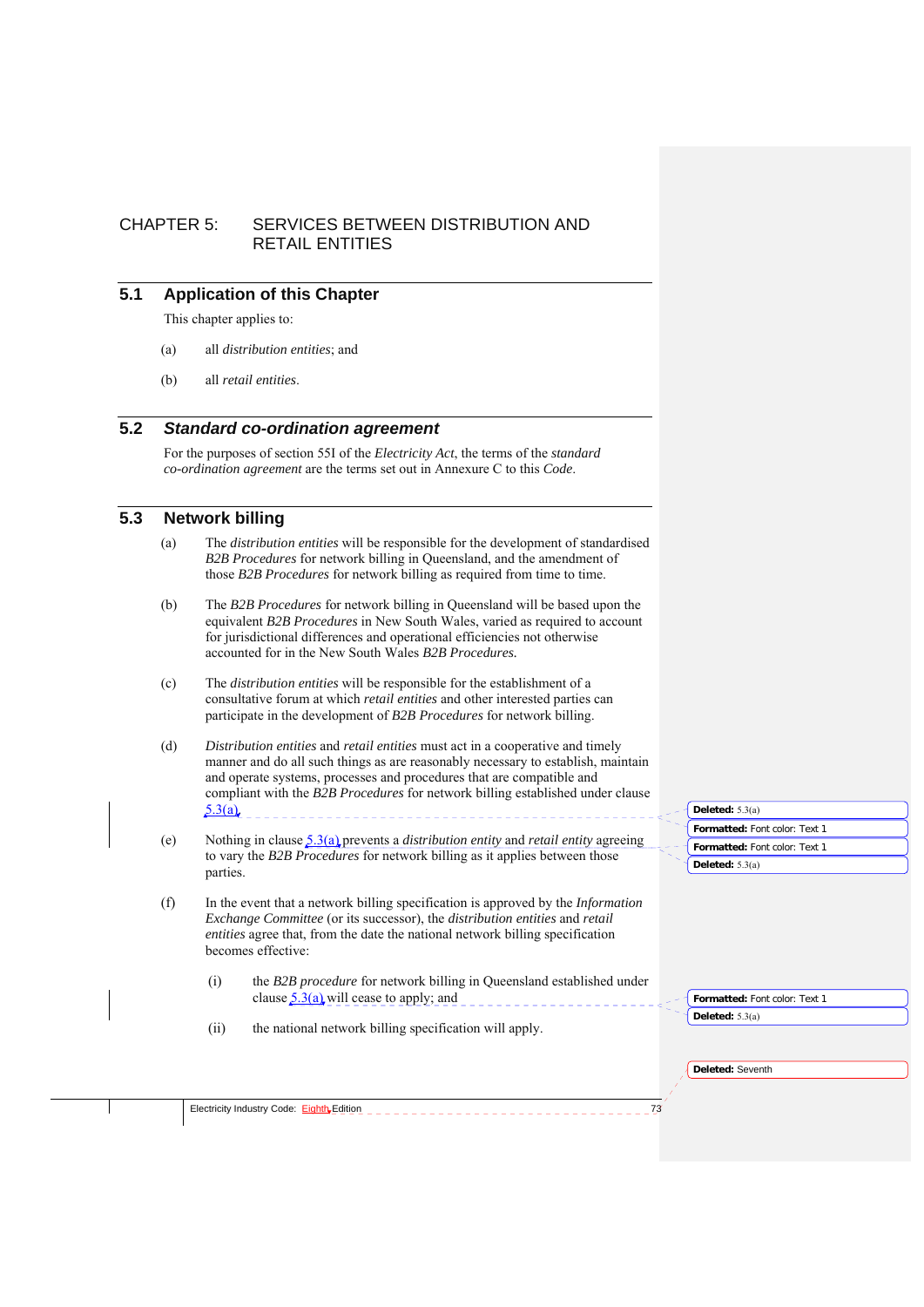## **5.4 Service requests**

### **5.4.1 Purpose of clause 5.4 to 5.7**

- (a) The requirements of clauses 5.4 to 5.7 operate in conjunction with the *National Electricity Rules* and the *B2B Procedures* (*service order process*) which form part of the *B2B Procedures* under the *National Electricity Rules.*
- (b) The purpose of clauses  $5.4$  to  $5.7$  are to identify the obligations and timeframes required to support the initiation and completion of *standard service orders* from a *retail entity* to a *distribution entity* relating to supply to a *customer's premises*.

### **5.5 Process for initiating**

### **5.5.1 Authority for** *standard service orders*

A *distribution entity* must not carry out a *standard service order* in relation to a *customer's premises* unless:

- (a) a request to do so is made by:
	- (i) a *customer's* current *retail entity*, prospective *retail entity* or former *retail entity*, as permitted by the *B2B Procedures (service order process)*; or
	- (ii) a *customer*, if the *customer* is a *wholesale market customer* in the wholesale market;
- (b) there is a relevant *emergency*; or
- (c) the activity is otherwise expressly authorised or required by the *electricity legislation*.

### **5.5.2 Initiating** *standard service orders*

Unless otherwise agreed between the *retail entity* and *distribution entity*, a *retail entity* may only initiate a request of the *distribution entity* to undertake a *standard service order* by raising a *service order request* with the *distribution entity*.

### **5.6** *NMI* **classification**

#### **5.6.1** *NMI* **classification – 'LARGE'**

Where a *NMI* for a *connection point* that is the subject of a *service order request* has a *NMI classification code* of 'LARGE', the *service order request* will be carried out by the *distribution entity* in accordance with the timeframes agreed between the parties.

| Deleted: 5.4                         |
|--------------------------------------|
| <b>Formatted:</b> Font color: Text 1 |
| Deleted: 5.7                         |
| <b>Formatted:</b> Font color: Text 1 |
| <b>Formatted:</b> Font color: Text 1 |
| Deleted: 5.4                         |
| <b>Formatted: Font color: Text 1</b> |
| Deleted: 5.7                         |
| <b>Formatted: Font color: Text 1</b> |
| Deleted: 5.4                         |
| <b>Formatted:</b> Font color: Text 1 |
| Deleted: 5.7                         |

**Deleted:** Seventh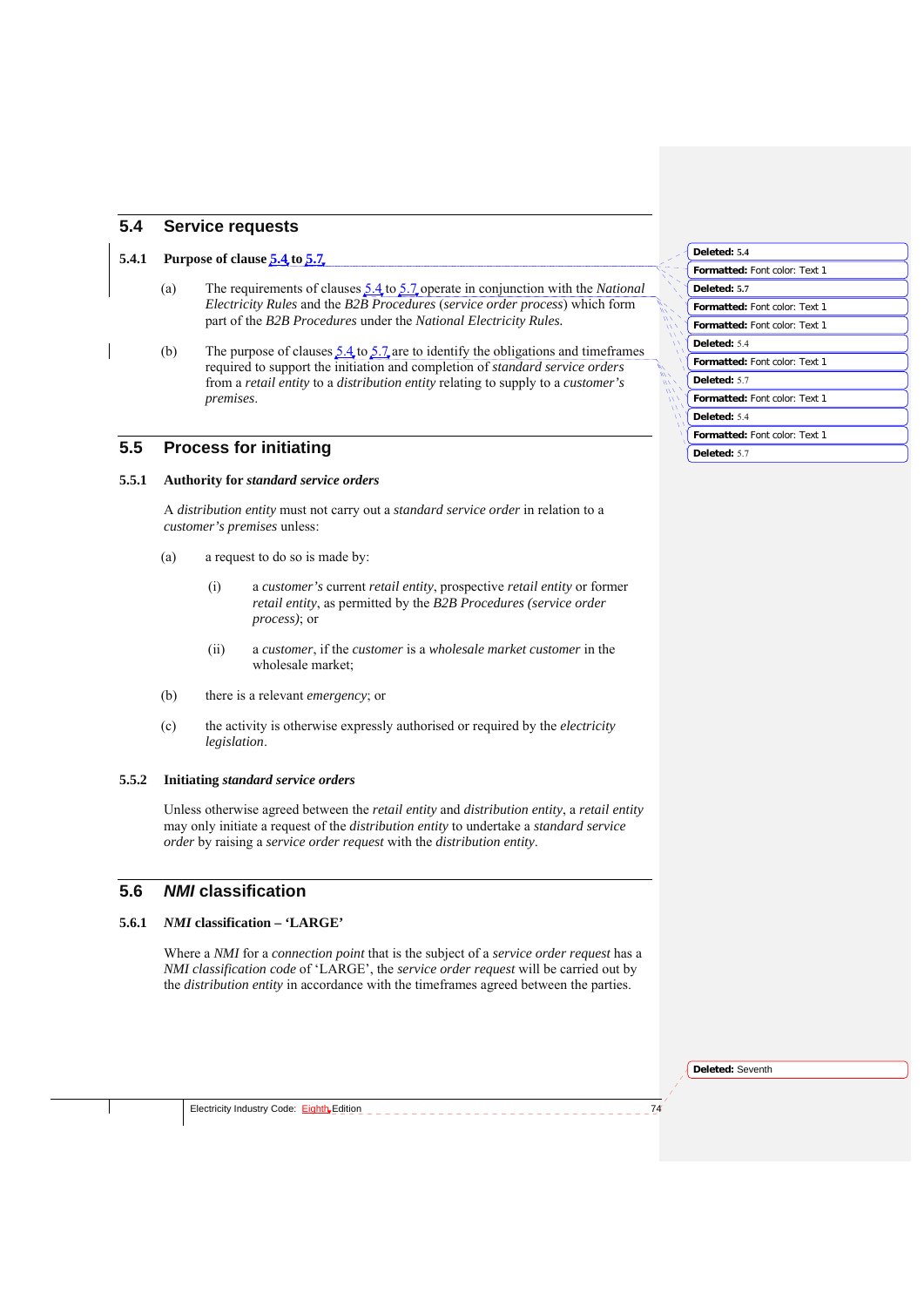#### **5.6.2** *NMI* **classification – 'SMALL'**

Where a *NMI* for a *connection point* that is the subject of a *service order request* has a *NMI classification code* of 'SMALL', the *service order request* will be carried out by the *distribution entity* in accordance with the timeframes specified in clause 5.7.

## **5.7 Completion of** *standard service order*

#### **5.7.1 Requirement to complete** *standard service order*

- (a) Except as otherwise stated in clause 5.7, a *distribution entity* must complete each type of *standard service order*:
	- (i) on the date agreed (or subsequently agreed) with the *retail entity* or *retail entity* on behalf of the *customer* (as appropriate); or
	- (ii) where no date is agreed, within the period specified in clause  $\frac{5.7.3}{3}$
- (b) If a *service order request* relates to a new connection, a *distribution entity* must complete the *standard service order*:
	- (i) on the date agreed (or subsequently agreed) with the *customer*, the *customer's* electrical contractor on behalf of the *customer*, or with the *retail entity* on behalf of the *customer*; or
	- (ii) where no date is agreed and the *customer* does not require any extension of, or augmentation to, the *supply network* to enable the *premises* to be connected, then within the period specified in clause 5.7.3.
- (c) If a *service order request* relates to a new connection where the *distribution entity* deals directly with the *customer* or the *customer's* electrical contractor on behalf of the *customer*, the *distribution entity* must use its best endeavours to immediately notify the *customer's retail entity* of any change in circumstance likely to impact completion of the *standard service order* or the fee associated with the *standard service order*, providing such information as the *retail entity* may reasonably request.

### **5.7.2 Preconditions for completion**

- (a) The timeframes for completion of a *standard service order* will commence on the later of:
	- (i) satisfaction by the *customer* or the *retail entity* (as appropriate) of all preconditions required under *electricity legislation*; and
	- (ii) receipt by the *distribution entity* of all relevant documentation, including a valid *service order request.*
- (b) Once all preconditions have been satisfied and all relevant documentation has been received, the *distribution entity* must carry out the *standard service order* in accordance with the requirements of this Chapter, the *B2B Procedures (service order process)* and the *electricity legislation.*

**Deleted:** Seventh

**Formatted:** Font color: Text 1

**Formatted:** Font color: Text 1

**Formatted:** Font color: Text 1

**Formatted:** Font color: Text 1

**Deleted:** 5.7

**Deleted:** 5.7

**Deleted:** 5.7.3

**Deleted:** 5.7.3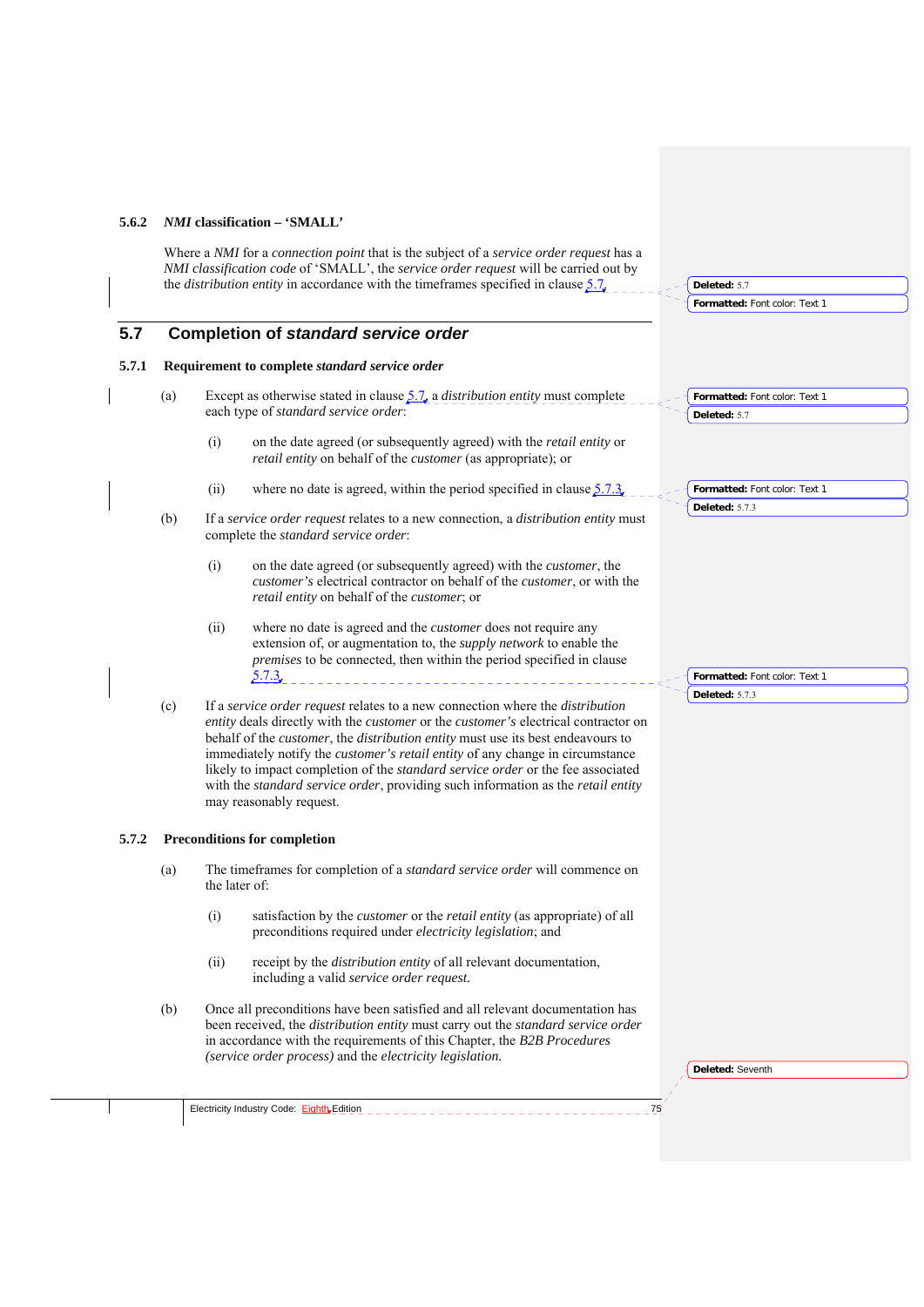(c) Where a *distribution entity* is not obliged to comply with its obligations under clause 5.7.2(a) by virtue of a failure by the *customer* or the *retail entity* to satisfy all preconditions, the *distribution entity* must comply with such obligations as soon as practicable after the satisfaction, removal or elimination of the reason for which the *standard service order* was not commenced.

### **5.7.3 Timeframes for completion**

- (a) The following timeframes for completion apply to each type of *standard service order* for the respective *distribution entities* and *feeder type.*
- (b) In this clause 5.7.3, a "*business day*" does not include a *local holiday* in the district where the *premises* is located.
- (c) Unless the *small customer* has requested to be disconnected, for the purposes of this clause 5.7.3, where the relevant *customer* is a *small customer* and the *standard service order* is "disconnection", a "*business day*" does not include a day between 20 December and 31 December (inclusive) in any year.
- (d) If the timeframe for completion of a *standard service order* for "disconnection" of *small customer's premises* ends on a Friday or on a day before a Queensland wide or *local holiday* in the district where the *premises* is located, the *distribution entity* is not required to disconnect on that day but must disconnect by the next *business day*. This does not apply if the *small customer* has requested the disconnection.
- (e) Until the end of 30 June 2008, the time required for completion of works on *premises* in *ENERGEX's distribution area*, other than *premises* in *excluded locations*, is six *business days* from receipt of a valid *service order* request, where the *standard service order* is "disconnection".

|  |  |  | Premises in Ergon Energy's distribution area |
|--|--|--|----------------------------------------------|
|--|--|--|----------------------------------------------|

| <b>Standard service</b><br><i>order</i> type | <i>Feeder type through</i><br>which the <i>customer's</i><br><i>premises</i> is supplied | Time required for completion of<br>works                                                                  |
|----------------------------------------------|------------------------------------------------------------------------------------------|-----------------------------------------------------------------------------------------------------------|
| <b>New connection</b>                        | CBD feeder / urban<br>feeder                                                             | 5 business days of receipt of a valid<br>service order request and all relevant<br>documentation.         |
|                                              | short rural feeder                                                                       | 10 business days of receipt of a valid<br>service order request and all relevant<br>documentation.        |
|                                              | long rural feeder                                                                        | 10 <i>business days</i> of receipt of a valid<br>service order request and all relevant<br>documentation. |
|                                              | <i>isolated</i> feeder                                                                   | 30 business days of receipt of a valid<br>service order request and all relevant<br>documentation.        |

| <b>Deleted: 5.7.2</b>         |  |
|-------------------------------|--|
| Formatted: Font color: Text 1 |  |
| Formatted: Font color: Text 1 |  |
| Deleted: $(a)$                |  |

**Formatted:** Font color: Text 1 **Deleted:** 5.7.3

**Formatted:** Font color: Text 1 **Deleted:** 5.7.3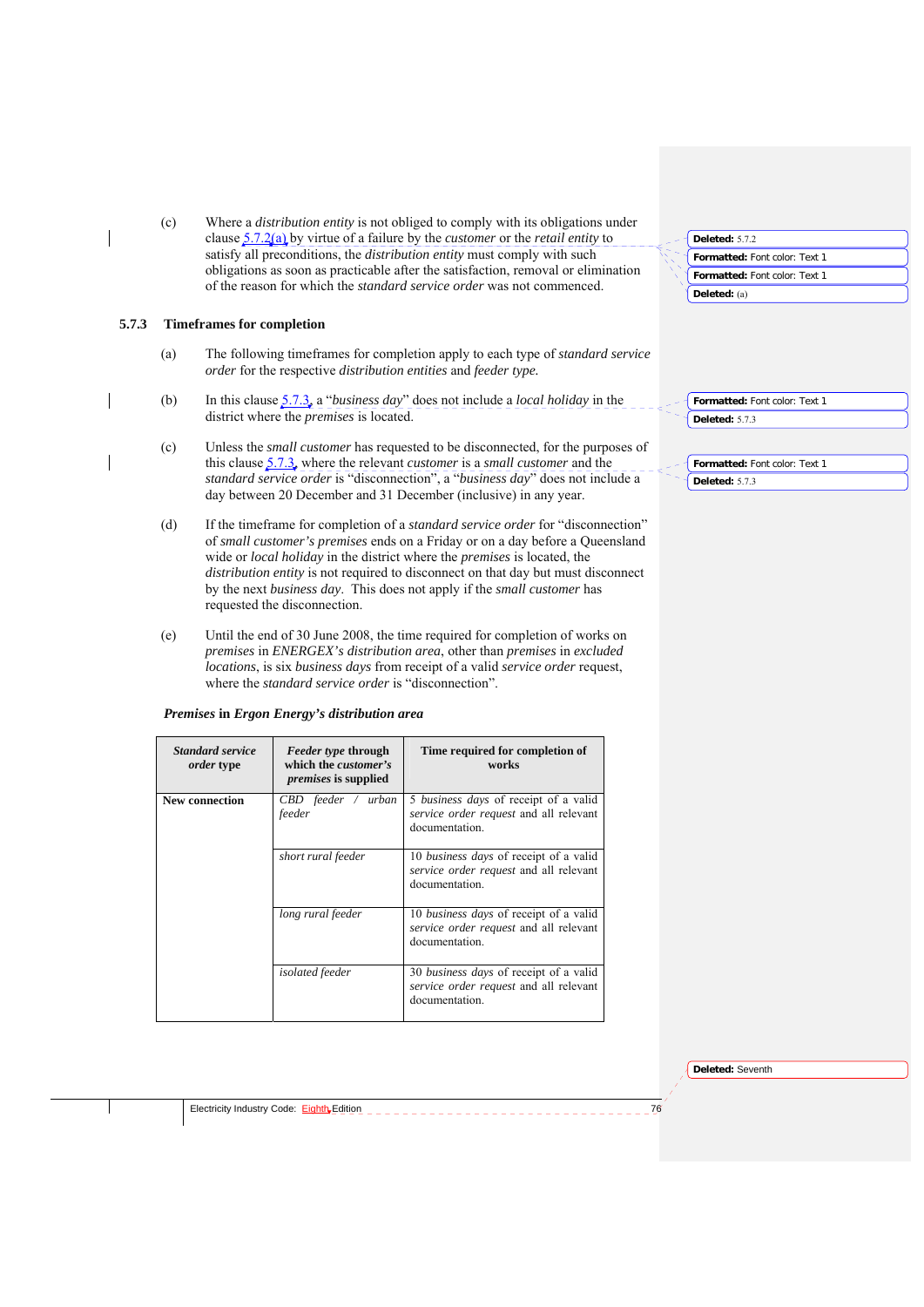| <b>Standard service</b><br><i>order</i> type                             | <i>Feeder type through</i><br>which the customer's<br><i>premises</i> is supplied | Time required for completion of<br>works                                                                                                  |
|--------------------------------------------------------------------------|-----------------------------------------------------------------------------------|-------------------------------------------------------------------------------------------------------------------------------------------|
| <b>Reconnection</b>                                                      | CBD feeder / urban<br>feeder                                                      | If a valid service order request is<br>received by 1.00pm on a business day,<br>then on the same day. Otherwise the<br>next business day. |
|                                                                          | short rural feeder                                                                | The next business day after receipt of<br>a valid service order request.                                                                  |
|                                                                          | long rural feeder<br>isolated feeder                                              | 10 business days of receipt of a valid<br>service order request.                                                                          |
| <b>Disconnection</b>                                                     | $CBD$ $\overline{feeder}$ / $urban$<br>feeder / short rural<br>feeder             | 5 business days of receipt of a valid<br>service order request.                                                                           |
|                                                                          | feeder<br>$long$ rural $\sqrt{ }$<br>isolated feeder                              | 10 business days of receipt of a valid<br>service order request.                                                                          |
| <b>Special read</b>                                                      | CBD feeder / urban<br>feeder                                                      | 4 business days of receipt of a valid<br>service order request.                                                                           |
|                                                                          | short rural feeder                                                                | 4 business days of receipt of a valid<br>service order request.                                                                           |
|                                                                          | long rural feeder                                                                 | 5 business days of receipt of a valid<br>service order request.                                                                           |
|                                                                          | isolated feeder                                                                   | By the business day agreed between<br>the distribution entity and the retail<br>entity after receipt of a valid service<br>order request. |
| <b>Additions and</b><br>alterations<br>Exchange<br>meters                | CBD feeder / urban<br>feeder                                                      | 5 business days of receipt of a valid<br>service order request and all relevant<br>documentation.                                         |
| Install meters<br>Move meters<br>Install<br>$\bullet$<br>controlled load | short rural feeder                                                                | 10 business days of receipt of a valid<br>service order request and all relevant<br>documentation.                                        |
| Install hot water<br><i>meter</i> and<br>control                         | long rural feeder                                                                 | 10 business days of receipt of a valid<br>service order request and all relevant<br>documentation.                                        |
| equipment                                                                | isolated feeder                                                                   | 30 business days of receipt of a valid<br>service order request and all relevant<br>documentation.                                        |
| Meter<br><b>Reconfigurations</b>                                         | $CBD$ feeder /<br>urban<br>feeder                                                 | 20 business days of receipt of a valid<br>service order request.                                                                          |
|                                                                          | short rural feeder                                                                | By the business day agreed between<br>the distribution entity and the retail<br>entity after receipt of a valid service<br>order request. |

**Deleted:** Seventh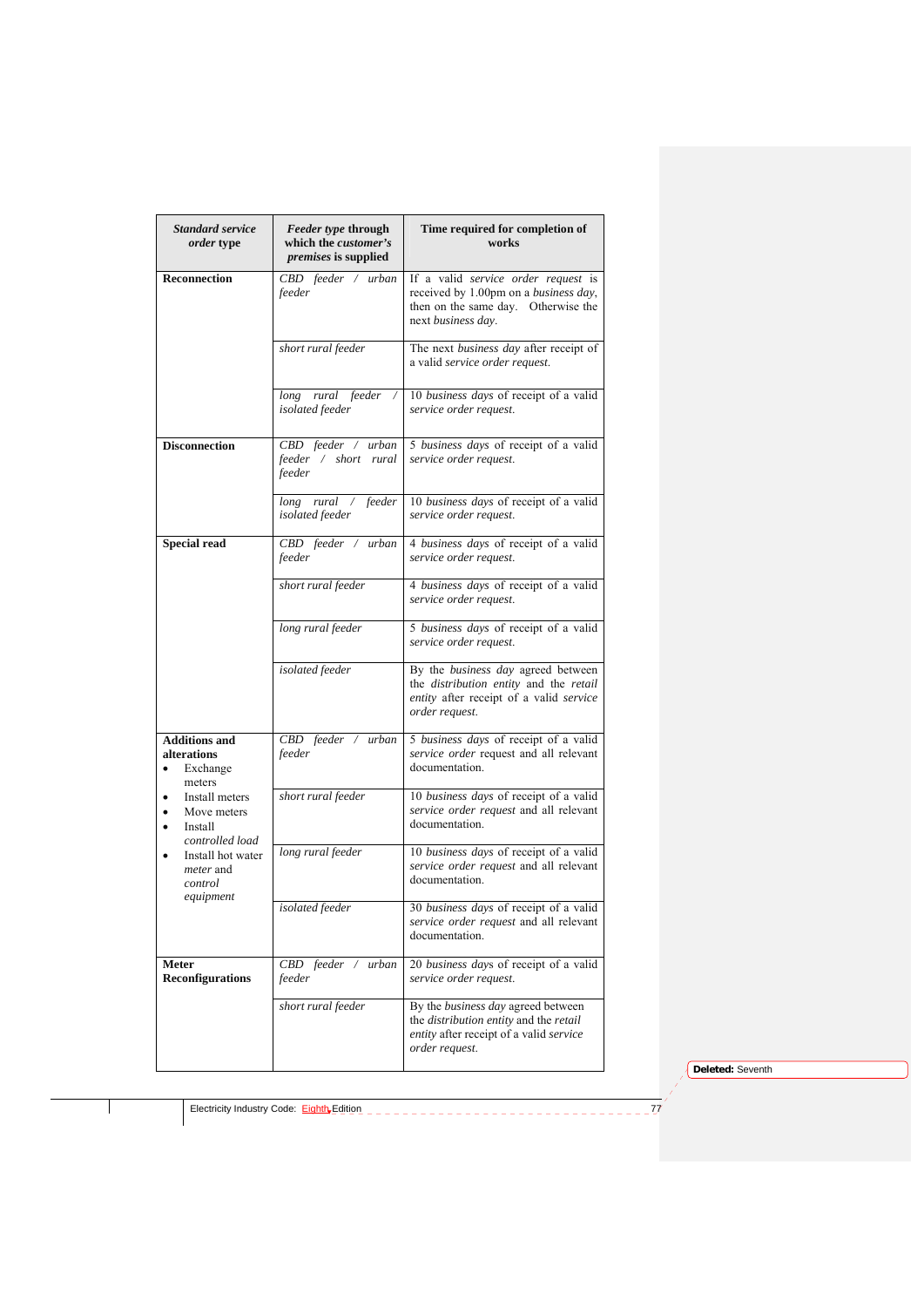| <b>Standard service</b><br><i>order</i> type | Feeder type through<br>which the customer's<br><i>premises</i> is supplied | Time required for completion of<br>works                                                                                                                                                                           |
|----------------------------------------------|----------------------------------------------------------------------------|--------------------------------------------------------------------------------------------------------------------------------------------------------------------------------------------------------------------|
|                                              | long rural feeder                                                          | By the business day agreed between<br>the distribution entity and the retail<br>entity after receipt of a valid service<br>order request.                                                                          |
|                                              | isolated feeder                                                            | By the business day agreed between<br>the distribution entity and the retail<br>entity after receipt of a valid service<br>order request.                                                                          |
| <b>Meter Investigation</b>                   | $CBD$ feeder /<br>urban<br>feeder                                          | 15 business days of receipt of a valid<br>service order request.                                                                                                                                                   |
|                                              | short rural feeder                                                         | 15 business days of receipt of a valid<br>service order request.                                                                                                                                                   |
|                                              | long rural feeder                                                          | 15 business days of receipt of a valid<br>service order request.                                                                                                                                                   |
|                                              | isolated feeder                                                            | 30 business days of receipt of a valid<br>service order request.                                                                                                                                                   |
| <b>Supply</b><br><b>Abolishment</b>          | CBD feeder / urban<br>feeder                                               | 20 business days of receipt of a valid<br>service order request.                                                                                                                                                   |
|                                              | short rural feeder                                                         | By the business day agreed between<br>the distribution entity and the retail<br>entity after receipt of a valid service<br>order request.                                                                          |
|                                              | long rural feeder                                                          | By the business day agreed between<br>the distribution entity and the retail<br>entity after receipt of a valid service<br>order request.                                                                          |
|                                              | isolated feeder                                                            | By the business day agreed between<br>the distribution entity and the retail<br>entity after receipt of a valid service<br>order request.                                                                          |
| <b>Miscellaneous</b><br><b>Services</b>      | CBD feeder / urban<br>feeder                                               | The timeframe will depend on the<br>work requested and will be subject to<br>commercial negotiation between the<br>distribution entity and the retail entity<br>after receipt of a valid service order<br>request. |
|                                              | short rural feeder                                                         | The timeframe will depend on the<br>work requested and will be subject to<br>commercial negotiation between the<br>distribution entity and the retail entity<br>after receipt of a valid service order<br>request. |
|                                              | long rural feeder                                                          | The timeframe will depend on the<br>work requested and will be subject to                                                                                                                                          |

**Deleted:** Seventh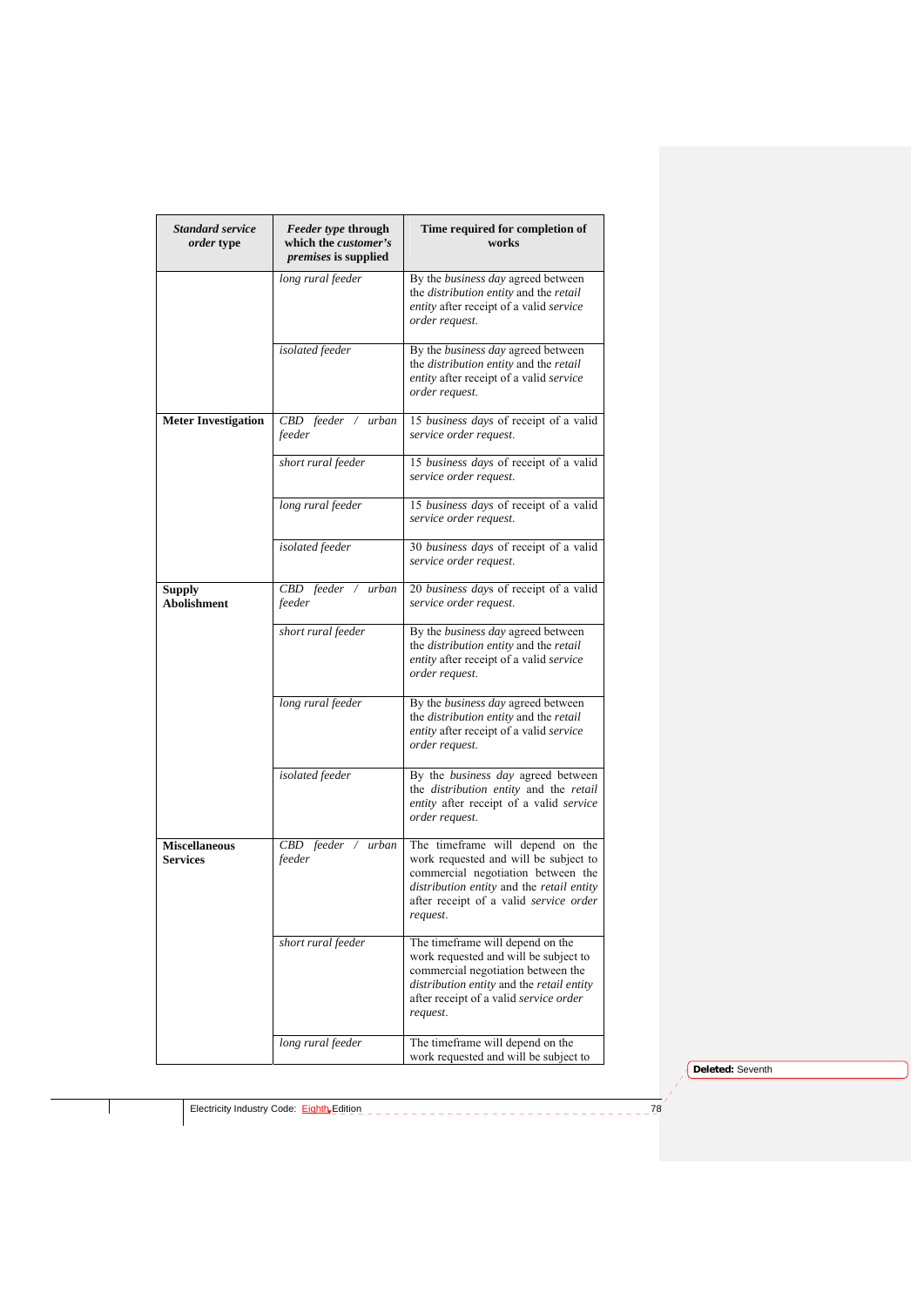| <b>Standard service</b><br><i>order</i> type | <i>Feeder type through</i><br>which the <i>customer's</i><br><i>premises</i> is supplied | Time required for completion of<br>works                                                                                                                                                                           |
|----------------------------------------------|------------------------------------------------------------------------------------------|--------------------------------------------------------------------------------------------------------------------------------------------------------------------------------------------------------------------|
|                                              |                                                                                          | commercial negotiation between the<br>distribution entity and the retail entity<br>after receipt of a valid service order<br>request.                                                                              |
|                                              | <i>isolated</i> feeder                                                                   | The timeframe will depend on the<br>work requested and will be subject to<br>commercial negotiation between the<br>distribution entity and the retail entity<br>after receipt of a valid service order<br>request. |

## *Premises* **in** *ENERGEX's distribution area*

| <b>Standard service</b><br>order type                                                                                                                                                                                    | Feeder type through<br>which the customer's<br><i>premises</i> is supplied or<br>location of <i>premises</i> | Time required for completion of<br>works                                                                                                  |
|--------------------------------------------------------------------------------------------------------------------------------------------------------------------------------------------------------------------------|--------------------------------------------------------------------------------------------------------------|-------------------------------------------------------------------------------------------------------------------------------------------|
| <b>New connection</b>                                                                                                                                                                                                    | All feeder types                                                                                             | 5 business days of receipt of a valid<br>service order request and all relevant<br>documentation.                                         |
| <b>Reconnection</b>                                                                                                                                                                                                      | All feeder types<br>but<br>excluding <i>premises</i> in<br>excluded locations                                | If a valid service order request is<br>received by 1.00pm on a business day,<br>then on the same day. Otherwise the<br>next business day. |
|                                                                                                                                                                                                                          | <b>Excluded</b> locations                                                                                    | 10 business days of receipt of a valid<br>service order request.                                                                          |
| <b>Disconnection</b>                                                                                                                                                                                                     | All feeder types but<br>excluding <i>premises</i> in<br>excluded locations                                   | 5 <sup>6</sup> business days of receipt of a valid<br>service order request.                                                              |
|                                                                                                                                                                                                                          | <b>Excluded</b> locations                                                                                    | 10 business days of receipt of a valid<br>service order request.                                                                          |
| <b>Special read</b>                                                                                                                                                                                                      | All feeder types                                                                                             | 4 business days of receipt of a valid<br>service order request.                                                                           |
| <b>Additions and</b><br>alterations<br>Exchange<br>$\bullet$<br>meters<br>Install meters<br>$\bullet$<br>Move meters<br>Install<br>٠<br>controlled load<br>Install hot water<br><i>meter</i> and<br>control<br>equipment | All feeder types                                                                                             | 10 business days of receipt of a valid<br>service order request and all relevant<br>documentation.                                        |

6 This is subject to the transitional provisions in clause 5.7.3(e).

**Deleted:** Seventh

Electricity Industry Code: Eighth Edition **79** Code:  $\frac{1}{2}$  Fighth Edition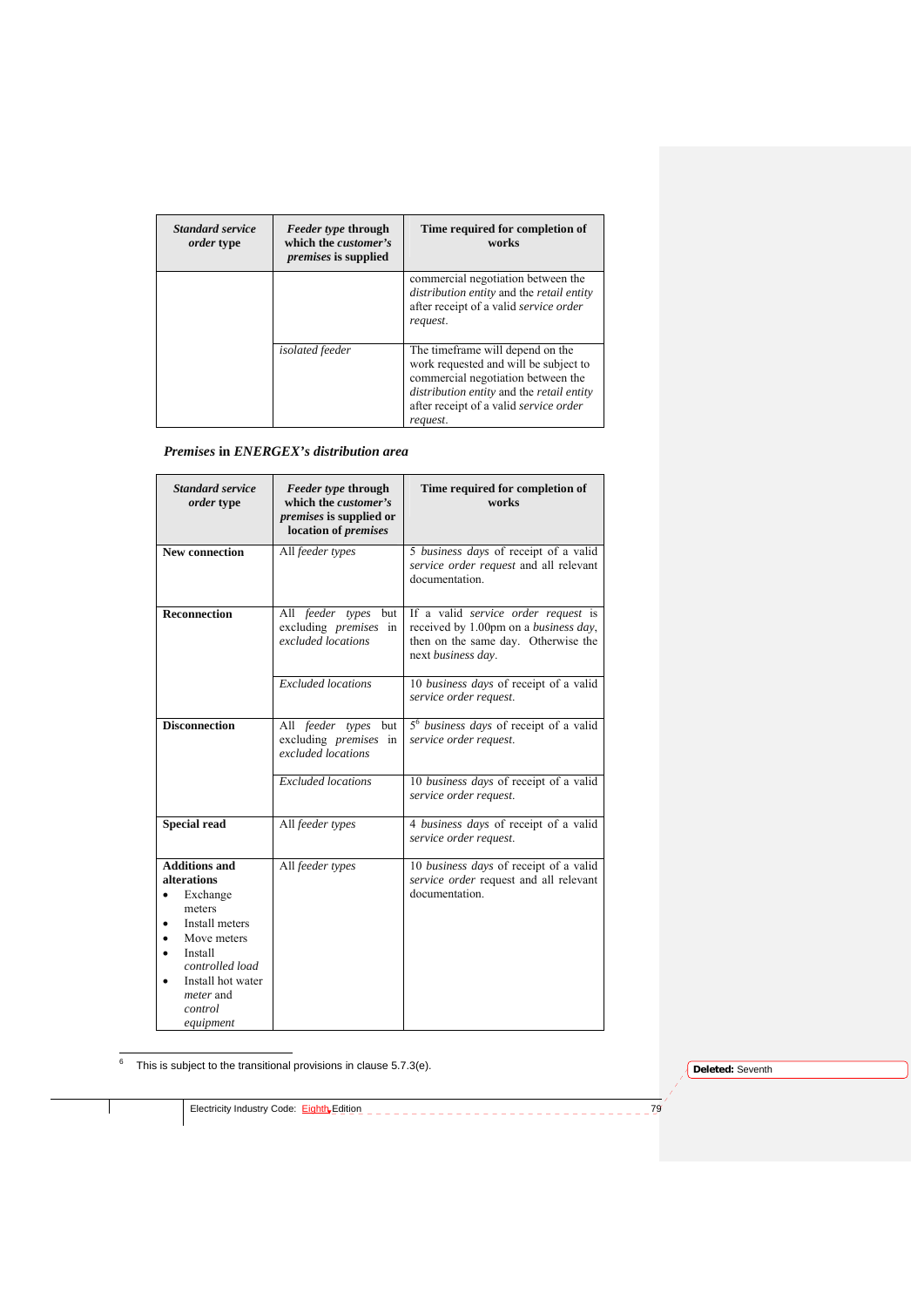| <b>Standard service</b><br><i>order</i> type | <i>Feeder type through</i><br>which the <i>customer's</i><br><i>premises</i> is supplied or<br>location of <i>premises</i> | Time required for completion of<br>works                                                                                                                                                                           |
|----------------------------------------------|----------------------------------------------------------------------------------------------------------------------------|--------------------------------------------------------------------------------------------------------------------------------------------------------------------------------------------------------------------|
|                                              |                                                                                                                            |                                                                                                                                                                                                                    |
| <b>Meter</b><br><b>Reconfigurations</b>      | All feeder types                                                                                                           | 20 business days of receipt of a valid<br>service order request.                                                                                                                                                   |
| <b>Meter Investigation</b>                   | All feeder types                                                                                                           | 15 <i>business days</i> of receipt of a valid<br>service order request.                                                                                                                                            |
| <b>Supply</b><br><b>Abolishment</b>          | All feeder types                                                                                                           | 20 business days of receipt of a valid<br>service order request.                                                                                                                                                   |
| <b>Miscellaneous</b><br><b>Services</b>      | All feeder types                                                                                                           | The timeframe will depend on the<br>work requested and will be subject to<br>commercial negotiation between the<br>distribution entity and the retail entity<br>after receipt of a valid service order<br>request. |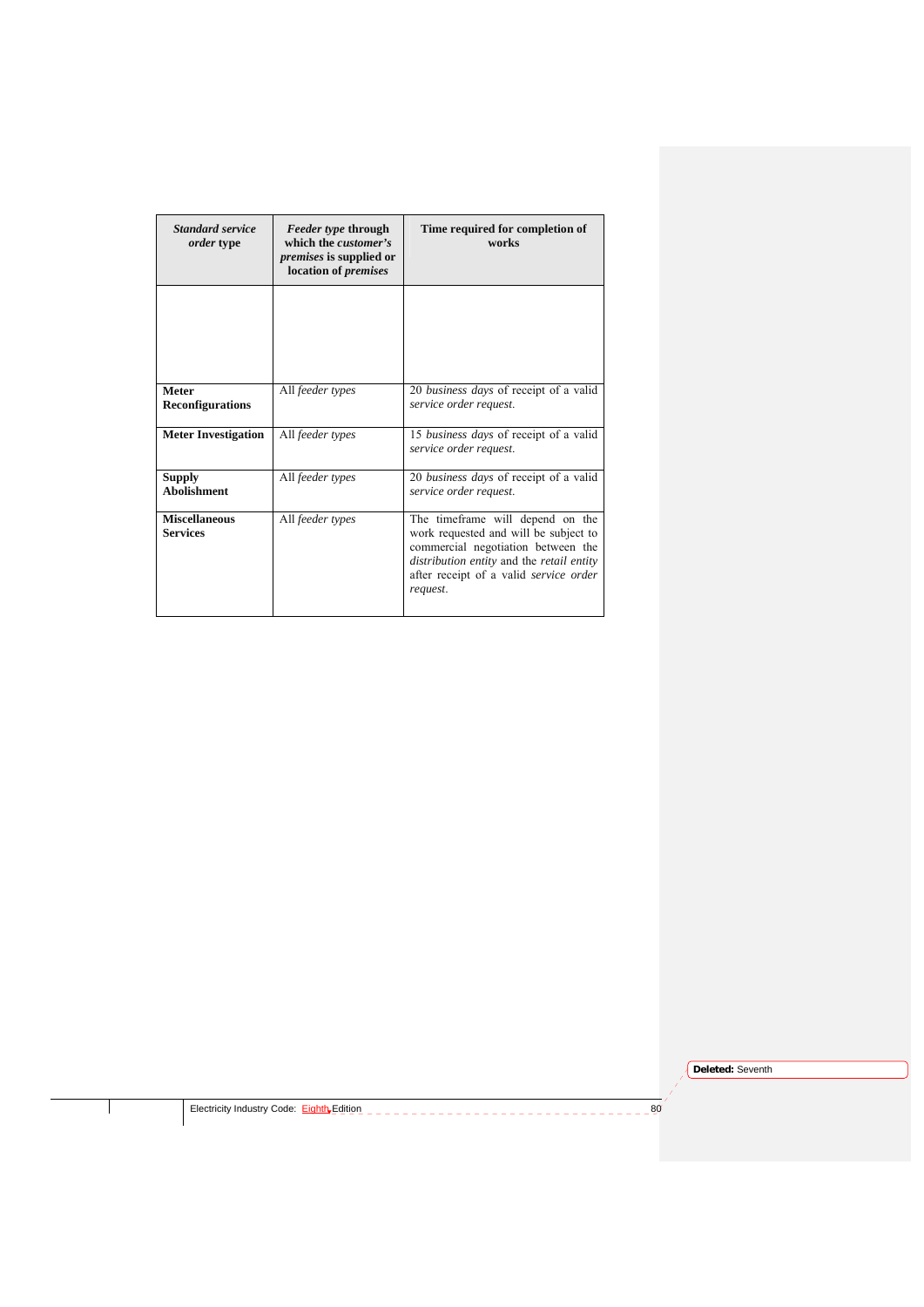# CHAPTER 6: CUSTOMER TRANSFER AND CONSENT

## **6.1 Application of this Chapter**

#### **6.1.1 Application**

This Chapter applies to:

- (a) all *distribution entities*;
- (b) all *retail entities*; and
- (c) unless otherwise specified, in relation to all *customers* for a *NMI premises*  connected to a *supply network* forming part of the national grid.

## **6.2 Compliance obligations**

#### **6.2.1 Contracting** *customer* **transfer functions**

A *distribution entity* or a *retail entity* must only contract with or engage another party to perform a function in relation to a *customer* transfer on the basis that the other party agrees to comply with Chapter 6 of this *Code*.

#### **6.2.2 Compliance with** *MSATS* **procedures**

A *distribution entity* or a *retail entity* must comply with any *MSATS* procedures as developed and published by *NEMMCO* from time to time pursuant to the *National Electricity Rules*.

## **6.3 Consent**

# **6.3.1 Obligation to obtain consent**

- (a) A *retail entity* must not initiate the creation of a *NMI* or initiate or effect the transfer of a *customer* without obtaining the *explicit informed consent* of that *customer*.
- (b) While section 55G of the *Electricity Act* is in force, *Ergon Energy* and its subsidiaries are not required to comply with this clause  $6.3.1$ .

#### **6.3.2 Form and retention of consent**

- (a) A *retail entity* may obtain the *explicit informed consent* of a *customer*:
	- (i) in writing signed by the *customer*;
	- (ii) verbally; or
	- (iii) by electronic communication signed by the *customer*.

**Formatted:** Font color: Text 1 **Deleted:** 6.3.1

**Deleted:** Seventh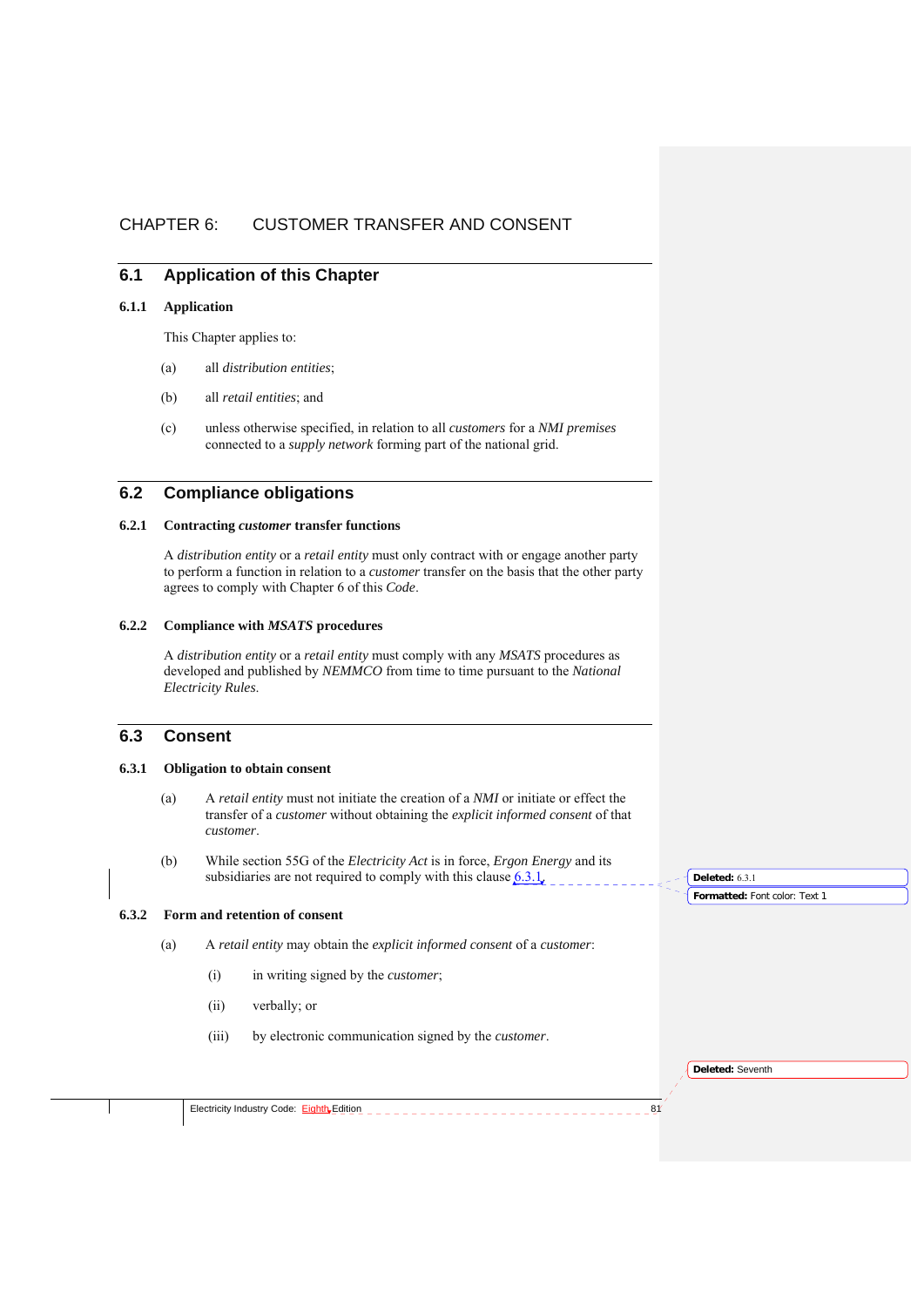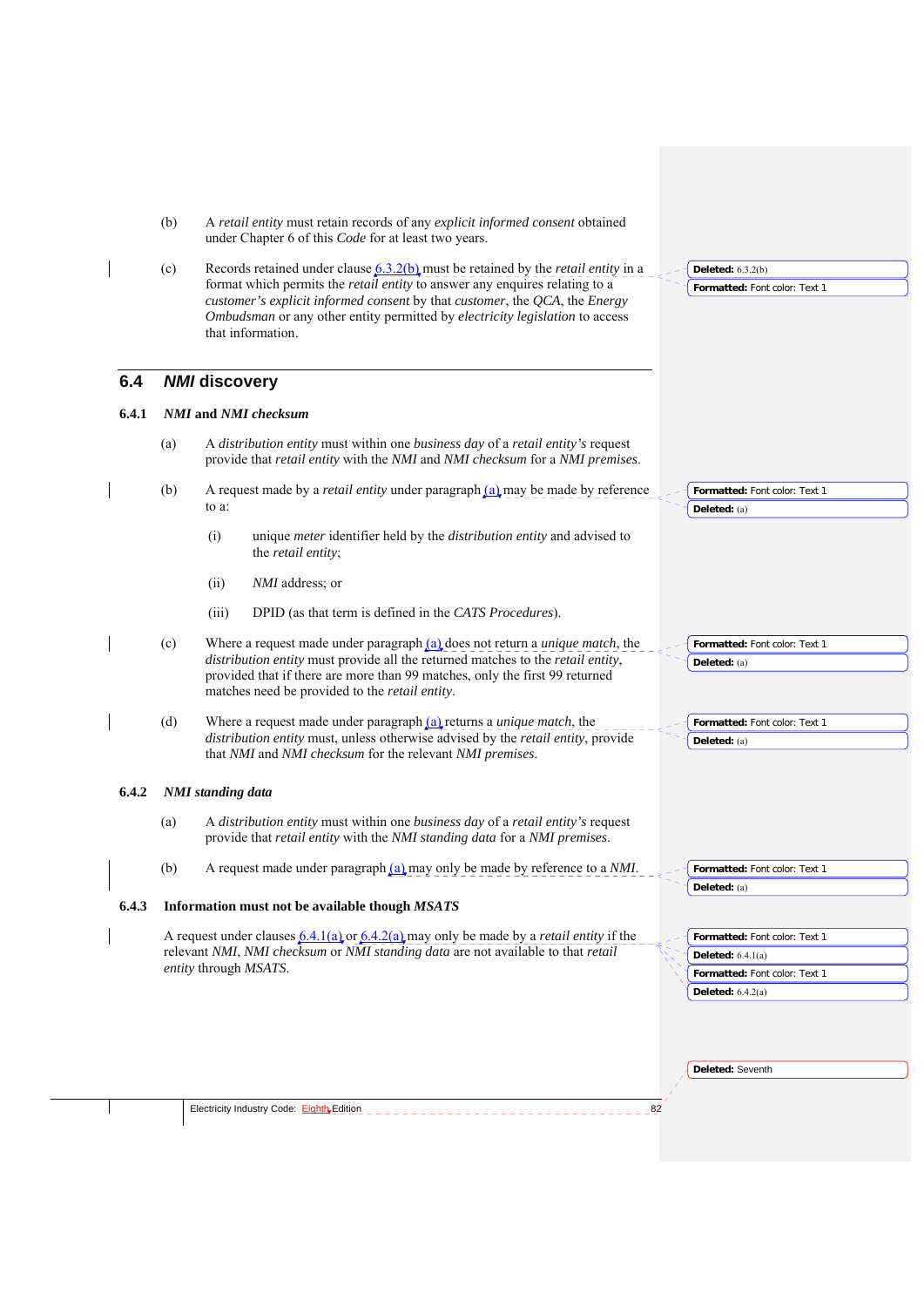#### **6.4.4 Transitional provisions**

For:

- (a) in relation to all *distribution entities,* a period of three months from the *FRC commencement date*; and
- (b) in relation to *Ergon Energy*, the entire period *Ergon Energy* is operating under the *minimalist transitioning approach*,

the relevant *distribution entity* will have two *business days* to provide the relevant data in response to a request under clause 6.4.1(a) or 6.4.2(a) rather than one *business day*.

## **6.5 Initiation of transfers by** *retail entities*

### **6.5.1 Proposed transfers**

- (a) A proposed transfer of a *customer's NMI* to a new *retail entity* must be initiated by the new *retail entity* in accordance with any *MSATS* procedures as developed and published by *NEMMCO* from time to time pursuant to the *National Electricity Rules*. The proposed transfer may be initiated prior to the expiry of any applicable cooling off period in the *retail contract* between the new *retail entity* and the *customer*.
- (b) A *retail entity* must ensure that a transfer is not completed until the applicable cooling off period under the relevant *retail contract* has expired.

### **6.5.2 Cancellation of transfer**

Where a *retail entity* has initiated a transfer in accordance with clause 6.5.1, it must cancel the *customer* transfer request in accordance with any *MSATS* procedures as soon as practicable where the *retail contract* is terminated by the *customer* during any applicable cooling-off period.

## **6.6** *Meter* **read methods**

- (a) All permitted forms of *meter* readings used for the purposes of transferring a *customer* must be performed in accordance with the *electricity legislation*.
- (b) Subject to paragraph (c), a transfer on an *actual meter reading* date must be based on an *actual meter reading* that is a *scheduled meter reading* or a *special meter reading* which:
	- (i) conforms with the *CATS Procedures* retrospectivity rule; or
	- (ii) occurred after the *customer* entered into the new *retail contract.*
- (c) A *retail entity* must not transfer a *customer* on the basis of a *special meter reading*, unless it obtains *explicit informed consent* from that *customer* to:
	- (i) conduct the *special meter reading*; and

| Deleted: $6.4.1(a)$           |
|-------------------------------|
| Formatted: Font color: Text 1 |
| Formatted: Font color: Text 1 |
| Deleted: $6.4.2(a)$           |
|                               |

**Formatted:** Font color: Text 1 **Deleted:** 6.5.1

**Deleted:** Seventh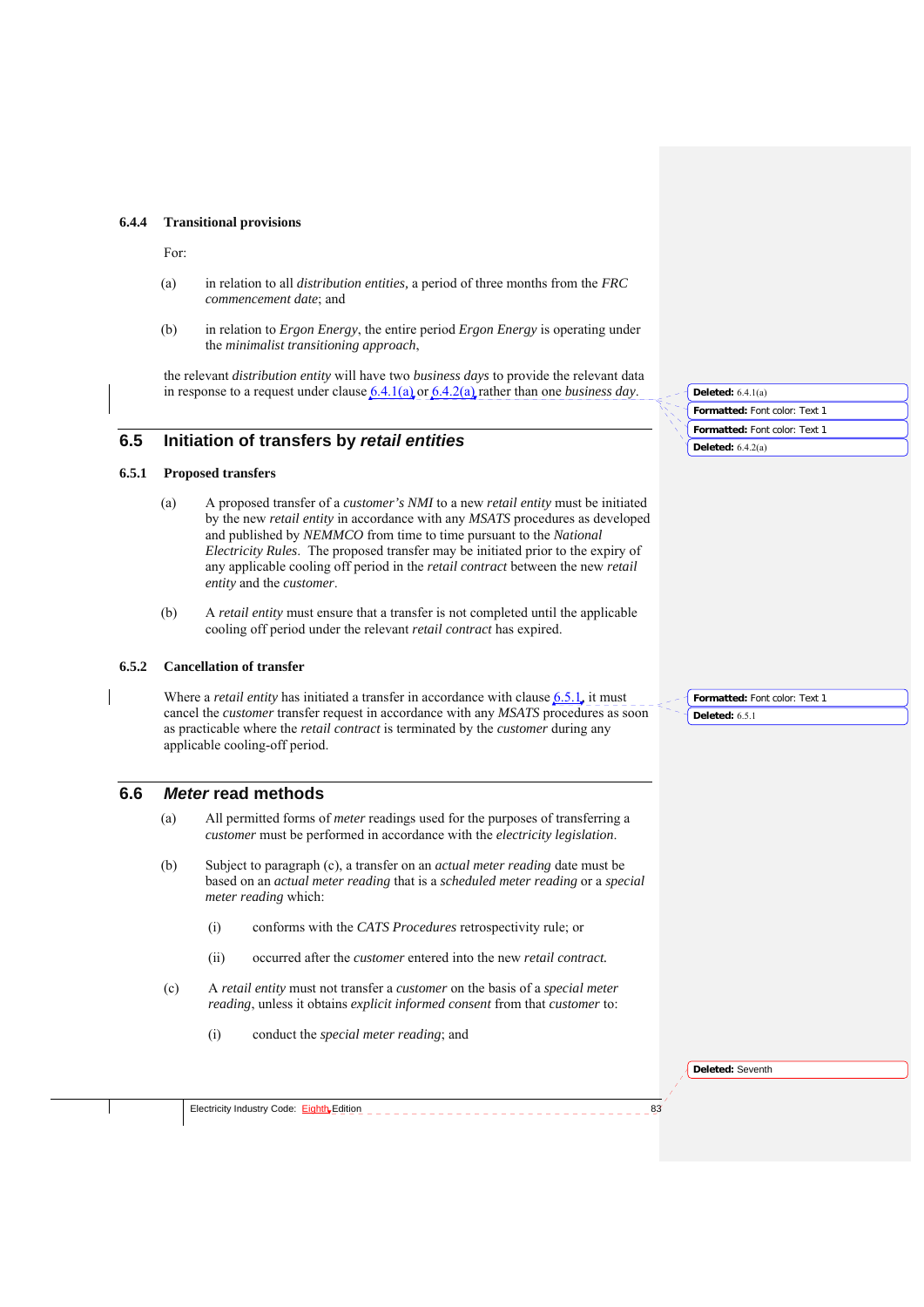- (ii) charge the *customer* for that *special meter reading* a fee which must be disclosed to the *customer*.
- (d) A *retail entity* is not obliged to obtain *explicit informed consent* under clause 6.6(c) if it does not charge the *customer* for that *special meter reading*.

### **6.7 Notification of non-occurrence of transfer**

Where a proposed new *retail entity* has previously advised a *customer* of the expected date of completion of a *NMI* transfer and that *NMI* transfer does not occur on that date and is not expected to occur within one month of that date, the *retail entity* must, within a reasonable time of becoming aware of the non-occurrence of the *NMI* transfer, use its best endeavours to advise the *customer*:

- (a) that the *customer* transfer did not occur;
- (b) of the reasons for the delay; and
- (c) of the new expected date of completion of the *customer* transfer (if it is still proceeding).

### **6.8** *Minimalist transitioning approach*

### **6.8.1 Application**

- (a) *Ergon Energy* is declared, at the *FRC commencement date*, to be operating under the *minimalist transitioning approach*.
- (b) The *QCA* may issue a notice to *Ergon Energy* declaring it will no longer be operating under the *minimalist transitioning approach* from the date 12 months from the date of the notice.
- (c) *Ergon Energy* must include a notice on its website stating the *minimalist transitioning approach* applies to it until the *minimalist transitioning approach* ceases to apply to it.
- (d) The *QCA* will review whether to issue a notice in accordance with paragraph (b) on an annual basis. In conducting this review, the *QCA* must consult with *Ergon Energy*, *retail entities* and any other person who has a legitimate interest in whether such a notice is to be issued.
- (e) Clauses 6.8.2 and 6.8.5 only apply to *Ergon Energy* while it operates under the *minimalist transitioning approach*.

#### **6.8.2 Discovery requests under a** *minimalist transitioning approach*

- (a) *Ergon Energy* must have the capacity to process a minimum of 150 requests each *business day* in total under clauses 6.4.1(a) and 6.4.2(a).
- (b) If more than 150 requests are received in total under clauses  $6.4.1(a)$  and 6.4.2(a) by *Ergon Energy* in a *business day* then *Ergon Energy* will employ a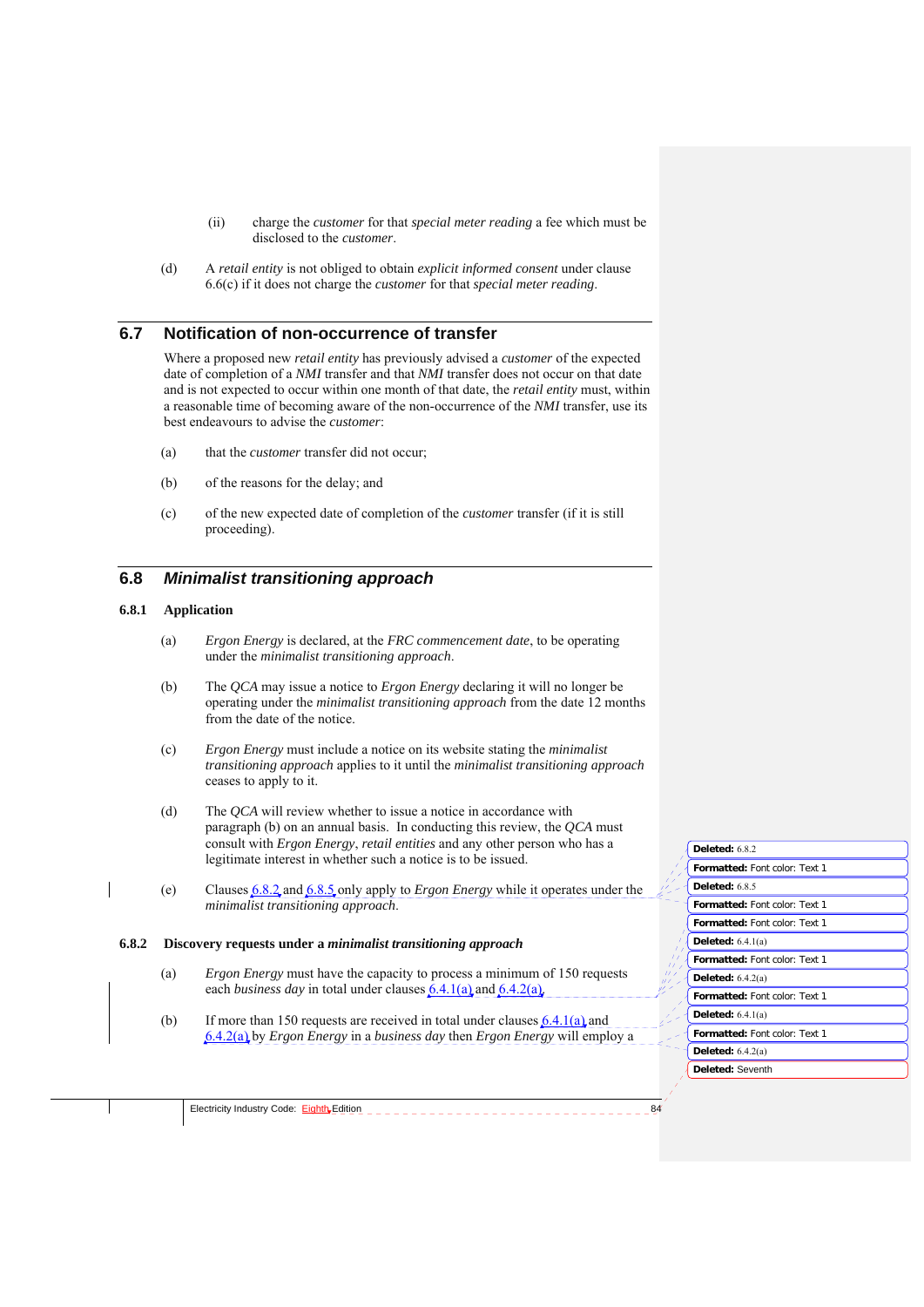combination of the following measures as appropriate to minimise or temporarily change transaction completion times:

- (i) increase the resources available for completing requests for information from *retail entities*, for example by increasing the total number of resources or the hours during which requests are processed;
- (ii) increase the time for completing requests for information from *retail entities* beyond two *business days*; and
- (iii) institute a queuing policy on the basis of the order of the receipt of requests for information from *retail entities*.
- (c) If *Ergon Energy* is consistently receiving more than 150 requests in total under clauses  $6.4.1(a)$  and  $6.4.2(a)$  and reasonably expects that it is unable to complete these within two *business days* then it must advise affected *retail entities*:
	- (i) which of the measures it is taking to minimise transaction completion times; and
	- (ii) of the revised expected timeframes for completing requests for information.

#### **6.8.3** *NMI* **creation requests under a** *minimalist transitioning approach*

- (a) *Ergon Energy* must have the capacity to process a minimum of 40 *NMI* creation requests each *business day* under clause 6.8.4.
- (b) If more than 40 *NMI* creation requests under clause 6.8.4 are received by *Ergon Energy* in a *business day* then *Ergon Energy* will employ a combination of the following measures as appropriate to minimise or temporarily change *NMI* creation completion times:
	- (i) increase the resources available for initiating *NMI* creations, for example by increasing the total number of resources or the hours during which *NMI* creation requests are processed;
	- (ii) increase the time for initiating *NMI* creations beyond two *business days*; and
	- (iii) institute a queuing policy on the basis of the order of receipt of *NMI* creation requests.
- (c) If *Ergon Energy* is consistently receiving more than 40 *NMI* creation requests under clause 6.8.4 and reasonably expects that it is unable to initiate the requests in *MSATS* within two *business days*, then it must advise affected *retail entities*:
	- (i) which of the measures it is taking to minimise the timeframe for initiating *NMI* creations in *MSATS*; and
	- (ii) of the revised expected timeframes for initiating in *MSATS* the *NMI* creations requested.

| Deleted: $6.4.1(a)$           |
|-------------------------------|
| Formatted: Font color: Text 1 |
| Deleted: $6.4.2(a)$           |
| Formatted: Font color: Text 1 |
|                               |

| - Formatted: Font color: Text 1 |
|---------------------------------|
| Deleted: 6.8.4                  |
| Formatted: Font color: Text 1   |
| Deleted: 6.8.4                  |

| <b>Formatted:</b> Font color: Text 1 |
|--------------------------------------|
| Deleted: $6.8.4$                     |

**Deleted:** Seventh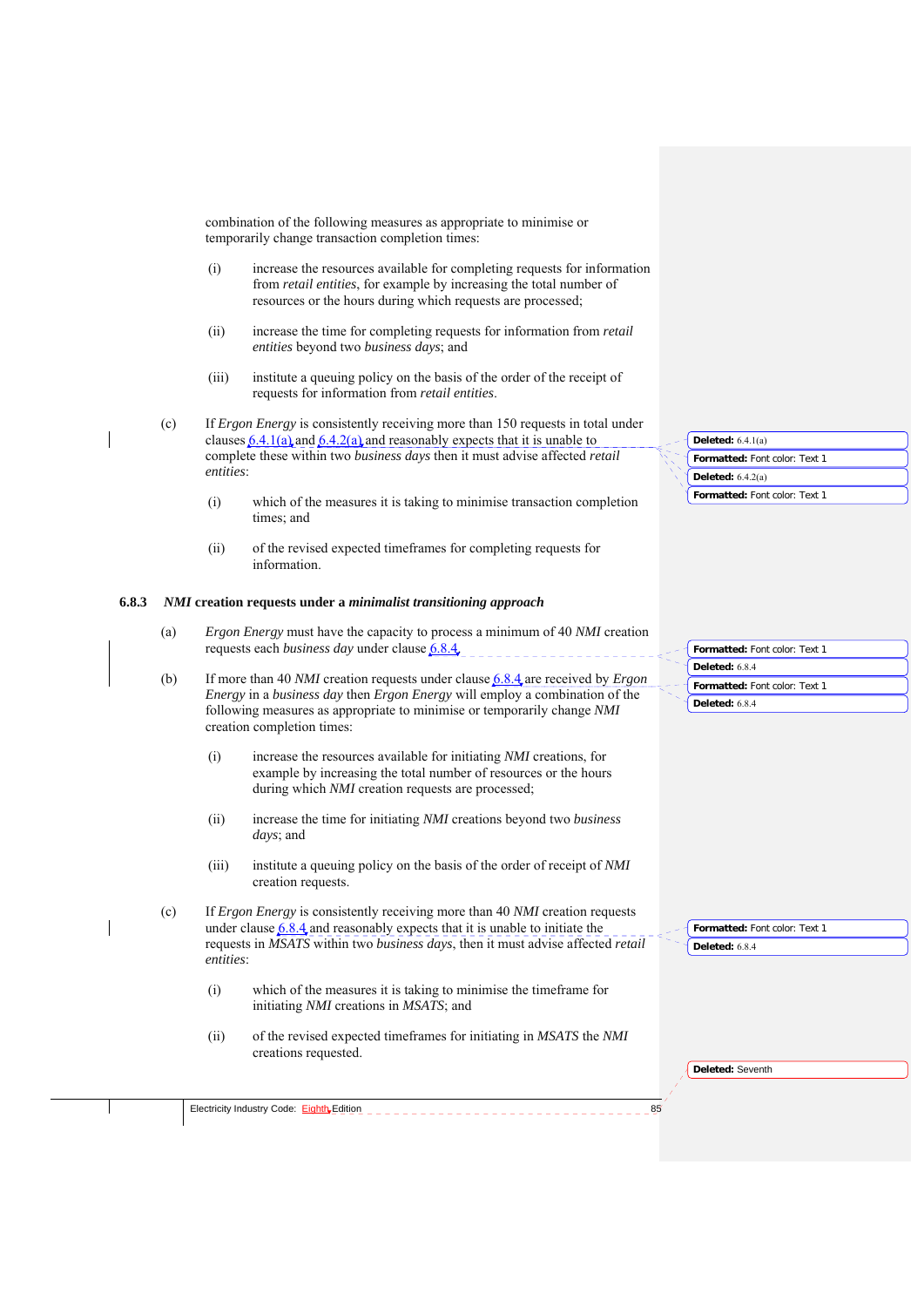#### **6.8.4 Request to create a** *NMI*

Where the *NMI* that is the subject of a proposed transfer is a *small customer's NMI* of *Ergon Energy* and that *NMI* is not in *MSATS*, the new *retail entity* must request the *distribution entity* to create the *NMI* and associated standing data in *MSATS* as soon as practicable after a *negotiated retail contract* has been entered into between the *customer* and the new *retail entity*.

## **6.8.5 Population of** *MSATS*

*Ergon Energy*, while operating under the *minimalist transitioning approach*, will provide to *NEMMCO* the *NMI* and each required item of *NMI standing data* in respect of each *connection point* for which it is the *distribution entity* for those *NMIs*:

- (a) with a *NMI* classification code of "LARGE"; or
- (b) that have been the subject of a transfer request.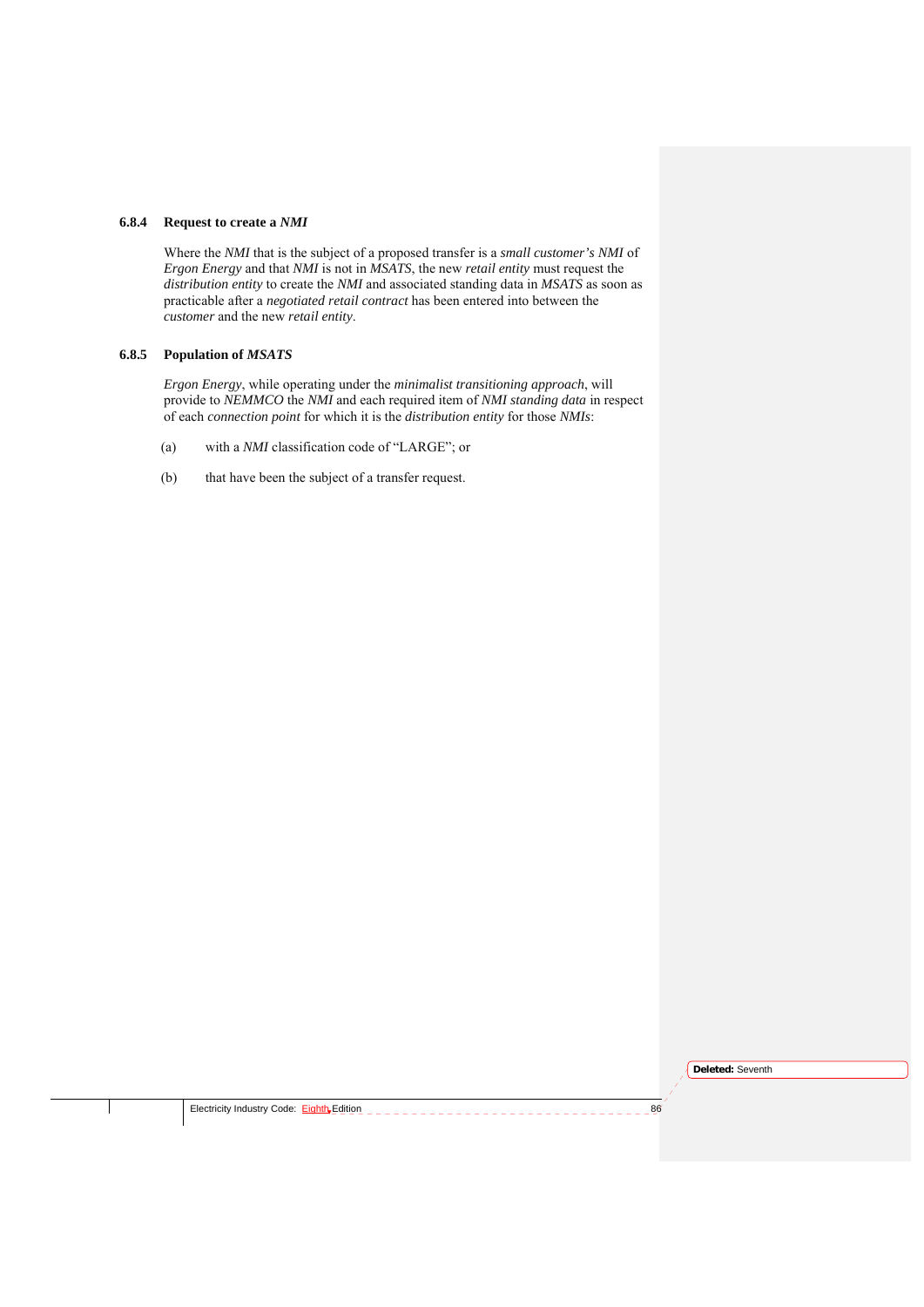# CHAPTER 7: RETAIL MARKETING CONDUCT

## **Preamble**

Chapter 7 of this *Code* is intended to operate in conjunction with laws of general application. To the extent that there is any inconsistency between this Chapter and an applicable Commonwealth or State law, that law will take precedence.

Sections 120ZL and 120ZN of the *Electricity Act* deal with the interaction of this Chapter and the *Fair Trading Act*.

# **7.1 Application of this Chapter**

### **7.1.1 Application**

Subject to clauses  $7.1.2$  and  $7.1.3$ , this Chapter applies to:

- (a) all *retail entities*;
- (b) in respect of clause 7.10, in relation to *large customers*; and
- (c) unless otherwise specified, in relation to *small customers*,

and *non-regulated marketers* are encouraged to comply with this Chapter 7.

#### **7.1.2 Non-application to** *Ergon Energy*

While section 55G of the *Electricity Act* is in force, *Ergon Energy* and its subsidiaries are not required to comply with this Chapter 7.

#### **7.1.3 Non-application by agreement**

This Chapter 7, or specified provisions of this Chapter 7, will not apply to a *retail entity*, or a *marketer* acting on the *retail entity's* behalf, where the *retail entity* has agreed in writing with a *customer*, by obtaining that *customer's explicit informed consent*, that this Chapter 7, or specified provisions of this Chapter 7, will not apply in respect of that *customer*, if:

- (a) the *customer*:
	- (i) is a *business customer*;
	- (ii) has one or more *premises* or a group of *premises*;
	- (iii) is a *small customer* in respect of one or more of those *premises*; and
- (b) the aggregate of the actual or expected annual energy consumption level for those *premises* equals or exceeds:
	- (i) in the case of a proposed electricity contract, 100*MWh* of electricity per annum; or
	- (ii) in the case of a proposed *dual fuel contract*, 100*MWh* of electricity per annum or 1TJ of gas per annum.

**Deleted:** Seventh

| Electricity Industry Code: Eighth Edition |  |
|-------------------------------------------|--|
|                                           |  |

**Formatted:** Font color: Text 1 **Deleted:** 7.1.2 **Formatted:** Font color: Text 1

**Deleted:** 7.1.3

**Formatted:** Font color: Text 1

**Deleted:** 7.10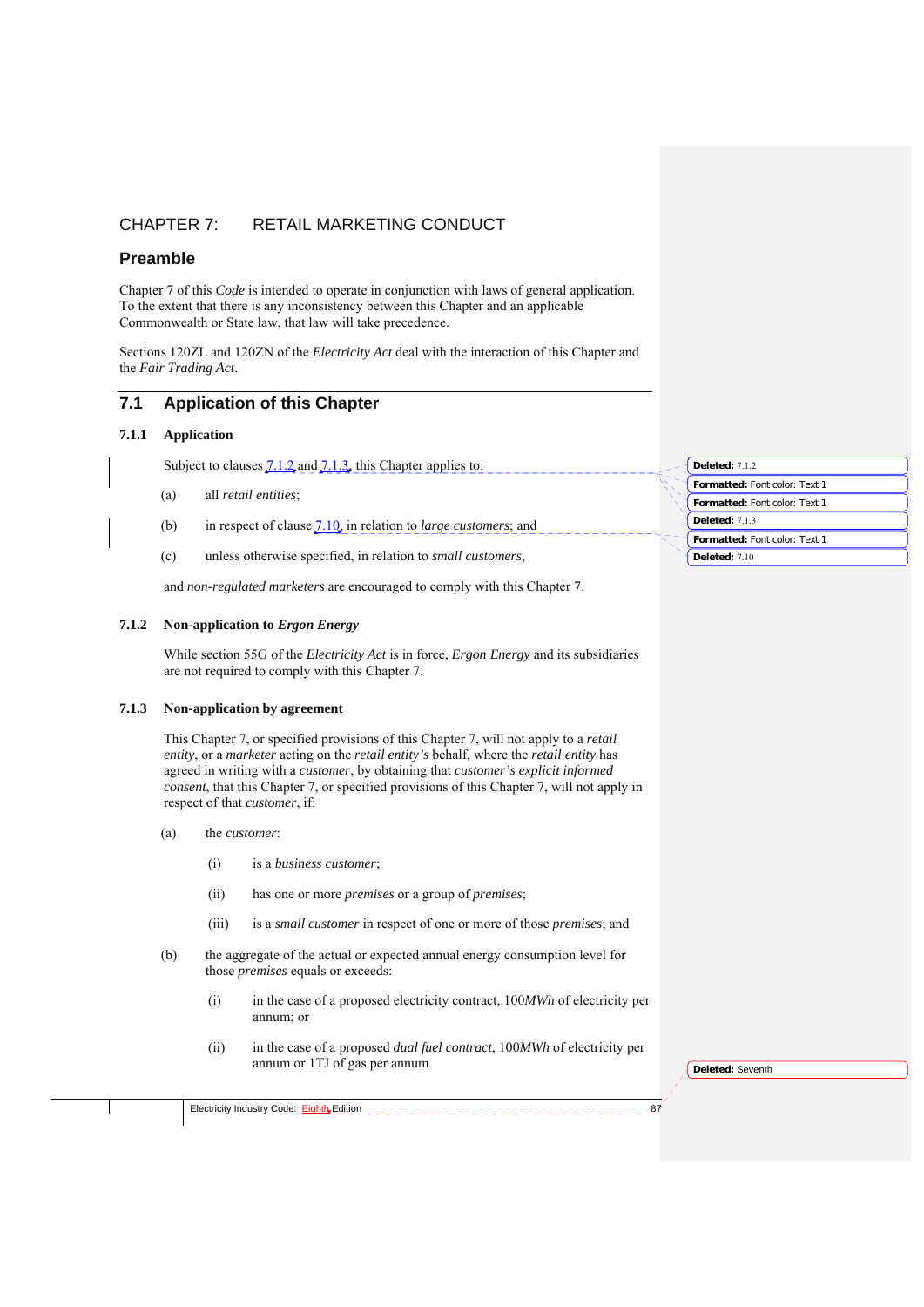## **7.2 Compliance**

### **7.2.1 Compliance**

- (a) A *retail entity* is responsible under this Chapter 7 for the conduct of any person who is employed, engaged or authorised by the *retail entity* to carry out *marketing* on the *retail entity's* behalf, including a *non-regulated marketer* whose actions result, or are intended to result, in the *retail entity* entering into a *retail contract* with a *small customer* for the provision of *customer retail services*.
- (b) A *retail entity* will not be responsible for the conduct of a *non-regulated marketer* who is employed, engaged or authorised by a *small customer* or group of *small customers* to act on their behalf, whose actions result, or are intended to result, in the *small customer* or group of *small customers* entering into a *retail contract* with a *retail entity* for the provision of *customer retail services*.

### **7.2.2 Statement of compliance**

A *retail entity* must use its best endeavours to obtain a written statement from a *nonregulated marketer* confirming the *non-regulated marketer's* compliance with this Chapter 7 where the *non-regulated marketer* has introduced a *small customer* to the *retail entity* or has arranged or facilitated a *retail contract* on behalf of that *retail entity*.

# **7.3 General conduct standards**

A *marketer* or *salesperson* must while engaged in *marketing*:

- (a) comply with all applicable Commonwealth and State laws;
- (b) not engage in misleading, deceptive or unconscionable conduct, whether by act or omission;
- (c) not exert undue pressure on a *small customer*, nor harass or coerce a *small customer*;
- (d) use words and images that promote *small customers'* comprehension of *retail contracts*;
- (e) ensure that information provided to *small customers* is truthful and in plain language;
- (f) ensure that information provided to individual *small customers* is relevant to that *small customer's* circumstances; and
- (g) provide only timely, accurate, verifiable and truthful comparisons.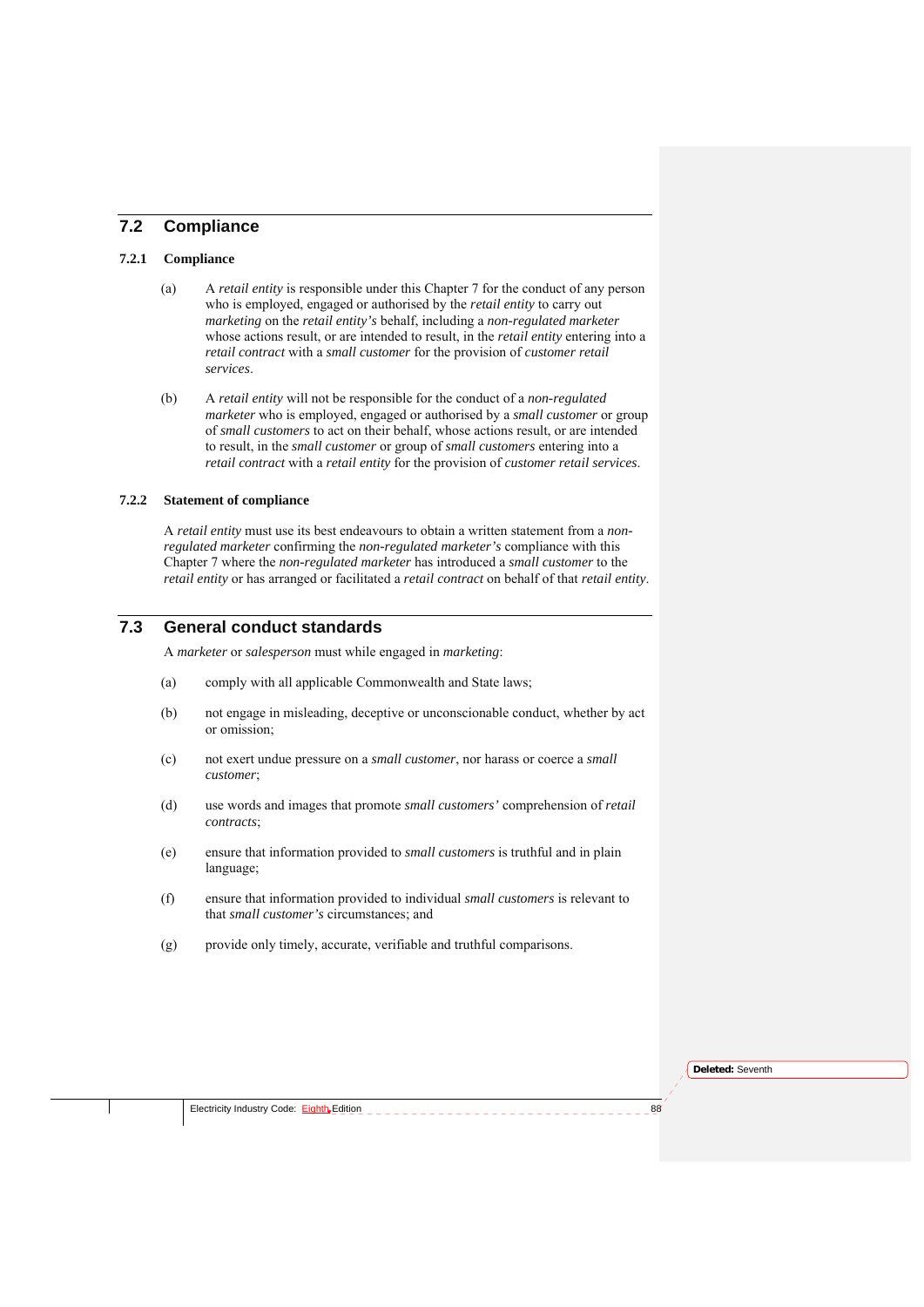## **7.4 Time of contact**

#### **7.4.1 Door knocking**

- (a) Subject to paragraph (b), except by prior appointment, a *marketer* or *salesperson* must not visit a *small customer* for the purpose of *marketing* a *retail contract*:
	- (i) at any time on a Sunday or a public holiday; or
	- (ii) on a Saturday:
		- (A) between midnight and 9.00 a.m.; or
		- (B) between 5.00 p.m. and midnight; or
	- (iii) on any other day:
		- (A) between midnight and 9.00 a.m.; or
		- (B) between 6.00 p.m. and midnight.
- (b) If a *retail entity* has an exemption under section 71A of the *Fair Trading Act* in relation to contact times, the *retail entity* and its *marketers* or *salespersons* must comply with that exemption to the extent of any inconsistency.

#### **7.4.2 Telephone marketing**

Except by prior appointment, a *marketer* or *salesperson* must not telephone a *small customer* for the purpose of *marketing* a *retail contract*:

- (a) at any time on a Sunday or a public holiday; or
- (b) on a Saturday:
	- (i) between midnight and 9.00 a.m.; or
	- (ii) between 5.00 p.m. and midnight; or
- (c) on any other day:
	- (i) between midnight and 9.00 a.m.; or
	- (ii) between 8.00 p.m. and midnight.

## **7.5** *Marketing contacts*

#### **7.5.1 Identification**

As soon as practicable following the commencement of any *marketing contact* with a *small customer*, a *marketer* or *salesperson* must advise the *small customer* of:

(a) the purpose of the *marketing contact;*

**Deleted:** Seventh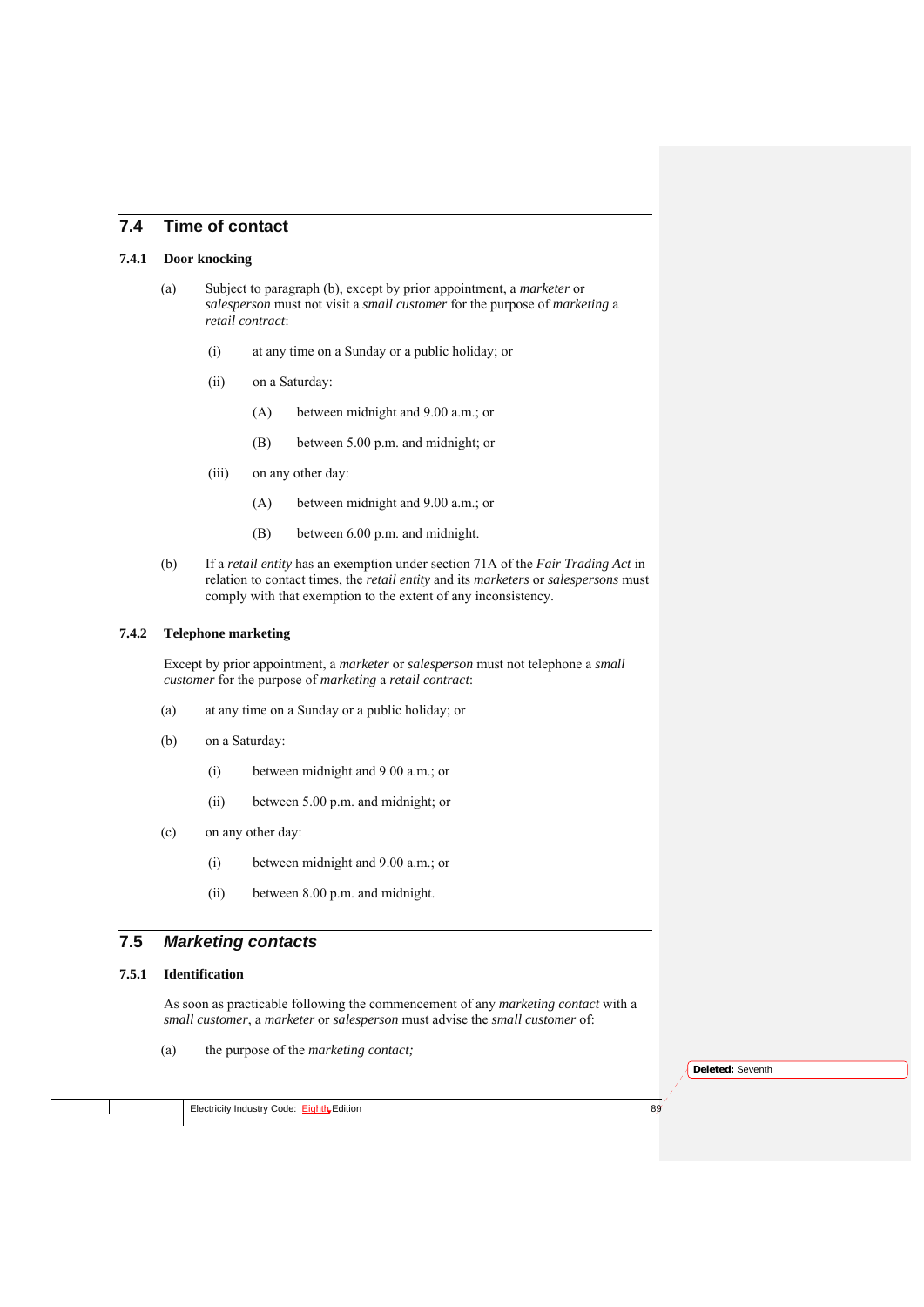- (b) the name of the *salesperson*; and
- (c) the name of the *marketer* and, if different, the name of the *retail entity* on whose behalf the *marketer* is acting.

#### **7.5.2 Contact details**

Prior to completion of a *marketing contact* with a *small customer*, the *marketer* or *salesperson* must use its best endeavours to provide a *small customer* with contact details for the *marketer* and, if different, the *retail entity* on whose behalf the *marketer* or *salesperson* is acting.

#### **7.5.3 Termination of** *marketing contacts*

- (a) If a *small customer* requests the termination of a *marketing contact*, the *marketer* or *salesperson* must:
	- (i) immediately comply with that request;
	- (ii) refrain from contacting that *small customer* again for a period of 20 *business days* from the date of the request, unless otherwise advised by the *small customer*;
	- (iii) advise the *small customer* of the existence of the dispute resolution service provided by the *marketer*, or, if the *marketer* is not a *retail entity*, the *retail entity* on whose behalf the *marketer* or *salesperson* is acting; and
	- (iv) if requested by the *small customer*, provide details, including contact details, of that dispute resolution service.
- (b) To avoid doubt, paragraph (a) does not apply where a *small customer* defers a *marketing contact* to another date.

#### **7.5.4** *Marketing* **in person**

- (a) A *marketer* or *salesperson* who makes a *marketing contact* by visiting a *small customer* must wear an identification card on his or her chest containing:
	- (i) a photograph of the *marketer* or *salesperson*; and
	- (ii) the name of the *marketer* or *salesperson* and, if different, the *retail entity* on whose behalf the *marketer* is acting.
- (b) A *marketer* or *salesperson* who makes a *marketing contact* by visiting a *small customer* must also provide the *small customer* with:
	- (i) the *retail entity's* telephone number for enquiries, verifications and complaints; and
	- (ii) if requested by the *small customer*, the address for service of the *retail entity* on whose behalf the *marketer* or *salesperson* is acting.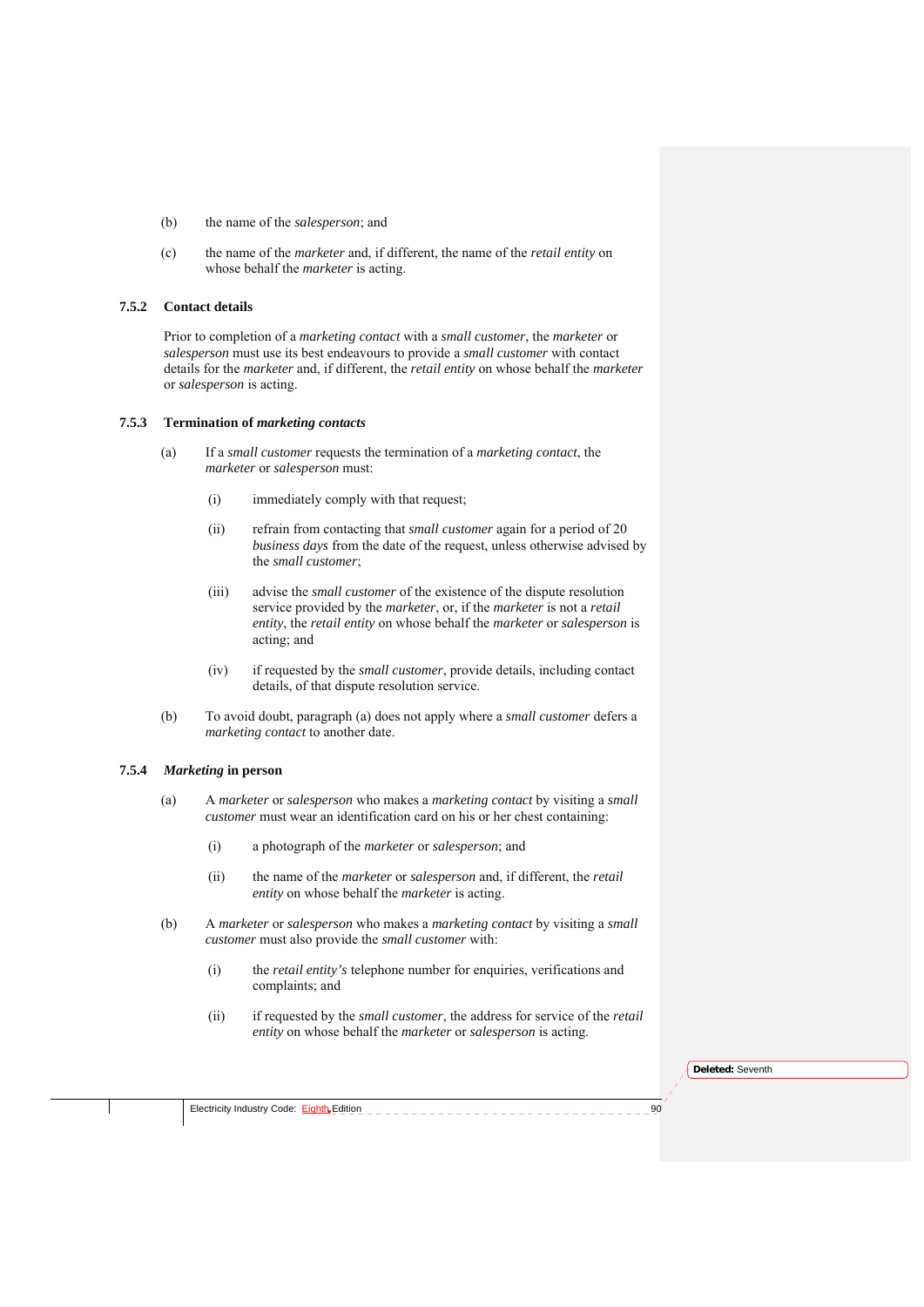#### **7.5.5 Information and details to be provided in writing where** *marketing* **is in person**

Information or details required to be provided to a *small customer* under clause 7.5.1, 7.5.2 or 7.5.3 must be provided to the *small customer* in writing if the *marketer* or *salesperson* is making the *marketing contact* by visiting the *small customer*.

#### **7.5.6** *Marketing* **by telephone**

A *marketer* or *salesperson* who makes a *marketing contact* with a *small customer* by telephone must use its best endeavours to:

- (a) comply with the requirements of clauses  $7.5.1$  and  $7.5.2$ ; and
- (b) provide the *small customer* with sufficient contact details so that the *small customer* can contact the *marketer* or a *salesperson* by return telephone call if he or she requires.

#### **7.5.7** *Marketing* **by electronic means**

A *marketer* or *salesperson* who makes a *marketing contact* with a *small customer* by means of an electronic communication must:

- (a) comply with the requirements of clauses  $7.5.1$  and  $7.5.2$ ; and
- (b) provide the *small customer* with sufficient contact details so that the *small customer* can contact the *marketer* or a *salesperson* by return electronic communication if he or she requires.

#### **7.5.8 Record keeping standards**

To enable the identification of *marketers* and *salespeople* by *small customers* and to assist *marketers* and *small customers* in dealing with enquiries, verifications and complaints, a *marketer* must, for at least one year from the date of a *marketing contact,* use its best endeavours to keep records of:

- (a) all *marketing contacts* with *small customers*, whether initiated by the *marketer* or the *small customer*;
- (b) *small customer* requests not to be contacted by the *marketer*; and
- (c) *marketing contacts* which have been terminated at the request of the *small customer*.

# **7.6 Written disclosure statement**

When a *marketing contact* results, or is intended to result, in a *small customer* entering into a *negotiated retail contract*, or when a *small customer* contacts a *marketer* for the purposes of entering into a *negotiated retail contract*, the following information must be provided in writing to the *small customer* by the *marketer* in a written disclosure statement at the time the *negotiated retail contract* is entered into or, if the contract is entered into over the telephone, within two *business days* of the *negotiated retail contract* being entered into:

|  | Deleted: 7.5.1                |
|--|-------------------------------|
|  | Formatted: Font color: Text 1 |
|  | Formatted: Font color: Text 1 |
|  | <b>Deleted: 7.5.2</b>         |
|  | Formatted: Font color: Text 1 |
|  | <b>Deleted: 7.5.3</b>         |
|  |                               |

| Formatted: Font color: Text 1 |
|-------------------------------|
| <b>Deleted: 7.5.1</b>         |
|                               |
| Formatted: Font color: Text 1 |

| Formatted: Font color: Text 1 |
|-------------------------------|
| Deleted: $751$                |
| Formatted: Font color: Text 1 |
| Deleted: $752$                |

**Deleted:** Seventh

Electricity Industry Code:  $EighthEqhttpEdition  $\overline{a} = \overline{b}$ </u>$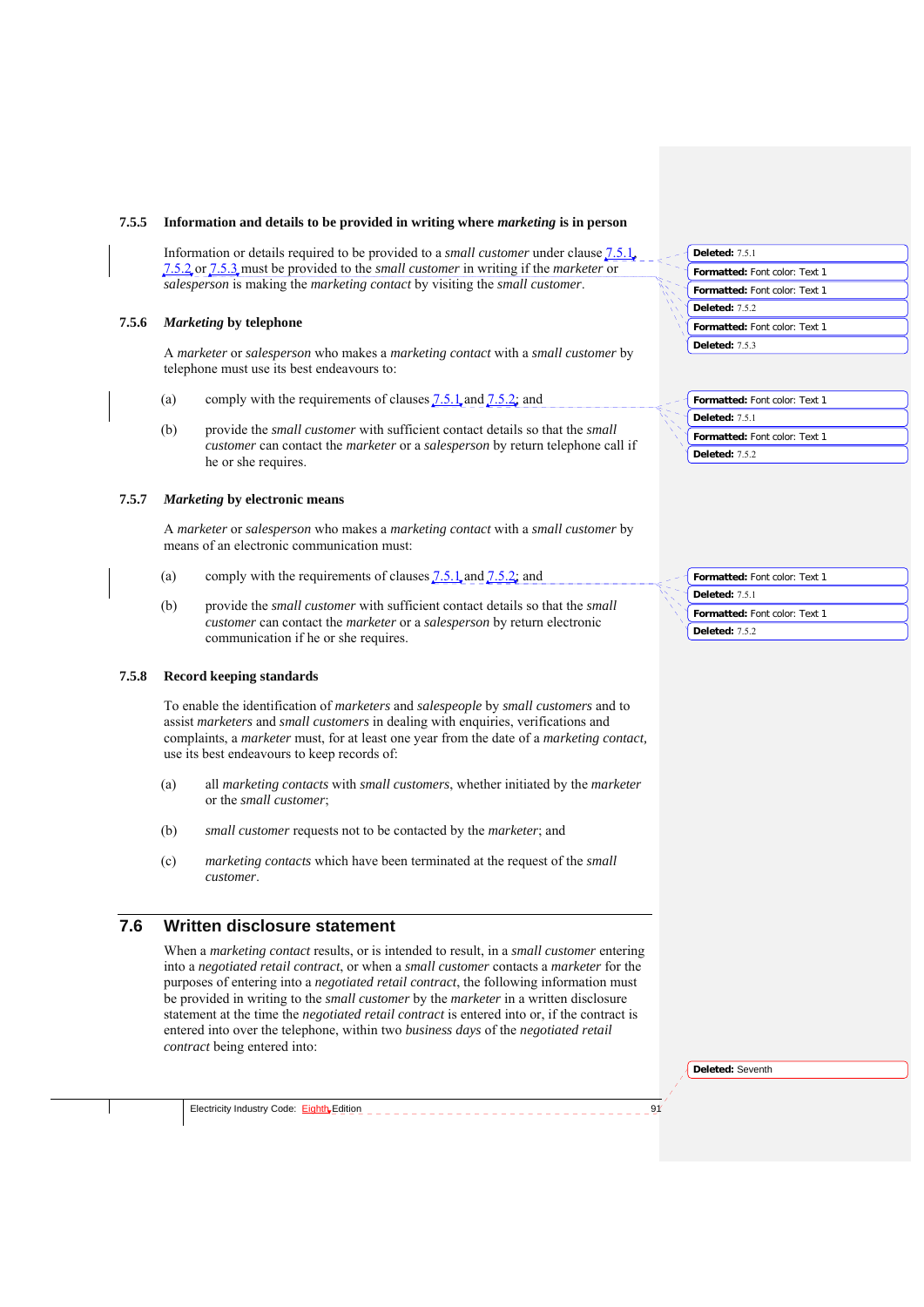- (a) the name and address for service of the *marketer*, or, if different, the *retail entity* on whose behalf the *marketer* is acting;
- (b) the postal address, facsimile number and email address of the *marketer* or, if different, the *retail entity* on whose behalf the *marketer* is acting;
- (c) the date of commencement of the *negotiated retail contract*;
- (d) the prices, charges, tariffs and service levels that will be applicable in respect of the *negotiated retail contract*;
- (e) if the prices, charges, tariffs or service levels are able to be changed by the *retail entity* under the *negotiated retail contract*, the manner in which any such change may be effected;
- (f) the costs to the *small customer* associated with entering into the *negotiated retail contract*, outside of the prices, charges and tariffs payable (including any costs associated with the provision of infrastructure such as *meters*);
- (g) the type and frequency of bills which will be rendered under the *negotiated retail contract*;
- (h) the payment methods and options which are available in respect of the *negotiated retail contract*;
- (i) the early termination charges which may apply in the event that the *small customer* terminates a *fixed-term contract* prior to its expiry date and the method of calculation of those charges;
- (j) the enforcement expenses which may become payable in the event of a breach of the *negotiated retail contract* by the *small customer*;
- (k) the dispute resolution options which are available to *small customers*;
- (l) details of the right conferred on the *small customer* to rescind the *negotiated retail contract* in accordance with the *Code*;
- (m) if a commission, fee or reward is to be paid for the introduction of business to the *retail entity*:
	- (i) a statement of that fact;
	- (ii) details of the person by whom the commission, fee or reward is payable; and
	- (iii) details of the person to whom the commission, fee or reward is payable.

## **7.7 Consent**

(a) Whenever a *marketer* is required to obtain the consent of a *small customer*, including the consent to enter into a *retail contract*, that consent must be the *explicit informed consent* of a *small customer* obtained only after timely, accurate, verifiable and truthful information on the consequences of providing

**Deleted:** Seventh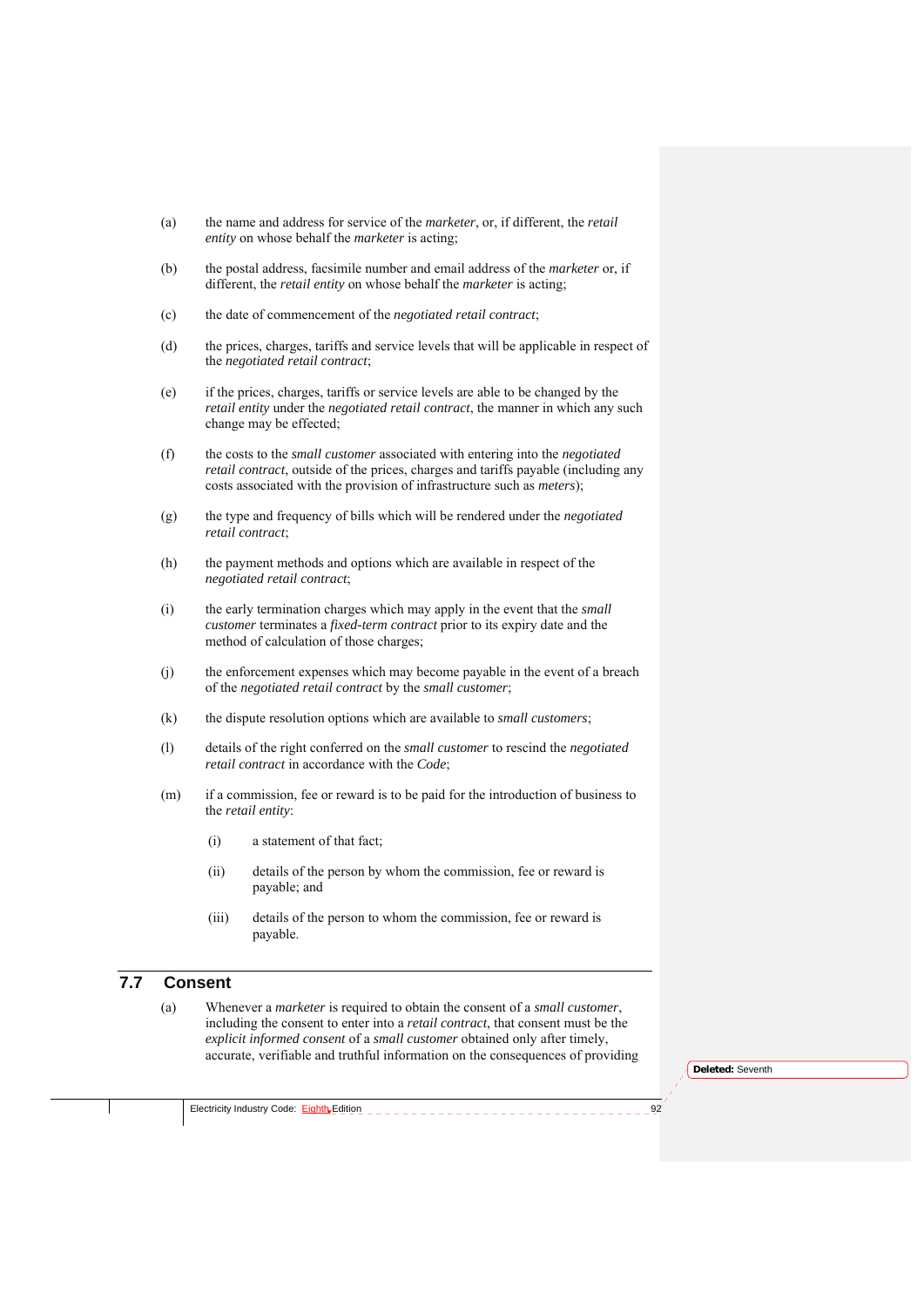consent has been made available to the *small customer* by the *marketer* (for example, through the use of a disclosure statement under clause  $7.6$ .

- (b) A *marketer* must retain records of any *explicit informed consent* obtained under this *Code* for at least two years.
- (c) Records retained under paragraph (b) must be retained by the *marketer* in a format which permits the *marketer* to answer any enquiries relating to a *customer's explicit informed consent* by that *small customer*, the *QCA*, the *Energy Ombudsman* or any other entity permitted by *electricity legislation* to access that information.

### **7.8 Training and product knowledge**

A *marketer* must ensure that the *marketer*'s employees, agents and contractors have sufficient training and knowledge so as to be able to comply with Chapter 7 of this *Code* and all other relevant legislative requirements.

# **7.9 Privacy**

While engaged in *marketing*, a *marketer* must, in dealing with a *small customer's customer information*, comply with:

- (a) the *Privacy Act 1988* (Cwlth); and
- (b) any instrument issued by the *QCA* regarding privacy.

A *marketer* must inform a *small customer* of the *marketer*'s privacy obligations at the request of the *small customer*.

## **7.10** *Large non-market customer* **disclosure statement**

Until the end of 30 June 2009, a *retail entity* must not enter into a *negotiated retail contract* with a *large non-market customer* unless the *retail entity* has first given a statement to the *customer* in writing that, once the *customer* has entered into a *negotiated retail contract* for the *premises*, the *customer* cannot revert to *notified prices* for that *premises*.

**Formatted:** Font color: Text 1 **Deleted:** 7.6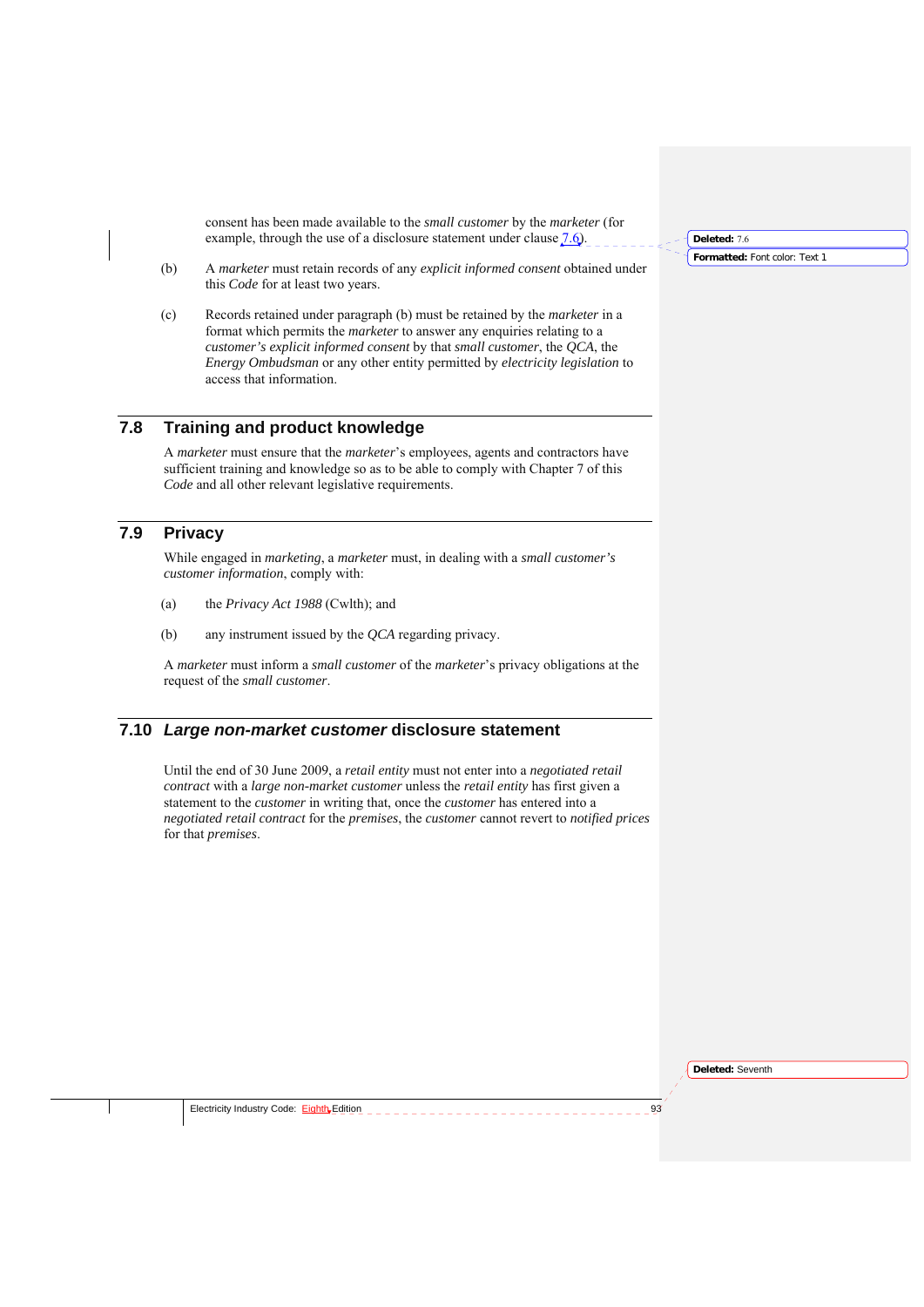# CHAPTER 8: RETAIL MARKET INFORMATION

## **8.1 Application of this Chapter**

### **8.1.1 Application**

Subject to clause 8.1.2, this Chapter applies to all *retail entities* and, with respect to clause 8.5.5, all *distribution entities*.

### **8.1.2 Non-application to** *Ergon Energy*

While section 55G of the *Electricity Act* is in force, *Ergon Energy* and its subsidiaries are only required to comply with clause  $8.5$  of this Chapter 8.

## **8.2 Price fact sheets**

### **8.2.1 Publishing price fact sheets**

For each *negotiated retail contract* that a *retail entity* offers to *residential customers* the *retail entity* must, in relation to that *negotiated retail contract*:

- (a) publish a price fact sheet on its website;
- (b) in combination with, or included within, any written disclosure statement provided to a *residential customer* under the requirements of clause 7.6 of this *Code,* provide a price fact sheet; and
- (c) provide a price fact sheet to a *residential customer* on request.

## **8.2.2 Contents of price fact sheet**

A price fact sheet published or provided in accordance with clause  $8.2.1$  must include at least the following information:

- (a) the estimated annual cost of the *negotiated retail contract* (assuming consumption is spread evenly over the year and excluding rebates or fees listed below in paragraphs (b) to (g)) for a *customer* with an annual electricity consumption level of:
	- (i) 2 *MWh* (excluding *off peak hot water*);
	- (ii) 5 *MWh* (excluding *off peak hot water*);
	- (iii) 8.5 *MWh* (excluding *off peak hot water*); and
	- (iv) 1.5 *MWh* of *off peak hot water*;
- (b) the amount of any loyalty rebate;
- (c) the amount of any entry rebate;

Electricity Industry Code: Eighth Edition

(d) the amount of any account establishment fees;

**Deleted:** Seventh

**Formatted:** Font color: Text 1

**Formatted:** Font color: Text 1

**Formatted:** Font color: Text 1

**Formatted:** Font color: Text 1

**Formatted:** Font color: Text 1

**Deleted:** 8.1.2

**Deleted:** 8.5.5

**Deleted:** 8.5

**Deleted:** 7.6

**Deleted:** 8.2.1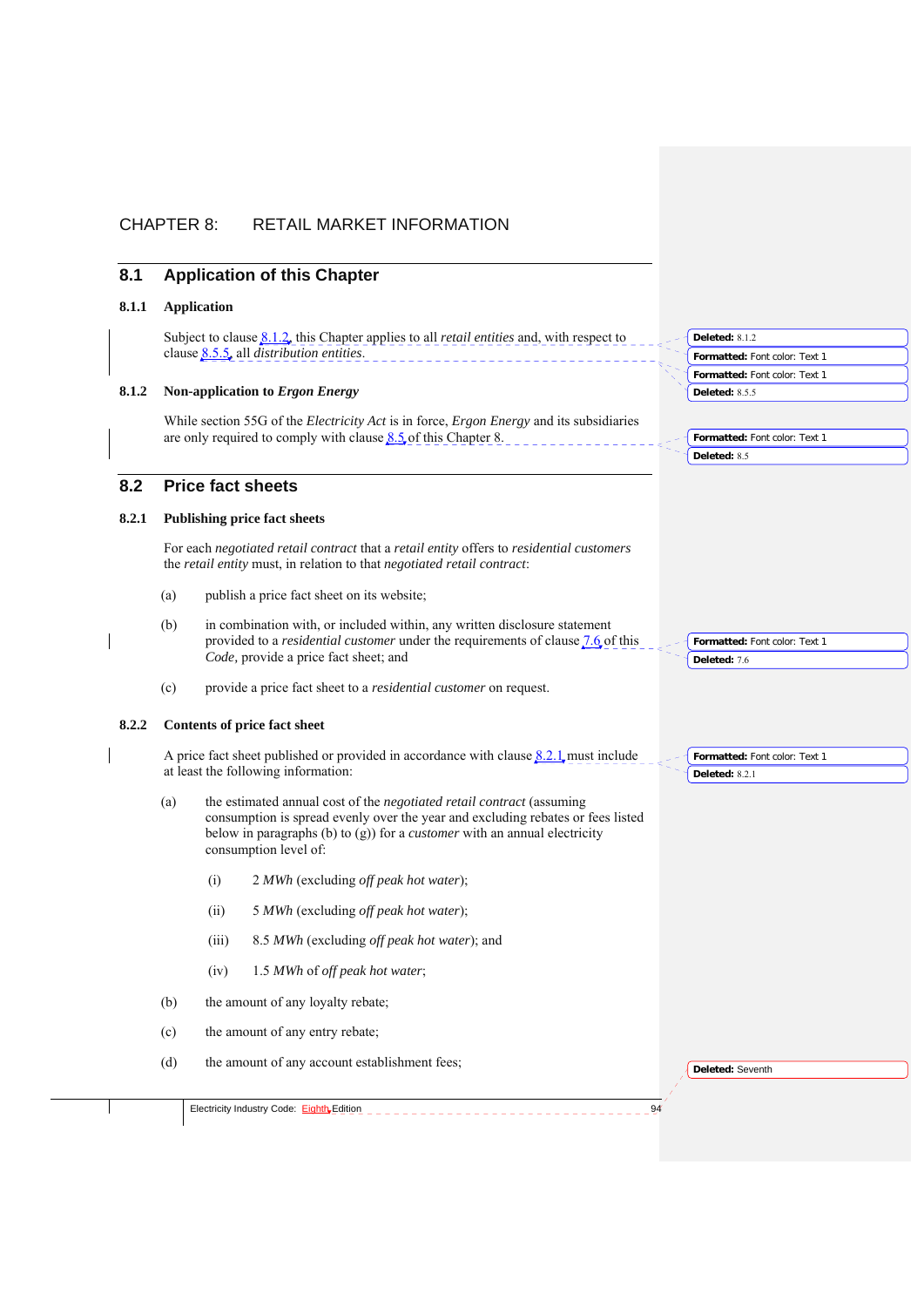- (e) the amount of any exit fees;
- (f) the amount of any direct debit rebate; and
- (g) the amount of any other new fees and charges.

#### **8.2.3 Form of price fact sheet**

Nothing in this clause 8.2 restricts a *retail entity* providing the price fact sheets in conjunction with other *marketing* or information material.

### **8.2.4 Expression of price information**

In any promotional or *marketing* information provided by a *retail entity* or on behalf of a *retail entity* to a *residential customer*, prices must be expressed as inclusive of *GST*.

# **8.3 Provision of information to the** *QCA*

### **8.3.1 Provision of information to the** *QCA*

In relation to each type of *negotiated retail contract* that a *retail entity* offers to *residential customers*, the *retail entity* must provide the *QCA* with accurate and full information about that type of *negotiated retail contract* including:

- (a) price and price structures;
- (b) loyalty rebates;
- (c) entry rebates;
- (d) account establishment fees;
- (e) exit fees;
- (f) any other new fees and charges;
- (g) direct debit rebates; and
- (h) non-price incentives, including but not limited to:
	- (i) loyalty schemes; and
	- (ii) product vouchers.

### **8.3.2 Changes to** *negotiated retail contract***s**

- (a) A *retail entity* must inform the *QCA* of any changes to the information provided under clause 8.3.1 and the date the changes take effect no less than *10 business days* prior to the *price changes* taking effect.
- (b) A *retail entity* may notify the *QCA* of any changes to the information provided under clause  $8.3.1$ , by telephone, fax or email.

**Formatted:** Font color: Text 1 **Deleted:** 8.3.1

**Deleted:** Seventh **Formatted:** Font color: Text 1 **Deleted:** 8.3.1

Electricity Industry Code: Eighth Edition **95** 

**Formatted:** Font color: Text 1 **Deleted:** 8.2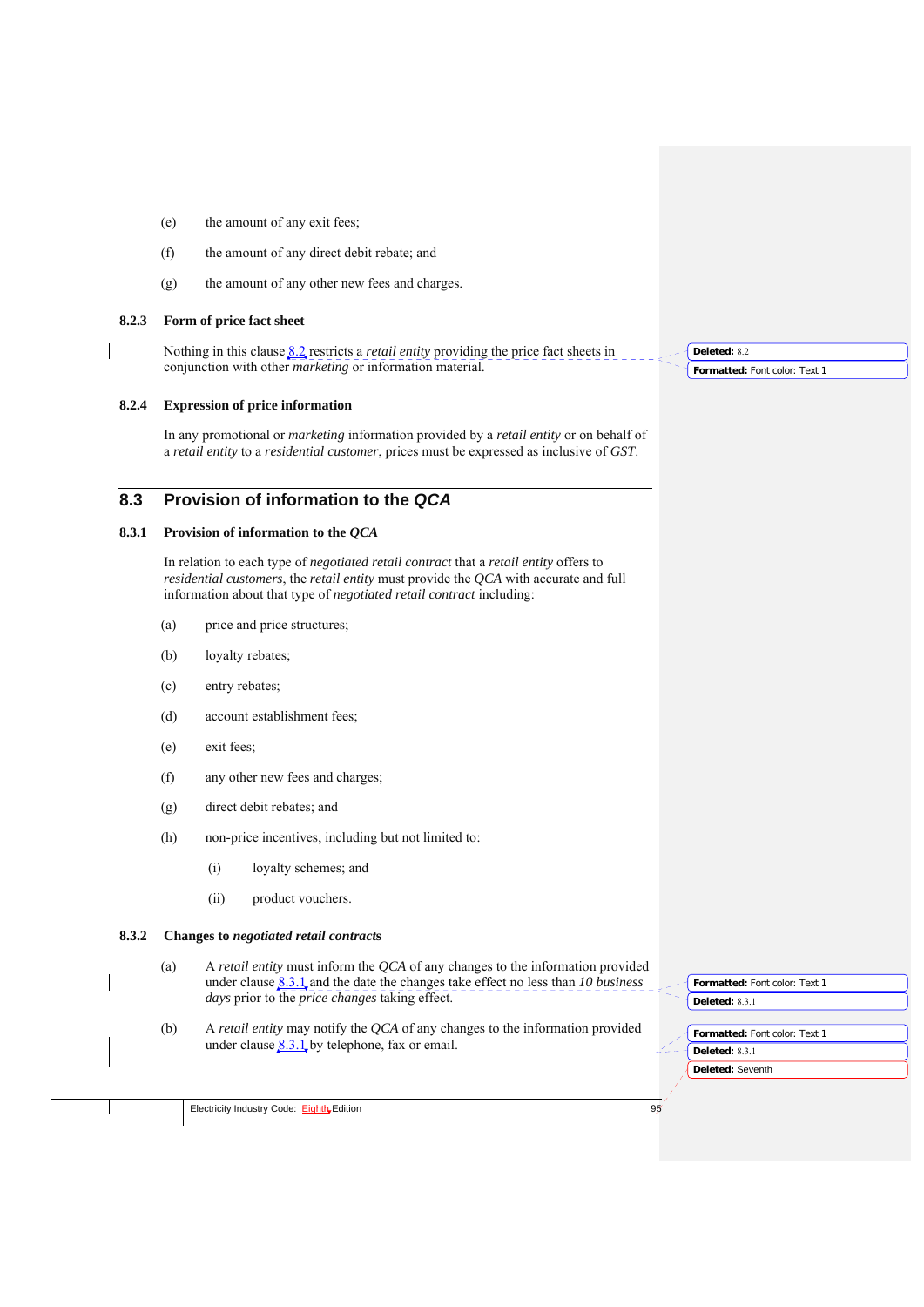(c) If notification is made by telephone, written confirmation of any changes to the information provided under clause  $8.3.1$  must be provided to the *QCA* within five *business days* of the date of that notification.

#### **8.3.3 Confidentiality of information**

- (a) When providing the *QCA* with information about a *negotiated retail contract* under clause  $8.3.1$  or  $8.3.2$ , the *retail entity* may request the *QCA* not to disclose the information publicly.
- (b) If the *QCA* determines that a claim for confidentiality made under paragraph (a) is reasonable and in the public interest, the *QCA* will not publicly disclose the information provided under clause 8.3.1 or 8.3.2 through any of the *QCA's* price comparison services.

## **8.4 Price comparator**

#### **8.4.1 Development of price comparator**

- (a) The *QCA* must develop and make available on its website a price comparator so that a *residential customer* can compare an offer it receives to enter into a *negotiated retail contract* against the types of *negotiated retail contracts* offered by *retail entities* and the *standard retail contract*.
- (b) The price comparator must:
	- (i) be developed with the objective of enabling *residential customers* to compare types of *negotiated retail contracts* and the *standard retail contract*;
	- (ii) prompt the *residential customer* to provide details of electricity consumption from their bills (up to four) and details from any offer they have received from a *retail entity*; and
	- (iii) show the estimated annual electricity costs under each type of *negotiated retail contract* and *standard retail contract* when electricity consumption details are entered by *residential customers* and any savings the *residential customer* could make by entering into a *standard retail contract* or a *negotiated retail contract* other than the offer they have received from the *retail entity*.
- (c) The price comparator will only be a guide and this should be made clear to *residential customers* that use the price comparator.
- (d) The price comparator need only deal with price components of *negotiated retail contracts* in monetary terms and need not deal with non-cash rewards such as vouchers, discounts on other products or services or any eligibility for an energy concession in financial comparisons. However, the price comparator must include a field that provides for a text description of any non-cash rewards offered by the *retail entity* under the contract.

|  | Formatted: Font color: Text 1 |
|--|-------------------------------|
|  | Deleted: 8.3.1                |
|  | Formatted: Font color: Text 1 |
|  | Deleted: 8.3.2                |
|  | Formatted: Font color: Text 1 |
|  | Deleted: $831$                |
|  | Formatted: Font color: Text 1 |
|  | Deleted: $8.3.2$              |

**Formatted:** Font color: Text 1

**Deleted:** 8.3.1

**Deleted:** Seventh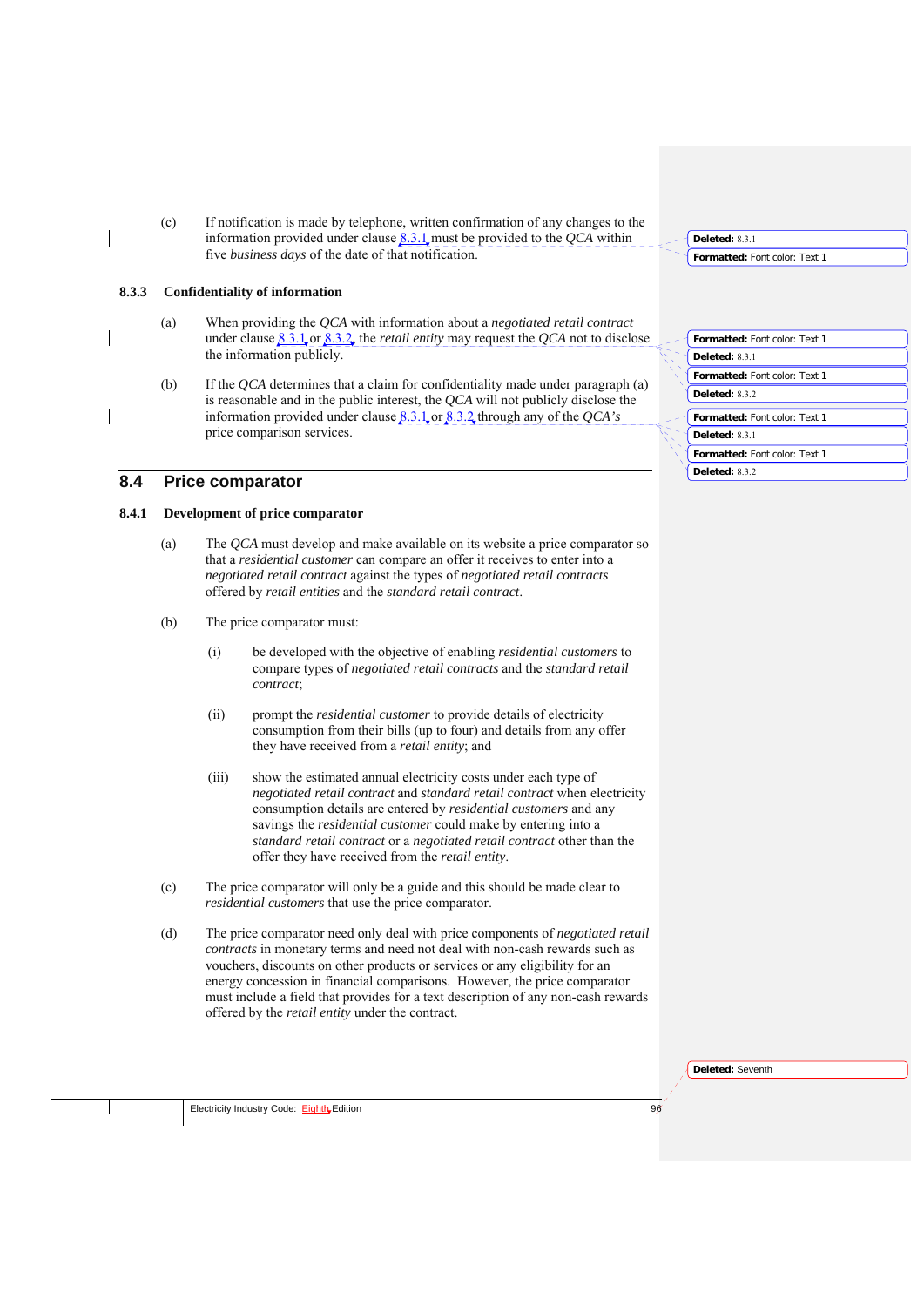(e) Nothing in this clause 8.4 prohibits the *QCA* developing and making available a single price comparator that compares prices for the provision of both electricity and gas.

## **8.5 Review of developments in full retail competition**

### **8.5.1** *QCA* **monitoring and reporting role**

The *QCA* must,

- (a) monitor the development of the Queensland electricity market by reviewing the data provided by all *retail entities* under clauses 8.5.2 to 8.5.4 and by all *distribution entities* under clause 8.5.5 and 8.5.6;
- (b) publish on a quarterly basis in aggregate:
	- (i) the number of *LARGE* and *SMALL NMIs*;
	- (ii) the indicative number of *market NMIs* relating to *large customers*; and
	- (iii) the indicative number of *market NMIs* relating to *small customers*;
- (c) publish on a quarterly basis by *retail entity* the information on *customer* disconnections provided by *retail entities* under clause 8.5.3; and
- (d) publish on a quarterly basis by *retail entity* the information on *customer* complaints provided by the *retail entities* under clause 8.5.4.

#### **8.5.2** *Retail entities* **to supply the number of market and non-market** *customers*

- (a) Each *retail entity* must, within one month after the end of each *quarter,* provide to the *QCA* the number of large and small *market NMIs* as at the end of that previous *quarter*.
- (b) Each *retail entity* must, within one month after the end of each *quarter,* provide to the QCA the number of large and small *non-market NMIs* as at the end of that previous *quarter*.

#### **8.5.3** *Retail entities* **to supply** *customer* **disconnection data**

Each *retail entity* must, within one month after the end of each *quarter,* supply to the *QCA* data that details:

- (a) the total number of the *retail entity's small business customers* that were disconnected;
- (b) the number of the *retail entity's small business customers* that were disconnected in each of the following categories;
	- (i) due to non payment;
	- (ii) at a *premises* due to non payment but who have been reconnected with the same name at the *premises*;

**Deleted:** Seventh

| Formatted: Font color: Text 1 |
|-------------------------------|
| Deleted: 8.5.2                |
| Formatted: Font color: Text 1 |
| Deleted: 8.5.4                |
| Formatted: Font color: Text 1 |
| Deleted: $8.5.5$              |

| - Formatted: Font color: Text 1 |
|---------------------------------|
| Deleted: 8.5.3                  |
|                                 |
| - Formatted: Font color: Text 1 |
| Deleted: 8.5.4                  |

 $\leq$   $\leq$ 

**Formatted:** Font color: Text 1 **Deleted:** 8.4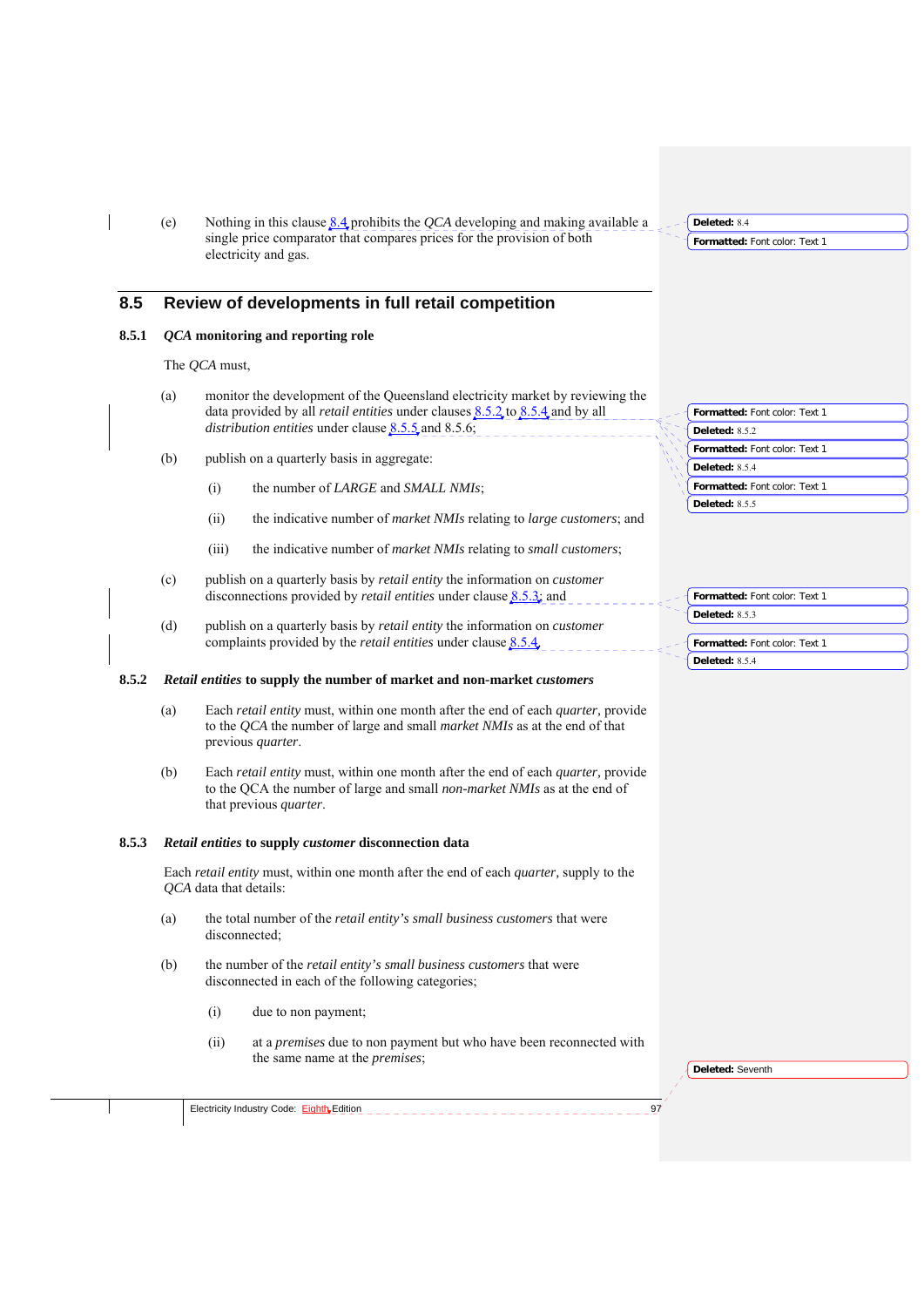- (iii) at a *premises* due to non payment but who have been reconnected within seven days with the same name at the *premises*;
- (c) the total number of the retail entity's *small residential customers* that were disconnected;
- (d) the number of the retail entity's *small residential customers* that were disconnected in each of the following categories:
	- (i) due to non payment;
	- (ii) at a *premises* due to non payment but who have been reconnected with the same name at the *premises*;
	- (iii) at a *premises* due to non payment but who have been reconnected within seven days with the same name at the *premises*;
	- (iv) at a *premises* due to non payment and who hold a pensioner or concession card; and
	- (v) at a *premises* due to non payment and who hold a pensioner or concession card, but who have been reconnected with the same name at the *premises*.
- (e) the number of the *retail entity's small residential customers* that:
	- (i) are participating in a hardship program;
	- (ii) were denied access to a hardship program; and
	- (iii) have exited a hardship program.
- (f) the average debt on entry to a *retail entity's* hardship program, of the *retail entity's small residential customers* that are participating in that hardship program,
- (g) the average length of time the retail entity's *small residential customers* that are participating in a hardship program remain in that program

for the previous quarter.

#### **8.5.4** *Retail entities* **to supply** *customer* **complaint data**

Each *retail entity* must, within one month after the end of each quarter, supply to the *QCA* data that details the number of complaints received from *small customers* (separated into those received from *small business customers* and *small residential customers*) in respect of their actions or omissions as a *retail entity*, for the following categories:

- (a) total number of complaints;
- (b) billing or account complaints;
- (c) marketing complaints; and

**Deleted:** Seventh

Electricity Industry Code:  $EightE$  Edition</u>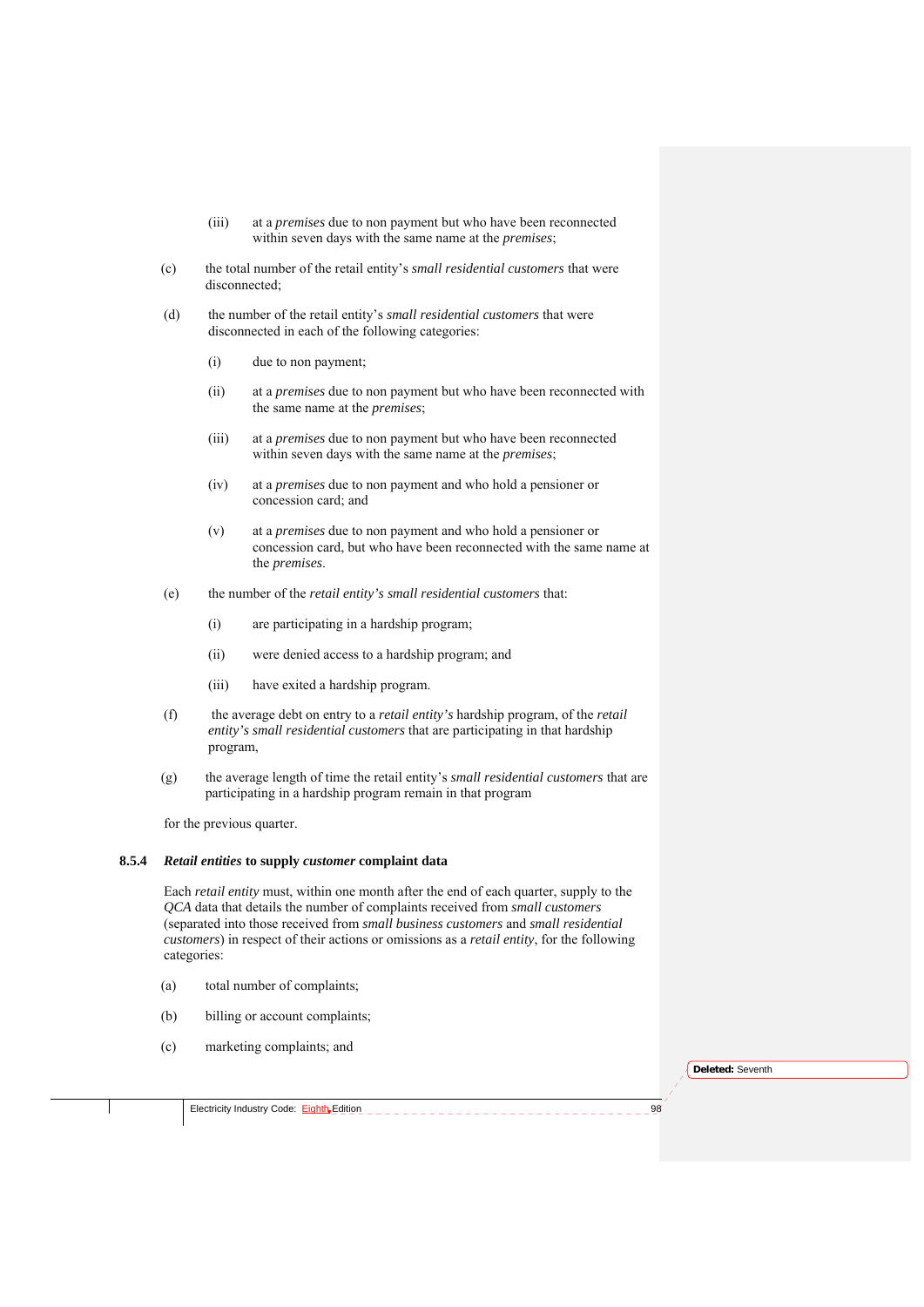(d) other complaints,

for the previous quarter.

#### **8.5.5** *Distribution entities* **to supply number of** *NMI premises*

- (a) Each *distribution entity* must, within one month after the end of each *quarter* provide to the *QCA* the number of large and small *NMI premises* as at the end of that previous *quarter*.
- (b) *Ergon Energy* and its subsidiaries will exclude all *NMI premises* on *supply networks* not forming part of the national grid from the information provided to the *QCA* under clause  $8.5.5(a)$ .

#### **8.5.6 Distribution entities to supply disconnection data**

Each *distribution entity* must, within one month after the end of each *quarter*, provide the QCA data that details:

- (a) the total number of *small business customers* that were disconnected at the instigation of the distribution entity;
- (b) the number of *small business customers* that were disconnected at the instigation of the distribution entity for non payment;
- (c) the number of *small business customers* that were disconnected at the instigation of the distribution entity for safety reasons;
- (d) the number of *small business customers* that were disconnected at the instigation of the distribution entity for other reasons;
- (e) the total number of *small residential customers* that were disconnected at the instigation of the distribution entity;
- (f) the number of *small residential customers* that were disconnected at the instigation of the distribution entity for non payment;
- (g) the number of *small residential customers* that were disconnected at the instigation of the distribution entity for safety reasons;
- (h) the number of *small residential customers* that were disconnected at the instigation of the distribution entity for other reasons;
- (i) the total number of *small business customer disconnections* and the number of *small business customer disconnections* due to non payment that the distributor performed at the request of each retail entity,
- (j) the total number of *small residential customer disconnections* and the number of *small residential customer disconnections* due to non payment that the *distributor* performed at the request of each *retail entity*,

for the previous *quarter*.

**Deleted:** Seventh

Electricity Industry Code: Eighth Edition 99

**Formatted:** Font color: Text 1 **Deleted:** 8.5.5(a)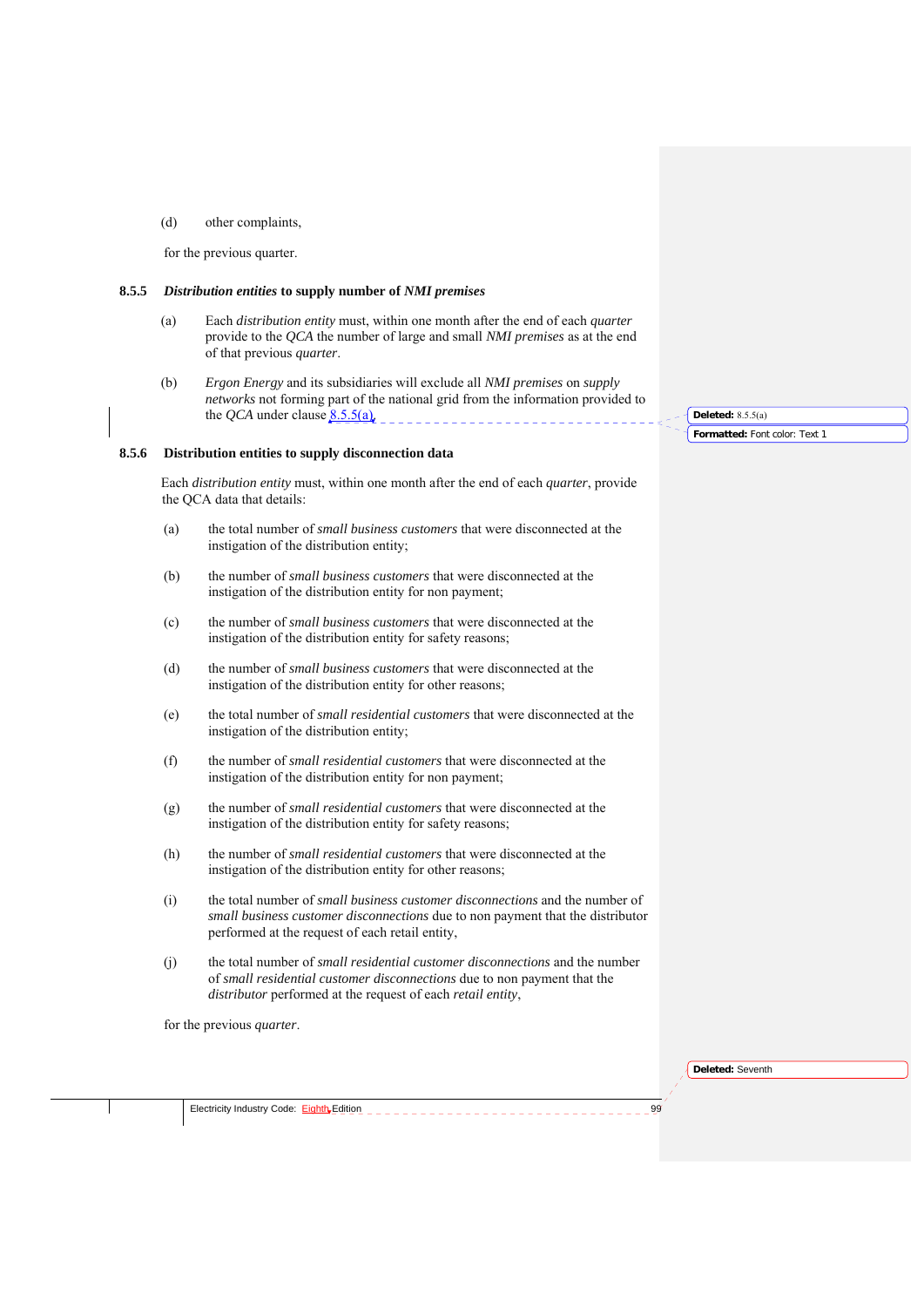## CHAPTER 9: METERING

## **9.1 Application**

### **9.1.1 Purpose**

The purpose of this Chapter is to regulate those matters that relate to electricity metering for:

- (a) *connection points* for type 7 *metering installations* where the relevant *customer*  is, or is taken to be, an excluded customer under the *Electricity Act*; and
- (b) *points of supply* in *isolated power systems*.

### **9.1.2 Application of this chapter**

This chapter applies:

- (a) to all *distribution entities* in regard to metering for those matters specified in clause 9.1.3;
- (b) to all *area retail entities* in regard to:
	- (i) metering to the extent specified in clause 9.1.3; and
	- (ii) their *first-tier connection points* in relation to clause 9.4.8; and
- (c) to *isolated generators* that operate in parallel with electricity supplied from a *distribution entity's supply network.* To avoid doubt, a *generator* in this *Code* includes an *IES generator* and other very small *generators*.

## **9.1.3 Scope**

- (a) This Chapter applies to type 1 to 7 *metering installations* that are not covered by the *National Electricity Rules*, being *connection points* where the *customer* for the relevant *premises* is, or is taken to be, an excluded customer under the *Electricity Act.*
- (b) This chapter applies to *card operated meters*.
- (c) This chapter applies to *metering installations* located in *isolated power systems*.
- (d) This chapter applies to *interval meters.* However, an *interval meter* will be either read remotely (a type 1 to 4 *metering installation*) or the accumulation display will be manually read (a type 6 *metering installation*). There is no obligation on the *responsible person* to manually read the *interval energy data* from an *interval meter* (a type 5 *metering installation*).
- (e) A *distribution entity* may only classify a *connection point* as a type 7 *metering installation* if the *metering installation* meets the criteria for the classification of a type *7 metering installation* in Schedule 7.2.3 of the *National Electricity Rules*.

**Deleted:** Seventh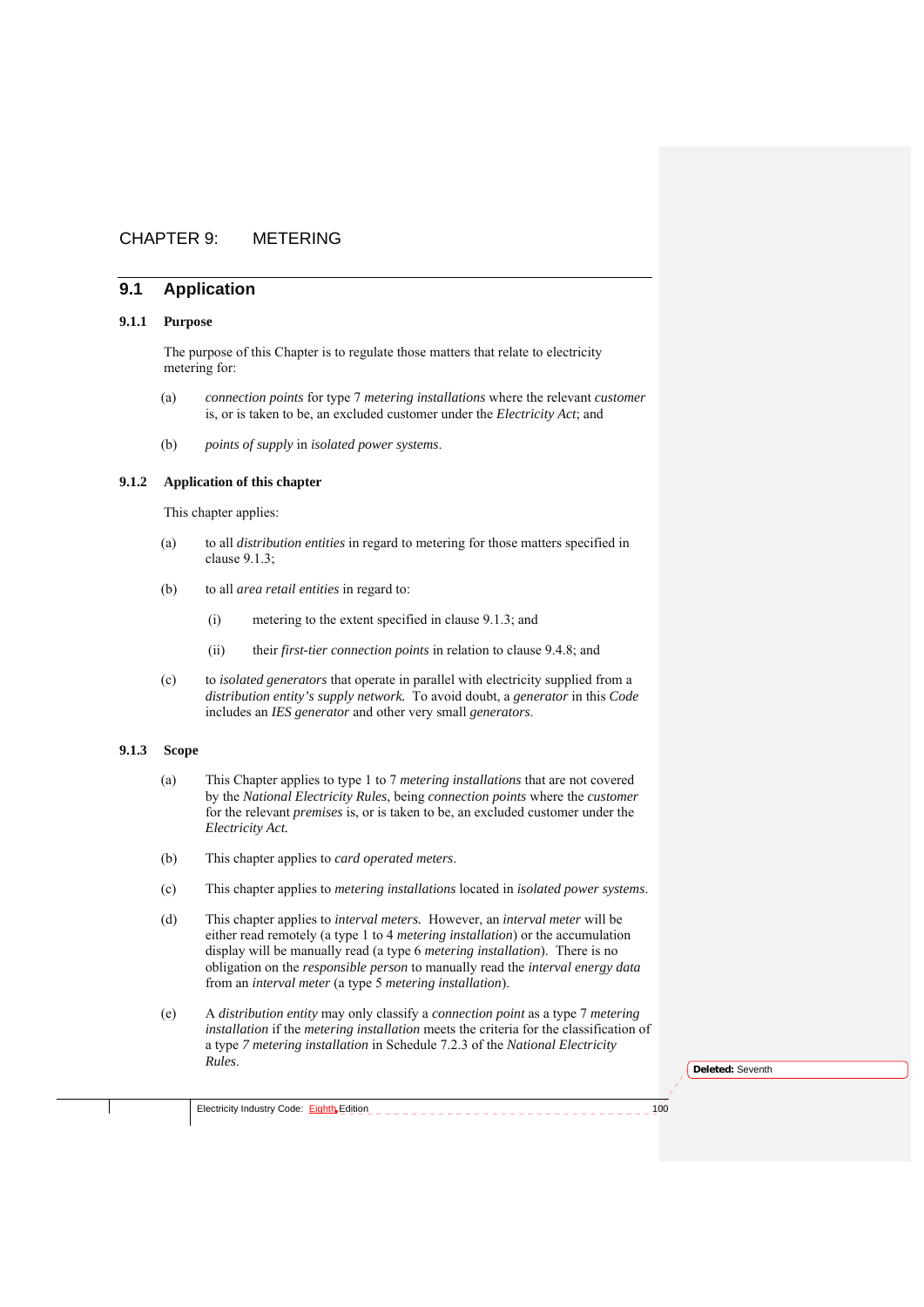(f) This Chapter does not regulate metering requirements for *connection points* that may be classified as *first-tier*, *second-tier*, market load or intending load in accordance with clause 2.3.1 of the *National Electricity Rules*.

#### **9.1.4 Responsibility for** *meter* **provision and** *energy data services*

- (a) The *distribution entity* or the *area retail entity*, at the *area retail entity's* discretion, is the *responsible person* for *first-tier* type 1, type 2, type 3 and type 4 *metering installations*.
- (b) The *distribution entity* is the *responsible person* for *first-tier* type 5, type 6 and type 7 *metering installations*.
- (c) The *responsible person* is responsible for the provision, installation, replacement, maintenance, inspection and testing of the *metering installation* at the *metering point*.
- (d) The *responsible person* is responsible for the reading and processing of *energy data* for *metering installations*.
- (e) The *distribution entity* is responsible for determining the *connections points* or *points of supply* allowed to be type 7 *metering installations* in accordance with clause 9.1.3(e).

#### **9.1.5 Background information**

The references contained in clause 1.5 of Part A of the *Metrology Procedure* provide background information to this Chapter.

#### **9.1.6 Interpretation**

- (a) In this Chapter 9, a reference to 'Schedule' is a reference to a Schedule in the *Metrology Procedure* unless otherwise specified.
- (b) The volume threshold for a *connection point*, other than determining the volume threshold for a *metering installation*, should be determined in accordance with the methodology for deciding the classification of *customers* contained in the *Electricity Regulations*.

## **9.2 Preliminary issues**

### **9.2.1** *Metering installation* **components**

- (a) Primary components associated with the *metering installation* for a *connection point* or a *point of supply*, where applicable, are identified as:
	- (i) the *metering point*;
	- (ii) the *current transformers* and *voltage transformers*, as applicable;
	- (iii) the *measurement element*;
	- (iv) the *data logger*;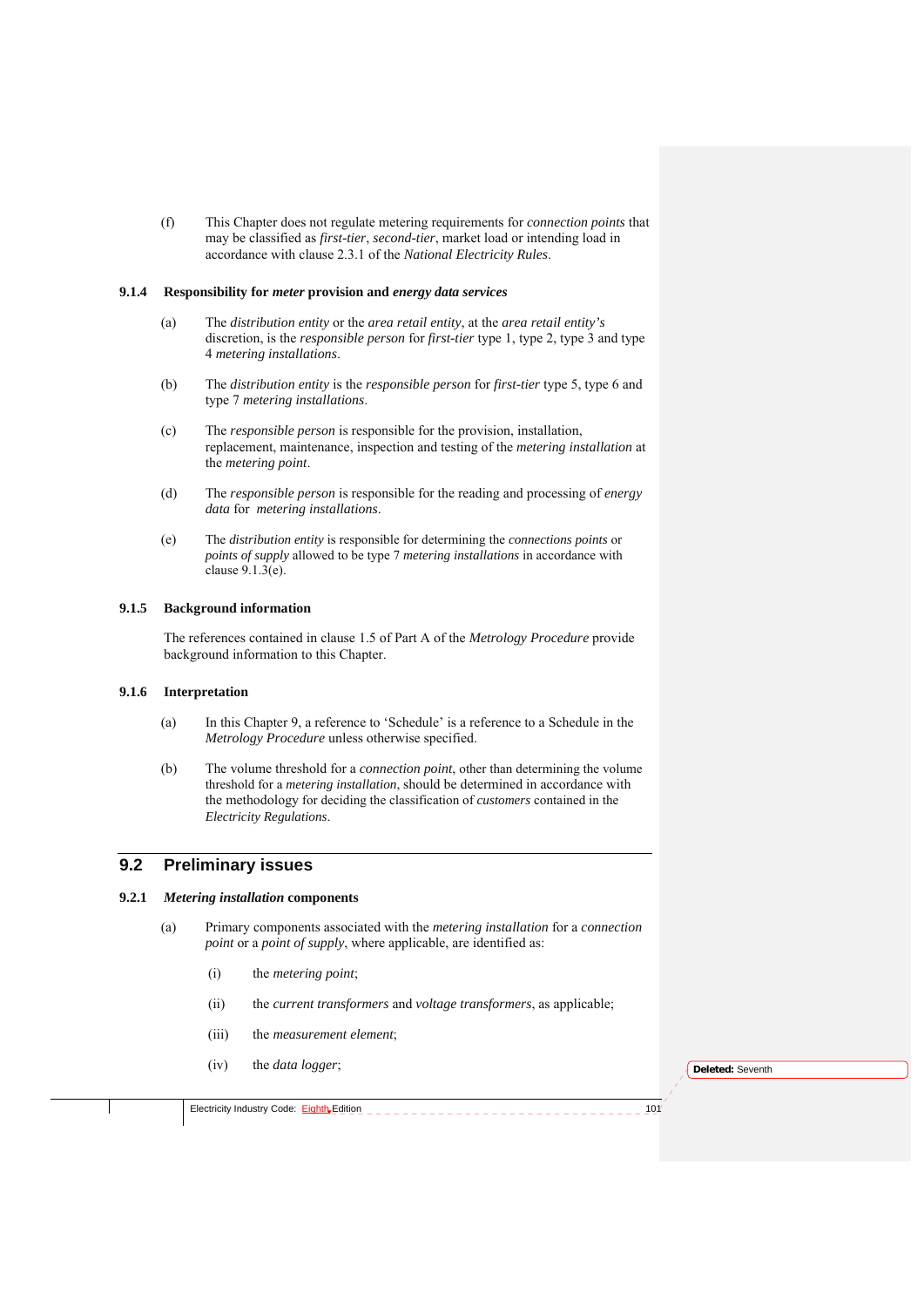- (v) the *communications link*;
- (vi) *energy data* services within the *communication link*;
- (vii) testing and inspection; and
- (viii) management, maintenance and auditing.
- (b) In addition to the primary components specified in paragraph (a) above, the *metering installation* includes the *distribution entity's control equipment* for the purpose of this Chapter 9.
- (c) The primary components, their characteristics and associated service requirements as itemised in Schedules 1 to 6 of the *Metrology Procedure* apply to this *Code*, except where varied in this Chapter 9.
- (d) The following indicative diagram applies to a type 1 to 4 m*etering installation* installed at a *point of supply*:

Types 1 to 4 Metering Installation



*[Consultation Note: in this diagram the reference to NEMMCO at the Metering Database point has been removed.]* 

**Deleted:** Seventh

Electricity Industry Code: Eighth Edition 2000 102 2021 102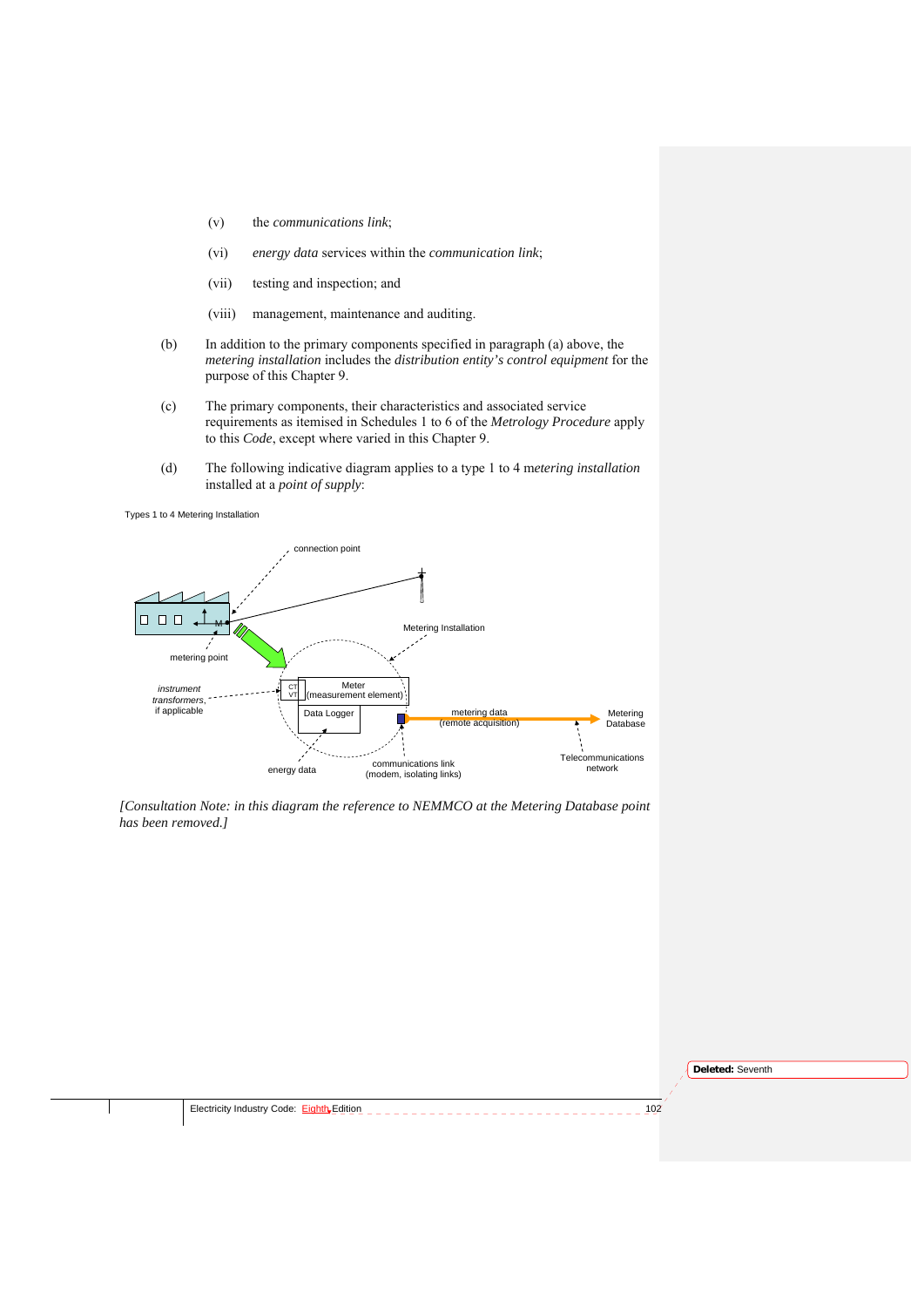(e) The following indicative diagram applies to a type 6 m*etering installation*  installed at a *point of supply*:

#### Type 6 Metering Installation



*[Consultation Note: in this diagram the reference to NEMMCO at the Metering Database point has been removed.]* 

#### **9.2.2 Dispute resolution**

- (a) Dispute resolution on any matter associated with this Chapter 9 must be managed in the following way:
	- (i) any dispute arising under this Chapter 9 between a *responsible person* and a *distribution entity* or an *area retail entity* must be resolved by agreement between the parties in accordance with the relevant *co-ordination agreement*;
	- (ii) any dispute arising under this Chapter 9 between a *responsible person* and an *isolated generator* must be resolved by agreement between the parties. If an agreement cannot be reached, the *responsible person* must offer to submit the dispute to commercial arbitration for resolution; and
	- (iii) a dispute between a *responsible person* and a *customer* is to be resolved in accordance with the relevant *connection contract*, where the *responsible person* is a *distribution entity*, or the relevant *retail contract*, where the *responsible person* is the *area retail entity*, that exists between the parties.
- (b) In any dispute about records of the amount of electricity supplied to a *metering point*, clause 9.4.10(d) applies for type 1 to 6 *metering installations* and a *distribution entity* procedure applies for type 7 *metering installations*.

**Deleted:** 9.4.10(d)

**Deleted:** Seventh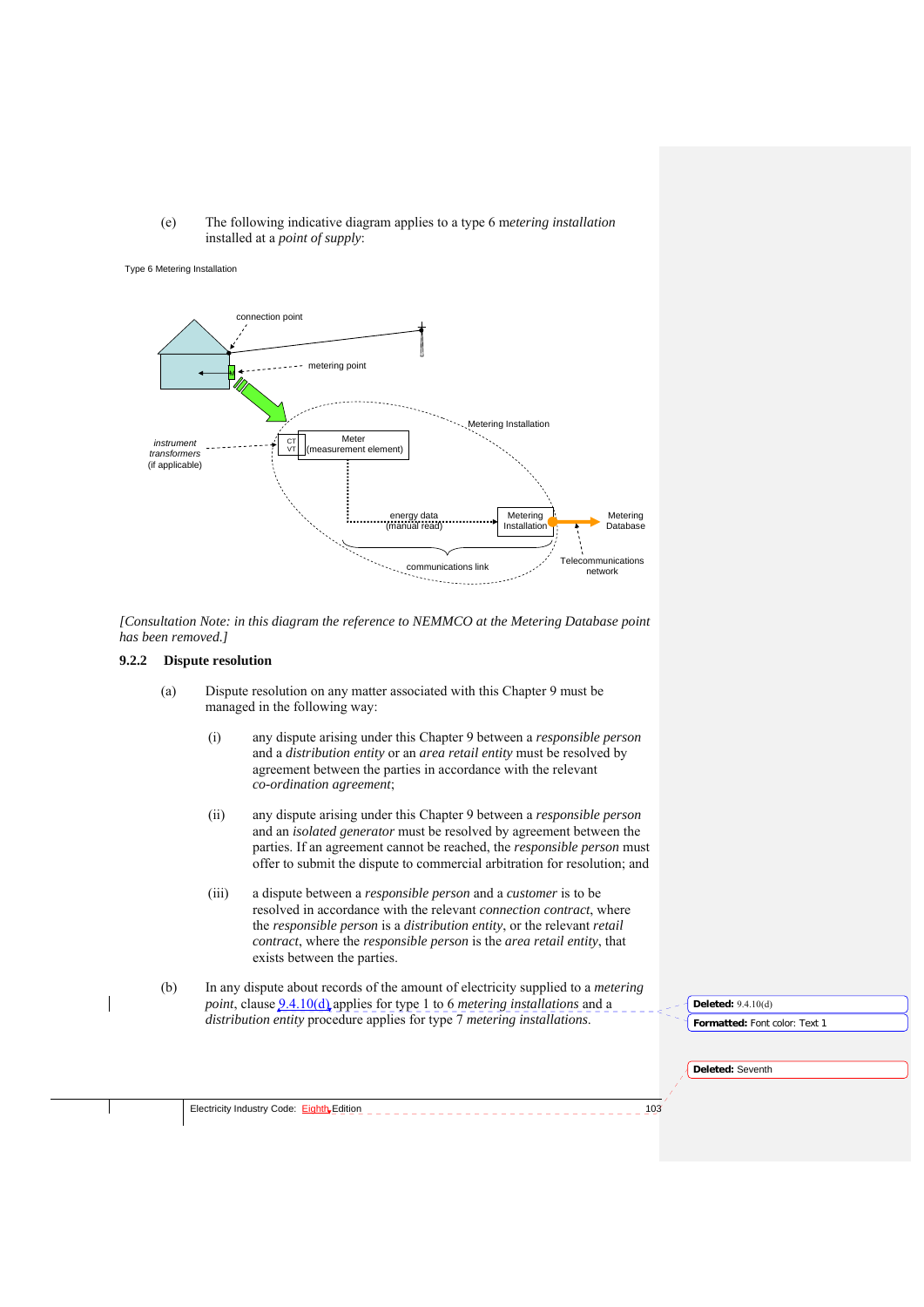(c) The *responsible person* involved in a dispute of the kind referred to in paragraph (b) must keep all records in relation to the dispute for a period of seven (7) years from the resolution of the dispute.

### **9.2.3 Disaster recovery**

The *responsible person* must use its reasonable endeavours to ensure that the *metering installation database* is operated in accordance with sound disaster recovery practices.

#### **9.2.4 Document responsibility**

- (a) A *distribution entity* must make available a copy of this Chapter through its website, and on request of a *customer*, provide that *customer* with a copy of this Chapter.
- (b) A *distribution entity* may impose a reasonable charge on a person who requests multiple or subsequent hard copies of this Chapter.

#### **9.2.5 Appendix and Schedules**

Those Appendices and Schedules in the *Metrology Procedure* that are referenced in this Chapter form part of this *Code*.

## **9.3 Responsibility for meter provision**

#### **9.3.1 Application of clause 9.3**

- (a) This clause 9.3 relates to the provision of *meters* to *points of supply* in *isolated power systems*.
- (b) A reference to a *Metering Provider* in this clause 9.3 is a reference to a *Metering Provider* that is registered with *NEMMCO* as either class MPA or MPB.

#### **9.3.2 Overall responsibility requirements**

- (a) *Metering Providers* must be registered with *NEMMCO* on the basis of the capabilities required for type 1, type 2, type 3 and type 4 *metering installations* as specified in Schedule 7.4 of the *National Electricity Rules*, as appropriate*.*
- (b) Within one year after the *FRC commencement date*, *Metering Providers* must be registered with *NEMMCO* on the basis of the capabilities required for type 5, type 6 and type 7 *metering installations* as specified in Schedules 15, 16 and 17 of the *Metrology Procedure*, respectively.
- (c) A *responsible person* is required to use *Metering Providers* to provide, install, routinely test and maintain the relevant primary components, characteristics and service requirements of the *metering installation*.
- (d) A *responsible person* is responsible for the design of a *metering installation* and warrants that the design delivers the primary components, characteristics and

| Deleted: 9.3                  |
|-------------------------------|
| Formatted: Font color: Text 1 |
|                               |
| Formatted: Font color: Text 1 |
| Deleted: 9.3                  |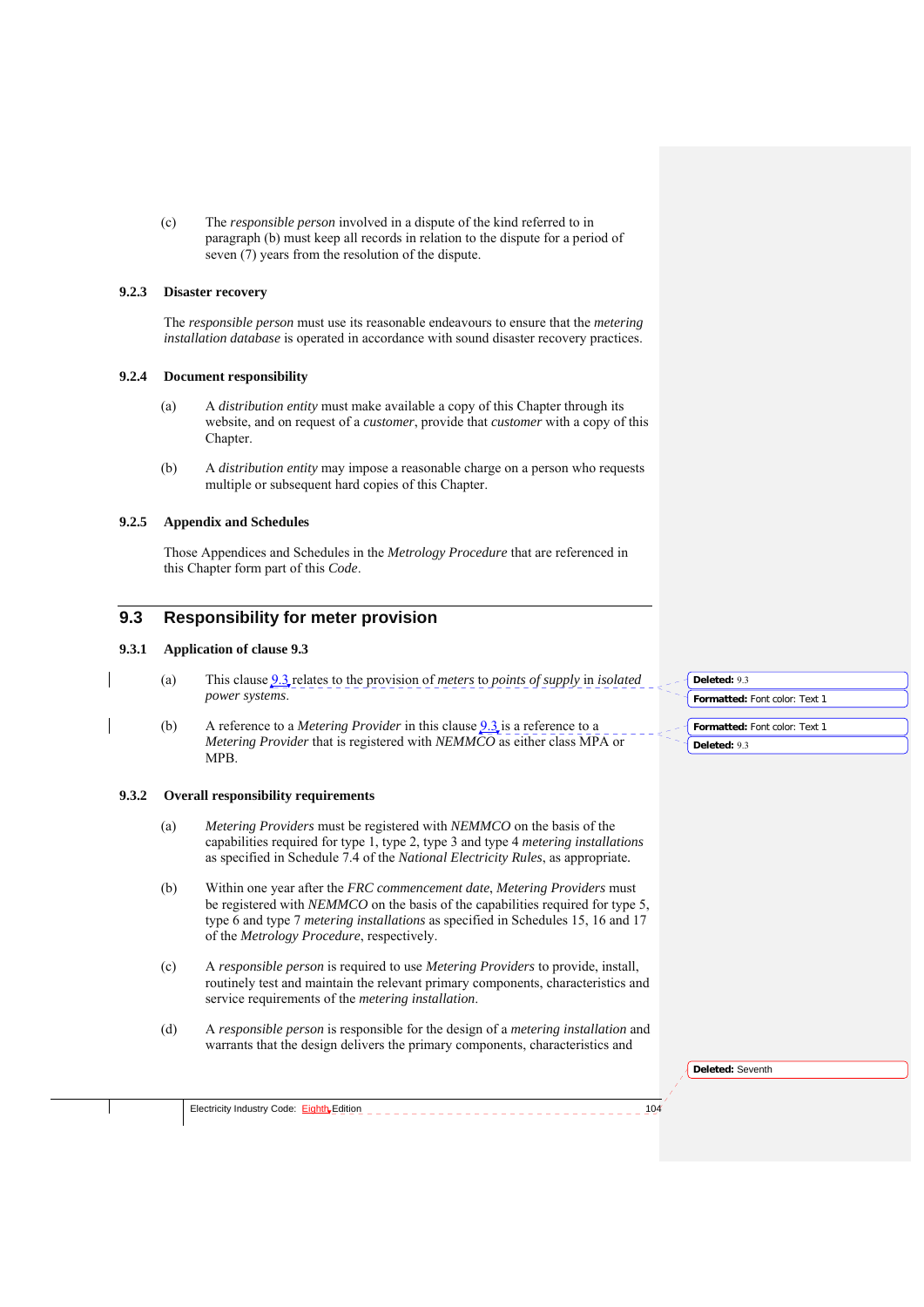service requirements as specified in Schedules 1 to 6 of the *Metrology Procedure*, as appropriate.

- (e) A *responsible person* must ensure the components have been selected, properly installed and initially tested so that the *metering installation* satisfies the accuracy and performance requirements for *metering installations*.
- (f) A *Metering Provider* is required to provide, install, routinely test and maintain the *metering installation* and its associated primary components in accordance with the service requirements of Schedules 1 to 6 of the *Metrology Procedure*.
- (g) A *metering installation* may be used for purposes other than billing, providing:
	- (i) such additional usage does not compromise compliance with the requirements of this *Code*; and
	- (ii) the *responsible person* must coordinate the different uses of the *metering installation* so that the characteristics of the *metering installation* and access to the *energy data* from the *metering installation* remain consistent with the requirements of this *Code*.

#### **9.3.3** *Metering installation* **components – meter provision**

- (a) The *Metering Provider* appointed by the *responsible person* is permitted to use:
	- (i) *interval meters* and associated equipment;
	- (ii) *accumulation meters* and associated equipment, but only where they do not contravene the new and replacement requirements as specified in clause  $9.3.7$ ; and
	- (iii) communication arrangements (manual or electronic) that allow the *meter* to be read and the *energy data* to be transported to an approved database.

Combinations of communication arrangements are also permitted.

- (b) The *responsible person* must ensure that the components, characteristics and service requirements for *meter* provision for type 1, type 2, type 3, type 4, type 5 and type 6 *metering installations* comply with Schedules 1, 2 and 3 of the *Metrology Procedure*, as appropriate.
- (c) Where the *responsible person* has engaged a *Metering Provider* in order to undertake the work required by paragraph (b), the *responsible person* must advise the *Metering Provider* of the appropriate components, characteristics and service requirements that are to be used for the *metering installation*, as outlined in Schedules 1 to 3 of the *Metrology Procedure*.
- (d) *Metering installation*s which have been installed, or which are planned to be installed by the *responsible person*, prior to the *FRC commencement date*, and which met the Queensland requirements at that date, are deemed to meet the requirements of this *Code*.

**Deleted:** Seventh

**Formatted:** Font color: Text 1

**Deleted:** 9.3.7

Electricity Industry Code: Eighth<sub>y</sub>Edition 2008 105 All also a contract to a contract the contract of the 105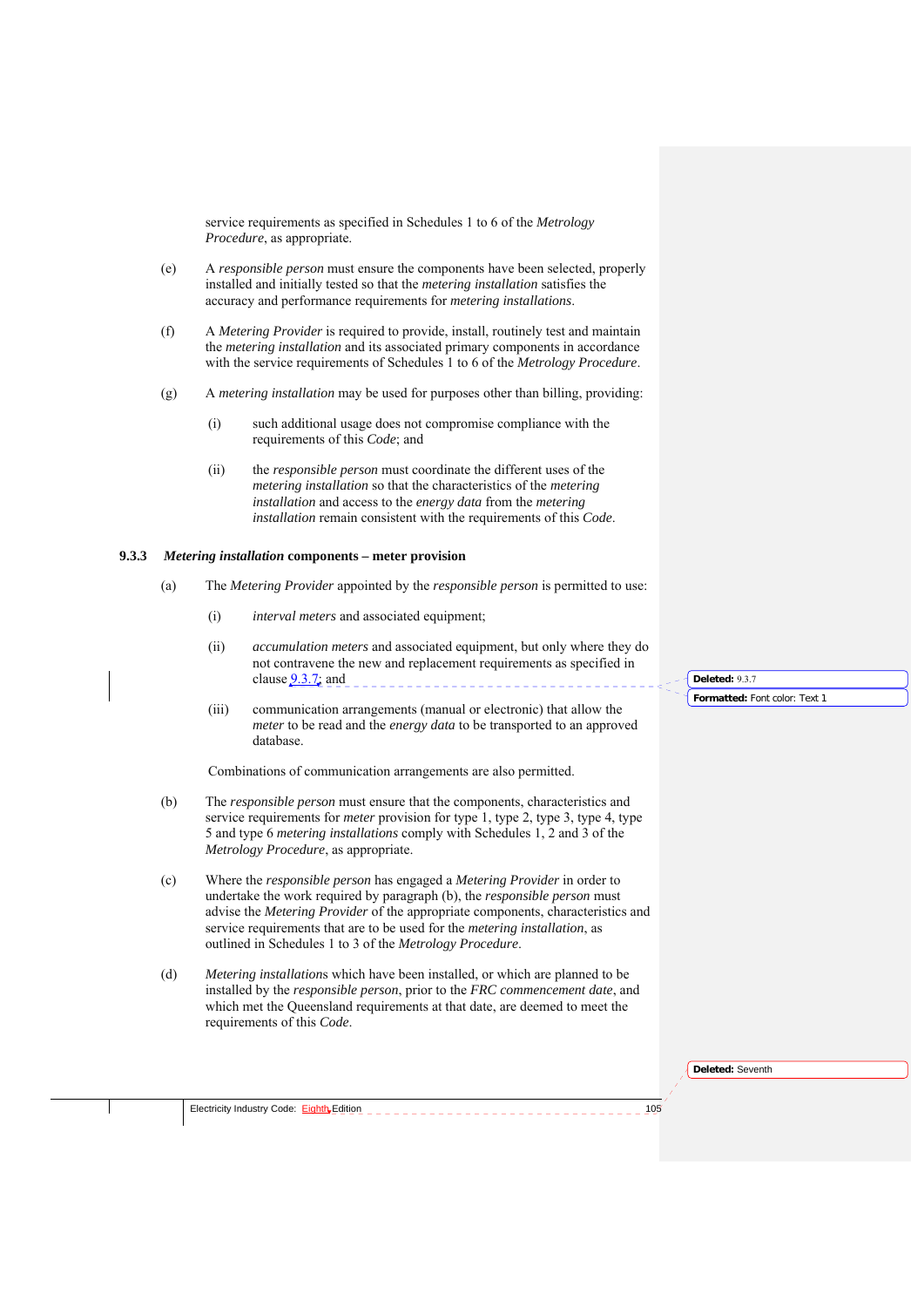- (e) Where the *metering installation* includes equipment for time switching or load control, or the measurement of reactive energy, the installation and operation of that equipment may be governed by an instrument other than Chapter 9 of this *Code*, for example, the *co-ordination agreement*.
- (f) *Metering equipment* used for *controlled loads* must have the characteristics and requirements in accordance with Schedules 1, 2 and 3 of the *Metrology Procedure*, as applicable.

#### **9.3.4 Transitional provision for existing temporary builders' supplies**

Despite clause 9.3.3(d) and any other provision of this *Code:* 

- (a) temporary supplies to builders' installations connected before 1 July 2007 may remain unmetered until the end of 31 December 2007, but must be metered in accordance with this *Code* from this date; and
- (b) all new temporary supplies to builders' installations connected on and from 1 July 2007 must be metered in accordance with this *Code*.

#### **9.3.5 Reversion of** *metering installation* **types**

- (a) The *responsible person* must ensure that an *interval meter*, whether manually read or remotely read, once installed, is not replaced by an *accumulation meter*.
- (b) The *responsible person* must ensure that if a *second-tier interval meter* which is installed for a *LARGE NMI premises* reverts to *first-tier*, it is not replaced by an *accumulation meter.*
- (c) The *responsible person* may convert a remotely read *interval meter* to an *interval meter*, which will be manually read as an *accumulation meter*, if the *point of supply* is reclassified as a *SMALL NMI premises*.

#### **9.3.6 Testing and inspection of** *metering equipment*

- (a) The *responsible person* must ensure that type 1, type 2, type 3, type 4, type 5 and type 6 *metering installations* are tested and inspected in accordance with the *Metrology Procedure*.
- (b) A *responsible person* must ensure the repair or replacement of any *defective* or damaged *metering equipment*, including the replacement of any broken seals, as soon as practicable after the *responsible person* is notified of, or becomes aware of, the *defect*, damage or broken seal.
- (c) A *customer*, *isolated generator* or *area retail entity* may request a test of the accuracy of *metering equipment* as set out below:
	- (i) in accordance with Chapter 4 of this *Code*, a *customer* may request its *area retail entity* to arrange a test of the accuracy of the *metering equipment* at its *metering point*;
	- (ii) an *area retail entity*, in accordance with Chapter 5 of this *Code*, may request the *responsible person* to perform a test of the accuracy of the *metering equipment* installed at their *metering point*. The request by the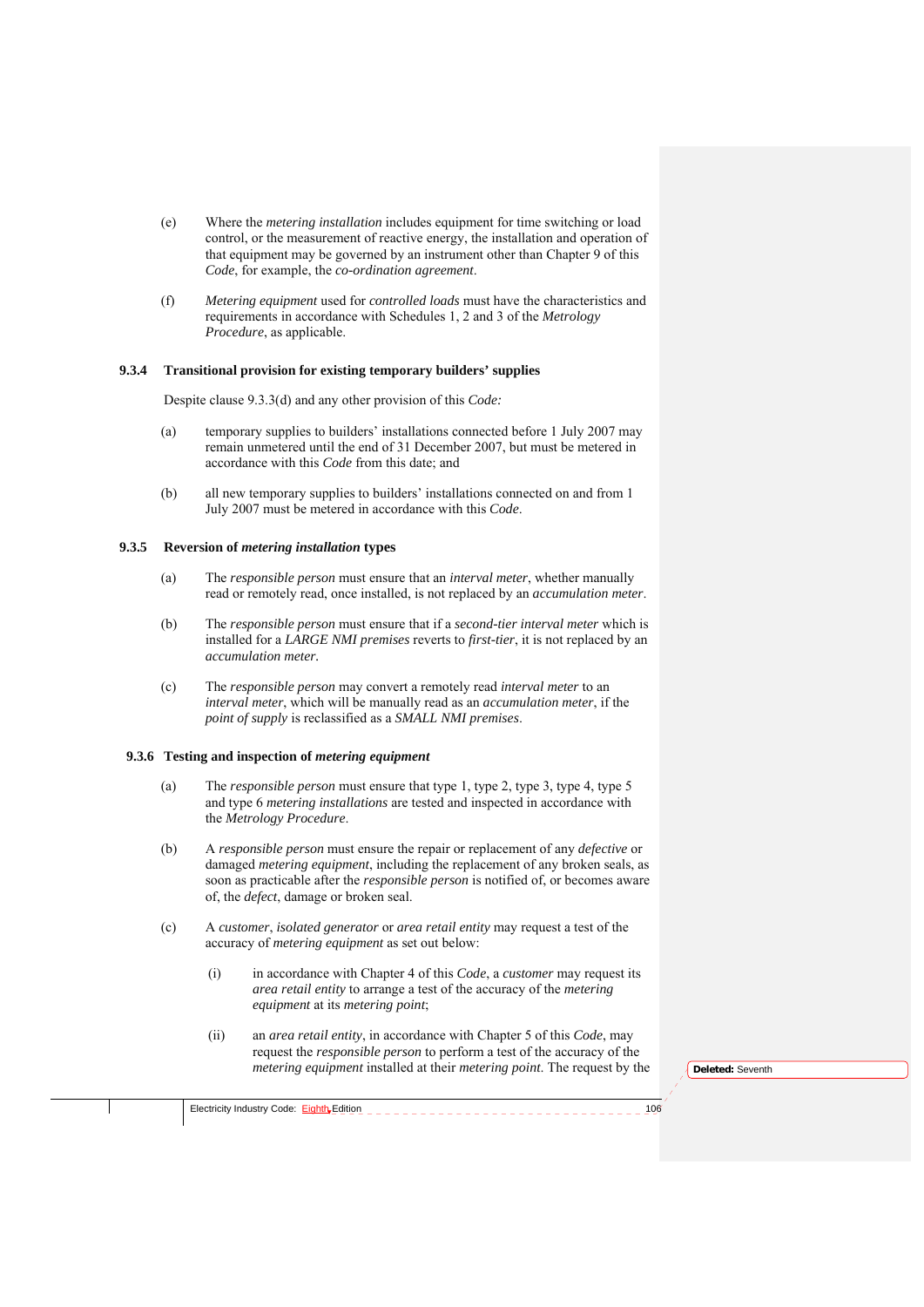*area retail entity* may be on behalf of the *customer* or for the *area retail entity's* purpose;

- (iii) an *isolated generator* may request the *responsible person* to perform a test of the accuracy of the *metering equipment* installed at their *metering point*;
- (iv) the *responsible person* must ensure that a test of the *metering equipment* is carried out in accordance with Chapter 5 for the *area retail entity* request, and with similar service levels for a *customer* request;
- (v) a representative of the *customer*, *isolated generator* or *area retail entity*  may be present during the test of the *metering equipment*;
- (vi) the *responsible person* must give notice of the results of the test to the person requesting the test; and
- (vii) the *responsible person* may charge for performing the test of the *metering equipment* unless the tests show that the *metering equipment* is *defective*.

#### **9.3.7 Installation of** *meter*

- (a) The *responsible person* must ensure that when each *meter* and associated *data logger* (where the *data logger* is located at the *metering point*) of a type 1, type 2, type 3, type 4 or type 5 *metering installation* or each *meter* of a type 6 *metering installation* is installed, it is checked to ensure that it:
	- (i) complies with the relevant requirements of Schedules 1, 2 or 3 of the *Metrology Procedure*, respectively;
	- (ii) has been tested and inspected prior to installation in accordance with the relevant requirements of Schedules 1, 2 and 3 of the *Metrology Procedure*, respectively;
	- (iii) has the optical port, communications port, and/or visual display located so that the optical port, communications port, and/or visual display can be readily accessed for *meter* reading; and
	- (iv) complies with the relevant *Electricity Connection and Metering Manual*, which each *distribution entity* must publish and update from time to time.
- (b) The *responsible person* must, when requested by an *area retail entity,* make a *metering installation* available to a *connection point* or *point of supply* within the period specified in Chapter 5 of this *Code*.
- (c) The *responsible person* must, when requested by an *isolated generator,* make a *metering installation* available to a *point of supply* within a period as agreed between the parties.
- (d) The *area retail entity* must ensure that, where the *connection point* has a *customer* with a *negotiated retail contract* and the *consumption* is above the *Y*

**Deleted:** Seventh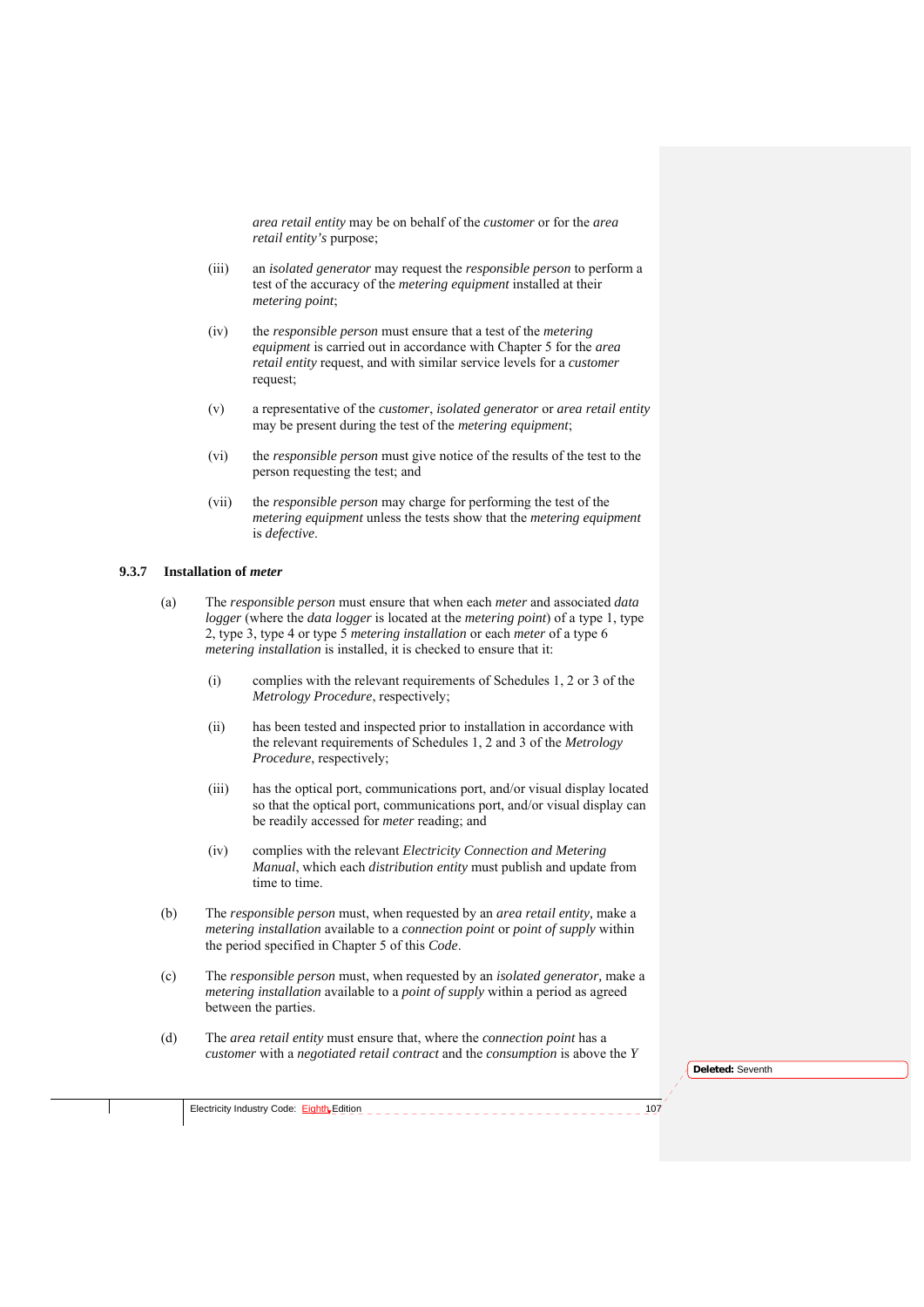*Value*, the *connection point* must have a type 1, type 2, type 3 or type 4 *metering installation* in accordance with Schedule 1 of the *Metrology Procedure*.

- (e) To avoid doubt, the *responsible person* is not required to ensure that, where a *premises* connected to *isolated power systems* has never had a *customer* with a *negotiated retail contract*, or *consumption* is below the *Y value*, *interval meters* are to be installed in new or replacement situations.
- (f) The *responsible person* must ensure that where electricity is *imported* to the *supply network* by a *customer*, and a *metering installation* is required for the purpose of billing that *imported* electricity, the quantity of *imported* electricity must be separately measured to that of any *exported* electricity.
- (g) The *responsible person* must ensure that in all situations, an *interval meter* installed after the *FRC commencement date* must be capable of being upgraded for use in a type 4 *metering installation* (as defined in the version of the *National Electricity Rules* or *Metrology Procedure* effective at the time the *interval meter* is installed) without replacing the *meter*.
- (h) Where:
	- (i) the *area retail entity* alters a type 5, 6 or 7 *metering installation* to make it capable of *remote acquisition*;
	- (ii) the alteration leads to a change in the classification of that *metering installation*; and
	- (iii) the *distribution entity* is the *responsible person* for that *metering installation*,

the parties must negotiate in good faith to ensure the *distribution entity* is reasonably compensated for the alteration to the *metering installation*.

## **9.4 Responsibility for** *energy data services*

## **9.4.1 Application of clause 9.4**

(a) The requirements of this clause 9.4 apply to type 1, type 2, type 3, type 4, type 5, type 6 and type 7 *metering installations* where applicable.

Type 1, type 2, type 3 and type 4 *metering installations* do not in general have a *metering installation database*, and accordingly are not referenced in a number of clauses in this clause  $9.4$ .

(b) A reference to a *Metering Provider* in this clause 9.4 is a reference to a *Metering Provider* that is registered with *NEMMCO* as an *MDP*.

## **9.4.2** *Metering installation* **components –** *energy data services*

(a) The *responsible person* must ensure that, as a minimum, the components, characteristics and service requirements for *energy data services* for type 1, **Formatted:** Font color: Text 1 **Deleted:** 9.4 **Formatted:** Font color: Text 1 **Deleted:** 9.4

**Deleted:** Seventh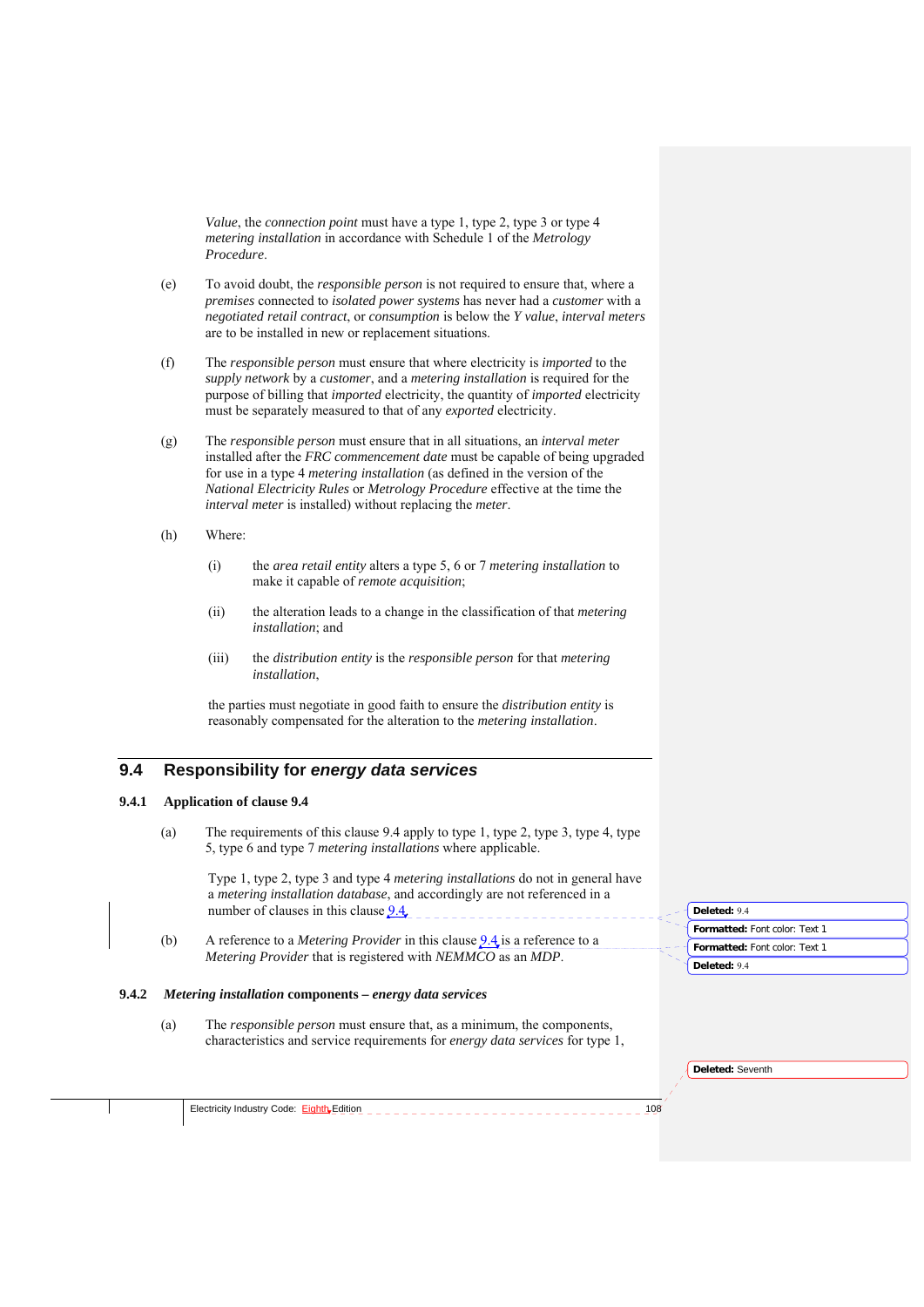type 2, type 3 and type 4 *metering installations* comply with the Service Level Requirements published by *NEMMCO*.

- (b) The *responsible person* must ensure that, as a minimum, the components, characteristics and service requirements for *energy data services* for type 5 and type 6 *metering installations* comply with Schedules 4 and 5 of the *Metrology Procedure* respectively.
- (c) The *responsible person* is required to use a *Metering Provider* to undertake the reading and processing of *energy data* for relevant *metering installations*.
- (d) Where the *responsible person* has engaged a *Metering Provider,* the *responsible person* must advise that *Metering Provider* of the components, characteristics and service requirements that are to be used for the *metering installation* (as outlined in Schedules 4 and 5 of the *Metrology Procedure*).

#### **9.4.3 Meter reading**

- (a) An *interval meter* installed for a *SMALL NMI* will be read as an *accumulation meter* unless the *metering installation* is classified as types 1 to 4.
- (b) An *interval meter* installed for a *large market customer* must be read as a remotely read *interval meter*.
- (c) An *interval meter* installed for a *large non-market customer* where the *connection point* has never had a *customer* with a *negotiated retail contract* will be read as an *accumulation meter* by the *Metering Provider*.
- (d) Where an *interval meter* is installed for an *import connection point* the *Metering Provider* must read the *energy data* in accordance with the request by the *isolated generator* or the *area retail entity*.
- (e) *Interval energy data* from an *interval meter* that measures *exported* electricity must not be manually collected. If the *interval energy data* is required, it will be collected by *remote acquisition*. Otherwise the *interval meter* will be read as an *accumulation meter*.
- (f) Deleted
- (g) Deleted
- (h) The *distribution entity* may make arrangements to alter any type 5, 6 or 7 *metering installation* and remotely acquire *energy data*. This will not alter the classification of those *metering installations* where the *distribution entity* decides on reasonable grounds that operational difficulties require the *remote acquisition* of *energy data*.
- (i) For the purposes of paragraph  $(f)$ , operational difficulties may include locational difficulties where the *metering installation* is:
	- (i) at a site where access is difficult; or;
	- (ii) on a remote rural property.

**Deleted:** (f)

**Formatted:** Font color: Text 1

**Deleted:** Seventh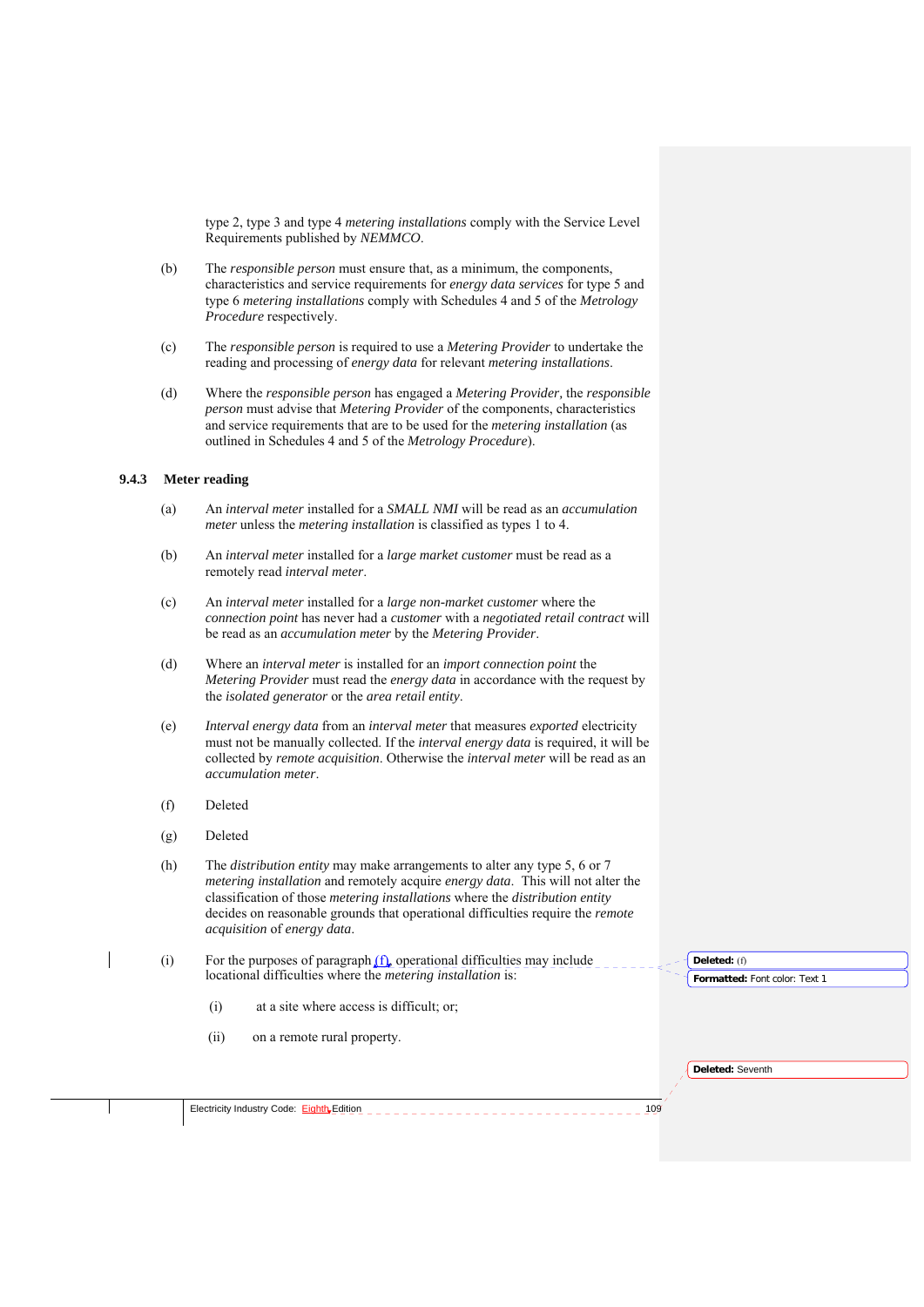- (j) The *Metering Provider* is the only person permitted to provide *metering data* to the *responsible person*, who must provide that data:
	- (i) Deleted;
	- (ii) to the *distribution entity* for network billing; and
	- (iii) to the *area retail entity* for retail billing and wholesale reconciliation purposes.
- (k) A *distribution entity* is permitted to read the *metering equipment* for its own purpose providing the reading schedule is coordinated with the *responsible person*.
- (l) The *responsible person* must:
	- (i) use reasonable endeavours to collect an *actual meter reading* for every *meter* associated with a *scheduled meter reading*;
	- (ii) arrange for a *scheduled meter reading* to be performed at least once every 14 weeks, except:
		- (A) for a *SMALL NMI premises* with a *card operated meter*, a *scheduled meter reading* is to be arranged at least once every 52 weeks; and
		- (B) for an operational grouping of *NMIs* for *connection points* that are not supplied through a *CBD feeder* or an *urban feeder* with a *meter* reading rate of less than 100 *NMIs* per *business day*, a *scheduled meter reading* is to be arranged at least once every 52 weeks.
		- (C) Deleted
- (m) Deleted.

(n) Subject to paragraph (l), for type 6 *metering installations*, the *responsible person* must:

> (i) ensure that *accumulated energy data* is collected from *meters*  representing at least 99.8% of estimated total *consumption*, based on the previous 12 month period, for type 6 *metering installations* for which that *responsible person* is responsible and this data is transferred to the *metering installation database* of a type 6 *metering installation* at a frequency which is at least once every 28 weeks; and

- (ii) deleted
- (o) For the purposes of paragraphs (m) and (C), data collected includes *energy data*  that has been *substituted* in accordance with clause 9.4.4(c).
- (p) The *responsible person* must use best endeavours to ensure that *energy data* is collected from a *meter* and this data is transferred to the relevant *metering installation database,* no more than two *business days* prior to, or two *business*

**Deleted:** (l)

**Formatted:** Font color: Text 1

**Deleted:** Seventh **Formatted:** Font color: Text 1 **Deleted:** (m) **Formatted:** Font color: Text 1 **Deleted:** (C) **Formatted:** Font color: Text 1 **Deleted:** 9.4.4(c)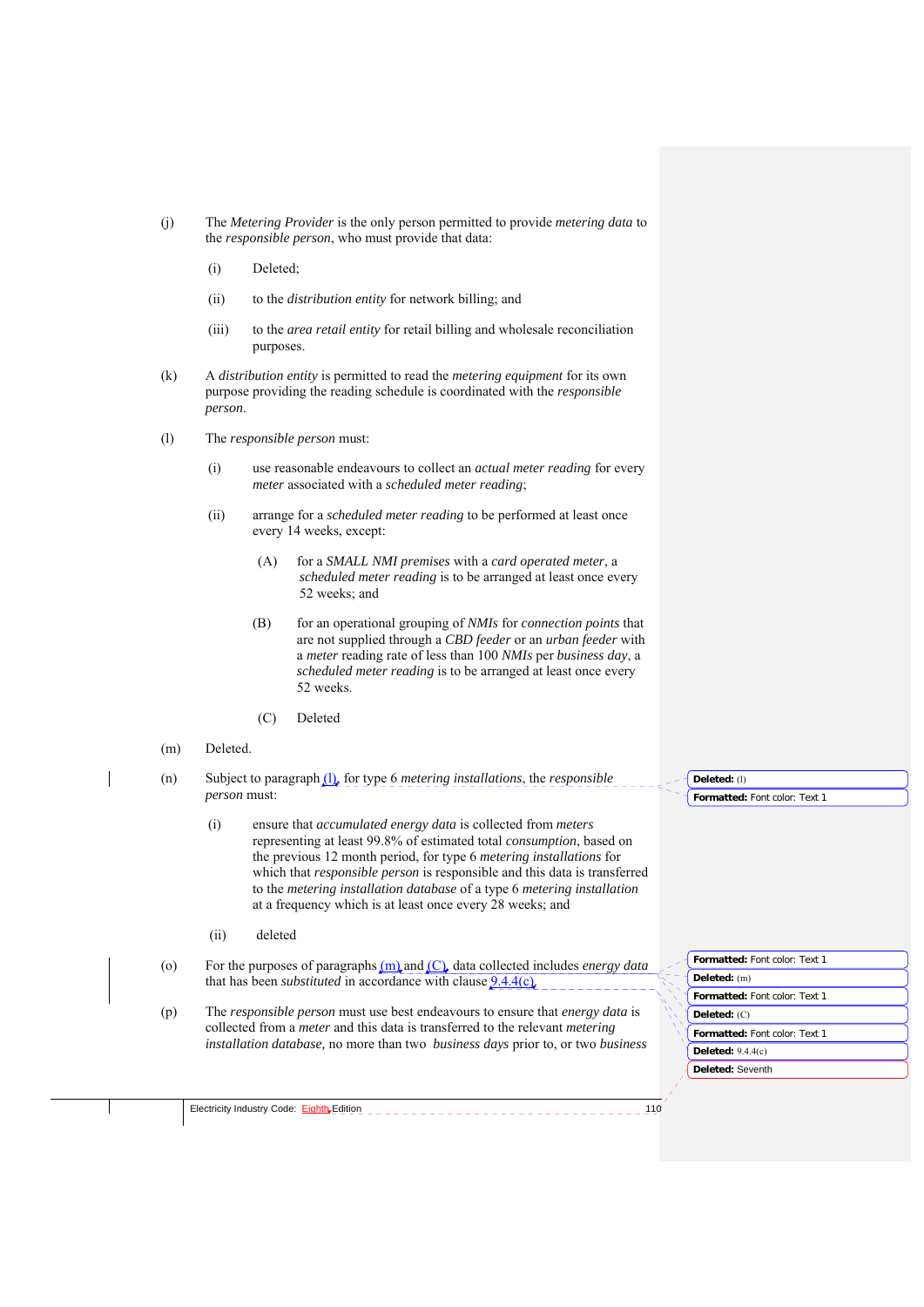*days* subsequent to, the date of a *scheduled meter reading* for that *metering installation*.

- (q) The *responsible person* must ensure that a schedule is developed and maintained to determine the dates of the next *scheduled meter reading* for each *metering installation* in accordance with clause 3.3.3 of the *Metrology Procedure*.
- (r) The *area retail entity* may, in accordance with the Chapter 5 of this *Code*, request that the *responsible person* arrange for a *special meter reading* on a nominated date.
- (s) The *responsible person* must arrange, in accordance with Chapter 5 of this *Code*, for any *special meter reading* to be undertaken in accordance with *customer* transfer arrangements as specified in Chapter 6 of this *Code*.

#### **9.4.4 Validation and substitution of** *energy data*

Electricity Industry Code: Eighth Edition

- (a) For the purpose of this clause 9.4.4, a reference to a type 5 *metering installation* in Schedule 7 of the *Metrology Procedure* is also to be taken as a reference to type 1, type 2, type 3 and type 4 *metering installations*.
- (b) Subject to clause 9.4.3(j), the *responsible person* must ensure that *energy data* collected for a type 1, type 2, type 3, type 4 or type 6 *metering installation* in accordance with clause 9.4.3, is validated in accordance with the validation rules in clause 1 of Schedule 7 or clause 1 of Schedule 9 of the *Metrology Procedure* respectively.
- (c) The *responsible person* must ensure that the *energy data* is *substituted* where:
	- (i) the *metering installation* installed at a *customer's metering point* can not be read due to access limitations and in this situation the *responsible person* has the discretion to use a self read in preparing the *substituted* value;
	- (ii) the *energy data* collected for a type 1 to 4 *metering installation* fails the validation test conducted in accordance with paragraph (b), in which case the *interval energy data* is *substituted* in accordance with clause 3 of Schedule 7 of the *Metrology Procedure*;
	- (iii) the *energy data* collected for a type 6 *metering installation* fails the validation test conducted in accordance with paragraph (b), in which case the *consumption energy data* is *substituted* in accordance with clause 3 of Schedule 9 of the *Metrology Procedure*;
	- (iv) there has been a failure of the *metering equipment*, or the *metering equipment* has been found to be *defective*, or interference to the *metering equipment* has occurred, in which case the *energy data* for a type 1 to 4 or type 6 *metering installation* is *substituted* in accordance with clause 3 of Schedule 7 or clause 3 of Schedule 9 of the *Metrology Procedure* respectively;
	- (v) an inspection or test on the *metering equipment* has established that a measurement error exists, in which case the *energy data* for a type 1 to

**Formatted:** Font color: Text 1 **Deleted:** 9.4.4

**Formatted:** Font color: Text 1 **Deleted:**  $9.4.3(i)$ 

**Deleted:** Seventh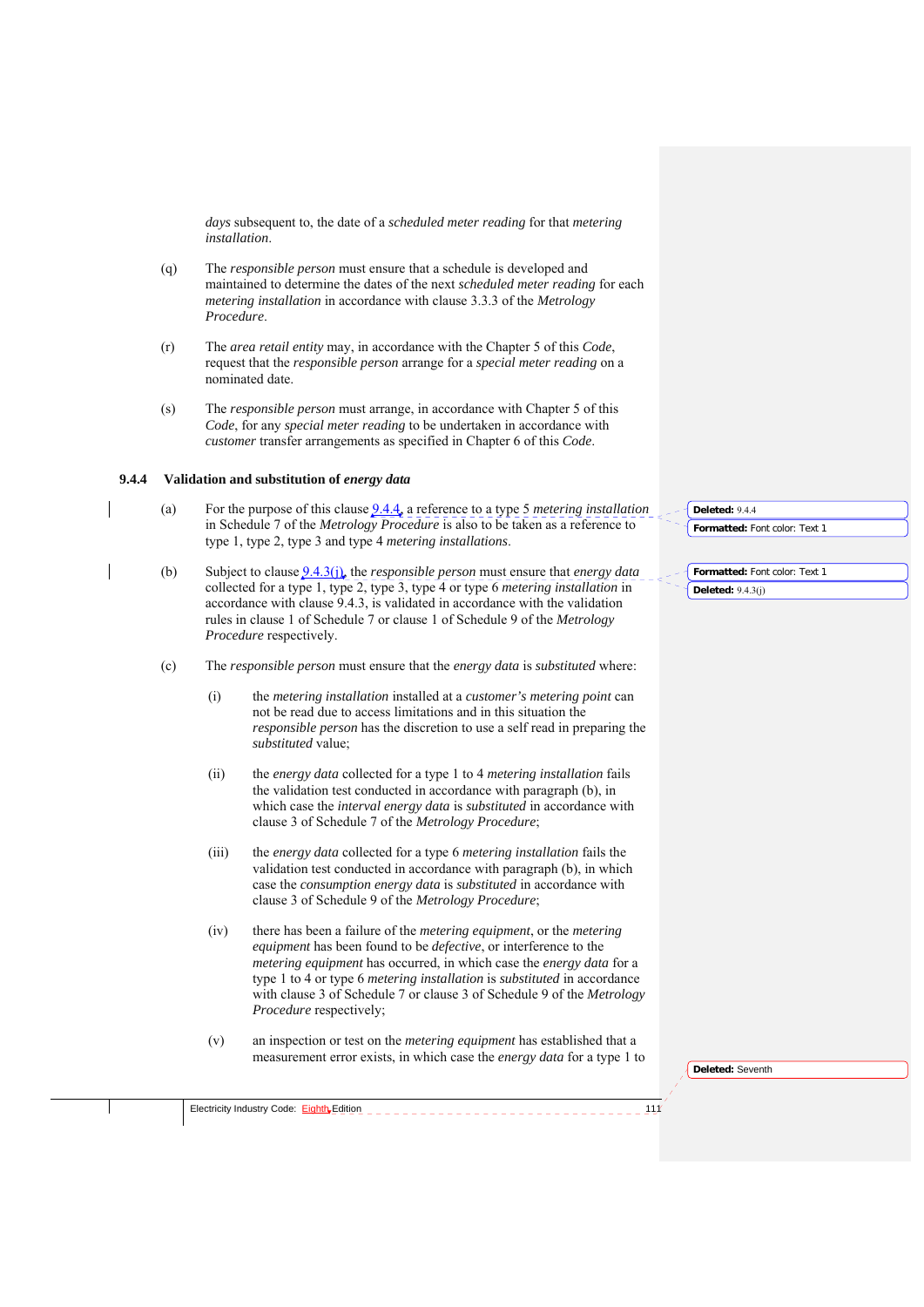4 or type 6 *metering installation* is *substituted* in accordance with clause 3 of Schedule 7 or clause 3 of Schedule 9 of the *Metrology Procedure* respectively; or

(vi) an estimated read is permitted in accordance with clause  $9.4.3(s)$ , in which case the *energy data* for a type 6 *metering installation* is *substituted* in accordance with clause 3 of Schedule 9 of the *Metrology Procedure*.

#### *9.4.5* **Deleted**

#### **9.4.6 Calculation of** *energy data* **for type 7** *metering installation*

- (a) The *responsible person* must ensure that *energy data* for a *metering installation* type 7 is calculated in accordance with a *distribution entity's* procedure.
- (b) The *responsible person* must ensure that the *energy data* for a type 7 *metering installation*, which is calculated in accordance with paragraph (a), is validated in accordance with a *distribution entity* procedure.
- (c) The *responsible person* must ensure that the *energy data* is *substituted* in accordance with a *distribution entity* procedure where the *energy data* calculated for a type 7 *metering installation* fails the validation test conducted in accordance with paragraph (b).

## **9.4.7 Data storage**

- (a) The *responsible person* must retain records of the characteristics of *metering equipment* for seven years after that *metering equipment* has been removed from service.
- (b) The records specified in paragraph (a) may be held in electronic form.
- (c) The *responsible person* must make available the records specified in paragraph (a) to the *QCA* if requested in writing by the *QCA*. The *QCA* must only use those records for the purpose of performing an audit of the *metering equipment*.
- (d) The *responsible person* must ensure a *metering installation database* containing *energy data* in respect of a type 6 *metering installation* is provided, in accordance with the service requirements in Schedule 5 of the *Metrology Procedure*.
- (e) To avoid doubt, the *energy data* for a type 6 *metering installation* is the data collected from the *meter* in accordance with clause 9.4.3, and/or *substituted* in accordance with clause  $9.4.4$ , and/or the data that is estimated in accordance with clause **Error! Reference source not found.**.
- (f) The rights of access to the data held within the *metering installation database*  are set out in clause 7.7 of the *National Electricity Rules* and in clause 9.4.7(f) of this *Code*. For a type 7 *metering installation*, the right of access to the data is specified in a *distribution entity's* procedure.

| Formatted: Font color: Text 1        |
|--------------------------------------|
| Deleted: 9.4.3                       |
| <b>Formatted: Font color: Text 1</b> |
| Deleted: 9.4.4                       |
| Formatted: Font color: Text 1        |
| <b>Deleted: 9.4.7(f)</b>             |
|                                      |

**Deleted:** Seventh

Electricity Industry Code: Eighth Edition 112

#### **Deleted:** 9.4.3(s)

**Formatted:** Font color: Text 1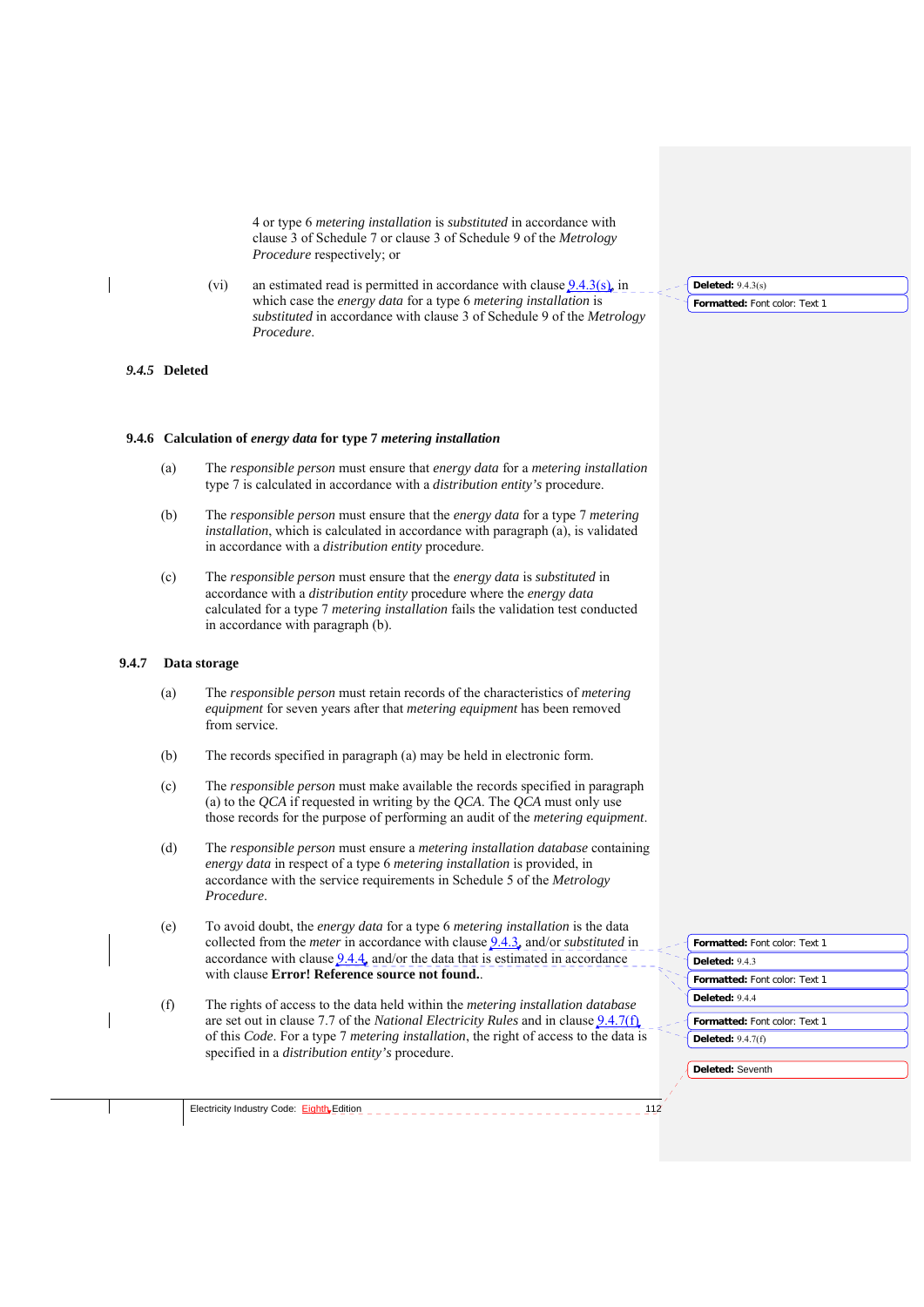#### **9.4.8 Information**

- (a) The *responsible person* must ensure that *energy data* is provided to the *area retail entity* and the *distribution entity* for each *metering installation* that is installed in relation to a *connection point* or *point of supply* that relates to the *area retail entity* or the *distribution entity*, respectively.
- (b) The *responsible person* must not hinder an *isolated generator's* or *customer's* access to *metering equipment* for the purpose of reading the *meter* display.
- (c) A *customer* of an *area retail entity* may request its *energy data* from that *area retail entity*. With respect to this *energy data*:
	- (i) the *area retail entity* must not unreasonably withhold the *energy data* from the *customer*;
	- (ii) the *area retail entity* must store the *energy data* for a minimum of two years;
	- (iii) the first request for *energy data* by a *customer* for the previous two years will be provided free of charge by the *area retail entity*;
	- (iv) the *area retail entity* may impose a reasonable charge for providing *energy data* on any request from the *customer* if the *customer* has been provided with its *energy data* within the 12 month period prior to the request; and
	- (v) if the request is for *energy data* beyond two years, the *area retail entity* may apply a reasonable charge for providing that data.
- (d) For the purposes of paragraph (a), access to *energy data* must be provided as follows:
	- (i) where *energy data* for a type 1, type 2, type 3, type 4 or type 6 *metering installation* has been collected in accordance with clause 9.4.3, and validated and *substituted* in accordance with clause 9.4.4, by 5.00 pm on the second *business day* after that *energy data* has been collected; or
	- (ii) where *energy data* for a type 1 to 4 or type 6 *metering installation* has been *estimated* in accordance with clause **Error! Reference source not found.**, by 5.00 pm on the second *business day* after that *energy data* has been estimated.

#### **9.4.9 Validation of** *metering installation database*

(a) The *responsible person* must ensure that a *sampling plan* is established and maintained, in accordance with *Australian Standards* "AS 1199: Sampling Procedures for Inspection by Attributes" or "AS 2490: Sampling Procedures and Charts for Inspection by Variables for Percent Nonconforming" to validate that the data stored in the *metering installation database* for a type 6 *metering installation* is consistent with the data stored in the *meter*.

| Deleted: 9.4.3                |
|-------------------------------|
| Formatted: Font color: Text 1 |
| Formatted: Font color: Text 1 |
| Deleted: 9.4.4                |

**Deleted:** Seventh

Electricity Industry Code:  $\frac{Eightb}{}$ Edition  $123$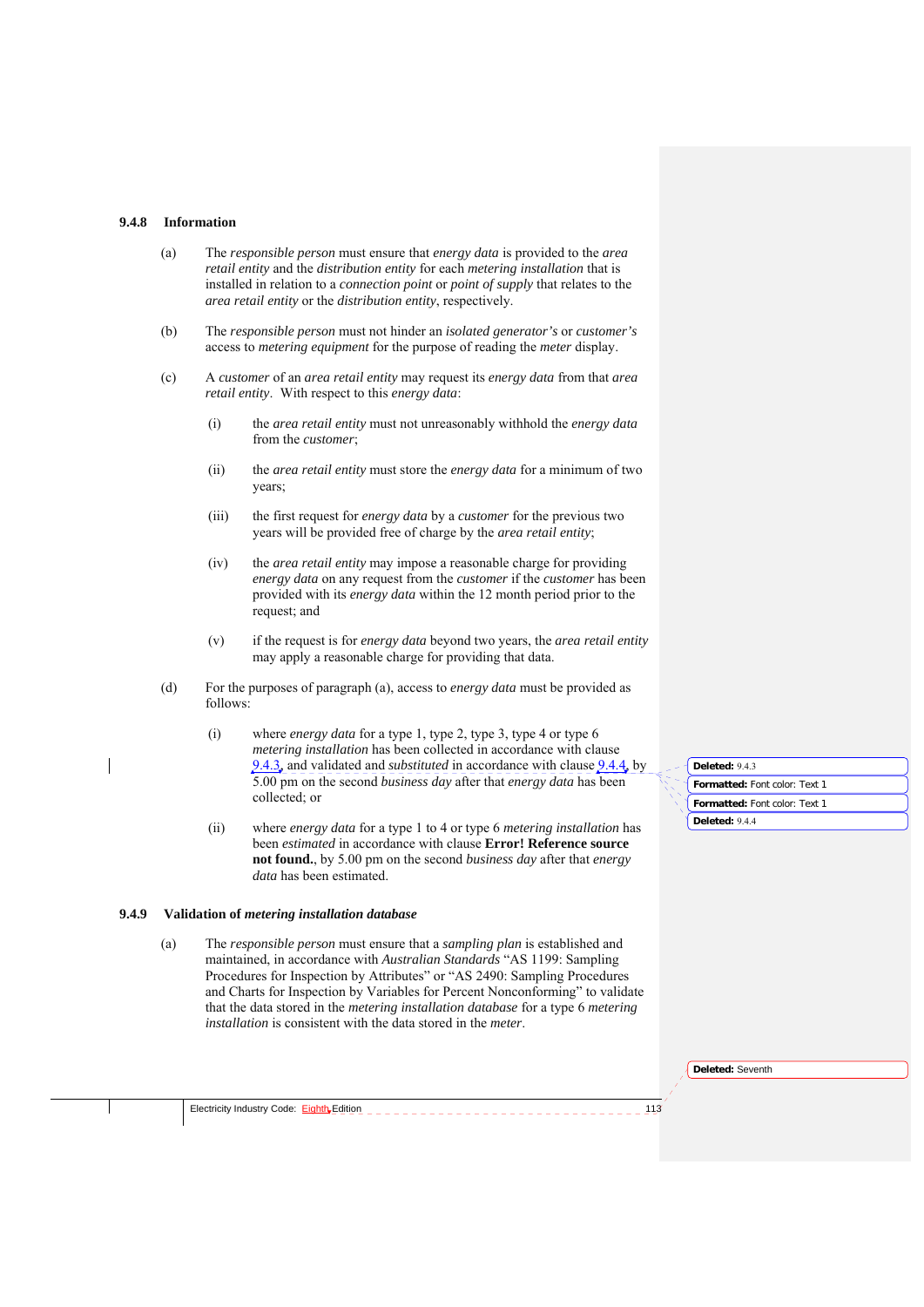- (b) The validation test must be conducted at a frequency in accordance with the *sampling plan* described in paragraph (a), which must not be less than once every 12 months.
- (c) If there is an inconsistency between the *energy data* held in a *meter* and the *energy data* held in the *metering installation database*, the *energy data* in the *meter* is to be taken as prima facie evidence of the *energy data* for that *metering point*.
- (d) Actions in event of non-compliance with accuracy requirements are set out in ID references 3.2 – 3.4 of Schedule 5 of the *Metrology Procedure* for type 6 *metering installations*.

## **9.4.10 Request for testing of the** *metering installation*

- (a) If requested by a *isolated generator* or the *area retail entity*, the *responsible person* must conduct a test to determine the consistency of data held in the *metering installation database* and data held in the *meter* of a type 6 *metering installation*.
- (b) The *responsible person* must make available the results of the test described in paragraph (a) to the *area retail entity* or the *isolated generator*, as applicable, as soon as practicable.
- (c) Where the test undertaken in accordance with paragraph (a) determines an inconsistency, the *responsible person* must pay the costs of, and associated with, that test.
- (d) Where the test undertaken in accordance with paragraph (a) determines no inconsistency, the *area retail entity* or *isolated generator* who requested the test under paragraph (a) must pay the costs of, and associated with, that test in accordance with clause 7.3.6(e) of the *National Electricity Rules*.
- (e) Where there is a discrepancy between:
	- (i) *energy data* stored in the *meter*; and
	- (ii) *energy data* stored in the *metering installation database* in respect of that *meter*,

the *energy data* stored in the *meter* or *meter/*associated *data logger* is prima facie evidence of the amount of electricity supplied to that *metering point*.

- (f) If requested by an *area retail entity* or *isolated generator*, the *responsible person* must, prior to any test being undertaken in accordance with paragraph (a), provide an estimate of the costs of, or associated with, that test.
- (g) Actions in event of non-compliance with accuracy requirements are set out in ID references 3.2 – 3.4 of Schedule 5 of the *Metrology Procedure* for type 6 *metering installations*.

**Deleted:** Seventh

Electricity Industry Code: Eighth Edition 1144 - 1444 - 1444 - 1444 - 1444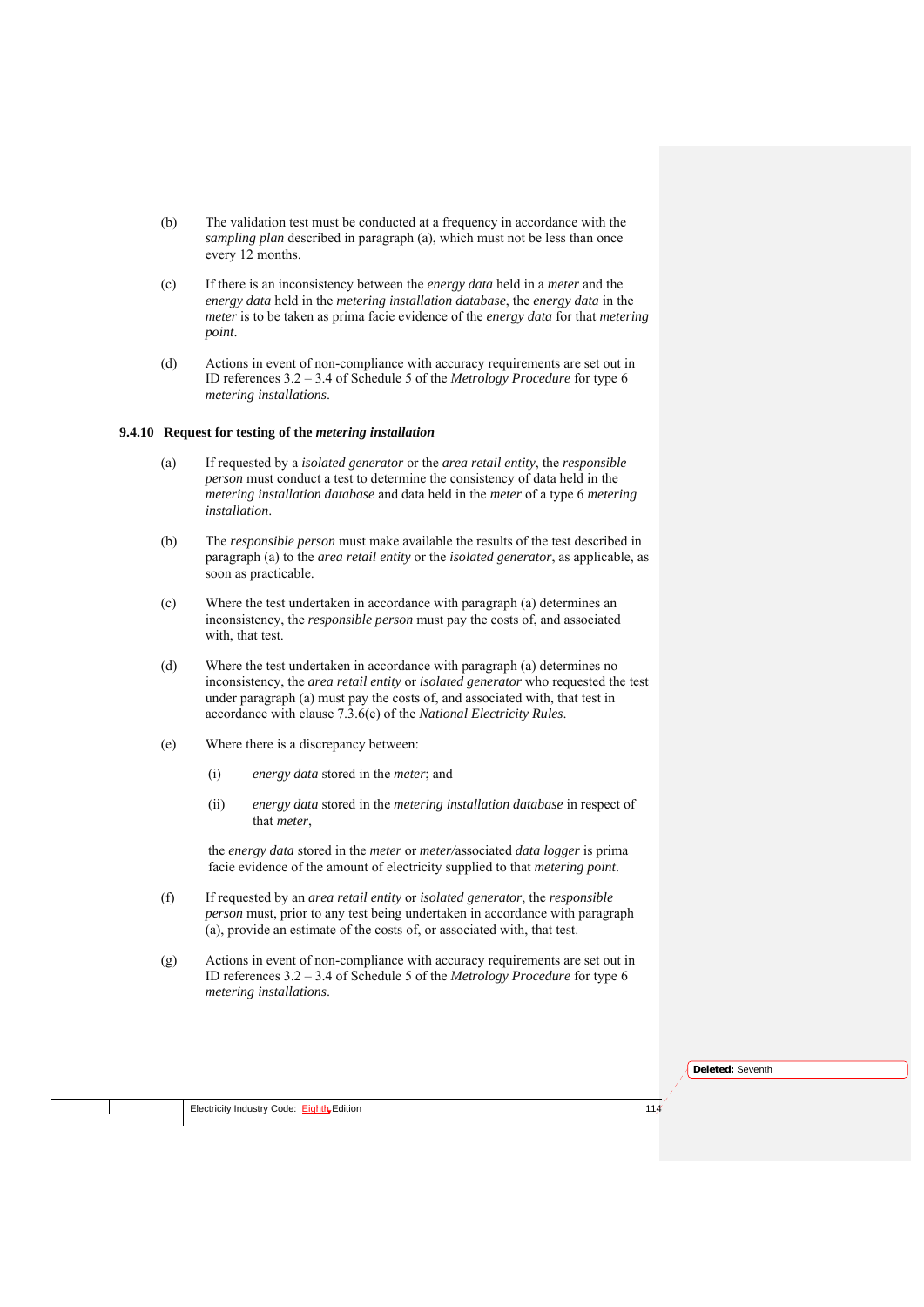## CHAPTER 10: GENERAL

## **10.1 Definitions and interpretation**

#### **10.1.1 Definitions**

*acceptable identification* in relation to:

- (a) a *residential customer*, includes one or more of the following:
	- (i) a driver's licence, a current passport or other form of photographic identification;
	- (ii) a Pensioner Concession Card or other entitlement card issued by the State or Commonwealth Government; and
	- (iii) a birth certificate;
- (b) a *business customer* which is a sole trader or partnership, includes one or more of the forms of identification for a *residential customer* for each of the individuals that conduct the business; and
- (c) a *business customer* which is a body corporate, includes the body corporate's Australian Company Number or Australian Business Number.

*accumulation meter* has the meaning given in the *Metrology Procedure*.

*actual energy data* means the *energy data* that represents an actual measurement of the flow of electricity in a power conductor.

*actual meter reading* has the meaning given in the *Metrology Procedure*.

*area retail entity* means a *retail entity* whose *retail authority* states a *retail area*.

*Australian Standard* means:

- (a) in Chapter 9, the relevant standard published by Standards Australia; and
- (b) for all other chapters, the Australian Standard AS ISO 10002-2006 as amended and updated from time to time.

*bank* means an authorised deposit taking institution within the meaning of the *Banking Act 1959* (Cwlth).

*billing cycle* means the regular recurrent period for which a *customer* receives a bill from a *retail entity*.

*B2B Procedures* means the procedures under the *National Electricity Rules* or as otherwise agreed between the parties, prescribing the content of, the processes for, and the information to be provided to support communications between the *distribution entity* and the *retail entity* relating to a *customer* or supply of electricity to a *customer*.

*B2B Procedures (service order process)* means the procedure set out in the document "*B2B Procedures* (Service Order Process)" which forms part of the *B2B Procedures* under the

**Deleted:** Seventh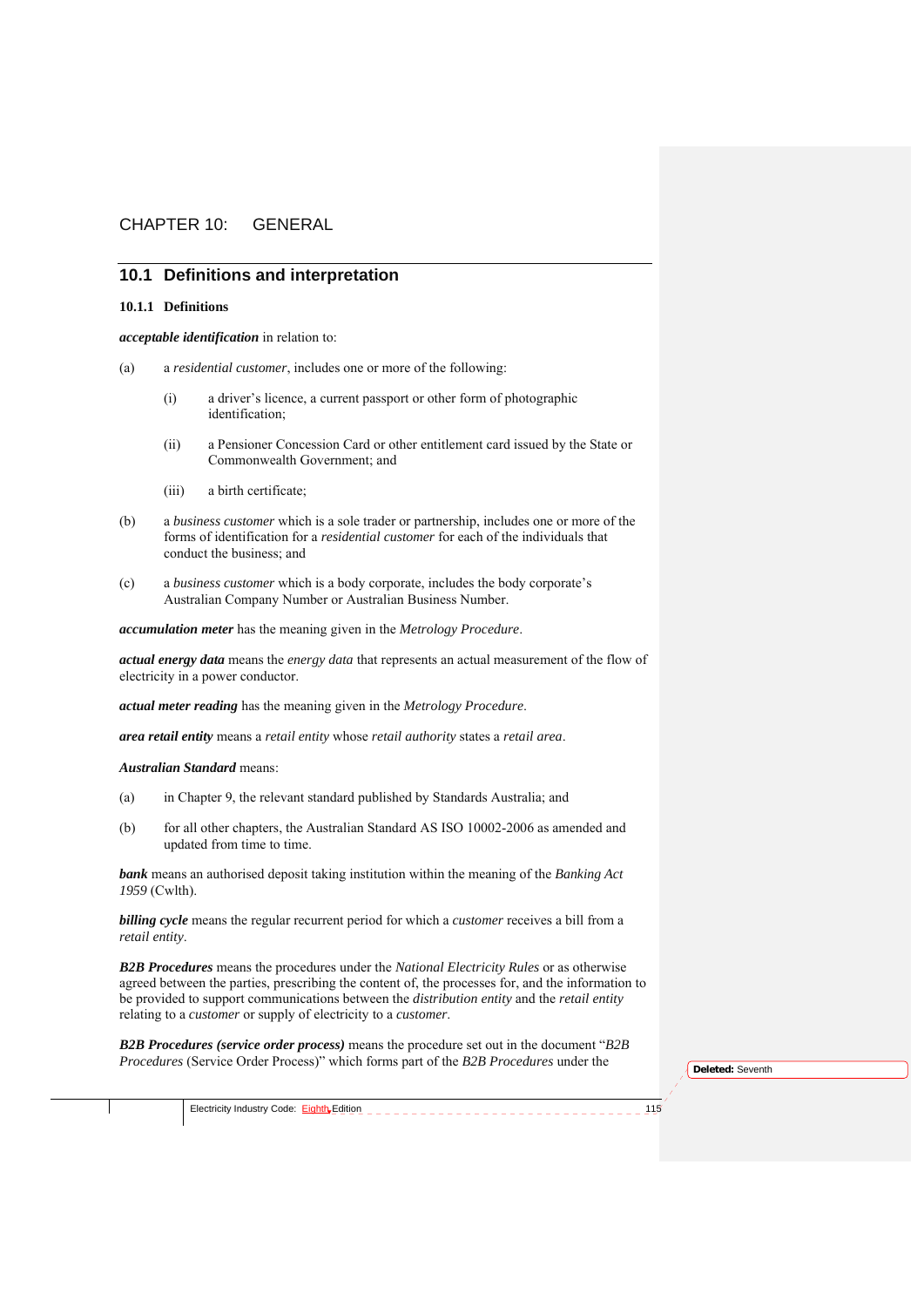*National Electricity Rules* and defines the *standard service order* process and transactions data requirements to be adopted by national electricity market participants.

*business customer* means a *customer* who is not a *residential customer*.

*business day* means a day other than a Saturday, a Sunday or a Queensland wide public holiday (as appointed under the *Holidays Act 1983* (Qld)).

*CAIDI* means the sum of the duration of each *interruption* (measured in minutes) divided by the total number of *interruptions* for that *distribution entity*. This is a measure of the average time (measured in minutes) for electricity supply to be restored to a *customer* when an *interruption* has occurred.

*CAIDI Limits* means the limits calculated as *SAIDI Limits* divided by *SAIFI Limits* for that *distribution entity*. The *CAIDI Limits* set out in clause 3 of Schedule 1 are provided for interpretive purposes only and do not constitute standards which are enforceable against a *distribution entity* by individual *customers*

*card operated meter* means a *meter* that contains *control equipment* that switches on and off in accordance with the amount of credit stored in the *meter*.

*CATS Procedures* means the procedures set out in the document "MSATS Procedures: CATS Procedures part 1 Principles and Obligations", issued by *NEMMCO* under the *National Electricity Rules*.

*CBD feeder* means a feeder supplying predominantly commercial high-rise buildings, supplied by a predominantly underground *supply network* containing significant interconnection and redundancy when compared to urban areas.

*Code* means this Electricity Industry Code.

*communications link* has the meaning given in the *National Electricity Rules.*

*connection contract* means:

- (a) for the purposes of Chapter 9, the contract (either classified as standard or negotiated) that prescribes the conditions of connection between a *distribution entity* and a *generator* or *customer* (as the case may be) when that party connects to the *distribution entity's supply network*; and
- (b) for all other chapters, means any contract under which a *distribution entity* agrees to provide *customer connection services* to a *customer's premises*.

*connection point* has the meaning given in the *National Electricity Rules*.

*consumption* means, for the purposes of Chapter 9, the annual consumption as determined by a *distribution entity*.

*consumption energy data* has the meaning given in the *Metrology Procedure*.

*contract interest rate* means, for any year, the bank bill swap rate for one year, as reported in the Australian Financial Review Money and Bond Market section on the first Friday of December of the previous year, less one full percentage point, or such other rate approved by the *QCA*.

**Deleted:** Seventh

Electricity Industry Code:  $Eight Eight$  Edition  $116$  and  $116$  and  $116$  and  $116$  and  $116$ </u>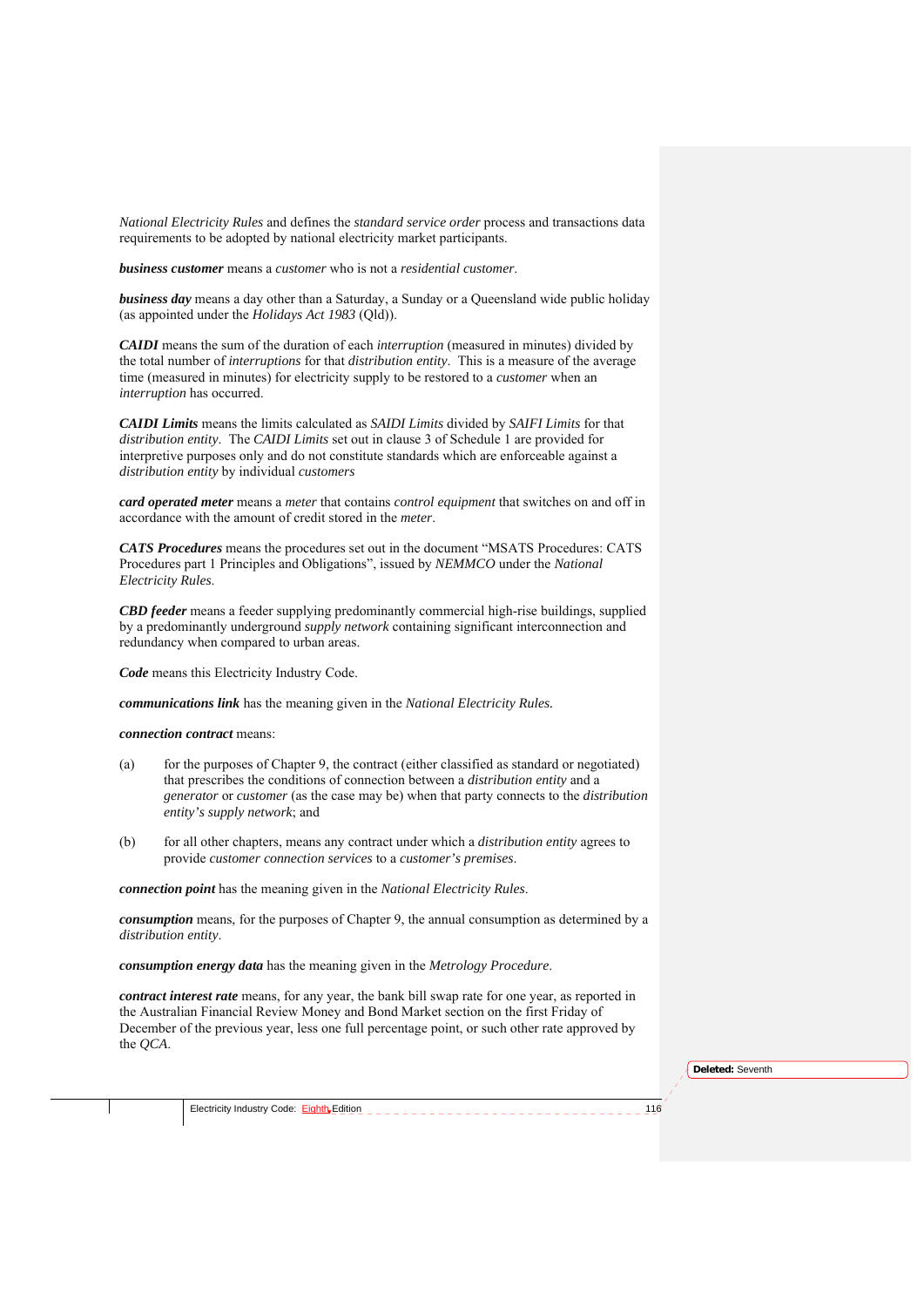*control equipment* means the equipment needed to switch a circuit(s) on or off by a device installed or operated by the *distribution entity*. For example, local or remote timing devices would form part of *control equipment*. This equipment forms part of a *metering installation* for the purpose of testing and inspection.

*controlled load* means those loads that are permanently wired separately from other appliances, are controlled by means of *control equipment*, and are separately metered from the remaining load at the *connection point*. For example, a residential hot water heating circuit will be a controlled load in Queensland and may have a timing device known as the ripple frequency control system.

*co-ordination agreement* has the meaning given in the *Electricity Act*.

*Country Energy* means Country Energy established under the *Energy Services Corporations Act 1995* (NSW).

#### *credit history information* means:

- (a) providing the *retail entity* with permission to obtain a credit check of the credit history of the *customer*; and
- (b) any other information that relates to the credit history of the *customer* that is reasonably required for the *retail* or *distribution entity* to assess the ability of the *customer* to meet its financial obligations under a *retail* or *connection contract.*

*current transformer* means a transformer for use with *meters* or protection devices in which the current in the secondary winding is, within prescribed limits, proportional to and in phase with the current in the primary winding.

*customer* has the meaning given in the *Electricity Act*.

*Customer Charter* means the charter prepared by the *distribution entity* under clause 3.2 or the *retail entity* under clause 4.5.

*customer connection services* has the meaning given in the *Electricity Act*.

*customer information* means information relating to a specific *small customer* obtained by a *marketer*, its employees, agents or contractors through the process of *marketing retail contracts* to the *small customer*, and includes information obtained without the consent of the *small customer*.

*customer retail services* has the meaning given in the *Electricity Act*.

*data logger* has the meaning given in the *National Electricity Rules*

*defective* or *defect* means the condition where the *metering equipment* does not measure or record the flow of electricity to a level of accuracy prescribed in the *National Electricity Rules*.

*disconnection warning* means a notice in writing issued in accordance with clause 3.6 or clause <u>4.18</u>.

*distribution area* for a *distribution entity* is the area specified in its *distribution authority* as its distribution area.

Electricity Industry Code: Eighth Edition 117

*distribution authority* has the meaning given in the *Electricity Act*.

| Deleted: 3.2                  |
|-------------------------------|
|                               |
| Formatted: Font color: Text 1 |
| Formatted: Font color: Text 1 |
|                               |
| Deleted: 4.5                  |
|                               |

|                 | Formatted: Font color: Text 1 |
|-----------------|-------------------------------|
| Deleted: $4.18$ |                               |
|                 |                               |

**Formatted:** Font color: Text 1

**Deleted:** Seventh

**Deleted:** 3.6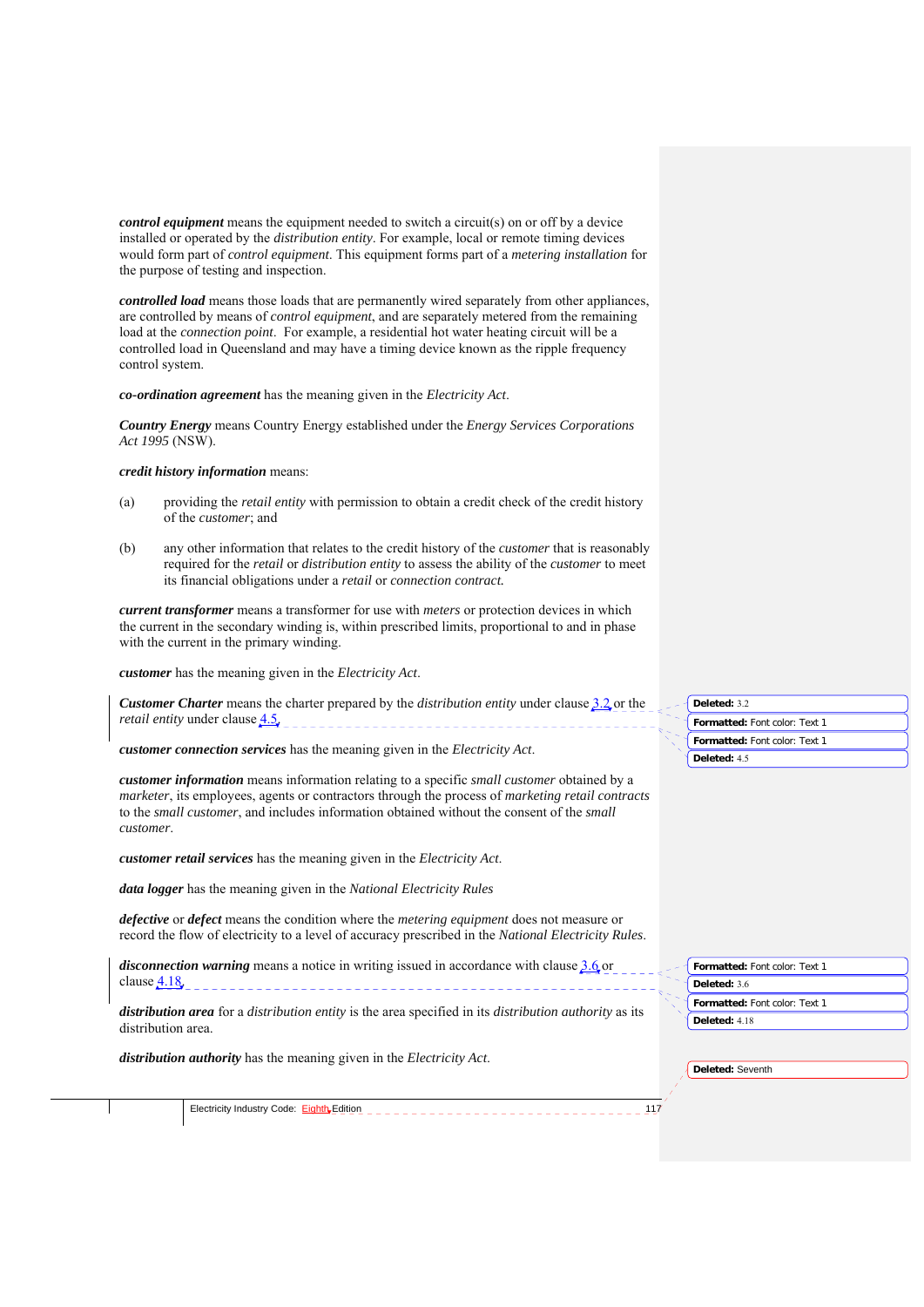*distribution entity* means an entity that holds a *distribution authority*.

*distribution non-network charges* means charges of a *distribution entity* set out in the *distribution entity's* price list that:

- (a) are referable to a specific request by a *small customer* or its *retail entity*; or
- (b) are referable to a requirement under *electricity legislation*,

and do not include *network charges*.

*dual fuel contract* means a single *negotiated retail contract* for the sale of electricity and for the sale and supply of gas by a *retail entity* to a *customer*.

*electrical installation* has the meaning given in the *Electricity Act*.

*Electrical Safety Act* means the *Electrical Safety Act 2002* (Qld).

*Electrical Safety Regulation* means the *Electrical Safety Regulation 2002* (Qld).

*Electricity Act* means the *Electricity Act 1994* (Qld).

*Electricity Connection and Metering Manual, ECMM*, means the document of that title produced by either the *ENERGEX distribution entity* or *Ergon Energy distribution entity*.

*electricity legislation* means the *Electricity Act*, *Electrical Safety Act*, the *Electricity - National Electricity Scheme (Queensland) Act 1997* (Qld) and regulations, standards, codes, protocols and rules made under those Acts.

*Electricity Regulation* means the *Electricity Regulation 2006* (Qld).

*emergency* means an emergency due to the actual or imminent occurrence of an event which in any way endangers or threatens to endanger the safety or health of any person, or normal operation of the *supply network* or *transmission grid*, in the state of Queensland or which destroys or damages, or threatens to destroy or damage, any property in the state of Queensland.

*ENERGEX* means ENERGEX Limited (ACN 078 849 055).

*energy data* has the meaning given in the *Metrology Procedure.*

*energy data services* has the meaning given in the *Metrology Procedure*.

*Energy Ombudsman* means the Energy Ombudsman established by the *Energy Ombudsman Act 2006* (Qld).

*Ergon Energy* means Ergon Energy Corporation Limited (ACN 087 646 062).

*excluded locations* means the locations specified in Schedule 2.

*explicit informed consent* is the consent provided by a *customer* where:

- (a) the *customer* provides express conscious agreement;
- (b) the relevant *retail entity* has fully and adequately disclosed all matters relevant to that *customer*, including each specific purpose for which the consent will be used; and

**Deleted:** Seventh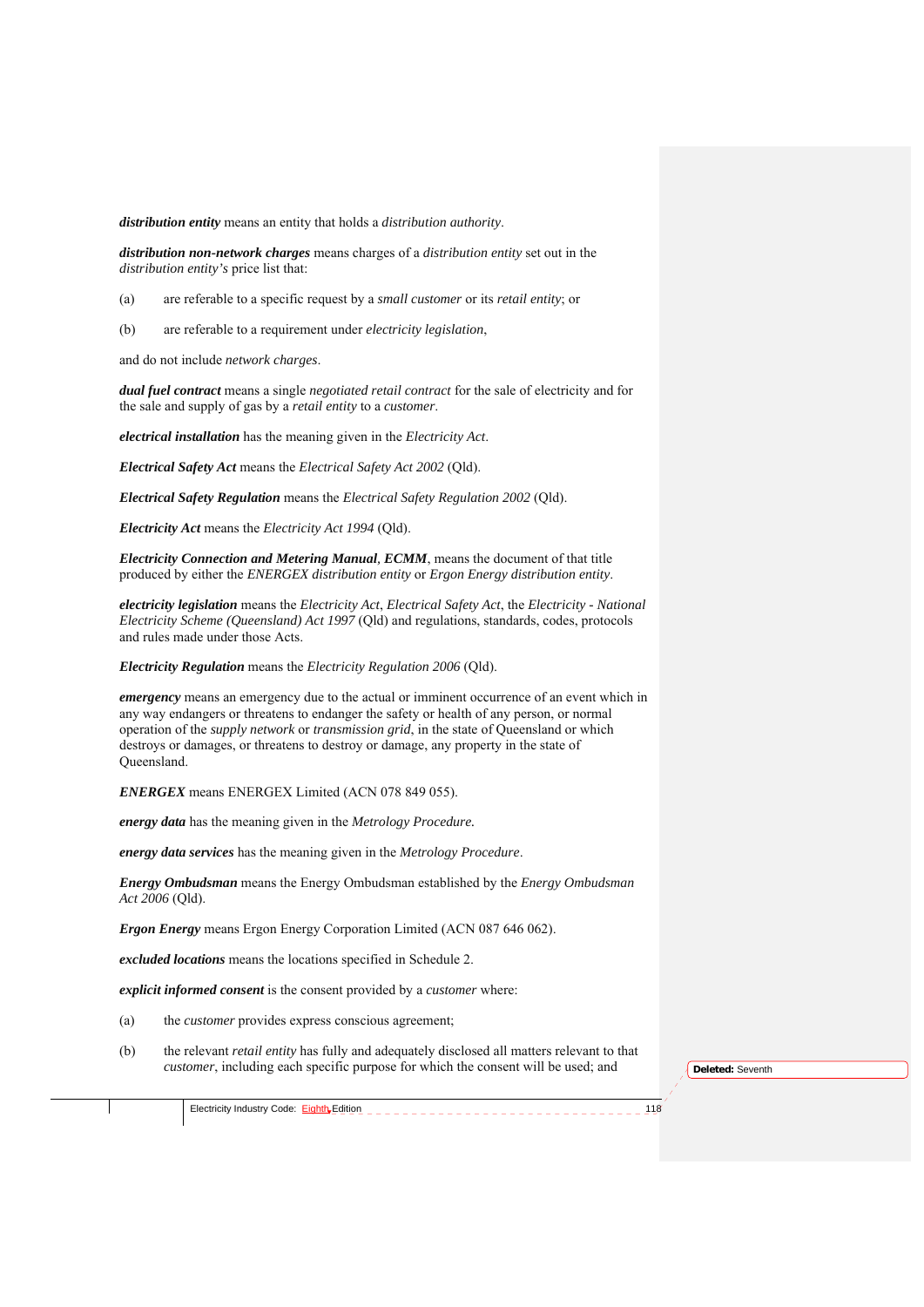#### (c) all disclosures referred to in paragraph  $(b)$  are truthful and have been provided in plain English.

*export* or *exported* means the direction of flow of electricity at a *connection point* or *point of supply* where that electricity flows from a *transmission grid* or a *supply network* into a load, as specified in the National Metering Identifier Procedure published by *NEMMCO*.

*Fair Trading Act* means the *Fair Trading Act 1989* (Qld).

*feeder type* means a *CBD feeder*, *isolated feeder*, *long rural feeder*, *short rural feeder* or *urban feeder* as the case may be.

*final meter reading* means the last recording of *actual energy data* for a *customer* when they vacate an address or change *retail entity*.

*financial year* means a year commencing 1 July and ending 30 June.

*financially responsible retail entity* has the meaning given in the *Electricity Act*.

*first-tier* means the status of load when the electricity purchased at a *connection point* directly and in its entirety from the *area retail entity* from the *NEM* and which is classified as a *first-tier load* in accordance with Chapter 2 of the *National Electricity Rules*.

*fixed term* means the term specified by a *fixed-term contract*.

*fixed-term contract* means a *negotiated retail contract* which has start and finish dates set expressly under the terms and conditions of that *negotiated retail contract*.

*force majeure event* means an event outside the control of a *retail entity* or a *small customer*.

*FRC commencement date* means 1 July 2007.

*generator* means the operator of one or more generating units that produce 50 hertz alternating current at a voltage suitable for connection to the *supply network*, where the generating units supply electricity to the *supply network* without providing any electricity internally to an enduser's load (other than a small amount to operate the generating unit, if necessary).

*GSL payment* means a *guaranteed service level* payment to be made in accordance with clause 2.5 for the amounts set out in clause 2.5.10.

*GST* has the meaning it has in the *A New Tax System (Goods and Services Tax) Act 1999*  (Cwlth).

*guaranteed service level* means a guaranteed service level set out in clause 2.5.

*hot water supply* means a hot water supply connected on a controlled supply tariff, for example Tariff 31 or Tariff 33.

*IES generator* means an 'inverter energy system' and represents generating units that produce direct current and then convert that direct current to 50 hertz alternating current suitable for synchronising to the power system supplied by the *supply network*. For example, a solar cell or PV *generator* or fuel cell, where the direct current produced by these devices in passed through an inverter and transformed to 240 volt single phase 50 hertz alternating current.

**Formatted:** Font color: Text 1 **Deleted:** (b)

**Deleted:** Seventh

**Formatted:** Font color: Text 1

**Formatted:** Font color: Text 1

**Deleted:** 2.5

**Deleted:** 2.5

Electricity Industry Code:  $\frac{Eight_bE}{\text{dition}}$   $\frac{1}{2}$   $\frac{1}{2}$   $\frac{1}{2}$   $\frac{1}{2}$   $\frac{1}{2}$   $\frac{1}{2}$   $\frac{1}{2}$   $\frac{1}{2}$   $\frac{1}{2}$   $\frac{1}{2}$   $\frac{1}{2}$   $\frac{1}{2}$   $\frac{1}{2}$   $\frac{1}{2}$   $\frac{1}{2}$   $\frac{1}{2}$   $\frac{1}{2}$   $\frac{1}{2}$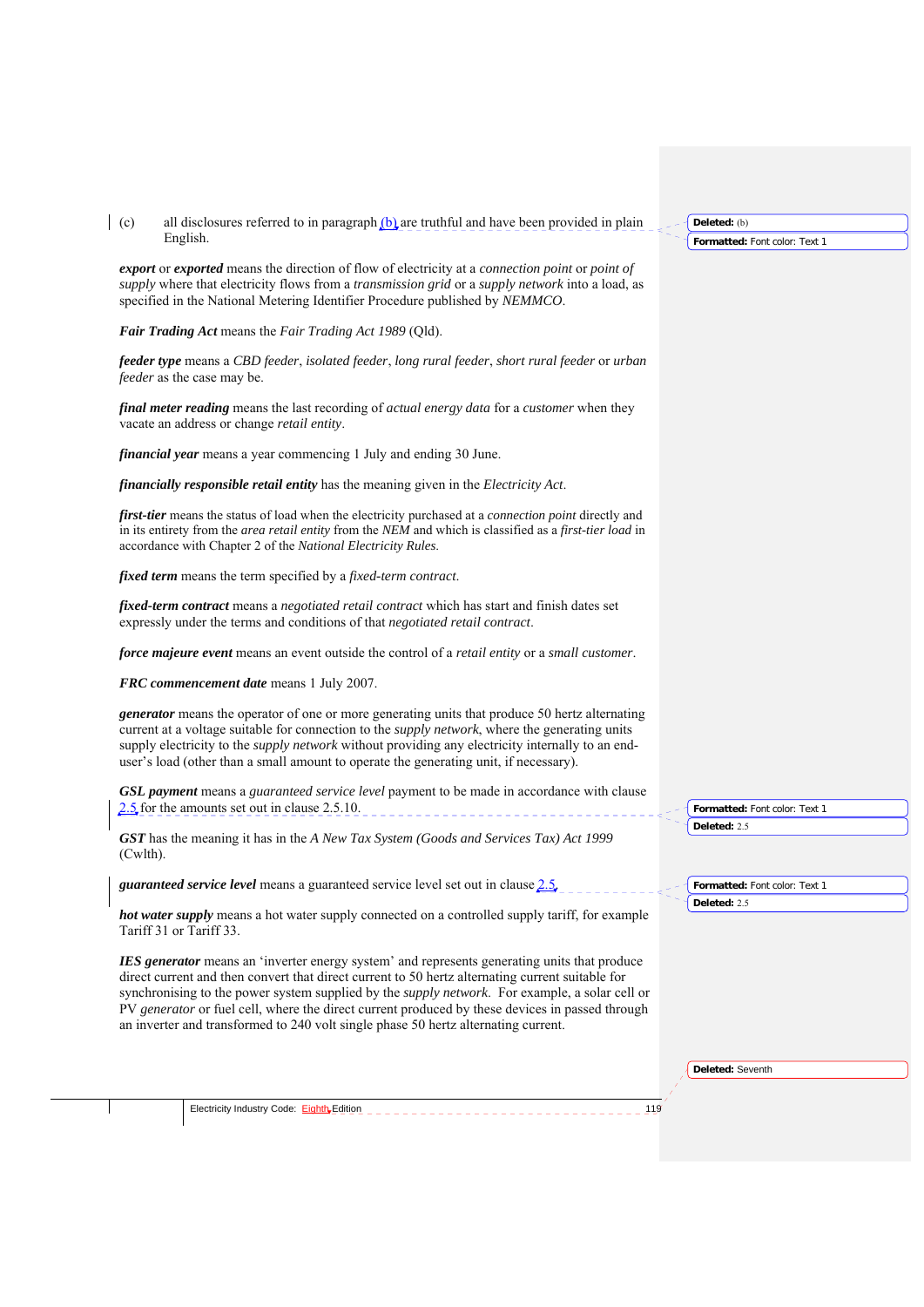*import* or *imported* means the direction of flow of electricity at a *connection point* or *point of supply* where that electricity flows from a *customer* or a *generator* to a *transmission grid* or a *supply network*, as specified in the National Metering Identifier Procedure published by *NEMMCO*.

*Information Exchange Committee* has the meaning given in the *National Electricity Rules*.

*in-situ termination* means a termination of a *retail contract* where the *customer* is not vacating his or her *premises*.

*instalment plan* means a plan for a *customer* to pay to the *retail entity*, by periodic instalments, all arrears (including any disconnection or reconnection charges) and charges relating to continued usage of electricity but, to avoid doubt, does not include an informal arrangement under which a *customer* is granted additional time to pay an amount owed.

*instrument transformer* has the meaning given in the *Metrology Procedure*.

| <i>interruption</i> means any temporary unavailability of electricity supply to a <i>customer</i> associated<br>with an outage of the <i>supply network</i> including outages affecting a single <i>premises</i> , but does<br>not include disconnection. |                                                                                          |
|-----------------------------------------------------------------------------------------------------------------------------------------------------------------------------------------------------------------------------------------------------------|------------------------------------------------------------------------------------------|
| <i>interruption duration GSL</i> has the meaning given in clause $2.5.9(a)(i)$ .<br><i>interruption frequency GSL</i> has the meaning given in clause $2.5.9(a)(ii)$                                                                                      | Deleted: $2.5.9(a)(i)$<br>Formatted: Font color: Text 1<br>Formatted: Font color: Text 1 |
| interval energy data has the meaning given in the Metrology Procedure.                                                                                                                                                                                    | Deleted: $2.5.9(a)(ii)$                                                                  |
| interval meter has the meaning given in the Metrology Procedure.                                                                                                                                                                                          |                                                                                          |
| <i>isolated feeder</i> means a feeder which is not connected to the national grid, but excludes the Mt<br>Isa-Cloncurry <i>supply network</i> , as that network is defined in the <i>Electricity Act</i> .                                                |                                                                                          |
| Isolated generator means one or more generating units that are connected to an <i>isolated power</i><br>system.                                                                                                                                           |                                                                                          |
| <b>Isolated power system</b> means a <i>supply network</i> that does not form part of and is not connected to<br>the <i>national grid</i> and may include an <i>isolated feeder</i> .                                                                     |                                                                                          |
| large customer means any customer who is not a small customer.                                                                                                                                                                                            |                                                                                          |
| large market customer has the meaning given the Electricity Act.                                                                                                                                                                                          |                                                                                          |
| large non-market customer has the meaning given in the Electricity Act.                                                                                                                                                                                   |                                                                                          |
| <b>LARGE NMI</b> means the description given to a <i>connection point</i> where the flow of electricity at<br>the <i>connection point</i> is equal to or greater than 100 <i>MWh</i> per annum.                                                           |                                                                                          |
| <i>life support equipment</i> has the meaning set out in clause $4.20.3$ ,                                                                                                                                                                                | Formatted: Font color: Text 1                                                            |
|                                                                                                                                                                                                                                                           | <b>Deleted: 4.20.3</b>                                                                   |

*local holiday* means a show holiday or special holiday appointed for a particular district under the *Holidays Act 1983* (Qld).

*long rural feeder* means a feeder which is not a *CBD feeder*, *urban feeder* or *isolated feeder* with a total feeder route length greater than 200 km.

**Deleted:** Seventh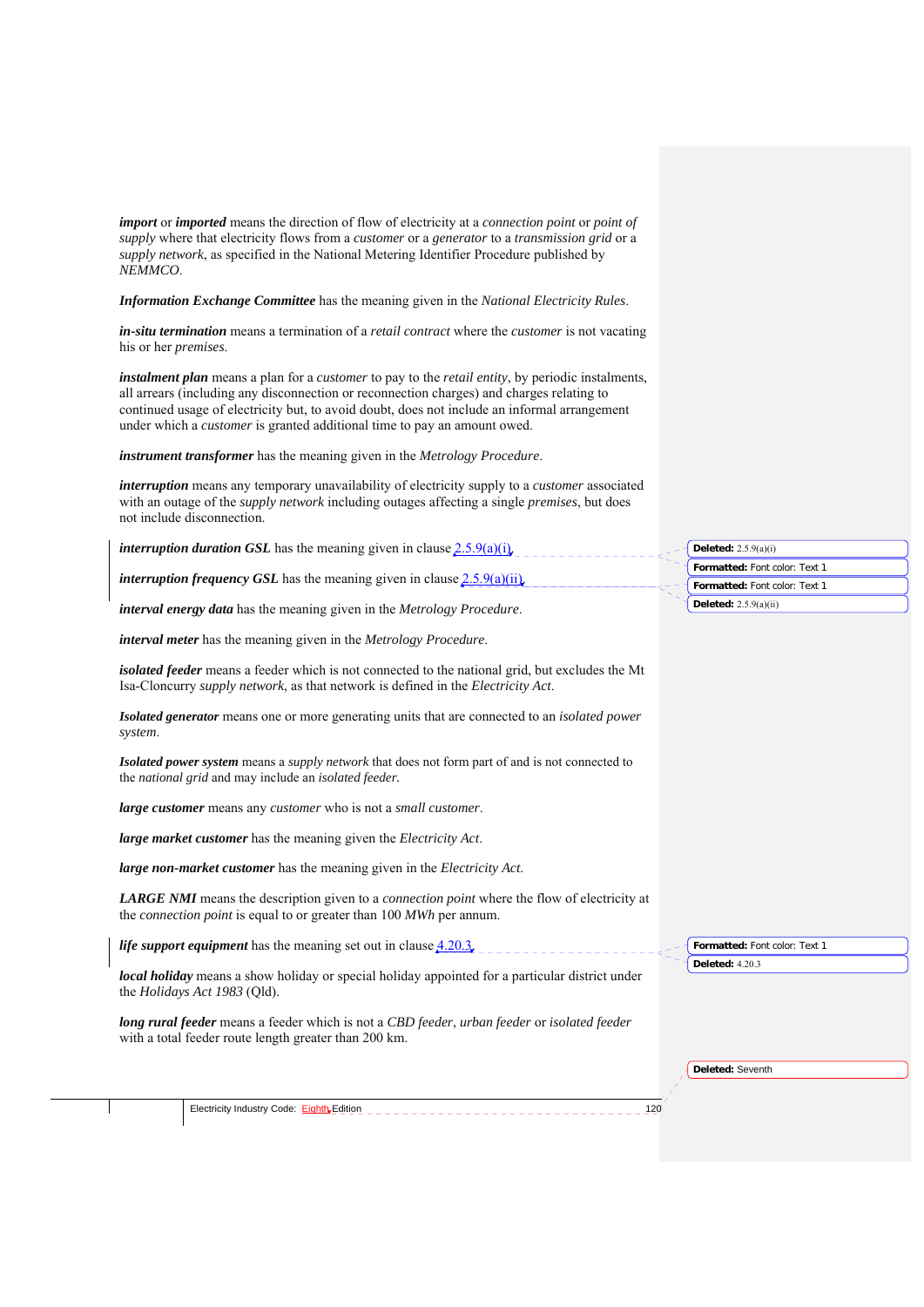*major event day* means a day determined under clause 3 of Schedule 1.

*market customer* has the meaning given in the *Electricity Act*.

*market NMI* means a *NMI* for which the *customer* is a *market customer*.

*marketer* means a person who carries on the business of *marketing retail contracts* and includes a *retail entity* and *non-regulated marketer*.

*marketing* includes, but is not limited to, advertising, sales, promotions, market research, public relations, discussions or negotiations by any means in the nature of a personal contact with a *small customer* whether solicited or unsolicited for the purposes of entering into a *retail contract*.

*marketing complaint* means a complaint associated with a *retailer's* actions in seeking to sign up a *small customer* for a market *contract*.

*marketing contact* means a contact made by a *marketer* with a *small customer* for the purposes of *marketing* a *contract*.

*MDP* means either a *Metering Provider* category D or a metering data agent.

*measurement element* has the meaning given in the *Metrology Procedure*.

*meter* has the meaning given in the *National Electricity Rules*.

*metering data* has the meaning given that term in the *National Electricity Rules*.

*metering equipment* means network assets that include the *meter*, *current transformer*, *voltage transformer*, associated wiring and fittings that together convert and display the electricity flowing in a power conductor at a location within the local vicinity of that power conductor.

*metering installation* has the meaning given in the *Metrology Procedure*.

*metering installation database* has the meaning given in the *Metrology Procedure*.

*metering point* has the meaning given in the *National Electricity Rules*.

*Metering Provider* has the meaning given in the *Metrology Procedure*.

*Metrology Procedure* has the meaning given in the *National Electricity Rules.*

*minimalist transitioning approach* means the approach set out in clause 6.8.

*minimum service standard* means a service standard set out in clause 2.4.

*Minister* means the Minister under the *Electricity Act*.

1 7

*move-in customer* means a *customer* who starts consuming *customer retail services* from a *premises* without first applying to a *retail entity* for the provision of such services.<sup>7</sup>

*MSATS* means the Market Settlement and Transfer Solution operated by *NEMMCO*.

 Under the *Electricity Act* a *small customer* is taken to have entered into a *standard retail contract* under section 51(2) where the *customer* has not applied for *customer retail services* under section 48C but the customer's *premises* are connected to a *supply network*.

Electricity Industry Code: Eighth Edition 121

**Formatted:** Font color: Text 1 **Deleted:** 6.8 **Formatted:** Font color: Text 1 **Deleted:** 2.4

**Deleted:** Seventh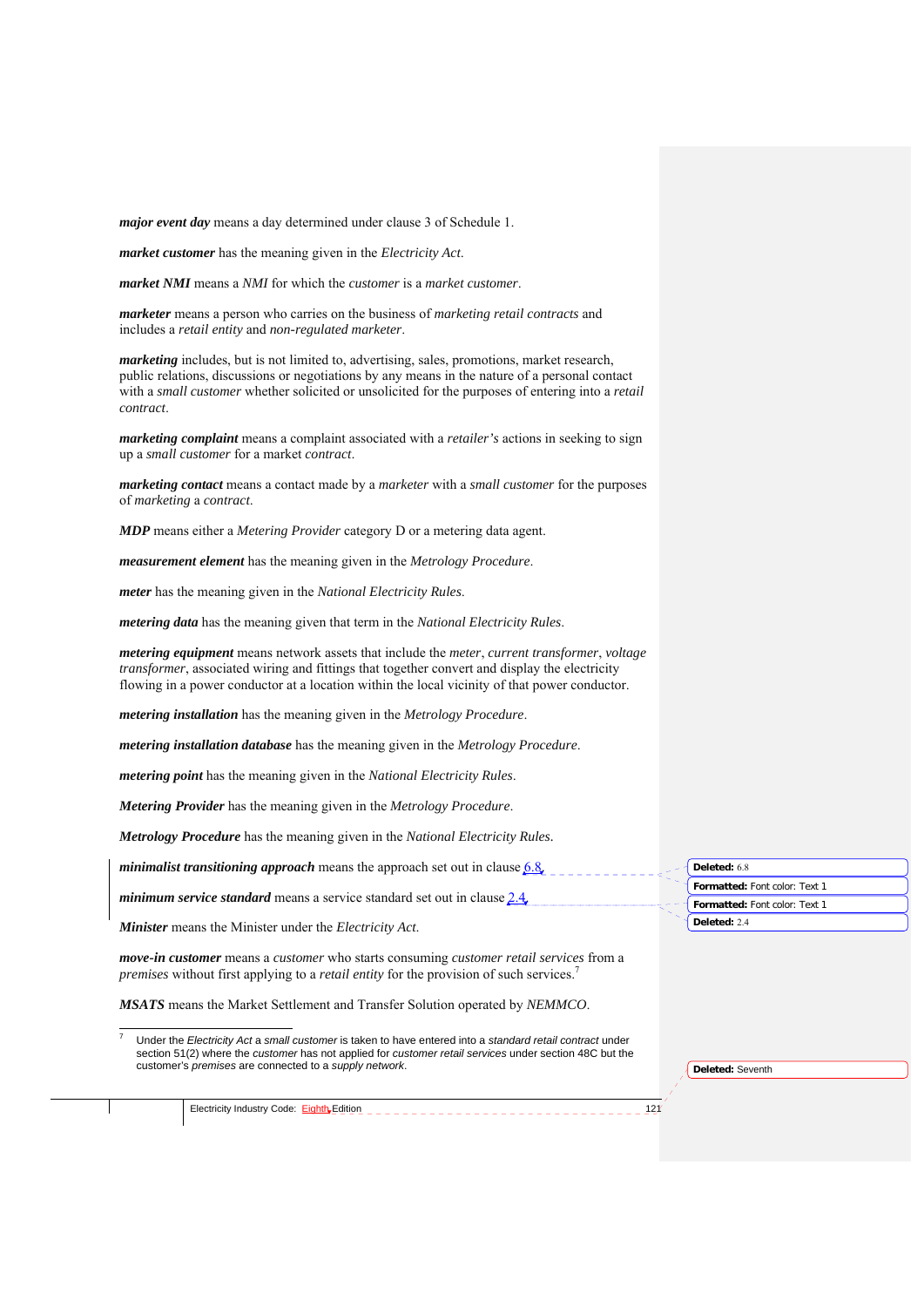|                     | <b>MWh</b> means megawatt hours.                                                                                                                                                                                               |                               |  |
|---------------------|--------------------------------------------------------------------------------------------------------------------------------------------------------------------------------------------------------------------------------|-------------------------------|--|
|                     | National Electricity Law has the meaning given in the Electricity - National Scheme<br>(Queensland) Act 1997 (Qld).                                                                                                            |                               |  |
|                     | National Electricity Rules means the rules made under the National Electricity Law applied as<br>the law of Queensland.                                                                                                        |                               |  |
|                     | national grid has the meaning given in the National Electricity Rules                                                                                                                                                          |                               |  |
|                     | Natural Disaster Relief Arrangements means Natural Disaster Relief Arrangements,<br>administered by the Commonwealth Department of Transport and Regional Services.                                                            |                               |  |
|                     | negotiated connection contract has the meaning given in the Electricity Act.                                                                                                                                                   |                               |  |
|                     | negotiated retail contract has the meaning given in the Electricity Act.                                                                                                                                                       |                               |  |
| Electricity Rules.  | NEM means the wholesale electricity market operated by NEMMCO under the National                                                                                                                                               |                               |  |
| electricity market. | NEM settlements means the process operated by NEMMCO for clearing the financial<br>transactions associated with export and import of wholesale electricity in the national                                                     |                               |  |
|                     | NEMMCO has the meaning given in the Electricity Act.                                                                                                                                                                           |                               |  |
|                     | network charges has the meaning given in the Electricity Act.                                                                                                                                                                  |                               |  |
|                     | <i>network management plan</i> means the plan outlined in clause 2.3.                                                                                                                                                          | Deleted: 2.3                  |  |
|                     |                                                                                                                                                                                                                                | Formatted: Font color: Text 1 |  |
|                     | <b>NMI</b> has the meaning given in the National Electricity Rules.                                                                                                                                                            |                               |  |
|                     | NMI checksum means a National Metering Identifier Checksum associated with a NMI.                                                                                                                                              |                               |  |
|                     | NMI classification code has the meaning given in the CATS Procedures.                                                                                                                                                          |                               |  |
|                     | <b>NMI premises</b> has the meaning given in the Electricity Act.                                                                                                                                                              |                               |  |
|                     | <b>NMI standing data</b> means the approved data items associated with a NMI that are available to<br>prospective retail entities, as specified in the CATS Procedures.                                                        |                               |  |
|                     | non-market customer has the meaning given in the Electricity Act.                                                                                                                                                              |                               |  |
|                     | <b>non-market NMI</b> means a NMI for which the <i>customer</i> is a non-market customer.                                                                                                                                      |                               |  |
|                     | non-regulated marketer means a person who carries on the business of marketing retail<br>contracts for the provision of customer retail services to small customers but does not have an<br>authority issued by the regulator. |                               |  |
|                     | <i>notice period</i> has the meaning given in clause $4.4.5$ ,                                                                                                                                                                 | Formatted: Font color: Text 1 |  |
|                     | notified prices has the meaning given in the Electricity Act.                                                                                                                                                                  | <b>Deleted: 4.4.5</b>         |  |
| electricity tariff. | off peak hot water means hot water which is charged under an off-peak controlled load                                                                                                                                          |                               |  |
|                     |                                                                                                                                                                                                                                | Deleted: Seventh              |  |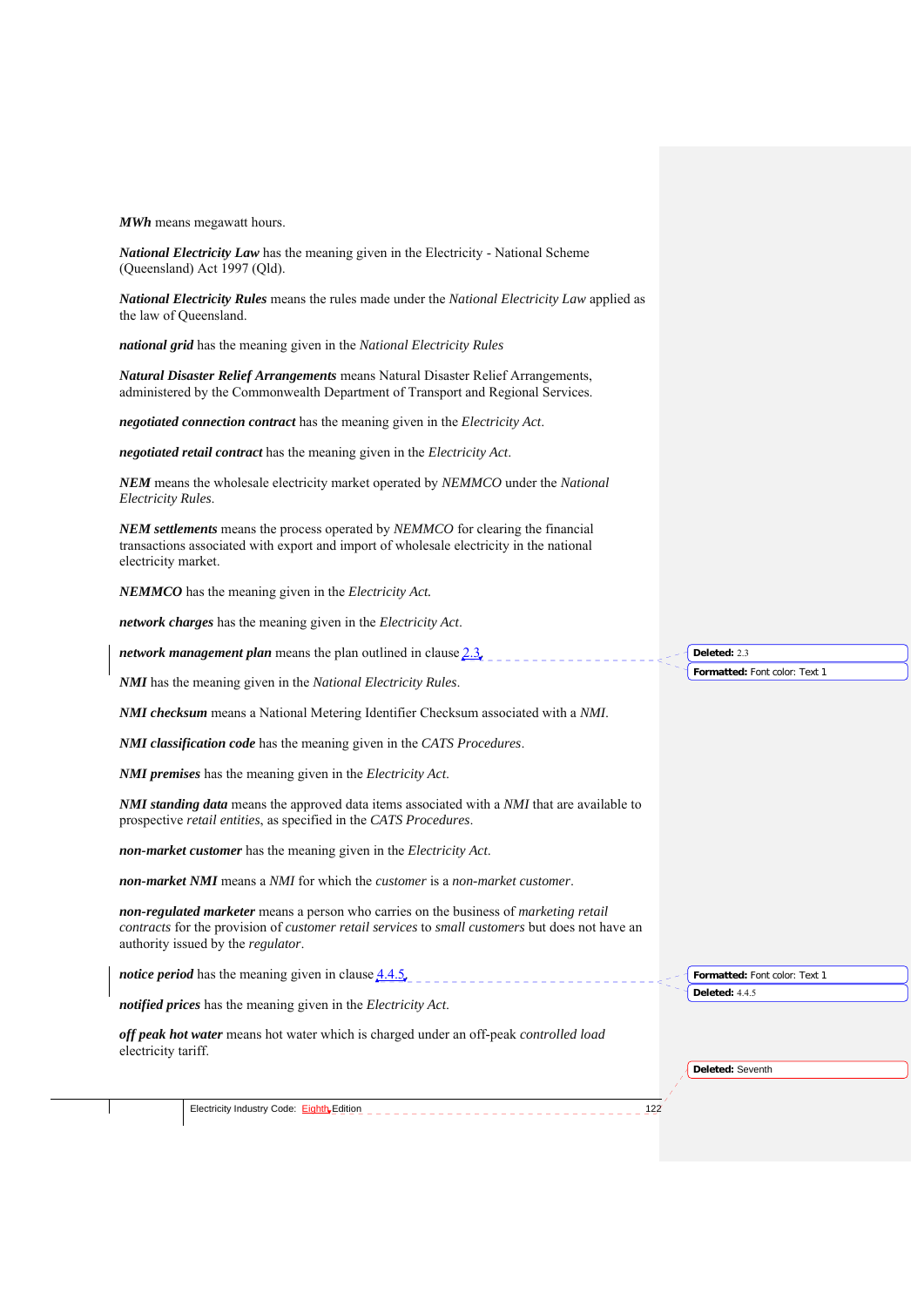*planned interruption* means an *interruption* for which the *distribution entity* has, or should have, given a notice under clause 2.5.8 or for which the *distribution entity* is excused from giving a notice under this *Code*, or *electricity legislation* or contractual arrangements with a *customer*.

*point of supply* means the point at which supply is established between a *distribution entity* and a *generator* or *customer* as defined in the SAA Wiring Rules (*AS* 3000).

*power system security and reliability standards* has the meaning given in the *National Electricity Rules*.

*premises* has the meaning given in the *Electricity Act*.

*price change* includes any change to a tariff rate or charge or type of tariff applying to a *small customer* but excludes any change to *distribution non-network charges*.

*QCA* has the meaning given in the *Electricity Act*.

*quarter* means a period of three months commencing 1 January, 1 April, 1 July and 1 October as the case may be.

*regulator* has the meaning given in the *Electricity Act*.

*regulatory control period* has the meaning given in the *National Electricity Rules*.

*remote acquisition* has the meaning given in the *National Electricity Rules*.

*residential customer* means a *customer* who acquires electricity for domestic use.

*responsible person* has the meaning given under the *National Electricity Rules*.

*retail area* has the meaning given in the *Electricity Act*.

*retail authority* has the meaning given in the *Electricity Act*.

*retail contract* means either a *standard retail contract* or *negotiated retail contract*.

*retail entity* means an entity that holds a *retail authority* and, if a person is providing *customer retail services* as a *retailer of last resort*, that *retailer of last resort*.

*retailer of last resort* has the meaning given in the *Electricity Regulations.*

*SAIDI* means the sum of the duration of each *interruption* (measured in minutes) divided by the total number of *customers* (averaged over the *financial year*) of that *distribution entity*.

*SAIDI Limits* mean the limits set out in clause 1 of Schedule 1.

*SAIFI* means the total number of *interruptions* divided by the total number of *customers* (averaged over the *financial year*) of that *distribution entity*.

*SAIFI Limits* mean the limits set out in clause 2 of Schedule 1.

*salesperson* means an employee or contractor acting on behalf of a *marketer* in the *marketing* of *retail contracts*, and *salespeople* has a corresponding meaning.

*sampling plan* has the meaning given in the *Metrology Procedure*.

**Deleted:** Seventh

Electricity Industry Code: Eighth Edition 123

**Formatted:** Font color: Text 1 **Deleted:** 2.5.8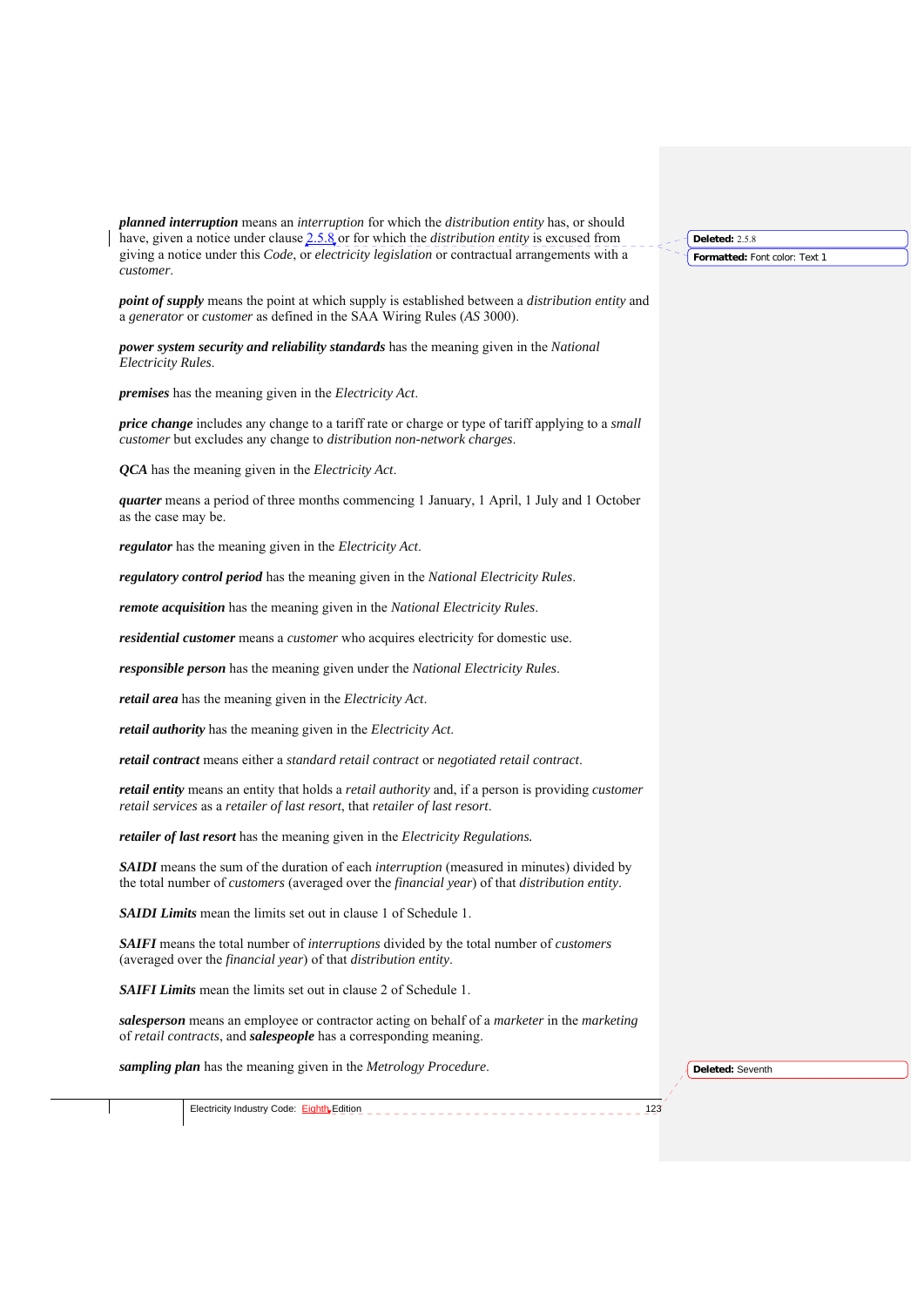*scheduled meter reading* means the *meter* reading on a cycle that equates to the *customer's billing cycle*, usually monthly or quarterly.

*second-tier* means the status of load when electricity is purchased at a *connection point* in its entirety other than directly from the *area retail entity* or the *NEM* and which is classified as a *second-tier load* in accordance with Chapter 2 of the *National Electricity Rules*.

*security deposit* means an amount of money or other arrangement acceptable to the *retail entity*  as a security against a *customer* defaulting on a bill. To avoid doubt, a *security deposit* does not include an insurance levy whereby a *customer* makes a non-refundable payment that is used to insure against non-payment by that *customer*.

*service order request* mean a request for service raised in accordance with the *B2B Procedures (service order process)* as applicable to Queensland, or as otherwise varied by agreement between the parties in accordance with the *National Electricity Rules*.

*short rural feeder* means a feeder with a total feeder route length less than 200 km, and which is not a *CBD feeder*, *urban feeder* or *isolated feeder*.

*small business customer* means a *customer* who is both a *small customer* and a *business customer*.

*small customer* has the meaning given in the *Electricity Act*.

*SMALL NMI* means the description given to a *connection point* where the flow of electricity at the *connection point* is less than 100 *MWh* per annum.

*small residential customer* means a *customer* who is both a *small customer* and a *residential customer*.

*special meter reading* means an *actual meter reading* that occurs at a time other than the time of a *scheduled meter reading*.

*standard co-ordination agreement* has the meaning given in the *Electricity Act*.

*standard connection contract* has the meaning given in the *Electricity Act*.

*standard retail contract* has the meaning given in the *Electricity Act*.

*standard service order* means a category of service activity as defined in the *B2B Procedures (service order process)* as applicable in Queensland.

*substituted* means the substitution of an *actual meter reading* under the circumstances described in clause  $9.4.4(c)$ .

*substituted meter reading* means a *meter* reading for which the *energy data* has been *substituted*.

*summer preparedness plan* means the plan outlined under clause 2.2.

*supply network* has the meaning given in the *Electricity Act*.

*system operator* means a person who *NEMMCO* has appointed as an agent under Chapter 4 of the *National Electricity Rules* and who is registered as a system operator with *NEMMCO* under Chapter 2 of the *National Electricity Rules*.

**Deleted:** Seventh

**Deleted:** 2.2

**Formatted:** Font color: Text 1

**Formatted:** Font color: Text 1

**Deleted:** 9.4.4(c)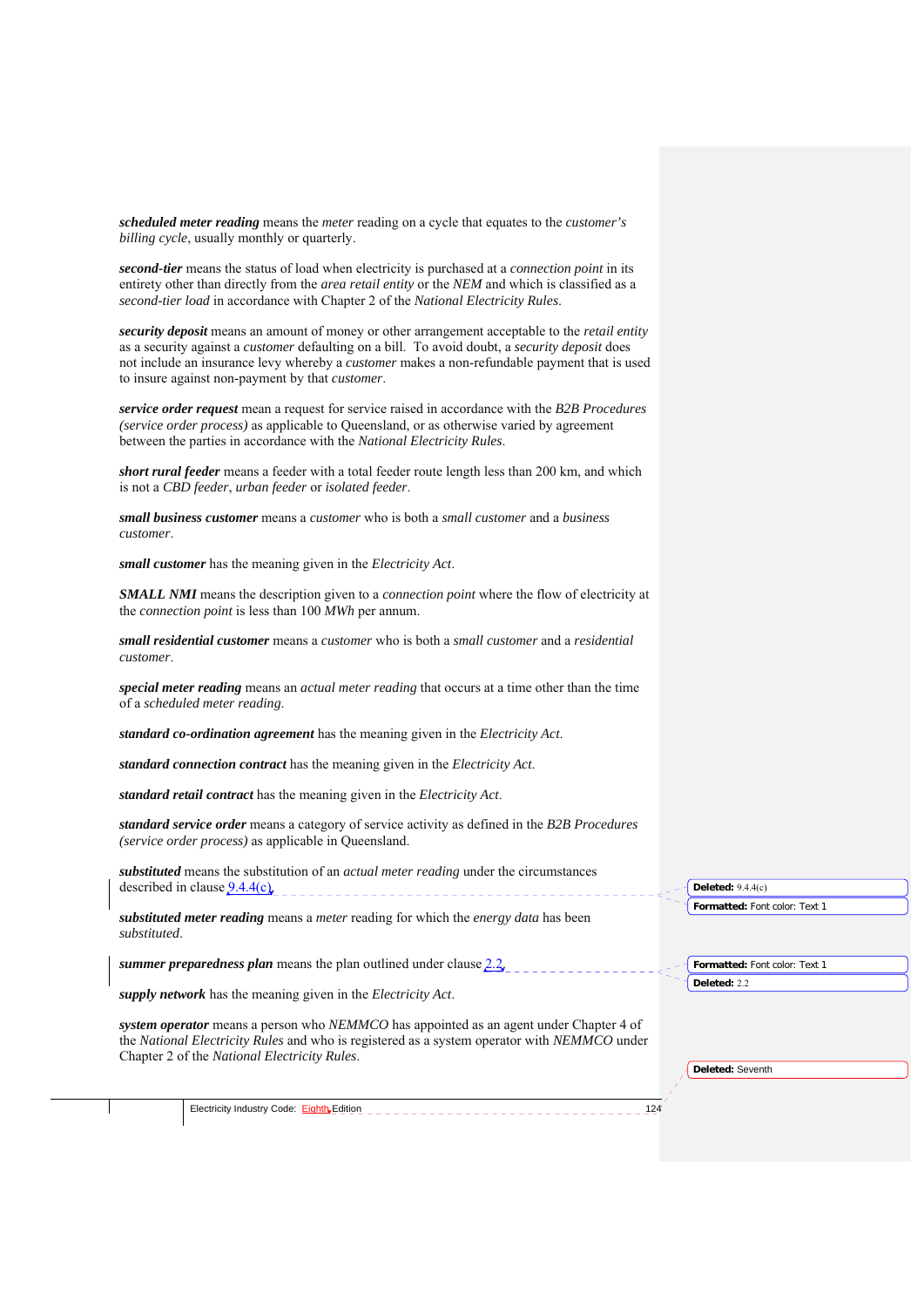| Formatted: Font color: Text 1<br>transmission grid has the meaning given in the Electricity Act.<br><i>unique match</i> means the return of a single set of <i>NMI</i> and <i>NMI</i> Checksum in response to a<br>request made by a <i>retail entity</i> under clause 6.4.1(a) of this <i>Code</i> .<br>Formatted: Font color: Text 1<br>Deleted: $6.4.1(a)$<br>urban feeder means a feeder with annual actual maximum demand per total feeder route length<br>greater than 0.3 MVA/km and which is not a CBD feeder, short rural feeder, long rural feeder<br>or an isolated feeder.<br><i>vacation notice</i> has the meaning given in clause $4.4.2$ ,<br>Formatted: Font color: Text 1<br>Deleted: 4.4.2<br><i>voltage transformer</i> means a transformer for use with <i>meters</i> or protection devices in which<br>voltage across the secondary terminals is, within prescribed limits, proportional to and in phase<br>with the voltage across the primary terminals.<br><i>wholesale market customer</i> is a market customer in the wholesale market as defined in the<br>National Electricity Rules.<br>Y Value means the value of the variable 'y' that applies to the type 6 metering installation, as<br>specified in Schedule 3 of the Metrology Procedures.<br>Other grammatical forms of words defined in the dictionary are taken to have a corresponding<br>meaning.<br>10.1.2 Interpretation<br>Unless the contrary intention appears, a reference in this Code to:<br>(headings) headings are for convenience only and do not affect the<br>(a)<br>interpretation of this Code;<br>(variations or replacement) a document (including this Code) includes any<br>(b)<br>variation or replacement of it;<br>(clauses, schedules and annexures) a clause, schedule or annexure is a<br>(c)<br>reference to a clause in, or schedule or annexure, to this Code;<br>(d)<br>(reference to statutes) a statute, ordinance, code or other law includes<br>regulations and other instruments under it and consolidations, amendments, re-<br>enactments or replacements of any of them;<br>(law) law means common law, principles of equity, and laws made by<br>(e)<br>parliament (and laws made by parliament include State, Territory and<br>Commonwealth laws and regulations and other instruments under them, and<br>consolidations, amendments, re-enactments or replacements of any of them);<br>(singular includes plural) the singular includes the plural and vice versa;<br>(f)<br>(person) the word "person" includes an individual, a firm, a body corporate, a<br>(g)<br>partnership, a joint venture, an unincorporated body or association, or any<br>government agency;<br>(dollars) \$ is a reference to the lawful currency of Australia;<br>(h)<br>Deleted: Seventh | <i>termination notice</i> has the meaning given in clause $4.4.1$ , | Deleted: 4.4.1 |
|---------------------------------------------------------------------------------------------------------------------------------------------------------------------------------------------------------------------------------------------------------------------------------------------------------------------------------------------------------------------------------------------------------------------------------------------------------------------------------------------------------------------------------------------------------------------------------------------------------------------------------------------------------------------------------------------------------------------------------------------------------------------------------------------------------------------------------------------------------------------------------------------------------------------------------------------------------------------------------------------------------------------------------------------------------------------------------------------------------------------------------------------------------------------------------------------------------------------------------------------------------------------------------------------------------------------------------------------------------------------------------------------------------------------------------------------------------------------------------------------------------------------------------------------------------------------------------------------------------------------------------------------------------------------------------------------------------------------------------------------------------------------------------------------------------------------------------------------------------------------------------------------------------------------------------------------------------------------------------------------------------------------------------------------------------------------------------------------------------------------------------------------------------------------------------------------------------------------------------------------------------------------------------------------------------------------------------------------------------------------------------------------------------------------------------------------------------------------------------------------------------------------------------------------------------------------------------------------------------------------------------------------------------------------------------------------------------------------------------------------------------------------------------------------------------|---------------------------------------------------------------------|----------------|
|                                                                                                                                                                                                                                                                                                                                                                                                                                                                                                                                                                                                                                                                                                                                                                                                                                                                                                                                                                                                                                                                                                                                                                                                                                                                                                                                                                                                                                                                                                                                                                                                                                                                                                                                                                                                                                                                                                                                                                                                                                                                                                                                                                                                                                                                                                                                                                                                                                                                                                                                                                                                                                                                                                                                                                                                         |                                                                     |                |
|                                                                                                                                                                                                                                                                                                                                                                                                                                                                                                                                                                                                                                                                                                                                                                                                                                                                                                                                                                                                                                                                                                                                                                                                                                                                                                                                                                                                                                                                                                                                                                                                                                                                                                                                                                                                                                                                                                                                                                                                                                                                                                                                                                                                                                                                                                                                                                                                                                                                                                                                                                                                                                                                                                                                                                                                         |                                                                     |                |
|                                                                                                                                                                                                                                                                                                                                                                                                                                                                                                                                                                                                                                                                                                                                                                                                                                                                                                                                                                                                                                                                                                                                                                                                                                                                                                                                                                                                                                                                                                                                                                                                                                                                                                                                                                                                                                                                                                                                                                                                                                                                                                                                                                                                                                                                                                                                                                                                                                                                                                                                                                                                                                                                                                                                                                                                         |                                                                     |                |
|                                                                                                                                                                                                                                                                                                                                                                                                                                                                                                                                                                                                                                                                                                                                                                                                                                                                                                                                                                                                                                                                                                                                                                                                                                                                                                                                                                                                                                                                                                                                                                                                                                                                                                                                                                                                                                                                                                                                                                                                                                                                                                                                                                                                                                                                                                                                                                                                                                                                                                                                                                                                                                                                                                                                                                                                         |                                                                     |                |
|                                                                                                                                                                                                                                                                                                                                                                                                                                                                                                                                                                                                                                                                                                                                                                                                                                                                                                                                                                                                                                                                                                                                                                                                                                                                                                                                                                                                                                                                                                                                                                                                                                                                                                                                                                                                                                                                                                                                                                                                                                                                                                                                                                                                                                                                                                                                                                                                                                                                                                                                                                                                                                                                                                                                                                                                         |                                                                     |                |
|                                                                                                                                                                                                                                                                                                                                                                                                                                                                                                                                                                                                                                                                                                                                                                                                                                                                                                                                                                                                                                                                                                                                                                                                                                                                                                                                                                                                                                                                                                                                                                                                                                                                                                                                                                                                                                                                                                                                                                                                                                                                                                                                                                                                                                                                                                                                                                                                                                                                                                                                                                                                                                                                                                                                                                                                         |                                                                     |                |
|                                                                                                                                                                                                                                                                                                                                                                                                                                                                                                                                                                                                                                                                                                                                                                                                                                                                                                                                                                                                                                                                                                                                                                                                                                                                                                                                                                                                                                                                                                                                                                                                                                                                                                                                                                                                                                                                                                                                                                                                                                                                                                                                                                                                                                                                                                                                                                                                                                                                                                                                                                                                                                                                                                                                                                                                         |                                                                     |                |
|                                                                                                                                                                                                                                                                                                                                                                                                                                                                                                                                                                                                                                                                                                                                                                                                                                                                                                                                                                                                                                                                                                                                                                                                                                                                                                                                                                                                                                                                                                                                                                                                                                                                                                                                                                                                                                                                                                                                                                                                                                                                                                                                                                                                                                                                                                                                                                                                                                                                                                                                                                                                                                                                                                                                                                                                         |                                                                     |                |
|                                                                                                                                                                                                                                                                                                                                                                                                                                                                                                                                                                                                                                                                                                                                                                                                                                                                                                                                                                                                                                                                                                                                                                                                                                                                                                                                                                                                                                                                                                                                                                                                                                                                                                                                                                                                                                                                                                                                                                                                                                                                                                                                                                                                                                                                                                                                                                                                                                                                                                                                                                                                                                                                                                                                                                                                         |                                                                     |                |
|                                                                                                                                                                                                                                                                                                                                                                                                                                                                                                                                                                                                                                                                                                                                                                                                                                                                                                                                                                                                                                                                                                                                                                                                                                                                                                                                                                                                                                                                                                                                                                                                                                                                                                                                                                                                                                                                                                                                                                                                                                                                                                                                                                                                                                                                                                                                                                                                                                                                                                                                                                                                                                                                                                                                                                                                         |                                                                     |                |
|                                                                                                                                                                                                                                                                                                                                                                                                                                                                                                                                                                                                                                                                                                                                                                                                                                                                                                                                                                                                                                                                                                                                                                                                                                                                                                                                                                                                                                                                                                                                                                                                                                                                                                                                                                                                                                                                                                                                                                                                                                                                                                                                                                                                                                                                                                                                                                                                                                                                                                                                                                                                                                                                                                                                                                                                         |                                                                     |                |
|                                                                                                                                                                                                                                                                                                                                                                                                                                                                                                                                                                                                                                                                                                                                                                                                                                                                                                                                                                                                                                                                                                                                                                                                                                                                                                                                                                                                                                                                                                                                                                                                                                                                                                                                                                                                                                                                                                                                                                                                                                                                                                                                                                                                                                                                                                                                                                                                                                                                                                                                                                                                                                                                                                                                                                                                         |                                                                     |                |
|                                                                                                                                                                                                                                                                                                                                                                                                                                                                                                                                                                                                                                                                                                                                                                                                                                                                                                                                                                                                                                                                                                                                                                                                                                                                                                                                                                                                                                                                                                                                                                                                                                                                                                                                                                                                                                                                                                                                                                                                                                                                                                                                                                                                                                                                                                                                                                                                                                                                                                                                                                                                                                                                                                                                                                                                         |                                                                     |                |
|                                                                                                                                                                                                                                                                                                                                                                                                                                                                                                                                                                                                                                                                                                                                                                                                                                                                                                                                                                                                                                                                                                                                                                                                                                                                                                                                                                                                                                                                                                                                                                                                                                                                                                                                                                                                                                                                                                                                                                                                                                                                                                                                                                                                                                                                                                                                                                                                                                                                                                                                                                                                                                                                                                                                                                                                         |                                                                     |                |
|                                                                                                                                                                                                                                                                                                                                                                                                                                                                                                                                                                                                                                                                                                                                                                                                                                                                                                                                                                                                                                                                                                                                                                                                                                                                                                                                                                                                                                                                                                                                                                                                                                                                                                                                                                                                                                                                                                                                                                                                                                                                                                                                                                                                                                                                                                                                                                                                                                                                                                                                                                                                                                                                                                                                                                                                         |                                                                     |                |
|                                                                                                                                                                                                                                                                                                                                                                                                                                                                                                                                                                                                                                                                                                                                                                                                                                                                                                                                                                                                                                                                                                                                                                                                                                                                                                                                                                                                                                                                                                                                                                                                                                                                                                                                                                                                                                                                                                                                                                                                                                                                                                                                                                                                                                                                                                                                                                                                                                                                                                                                                                                                                                                                                                                                                                                                         |                                                                     |                |
|                                                                                                                                                                                                                                                                                                                                                                                                                                                                                                                                                                                                                                                                                                                                                                                                                                                                                                                                                                                                                                                                                                                                                                                                                                                                                                                                                                                                                                                                                                                                                                                                                                                                                                                                                                                                                                                                                                                                                                                                                                                                                                                                                                                                                                                                                                                                                                                                                                                                                                                                                                                                                                                                                                                                                                                                         |                                                                     |                |
|                                                                                                                                                                                                                                                                                                                                                                                                                                                                                                                                                                                                                                                                                                                                                                                                                                                                                                                                                                                                                                                                                                                                                                                                                                                                                                                                                                                                                                                                                                                                                                                                                                                                                                                                                                                                                                                                                                                                                                                                                                                                                                                                                                                                                                                                                                                                                                                                                                                                                                                                                                                                                                                                                                                                                                                                         |                                                                     |                |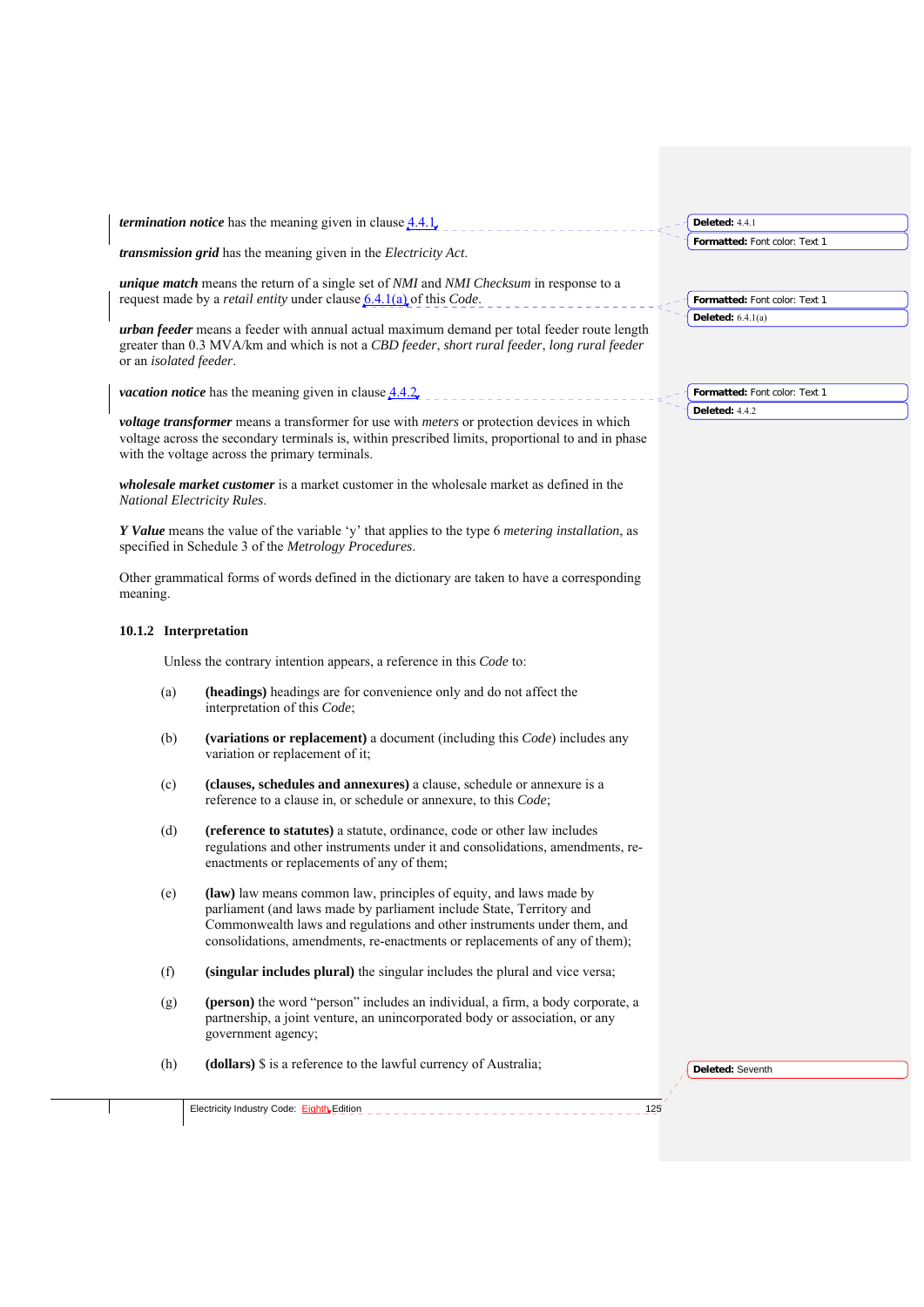- (i) **(calculation of time)** if a period of time dates from a given day or the day of an act or event, it is to be calculated exclusive of that day;
- (j) **(reference to a day)** a day is to be interpreted as the period of time commencing at midnight and ending 24 hours later;
- (k) **(meaning not limited)** the words "include", "including" or "for example" are not used as, nor are they to be interpreted as, words of limitation, and, when introducing an example, do not limit the meaning of the words to which the example relates to that example or examples of a similar kind;
- (l) **(next business day)** if an event under this agreement must occur on a stipulated day which is not a *business day* then the stipulated day will be taken to be the next *business day*;
- (m) **(reference to anything)** anything (including any amount) is a reference to the whole and each part of it; and
- (n) **(footnotes)** footnotes are for reference only and do not affect the interpretation of the *Code*.

**Deleted:** Seventh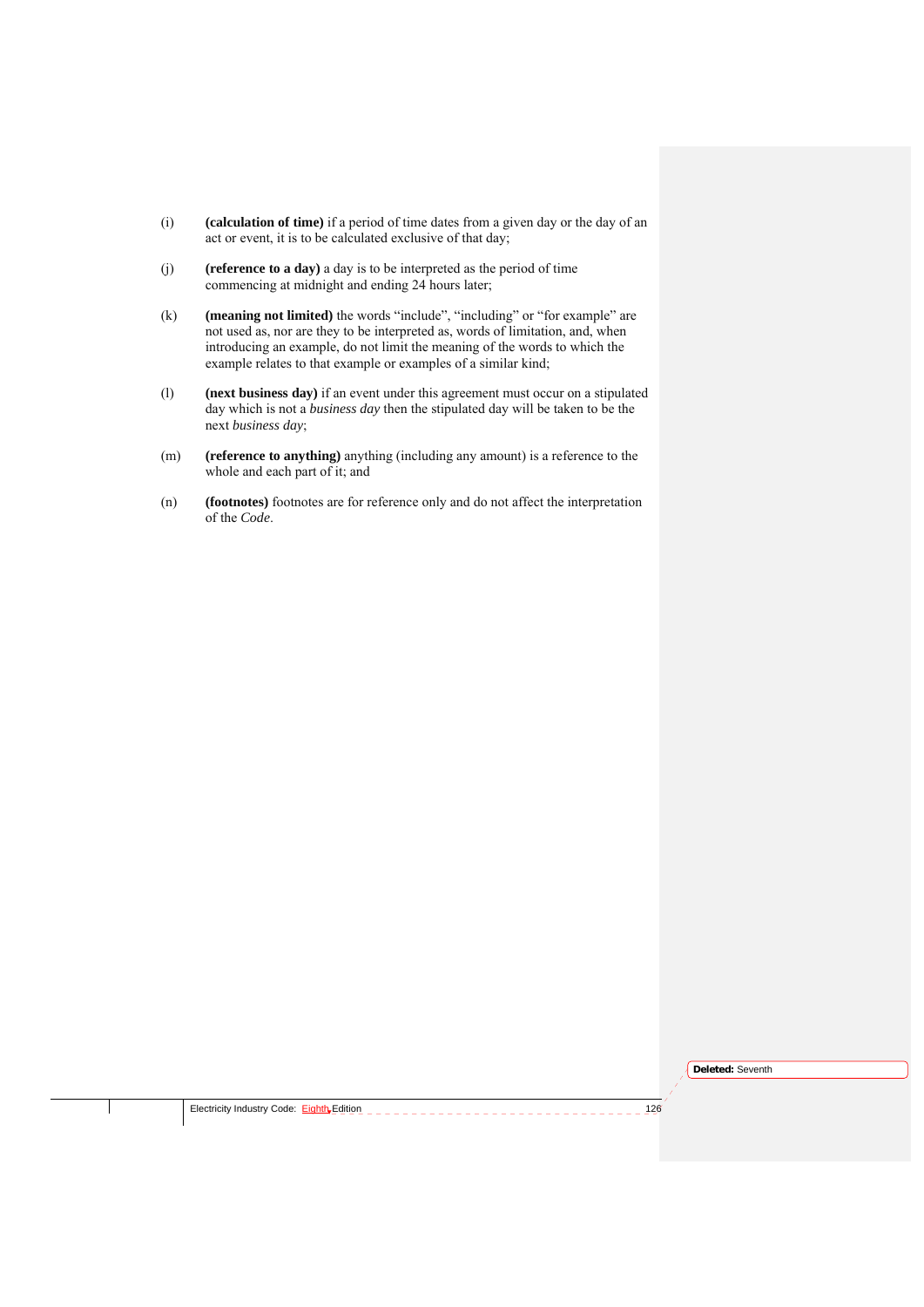## Schedule 1 - Reliability limits

## *1 SAIDI Limits*

## **1.1** *ENERGEX*

| .<br>________ |        |        |         |         |         |         |         |         |
|---------------|--------|--------|---------|---------|---------|---------|---------|---------|
| feeder type   | 2007/8 | 2008/9 | 2009/10 | 2010/11 | 2011/12 | 2012/13 | 2013/14 | 2014/15 |
| CBD           | 20     | 20     | 20      | 15      | 15      | 15      | 15      | 15      |
| urban         | 134    | 122    | 110     | 106     | 102     | 98      | 94      | 90      |
| short rural   | 244    | 232    | 220     | 218     | 216     | 214     | 212     | 210     |
|               |        |        |         |         |         |         |         |         |

#### **1.2** *Ergon Energy*

|             | --     |        |         |         |         |         |         |         |
|-------------|--------|--------|---------|---------|---------|---------|---------|---------|
| feeder type | 2007/8 | 2008/9 | 2009/10 | 2010/11 | 2011/12 | 2012/13 | 2013/14 | 2014/15 |
| urban       | 195    | 180    | 150     | 149     | 148     | 147     | 146     | 145     |
| short rural | 550    | 500    | 430     | 424     | 418     | 412     | 406     | 400     |
| long rural  | 1090   | 1040   | 980     | 964     | 948     | 932     | 916     | 900     |

## *2 SAIFI Limits*

#### **2.1** *ENERGEX*

| feeder type | 2007/8 | 2008/9 | 2009/10 | 2010/11 | 2011/12 | 2012/13 | 2013/14 | 2014/15 |
|-------------|--------|--------|---------|---------|---------|---------|---------|---------|
| CBD         | 0.33   | 0.33   | ን.33    | 0.15    | ა.15    | 0.15    | 0.15    | 0.15    |
| urban       | 1.54   | l .43  | 1.32    | 1.26    | 1.22    | .20     | 1.18    | 1.16    |
| short rural | 2.63   | 2.56   | 2.50    | 2.46    | 2.42    | 2.38    | 2.34    | 2.30    |

## **2.2** *Ergon Energy*

| feeder type | 2007/8 | 2008/9 | 2009/10 | 2010/11 | 2011/12 | 2012/13 | 2013/14 | 2014/15 |
|-------------|--------|--------|---------|---------|---------|---------|---------|---------|
| urban       | 2.50   | 2.30   | 2.00    | 1.98    | 96.∣    | 1.94    | 1.92    | 1.90    |
| short rural | 5.00   | 4.50   | 4.00    | 3.95    | 3.90    | 3.85    | 3.80    | 3.75    |
| long rural  | 8.50   | 7.80   | 7.50    | 7.40    | 7.30    | 7.20    | 7.10    | 7.00    |

## *3 CAIDI Limits (interpretive only)*

## **3.1** *ENERGEX*

| feeder type | 2007/8 | 2008/9 | 2009/10 | 2010/11 | 2011/12 | 2012/13 | 2013/14 | 2014/15 |
|-------------|--------|--------|---------|---------|---------|---------|---------|---------|
| CBD         |        | 61     |         | 100     | 100     | 100     | 100     | 100     |
| urban       | 87     | 85     | 83      | 84      | 84      | 82      | 80      | 78      |
| short rural | 93     | 9′     | 88      | 89      | 89      | 90      | 91      | 91      |
|             |        |        |         |         |         |         |         |         |

## **3.2** *Ergon Energy*

| feeder type | 2007/8 | 2008/9 | 2009/10 | 2010/11 | 2011/12 | 2012/13 | 2013/14 | 2014/15 |
|-------------|--------|--------|---------|---------|---------|---------|---------|---------|
| urban       |        |        | 75      | 75      | 76      | 76      | 76      | 76      |
| short rural | 110    |        | 108     | 107     | 107     | 107     | 107     | 107     |
| long rural  | 128    | 133    | 131     | 130     | 130     | 129     | 129     | 129     |
|             |        |        |         |         |         |         |         |         |

Note:

1 CAIDI Limits are shown for interpretative purposes only, being derived from the *minimum service standards* for *SAIDI Limits* and *SAIFI Limits*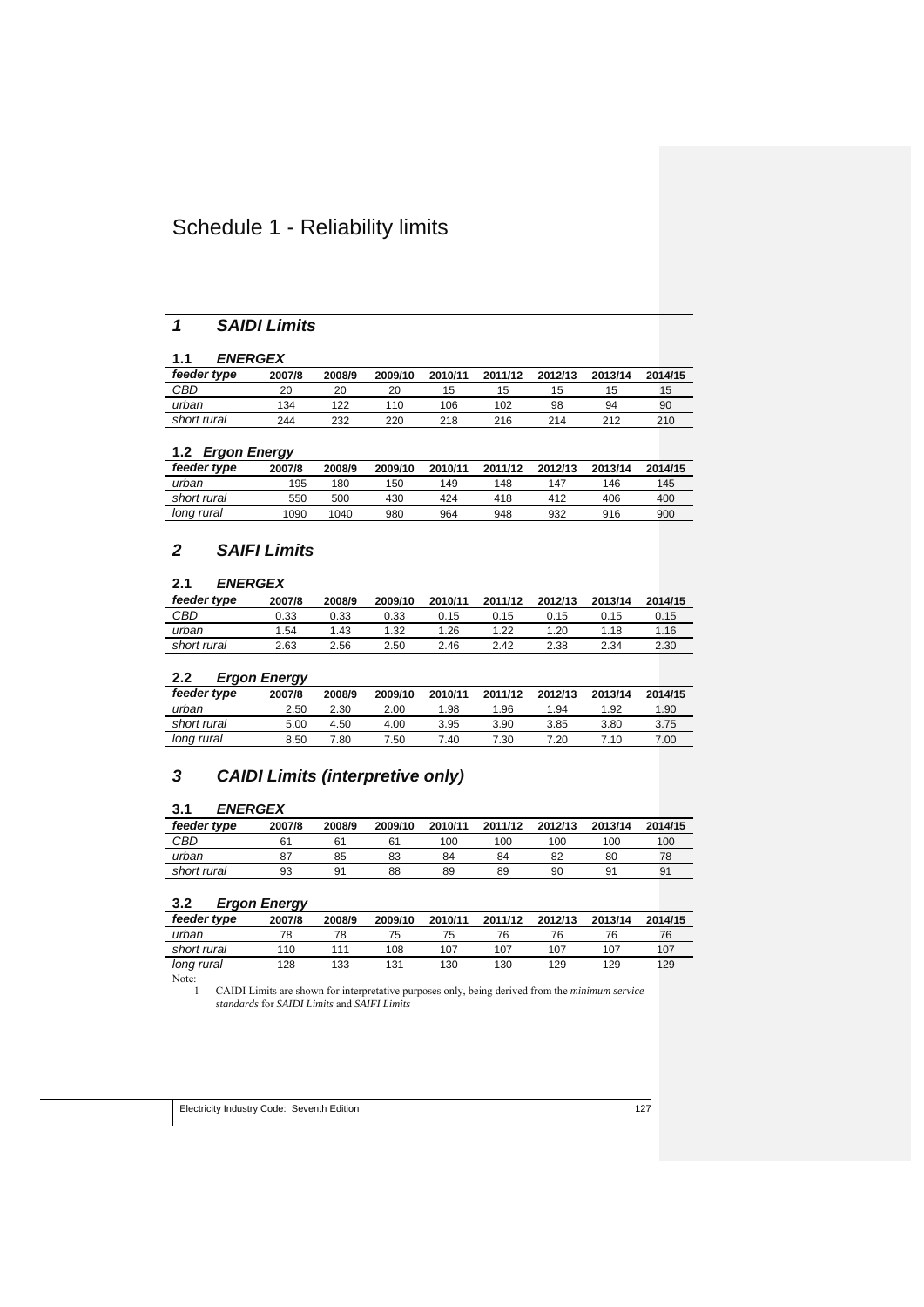## **3 Determination of a** *major event day*

The following material is reprinted with permission from ANSI.Std. 1366- 2003 "*IEEE Guide for Electric Power Distribution Reliability Indices*" Copyright 2003\* by IEEE. The IEEE disclaims any responsibility or liability resulting from the placement and use in the described manner.

### **3.1 Explanation and Purpose**

The following process ("**Beta Method**") is used to identify *major event days*  which are to be excluded from the *minimum service standards* under clause  $2.4.3(c)$ 

Its purpose is to allow major events to be studied separately from daily operation, and in the process, to better reveal trends in daily operation that would be hidden by the large statistical effect of major events.

A *major event day* under the Beta Method is one in which the daily total system (ie, not on a *feeder type* basis) *SAIDI* value ("**daily** *SAIDI* **value**") exceeds a threshold value, T*MED*. The *SAIDI* index is used as the basis of determining whether a day is a *major event day* since it leads to consistent results regardless of utility size and because *SAIDI* is a good indicator of operational and design stress.

In calculating the daily total system *SAIDI*, any *interruption* that spans multiple days is deemed to accrue on the day on which the *interruption* begins. That is, all minutes without supply resulting from an *interruption*  beginning on a *major event day* are deemed to have occurred on the *major event day,* including those minutes without supply occurring on following days*.*

#### **3.2 Determining a** *major event day*

The *major event day* identification threshold value T*MED* is calculated at the end of each *financial year* for each *distribution entity* for use during the next *financial year* as follows:

- (a) Collect daily *SAIDI* values for the last five *financial year*s. If fewer than five years of historical data are available, use all available historical data for the lesser period.
- (b) Only those days that have a daily *SAIDI* value will be used to calculate the T*MED* (ie, days that did not have any *interruptions* are not included).
- (c) Take the natural logarithm (In) of each daily *SAIDI* value in the data set.
- (d) Find  $\alpha$  (Alpha), the average of the logarithms (also known as the logaverage) of the data set.

**Formatted:** Font color: Text 1 **Deleted:** 2.4.3(c)

 $\overline{a}$ From Std. 1366-2003 "IEEE Guide for Electric Power Distribution Reliability Indices". Copyright 2003 IEEE. All rights reserved.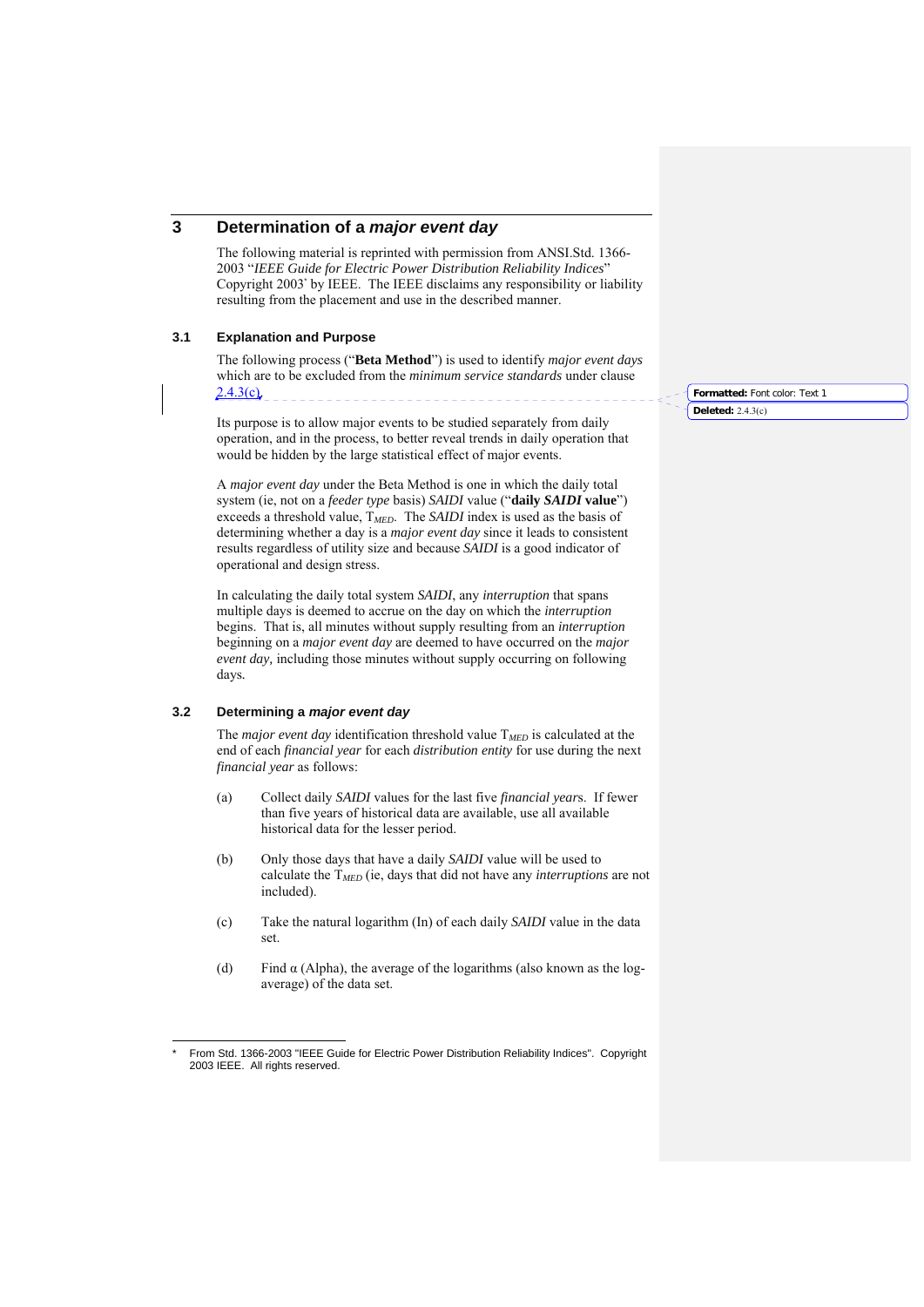- (e) Find β (Beta), the standard deviation of the logarithms (also known as the log-standard deviation) of the data set.
- (f) Complete the *major event day* threshold T*MED* using the following equation:

 $T_{MED}$  =  $e^{(\alpha + 2.5 \beta)}$ 

(g) Any day with daily *SAIDI* value greater than the threshold value T*MED* which occurs during the subsequent *financial year* is classified as a *major event day*. \*

#### **3.3 Treatment of a** *major event day*

To avoid doubt, a *major event day*, and all *interruptions* beginning on that day, are excluded from the calculation of a *distribution entity's SAIDI* and *SAIFI* in respect of all of its *feeder types*.

 $\overline{a}$ 

From Std. 1366-2003 "IEEE Guide for Electric Power Distribution Reliability Indices". Copyright 2003 IEEE. All rights reserved.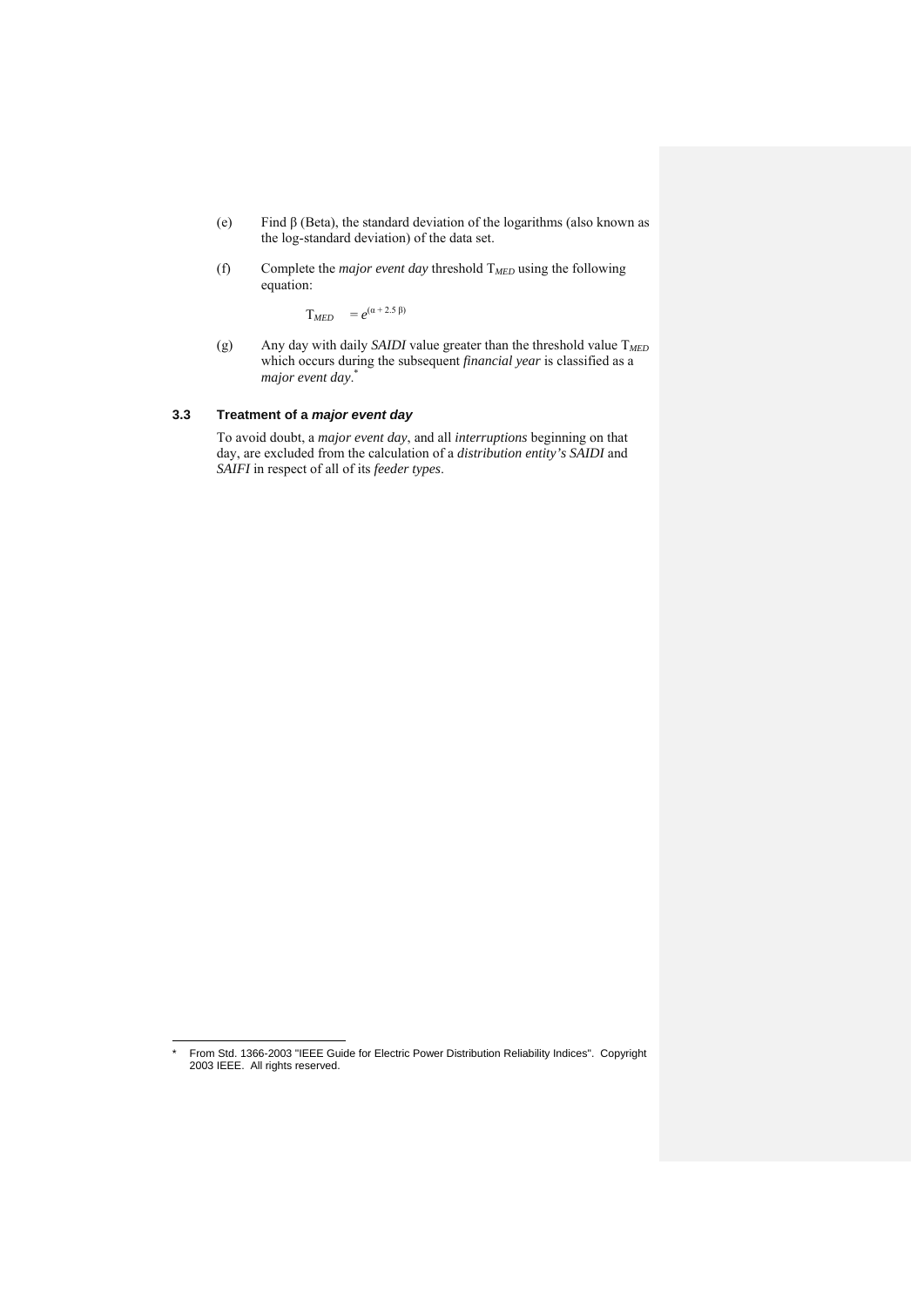# **Electricity Industry Code**

## Schedule 2 - Excluded Locations

| Suburb                  | Postcode | <b>Suburb</b>         | Postcod |
|-------------------------|----------|-----------------------|---------|
| Amity                   | 4183     | <b>Running Creek</b>  | 4287    |
| Dunwich                 | 4183     | Avoca                 | 4306    |
| Herring Lagoon          | 4183     | Linville              | 4306    |
| North Stradbroke Island | 4183     | Moore                 | 4306    |
| Point Lookout           | 4183     | Mt Stanley            | 4306    |
| Coochiemudlo Island     | 4184     | Cambroon              | 4552    |
| Karragarra Island       | 4184     | <b>Boreen Point</b>   | 4565    |
| Lamb Island             | 4184     | Cooroibah             | 4565    |
| Macleay Island          | 4184     | Cooroibah Heights     | 4565    |
| Russell Island          | 4184     | Cootharaba            | 4565    |
| Beechmont               | 4211     | North Shore           | 4565    |
| Natural Bridge          | 4211     | Ringtail Creek        | 4565    |
| Numinbah                | 4211     | Teewah                | 4565    |
| Numinbah Valley         | 4211     | Anderleigh            | 4570    |
| Austinville             | 4213     | Curra                 | 4570    |
| Springbrook             | 4213     | Goomboorian           | 4570    |
| South Stradbroke Island | 4216     | Kia Ora               | 4570    |
| Pine Creek              | 4275     | Neerdie               | 4570    |
| Witheren                | 4275     | Rossmount             | 4570    |
| Allenview               | 4285     | <b>Toolara Forest</b> | 4570    |
| Woodhill                | 4285     | Wallu                 | 4570    |
| <b>Barney View</b>      | 4287     | Cooloola Cove         | 4580    |
| Mt Lindesay             | 4287     | Tin Can Bay           | 4580    |
| Palen Creek             | 4287     | Rainbow Beach         | 4581    |
| Rathdowney              | 4287     | Inskip                | 4581    |

| Suburb              | <b>Postcode</b> | <b>Suburb</b>         | <b>Postcode</b> |
|---------------------|-----------------|-----------------------|-----------------|
|                     | 4183            | Running Creek         | 4287            |
|                     | 4183            | Avoca                 | 4306            |
| agoon               | 4183            | Linville              | 4306            |
| adbroke Island      | 4183            | Moore                 | 4306            |
| kout                | 4183            | Mt Stanley            | 4306            |
| udlo Island         | 4184            | Cambroon              | 4552            |
| a Island            | 4184            | <b>Boreen Point</b>   | 4565            |
| nd                  | 4184            | Cooroibah             | 4565            |
| sland               | 4184            | Cooroibah Heights     | 4565            |
| land                | 4184            | Cootharaba            | 4565            |
| $\mathfrak{u}$      | 4211            | North Shore           | 4565            |
| ridge               | 4211            | Ringtail Creek        | 4565            |
| J.                  | 4211            | Teewah                | 4565            |
| 1 Valley            | 4211            | Anderleigh            | 4570            |
| e                   | 4213            | Curra                 | 4570            |
| $\overline{\alpha}$ | 4213            | Goomboorian           | 4570            |
| adbroke Island      | 4216            | Kia Ora               | 4570            |
| k                   | 4275            | Neerdie               | 4570            |
|                     | 4275            | Rossmount             | 4570            |
|                     | 4285            | <b>Toolara Forest</b> | 4570            |
|                     | 4285            | Wallu                 | 4570            |
| iew                 | 4287            | Cooloola Cove         | 4580            |
| say                 | 4287            | Tin Can Bay           | 4580            |
| ek                  | 4287            | Rainbow Beach         | 4581            |
| ev                  | 4287            | Inskip                | 4581            |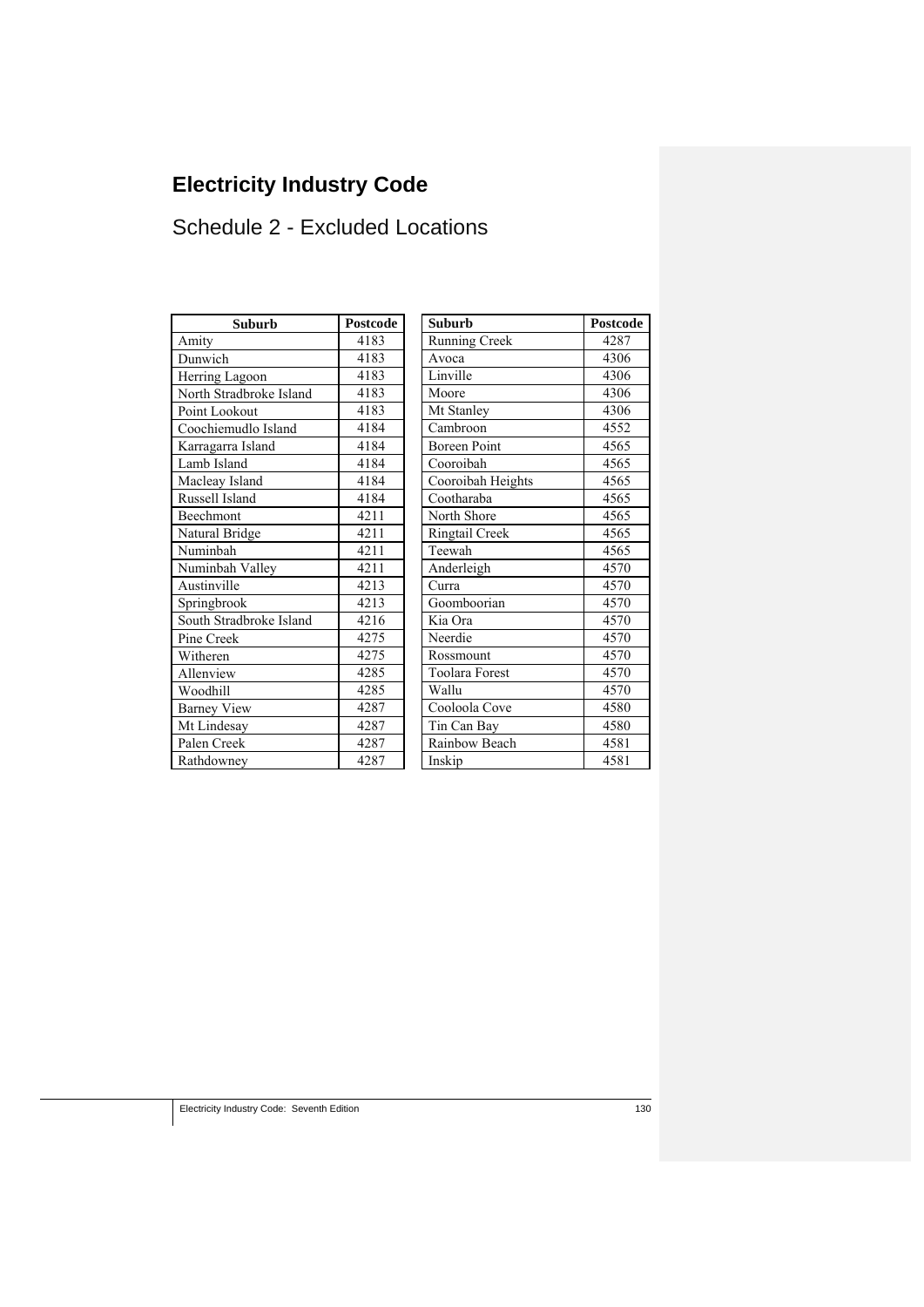# **Electricity Industry Code**

Schedule 3 - Not used

*Consultation note - following table to be deleted.* 

Electricity Industry Code: Seventh Edition 131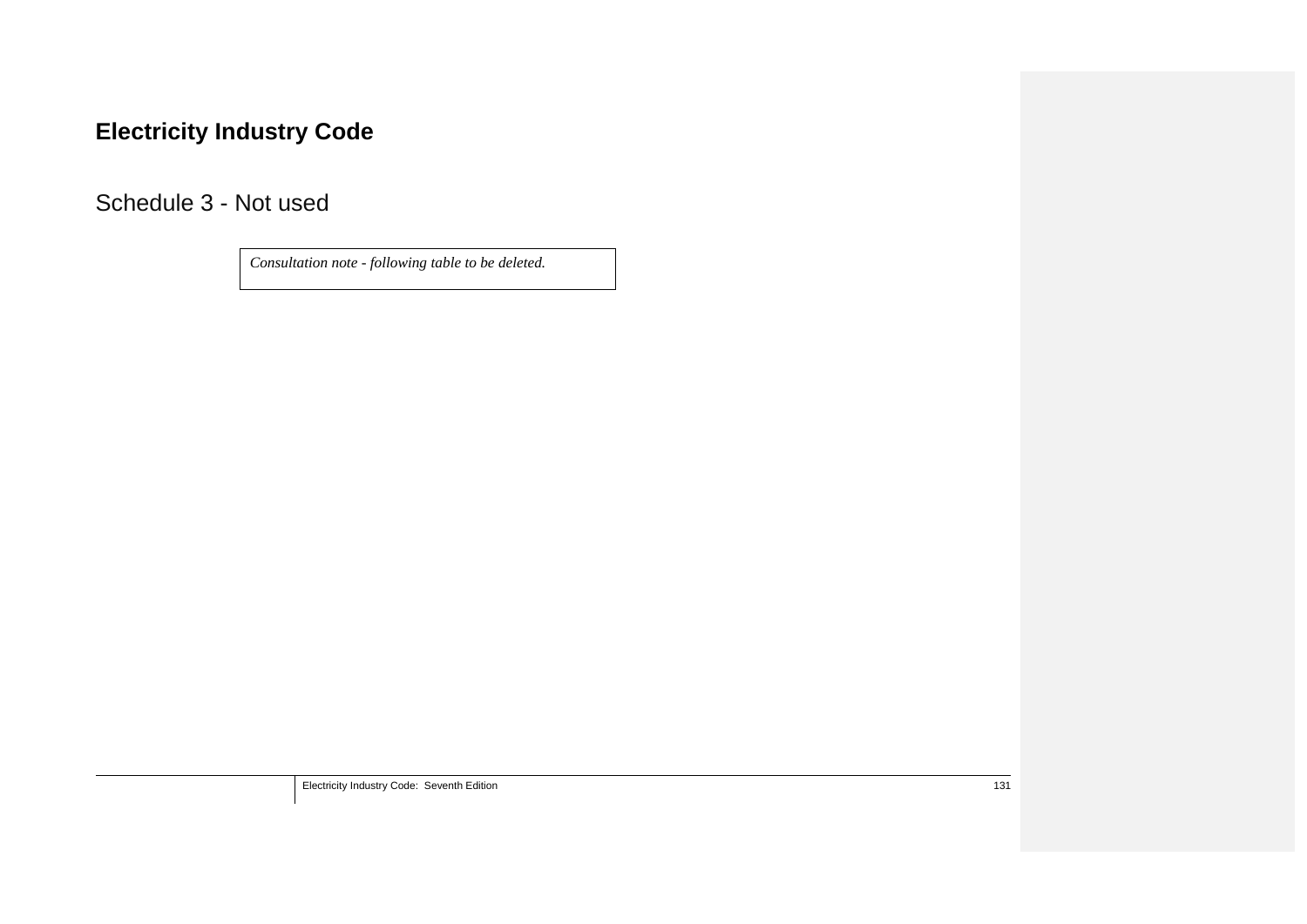| <b>Customer type</b>                          |                                                                |                                                                                                          | Less than 100MWh pa                                                                                        | Equal to or greater than 100MWh pa                    |  |
|-----------------------------------------------|----------------------------------------------------------------|----------------------------------------------------------------------------------------------------------|------------------------------------------------------------------------------------------------------------|-------------------------------------------------------|--|
|                                               |                                                                |                                                                                                          | <b>NMI classification: SMALL</b>                                                                           | <b>NMI classification: LARGE</b>                      |  |
|                                               | Already on                                                     | Meter type:                                                                                              | n/a                                                                                                        | Already has remotely read interval meter.             |  |
|                                               | Negotiated<br><b>Customer Sale</b>                             | Meter read as:                                                                                           |                                                                                                            | Remotely read interval meter read as interval meter.  |  |
|                                               | term was defined                                               | Contract (as that Meter install code in MSATS                                                            |                                                                                                            | Remotely read interval meter: COMMS1-4                |  |
| 1st tier Negotiated<br><b>Retail Contract</b> | Act 1994 prior to<br>the enactment of<br>the Electricity       | in the Electricity Meter data used for wholesale<br>settlement?                                          |                                                                                                            | <b>No</b>                                             |  |
|                                               | and Other<br>Legislation                                       | Meter data used in preparation<br>of NSLP (pre peel-off if<br>Amendment Act applicable) on/after 1/7/07? |                                                                                                            | Yes                                                   |  |
|                                               | 2006) at 1/7/07                                                | Is meter data used for CLP<br>calculation?                                                               |                                                                                                            | Yes, if meter is registered as controlled load meter. |  |
|                                               | Goes on<br>Negotiated<br>Retail<br>Contract<br>on/after 1/7/07 | Meter type:                                                                                              | Accumulation meter existing.<br>Manually read interval meter (comms ready) for new &<br>replacement.       | Must install remotely read interval meter.            |  |
|                                               |                                                                | Meter read as:                                                                                           | Accumulation meter read as accumulation meter.<br>Manually read interval meter read as accumulation meter. | Remotely read interval meter read as interval meter.  |  |
|                                               |                                                                | Meter install code in MSATS                                                                              | <b>Accumulation meter: BASIC</b><br>Interval meter: BASIC                                                  | Remotely read interval meter: COMMS1-4                |  |
|                                               |                                                                | Meter data used for wholesale<br>settlement?                                                             | <b>No</b>                                                                                                  | N <sub>o</sub>                                        |  |
|                                               |                                                                | Meter data used in preparation<br>of NSLP (pre peel-off if<br>applicable) on/after 1/7/07?               | <b>No</b>                                                                                                  | Yes                                                   |  |
|                                               |                                                                | Is meter data used for CLP<br>calculation?                                                               | Yes, if meter is registered as controlled load meter.                                                      | Yes, if meter is registered as controlled load meter. |  |

Electricity Industry Code: Seventh Edition 132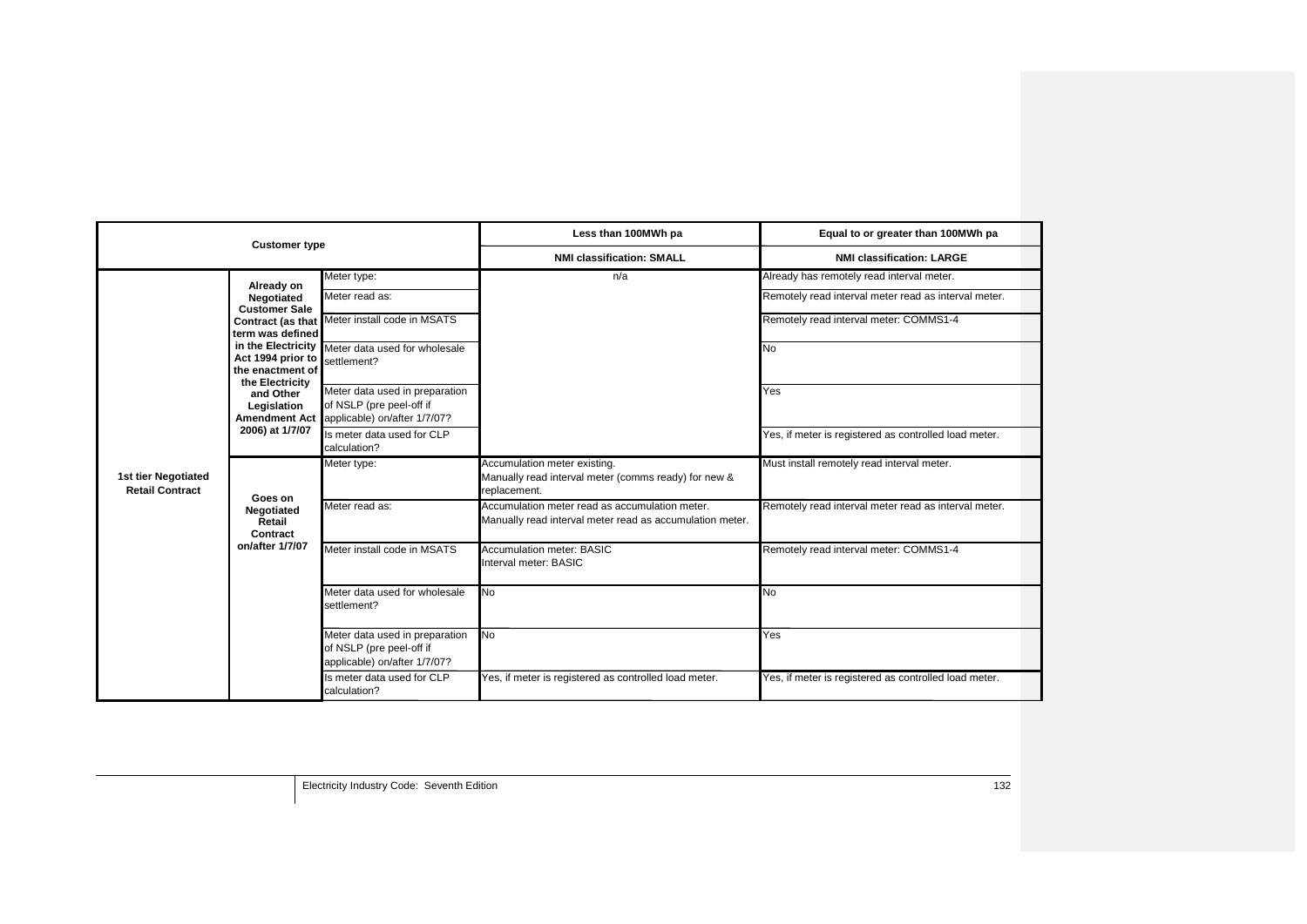| <b>Customer type</b>             |                                               | Less than 100MWh pa                                                                           | Equal to or greater than 100MWh pa                                                                            |                                                       |
|----------------------------------|-----------------------------------------------|-----------------------------------------------------------------------------------------------|---------------------------------------------------------------------------------------------------------------|-------------------------------------------------------|
|                                  |                                               | <b>NMI classification: SMALL</b>                                                              | <b>NMI classification: LARGE</b>                                                                              |                                                       |
|                                  |                                               | Meter type:                                                                                   | n/a                                                                                                           | Already has remotely read interval meter.             |
|                                  |                                               | Meter read as:                                                                                |                                                                                                               | Remotely read interval data                           |
|                                  |                                               | Meter install code in MSATS                                                                   |                                                                                                               | Remotely read interval meter: COMMS1-4                |
|                                  | Already on<br>retail contract<br>at 1/7/07    | Meter data used for wholesale<br>settlement?                                                  |                                                                                                               | Yes                                                   |
|                                  |                                               | Meter data used in preparation<br>of NSLP (pre peel-off if<br>applicable) on/after 1/7/07?    |                                                                                                               | Yes                                                   |
|                                  |                                               | Is meter data used for CLP<br>calculation?                                                    |                                                                                                               | Yes, if meter is registered as controlled load meter. |
| 2nd tier (all contract<br>types) |                                               | Meter type:                                                                                   | Accumulation meter existing.<br>Manually read interval meter (comms ready) for new &<br>replacement.          | Must install remotely read interval meter.            |
|                                  | Goes on retail<br>contract<br>on/after 1/7/07 | Meter read as:                                                                                | Accumulation meter read as accumulation meter.<br>Manually read interval meter read as accumulation<br>meter. | Remotely read interval meter read as interval meter.  |
|                                  |                                               | Meter install code in MSATS                                                                   | Accumulation meter: BASIC<br>Interval meter: BASIC                                                            | Remotely read interval meter: COMMS1-4                |
|                                  |                                               | settlement?                                                                                   | Meter data used for wholesale Yes, profile will be applied if meter is registered as<br><b>BASIC</b>          | Yes                                                   |
|                                  |                                               | Meter data used in preparation No<br>of NSLP (pre peel-off if<br>applicable) on/after 1/7/07? |                                                                                                               | Yes                                                   |
|                                  |                                               | Is meter data used for CLP<br>calculation?                                                    | Yes, if meter is registered as controlled load meter.                                                         | Yes, if meter is registered as controlled load meter. |

**Notes**

- "Comms ready' refers to manually read interval meters that are capable of having a communication device added so they can become part of a type 4 metering installation without replacing the meter

...co...<br>- An interval meter, whether manually read or remotely read, once installed, must not be replaced by an accumulation meter.<br>- A remotely read interval meter may only be converted to a manually read interval meter

Electricity Industry Code: Seventh Edition 133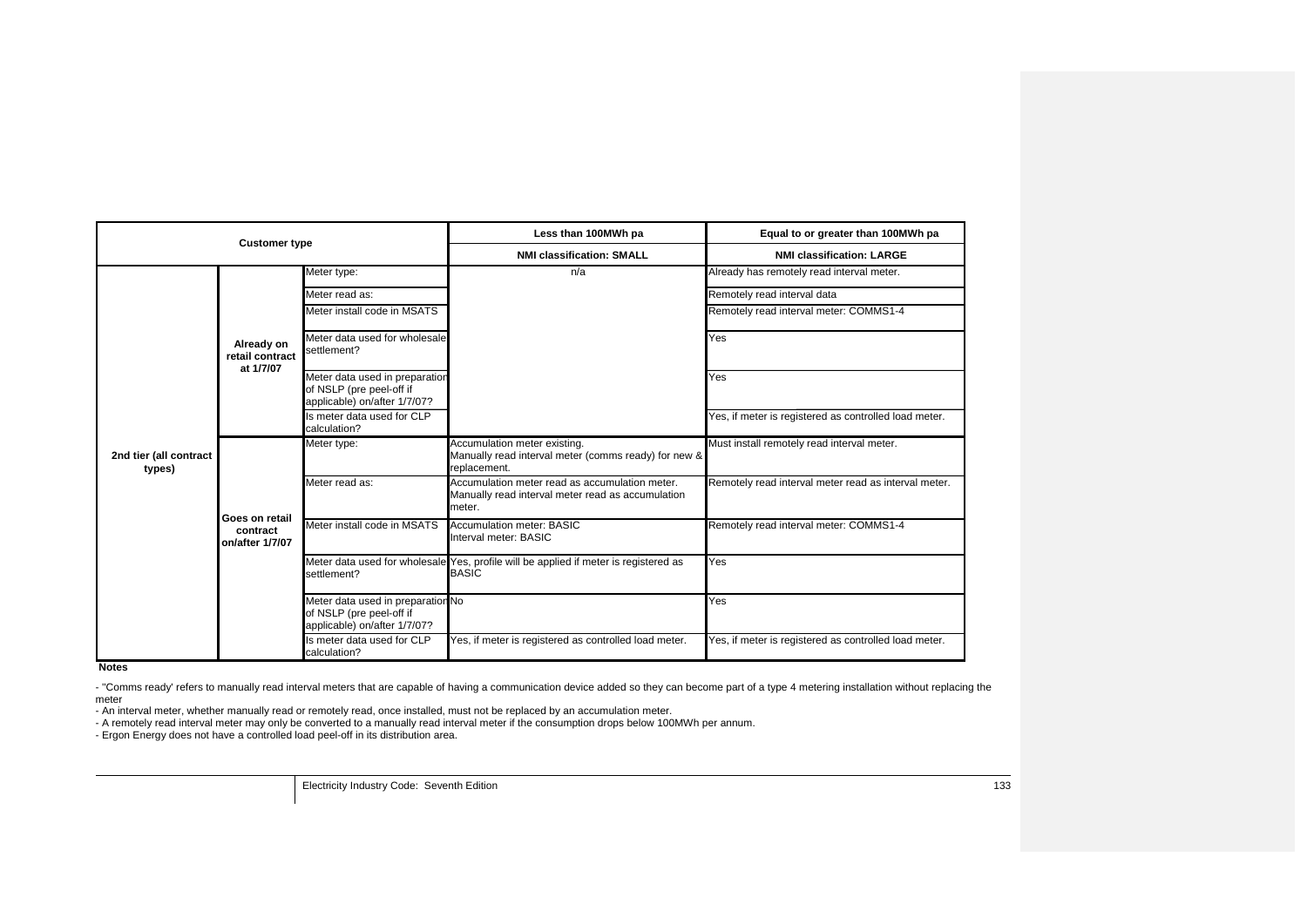## Schedule 4 - Maximum charges (clause 3.10)

## **All charges are inclusive of GST unless specified otherwise.**

| Service – Meter reading and testing                | <b>Maximum Charge</b> |
|----------------------------------------------------|-----------------------|
| Final meter reading                                | \$0                   |
| Special meter reading conducted by ENERGEX         | \$27.61               |
| Special meter reading conducted by Ergon Energy    | \$32                  |
| Testing of a meter by a <i>distribution entity</i> | \$13.60 <sup>1</sup>  |

|                      | <b>Service – Disconnections and reconnections</b>                                                                                                                                                    | <b>Maximum Charge</b> |
|----------------------|------------------------------------------------------------------------------------------------------------------------------------------------------------------------------------------------------|-----------------------|
|                      | Disconnection of <i>premises</i>                                                                                                                                                                     | \$0                   |
|                      | Disconnection and reconnection of a supply of electricity to a<br><i>customer</i> after disconnection for <i>customer</i> 's default (ie under section<br>34 of the <i>Electricity Regulation</i> ): |                       |
| (a)                  | if the reconnection is made during ordinary business hours                                                                                                                                           | \$34.05 <sup>1</sup>  |
| (b)                  | if the reconnection is made outside ordinary business hours at<br>the <i>customer's</i> request.                                                                                                     | $$81.75$ <sup>1</sup> |
| <i>Regulation</i> ): | Reconnection of <i>premises</i> after disconnection occurring otherwise<br>than for a <i>customer's</i> default (not under section 34 of the <i>Electricity</i>                                      |                       |
| (a)                  | if the reconnection is made during ordinary business hours                                                                                                                                           | \$0                   |
| (b)                  | if the reconnection is made outside ordinary business hours at<br>the <i>customer's</i> request.                                                                                                     | $$81.75^2$            |

| <b>Service – Temporary connections</b>                                                                                             | <b>Maximum Charge</b> |
|------------------------------------------------------------------------------------------------------------------------------------|-----------------------|
| For <i>Ergon Energy</i> – temporary builders supply connections during<br>ordinary business hours (single and multi-phase)         | \$289.96              |
| For <i>ENERGEX</i> – temporary connections during ordinary business<br>hours (both current transformer and no current transformer) | \$221.10              |

| All other excluded services - ENERGEX                     | <b>Maximum Charge</b>                                                                                                                                                                         |
|-----------------------------------------------------------|-----------------------------------------------------------------------------------------------------------------------------------------------------------------------------------------------|
| Services to <i>customers</i> in <i>excluded locations</i> | The maximum charge<br>approved by the QCA for<br>that service in urban areas<br>notwithstanding that the<br><i>OCA</i> has approved a<br>higher maximum charge<br>for excluded locations. $3$ |